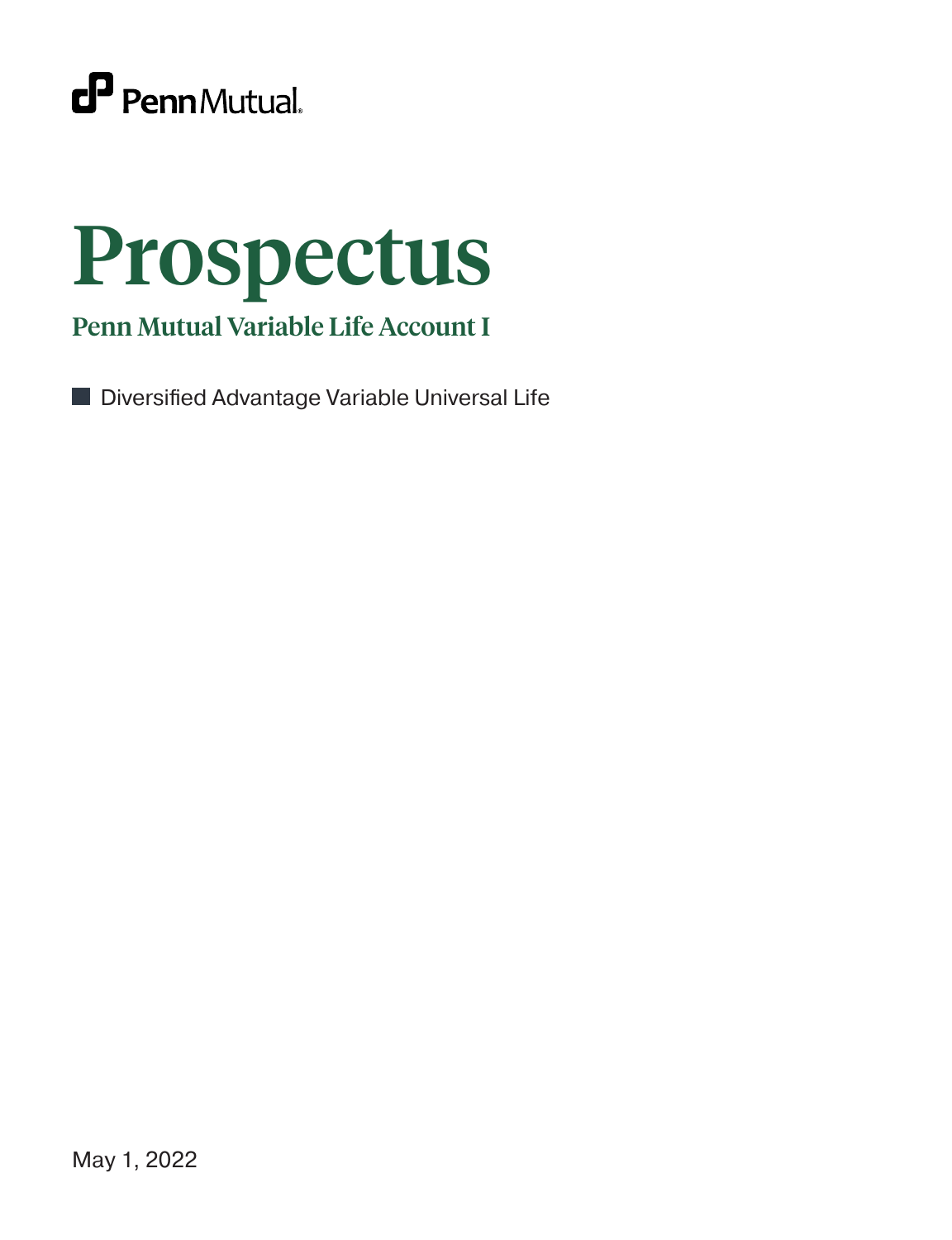## **PROSPECTUS**

#### FOR

## DIVERSIFIED ADVANTAGE VUL

a flexible premium adjustable variable life insurance policy with index-linked options issued by

THE PENN MUTUAL LIFE INSURANCE COMPANY

and funded through

# PENN MUTUAL VARIABLE LIFE ACCOUNT I

of

The Penn Mutual Life Insurance Company PO Box 178, Philadelphia, Pennsylvania 19105 800-523-0650 May 1, 2022

This prospectus describes the Diversified Advantage Variable Universal Life Insurance policy (the "Policy"), an individual, flexible premium adjustable variable universal life insurance policy issued by The Penn Mutual Life Insurance Company (the "Company"). The Policy provides life insurance and a cash surrender value that varies with the investment performance of one or more of the mutual funds that you select. The available funds are listed in *Appendix A* to this prospectus. The Policy also provides options in the Fixed Account in which amounts may be held to accumulate interest (including interest based on index credits). The life insurance (or death benefit) provided under the Policy will never be less than the amount specified in the Policy. The Policy described in this Prospectus is not available in New York.

*Right to Cancel. If you are a new purchaser of a policy, you may cancel your policy within 10 days of receiving it without paying fees or penalties. In some states, this "Free Look" or cancellation period may be longer. If you cancel your Policy, in most states you will receive your policy value, plus any premium charge and monthly deductions (minus any loans and accrued loan interest). In some states, you will receive a full refund of the amount of any premiums you have paid. You should review this prospectus, or consult with your financial professional, for additional information about the specific cancellation terms that apply.*

*The Securities and Exchange Commission ("SEC") has not approved or disapproved of this security or passed upon the accuracy or adequacy of this prospectus. Any representation to the contrary is a criminal offense.* Additional information about certain investment products, including variable life insurance, has been prepared by the Securities and Exchange Commission's staff and is available at Investor.gov.

Policies have risks including risk of loss of the amount invested. Policies are not deposits of, or guaranteed or endorsed by, any bank and are not federally insured by the FDIC, Federal Reserve Board, or any other agency.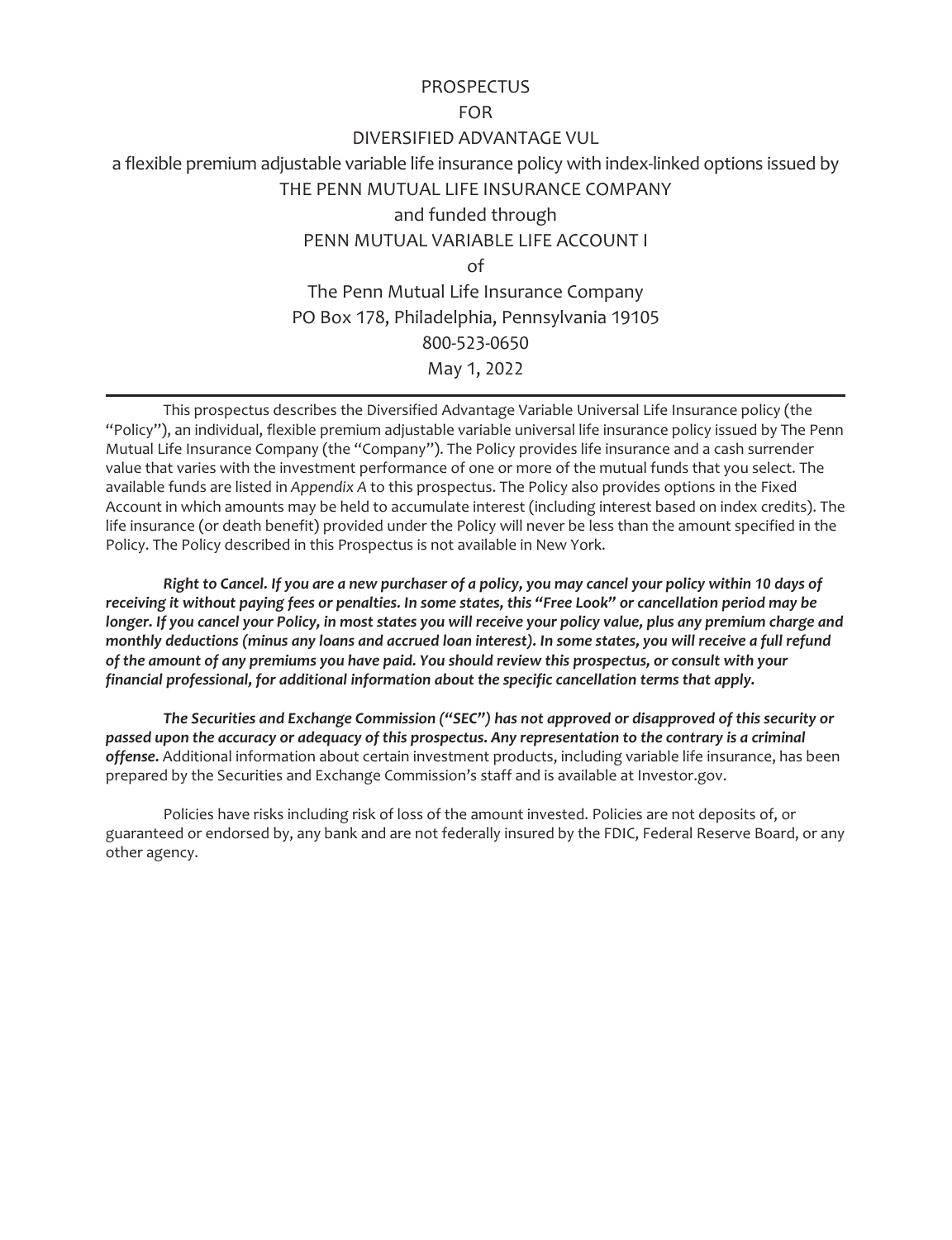# **GUIDE TO READING THIS PROSPECTUS (TABLE OF CONTENTS)**

This prospectus contains information that you should know before you buy the Diversified Advantage Variable Universal Life Insurance policy (the "Policy" or "Diversified Advantage VUL") described in this prospectus or exercise any of your rights under the Policy. The purpose of this prospectus is to provide information on the essential features and provisions of the Policy and the investment options available under the Policy. When you receive your Policy, read it carefully for more information about your rights and obligations under the Policy.

The prospectus is arranged as follows:

- Pages **5** to **8** provide a table summarizing key information about the Policy.
- Pages **9** to **12** provide an overview of important features and benefits and other information.
- Pages **13** to **22** include tables showing fees and charges under the Policy.
- Pages **23** to **26** summarize the principal risks of investing in the Policy.
- Pages **27** to **67** provide additional, more detailed information about the Policy, in question and answer format.
- Pages **67** to **69** provide information about The Penn Mutual Life Insurance Company ("Penn Mutual," or the "Company"), the Penn Mutual Variable Life Account I (the "Separate Account") and the underlying variable investment options ("Variable Investment Options").
- Appendix A at the end of this prospectus lists the mutual funds that are available in the Variable Investment Options (the "Funds"), including information regarding their expenses and past investment performance.
- Appendix B at the end of this prospectus describes the fixed account investment options (the "Fixed Account Options and Indexed Loans") available under the Policy.

#### **\*\*\*\*\*\*\*\*\*\***

*The prospectuses of the available Funds contain important information that you should know about the investments that may be made under the Policy. You should read the fund prospectuses carefully before you invest. You can obtain the fund prospectuses by calling 1-800-523-0650 or by sending an email request to FundOperations@pennmutual.com.*

*This prospectus (and the life insurance policy) is not considered an offering in any jurisdiction where such offering may not be lawfully made. We do not authorize any information or representations regarding the offering described in this prospectus and the Statement of Additional Information ("SAI") other than as contained in these materials or any supplements to them, or in any other sales material we authorize.*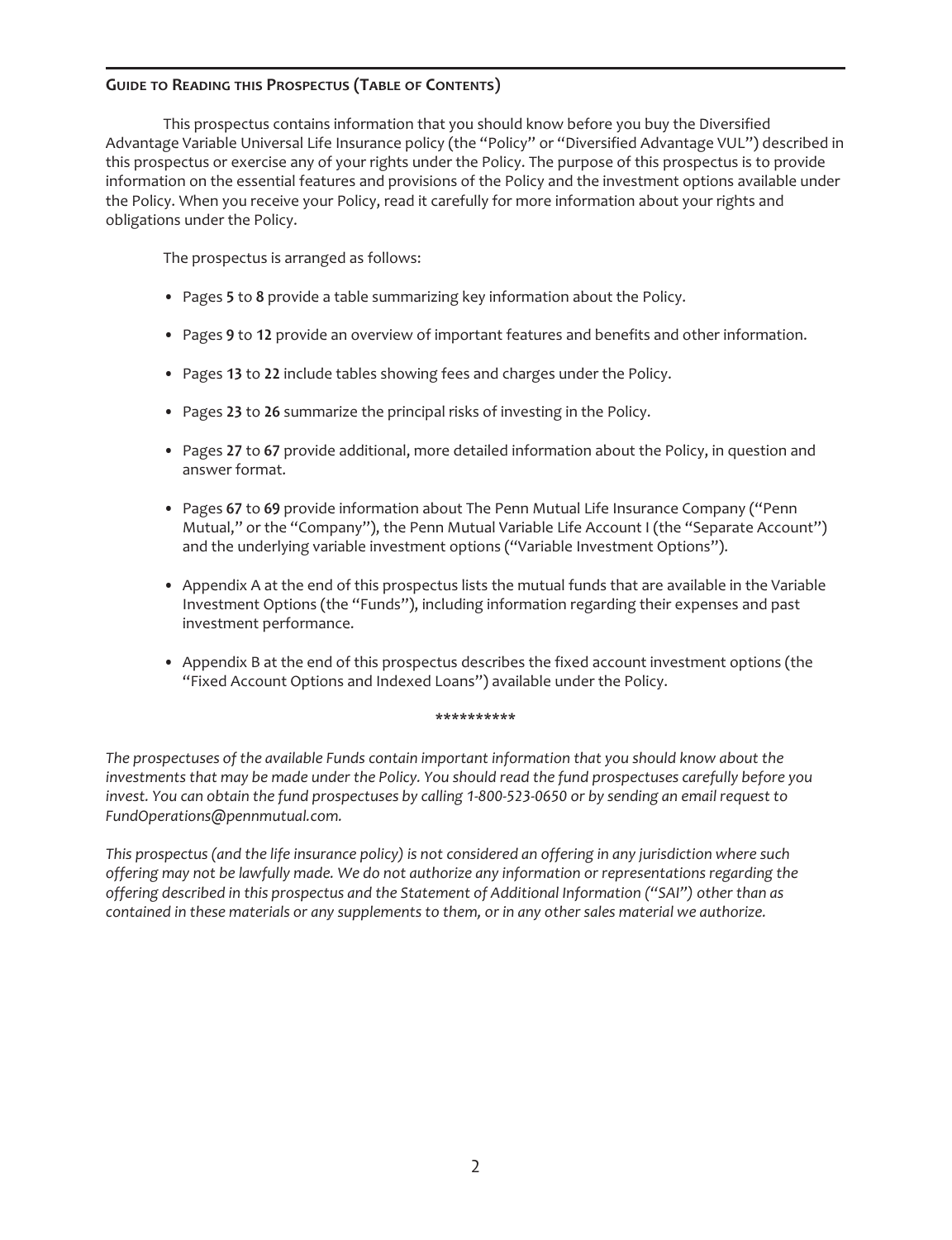#### **DEFINITIONS**

More detailed information concerning the terms defined below is in the appropriate sections of the Prospectus.

*Cash Surrender Value:* The policy value, less any surrender charges that may apply.

*Company:* The Penn Mutual Life Insurance Company. Also referred to as "**We**," "**our**," and "**us**, "or "**Penn Mutual**."

*Fixed Accounts.* In addition to the Variable Investment Options described herein, the Policy allows you to allocate your policy value to both traditional and indexed Fixed Account Options which are described in Appendix B. These are all part of the Company's general account assets. These are the **Fixed Account Options.**

*Funds:* The mutual funds that are available for investment through the Variable Investment Options of the Separate Account.

*General Account:* All of our general assets, liabilities, capital and surplus, income, gains, or losses that are not included in the Separate Account or any other separate account. These assets are subject to the claims of our general creditors.

*Investment Options:* Policy investment options that consist of the Variable Investment Options and the Fixed Account Options.

*Monthly Deduction:* The charges we deduct from your policy value each month, including the Cost of Insurance Charge, Per Policy Expense Charge, the Expense Charge per Thousand of Specified Amount, the Mortality and Expense Risk Asset Charge, and any applicable Optional Supplemental Rider Charges.

*Net Amount at Risk:* The difference between the death benefit and the policy value.

*Net Cash Surrender Value:* The policy value, less any surrender charges that may apply, less any outstanding loans and accrued loan interest. This is the amount we will pay you if you surrender your policy.

*Net Policy Value:* The policy value, less any Policy Debt.

*Net Premium:* The balance of a premium payment after deduction of the percent of premium charge.

Policy Debt: Any outstanding policy loans plus any loan interest due or accrued.

*Policy Specifications Page:* The Policy Specifications Page contains your policy's individual specifications.

*Policy Value:* The total value of your policy, which is the sum of the values in the Variable Investment Options and the Fixed Account Options and the policy loan account. At any time, your policy value is equal to: the net premiums you have paid (your premiums less the percent of premium charges); plus or minus the investment results in the part of your policy value (if any) allocated to the Variable Investment Options; plus interest credited to the part of your policy value (if any) allocated to the Fixed Account Options; minus policy charges we deduct; and minus partial withdrawals you have made. Policy loans may also affect your policy value.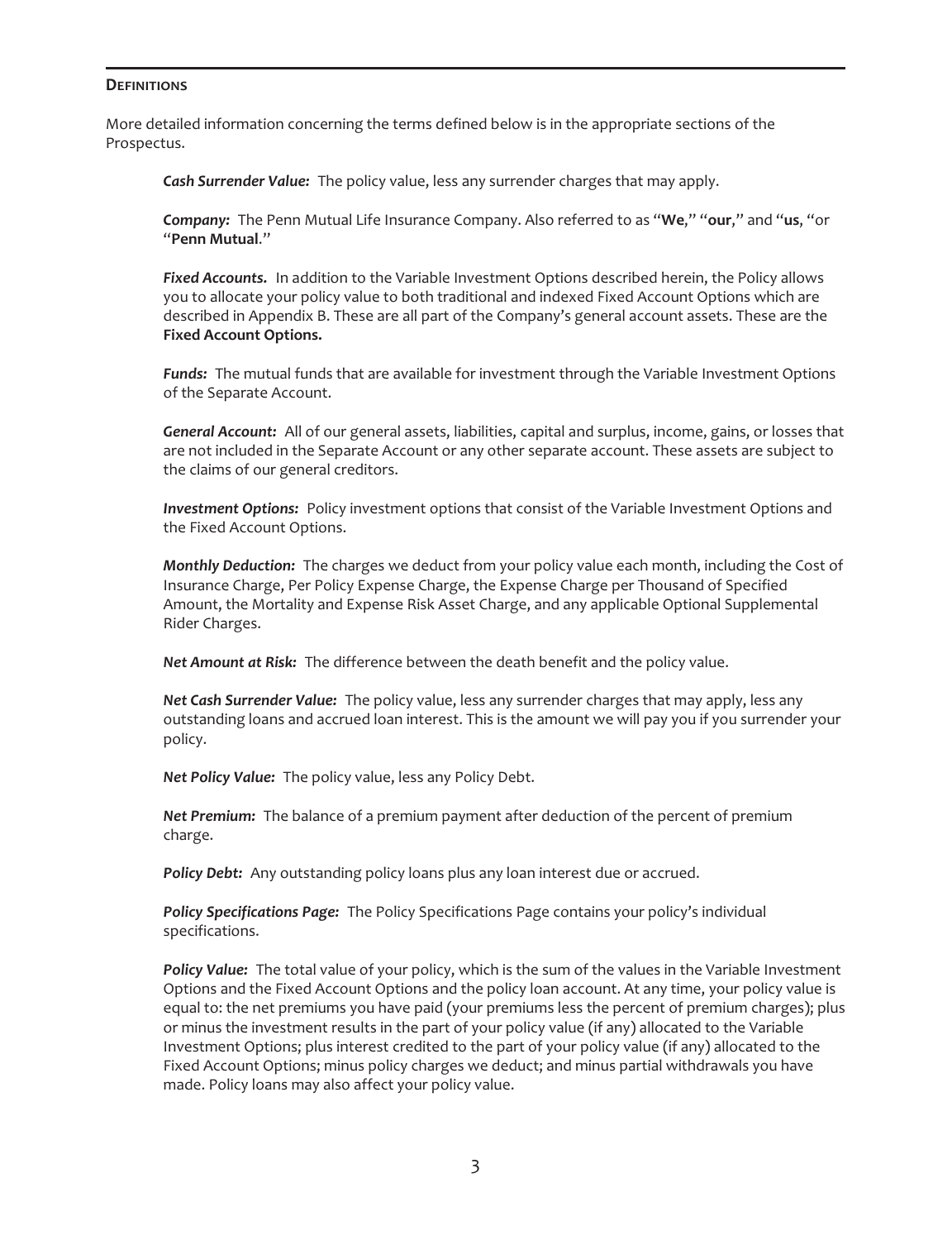*Separate Account:* Penn Mutual Variable Life Account I of The Penn Mutual Life Insurance Company, a segregated asset account of the Company. The Separate Account is divided into subaccounts that correspond to the Variable Investment Options. Each subaccount corresponds to, and invests exclusively in, a particular Fund.

*Specified Amount:* The dollar amount of life insurance under the Policy as selected by the policy owner. It equals the initial specified amount shown on the Policy Specifications Page, plus any increases and minus any decreases made to the initial specified amount.

*Variable Investment Options.* The subaccounts of the Separate Account, each of which invests exclusively in a specified Fund.

*We (Our, Us):* The Penn Mutual Life Insurance Company **(**the **"Company").**

*You, Your:* The policy owner, who can make decisions regarding allocation of net premiums, transfers, withdrawals, surrender, borrowing money, naming beneficiary(ies), electing riders, and other matters (all within the policy limits).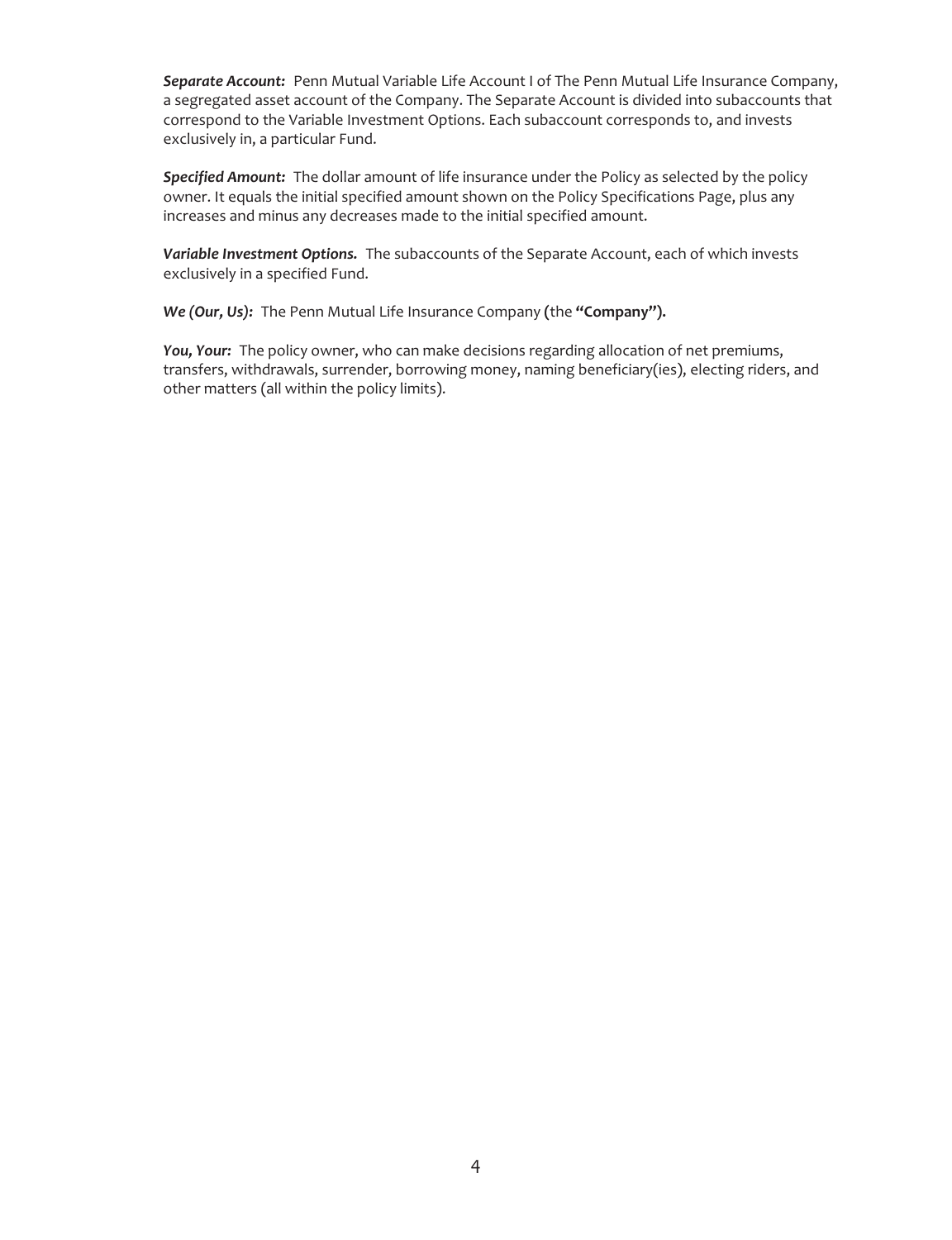**IMPORTANT INFORMATION YOU SHOULD CONSIDER ABOUT THE DIVERSIFIED ADVANTAGE VARIABLE UNIVERSAL LIFE INSURANCE POLICY**

| <b>Fees and Expenses</b>                   |                                                                                                                                                                                                                                                                                                                                                                                                                                                                                                                                                                                                                                                                                                                                             |         |                |  |  |
|--------------------------------------------|---------------------------------------------------------------------------------------------------------------------------------------------------------------------------------------------------------------------------------------------------------------------------------------------------------------------------------------------------------------------------------------------------------------------------------------------------------------------------------------------------------------------------------------------------------------------------------------------------------------------------------------------------------------------------------------------------------------------------------------------|---------|----------------|--|--|
| <b>Charges for</b><br>Early<br>Withdrawals | If you fully surrender your Policy within the first 9 years following your purchase of the<br>policy or within the first 9 years following an increase in the Specified Amount or upon a<br>decrease in the Specified Amount within the first 5 years following your purchase of the<br>policy, you may be assessed a surrender charge equal to the maximum surrender charge<br>premium multiplied by the appropriate surrender factor. The surrender charge premium<br>is a maximum of \$42.00 per \$1000 of the Specified Amount. The surrender factor is equal<br>to 1.00 in the first year of coverage and grades to 0.34 in the 9th year.<br>For example, if you were to surrender your Policy during the first year after your Policy |         |                |  |  |
|                                            | purchase (and your total premiums paid were \$100,000 and your Specified Amount is<br>\$500,000), then you could be assessed a surrender charge of up to \$21,000.                                                                                                                                                                                                                                                                                                                                                                                                                                                                                                                                                                          |         |                |  |  |
|                                            | For more detailed information, see Table of Fees and Expenses; What Are the Fees and<br>Charges Under the Policy?                                                                                                                                                                                                                                                                                                                                                                                                                                                                                                                                                                                                                           |         |                |  |  |
| <b>Transaction</b><br>Charges              | In addition to the surrender charge for Policy surrenders, you may be charged for other<br>transactions. These include a Percent of Premium Charge (deducted from each premium)<br>and a partial withdrawal processing fee. A surrender charge will also be deducted if you<br>increase the Specified Amount of the life insurance death benefit and fully surrender your<br>policy within 9 years of such increase.                                                                                                                                                                                                                                                                                                                        |         |                |  |  |
|                                            | We reserve the right to impose transfer charges (when you transfer policy value between<br>investment options), but we currently do not impose these charges. We may also impose<br>charges if you exercise certain rider benefits.                                                                                                                                                                                                                                                                                                                                                                                                                                                                                                         |         |                |  |  |
|                                            | For more detailed information, see Table of Fees and Expenses; What Are the Fees and<br>Charges Under the Policy?                                                                                                                                                                                                                                                                                                                                                                                                                                                                                                                                                                                                                           |         |                |  |  |
| <b>Ongoing Fees</b><br>and Expenses        | In addition to surrender charges and transaction charges, an investment in the Policy is<br>subject to certain ongoing fees and expenses (usually deducted on a monthly basis).                                                                                                                                                                                                                                                                                                                                                                                                                                                                                                                                                             |         |                |  |  |
|                                            | Some of these charges, such as the monthly Cost of Insurance Charge, the monthly<br>Expense Charge per Thousand of Specified Amount, and certain rider charges (for<br>supplemental benefits), are set based on individual characteristics of the insured (e.g.,<br>age, sex, and rating classification).                                                                                                                                                                                                                                                                                                                                                                                                                                   |         |                |  |  |
|                                            | Other ongoing charges include the monthly Mortality and Expense Risk Charges, loan<br>interest, Administrative Charge and certain other rider charges. Please refer to the Policy<br>Specifications Page for rates and the specific fees applicable to your Policy.                                                                                                                                                                                                                                                                                                                                                                                                                                                                         |         |                |  |  |
|                                            | Investors will also bear expenses associated with the Funds, as shown in the following<br>table, which shows the minimum and maximum total operating expenses deducted from<br>Fund assets (before any fee waiver or expense reimbursement) during the year ended<br>December 31, 2021.                                                                                                                                                                                                                                                                                                                                                                                                                                                     |         |                |  |  |
|                                            | Funds' Total Annual Operating Expenses (expenses that are deducted from Fund<br>assets)                                                                                                                                                                                                                                                                                                                                                                                                                                                                                                                                                                                                                                                     |         |                |  |  |
|                                            | <b>Annual Fee</b>                                                                                                                                                                                                                                                                                                                                                                                                                                                                                                                                                                                                                                                                                                                           | Minimum | <b>Maximum</b> |  |  |
|                                            | Variable Investment Options (Fund fees and expenses)<br>0.34%<br>1.25%                                                                                                                                                                                                                                                                                                                                                                                                                                                                                                                                                                                                                                                                      |         |                |  |  |
|                                            | For more detailed information, see Table of Fees and Expenses; What Are the Fees and<br>Charges Under the Policy?                                                                                                                                                                                                                                                                                                                                                                                                                                                                                                                                                                                                                           |         |                |  |  |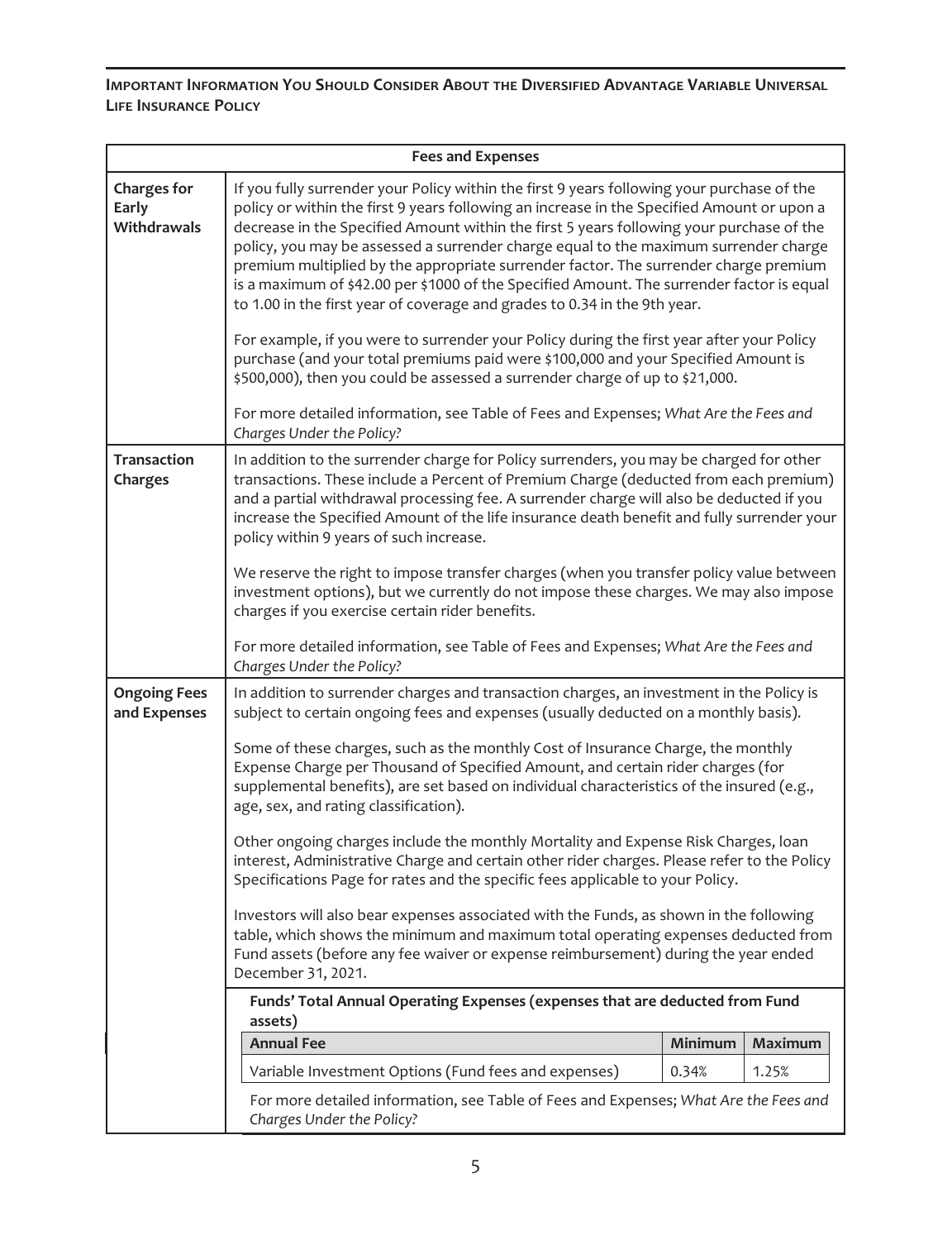| <b>Risks</b>                                         |                                                                                                                                                                                                                                                                                                                                                                                                                                                                                                                                                                            |  |  |  |
|------------------------------------------------------|----------------------------------------------------------------------------------------------------------------------------------------------------------------------------------------------------------------------------------------------------------------------------------------------------------------------------------------------------------------------------------------------------------------------------------------------------------------------------------------------------------------------------------------------------------------------------|--|--|--|
| <b>Risk of Loss</b>                                  | You can lose money by investing in this Policy, including loss of your premiums<br>(principal).                                                                                                                                                                                                                                                                                                                                                                                                                                                                            |  |  |  |
|                                                      | For more detailed information, see Summary of Principal Risks of Investing in the Policy;<br>What is the Value of My Policy?                                                                                                                                                                                                                                                                                                                                                                                                                                               |  |  |  |
| Not a Short-<br><b>Term</b>                          | This Policy is not designed for short-term investing and is not appropriate for an<br>investor who needs ready access to cash.                                                                                                                                                                                                                                                                                                                                                                                                                                             |  |  |  |
| Investment                                           | The Policy is designed to provide a life insurance benefit or to help meet other long-<br>term financial objectives. Substantial fees, expenses, and tax implications generally<br>make variable life insurance unsuitable as a short-term savings vehicle. Additionally, the<br>Policy limits your ability to withdraw a portion of the policy value (also called cash value)<br>through partial withdrawals or loans; you cannot access more than your net cash<br>surrender value (the policy value less the surrender charge and less any outstanding<br>policy loan). |  |  |  |
|                                                      | For more detailed information, see Summary of Principal Risks of Investing in the Policy.                                                                                                                                                                                                                                                                                                                                                                                                                                                                                  |  |  |  |
| <b>Risks</b><br><b>Associated with</b><br>Investment | An investment in this Policy is subject to the risk of poor investment performance<br>$\bullet$<br>of the Funds you choose, and the value of an investment can vary depending on the<br>performance of the Funds.                                                                                                                                                                                                                                                                                                                                                          |  |  |  |
| <b>Options</b>                                       | Each investment option (the Funds and the Fixed Account Options) has its own<br>$\bullet$<br>unique risks. The performance of the Funds will vary, and some are riskier than<br>others.                                                                                                                                                                                                                                                                                                                                                                                    |  |  |  |
|                                                      | A discussion of the risks of allocating your premiums or policy value to one or more<br>Funds can be found in the prospectuses for the Funds. You should review the<br>prospectuses for the Funds before making an investment decision.                                                                                                                                                                                                                                                                                                                                    |  |  |  |
|                                                      | Premiums and policy value allocated to the Fixed Account Option may be kept<br>there for an extended period of time due to restrictions on transfers out of the<br>Fixed Account Option.                                                                                                                                                                                                                                                                                                                                                                                   |  |  |  |
|                                                      | For more detailed information, see Summary of Principal Risks of Investing in the Policy;<br>Appendix A — Funds Available Under the Policy; Appendix B — Fixed Account Options and<br>Indexed Loans.                                                                                                                                                                                                                                                                                                                                                                       |  |  |  |
| Insurance<br><b>Company Risks</b>                    | An investment in the Policy is subject to the risks related to The Penn Mutual Life<br>Insurance Company (the Company), including:                                                                                                                                                                                                                                                                                                                                                                                                                                         |  |  |  |
|                                                      | Any obligations, guarantees, and benefits of the Policy (including the Fixed Account<br>Options), are subject to the claims-paying ability and financial strength of the<br>Company.                                                                                                                                                                                                                                                                                                                                                                                       |  |  |  |
|                                                      | • There are risks relating to the Company's administration of the Policy, including<br>cybersecurity and infectious disease outbreak risks.                                                                                                                                                                                                                                                                                                                                                                                                                                |  |  |  |
|                                                      | If the Company experiences financial distress, it may not be able to meet its<br>obligations to you.                                                                                                                                                                                                                                                                                                                                                                                                                                                                       |  |  |  |
|                                                      | More information about the Company, including its financial strength ratings, is<br>available upon request from the Company at 1-800-523-0650.                                                                                                                                                                                                                                                                                                                                                                                                                             |  |  |  |
|                                                      | For more detailed information, see The Penn Mutual Life Insurance Company; Financial<br>Statements; Summary of Principal Risks of Investing in the Policy-Insurance Company<br>Risks; Other Information.                                                                                                                                                                                                                                                                                                                                                                   |  |  |  |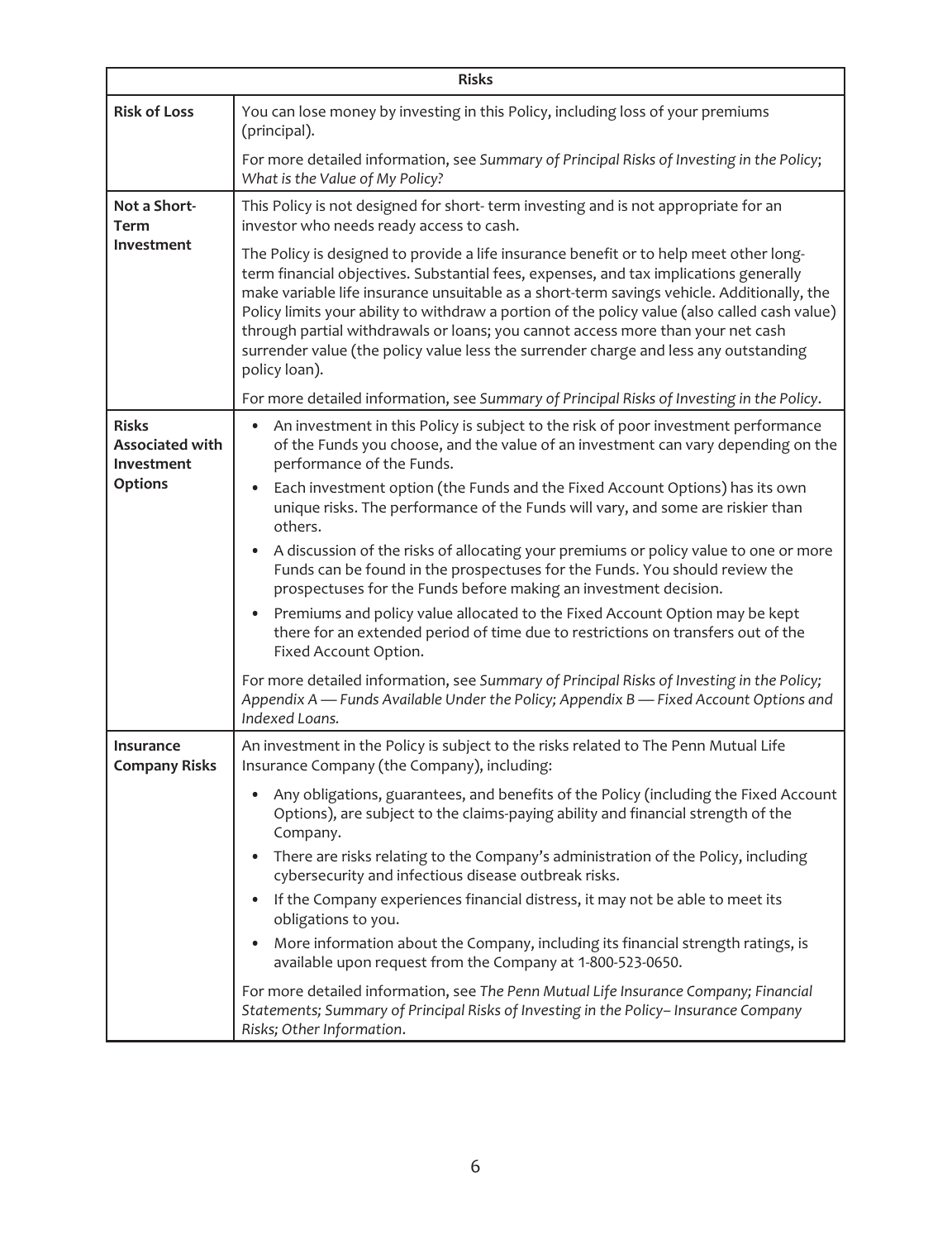| <b>Policy Lapse</b>         | If the total premiums you have paid, less any partial withdrawals you made, equal or<br>exceed the no-lapse premium specified in your Policy, multiplied by the number of<br>months the Policy has been in force, your Policy will remain in force, regardless of<br>investment performance for a specified period. The specified period is the shorter of 20<br>years, or the time until the policy anniversary nearest the Insured's attained age 80.<br>However, in no case will the specified period be less than 5 years. Outstanding loans will<br>nullify the no-lapse guarantee if the loans equal or exceed the cash surrender value. The<br>no-lapse premium will generally be less than the monthly equivalent of the planned<br>premium you specified. When a Policy lapses, it has no value, and no benefits are paid<br>upon the death of the insured. You will also lose the principal invested. |
|-----------------------------|-----------------------------------------------------------------------------------------------------------------------------------------------------------------------------------------------------------------------------------------------------------------------------------------------------------------------------------------------------------------------------------------------------------------------------------------------------------------------------------------------------------------------------------------------------------------------------------------------------------------------------------------------------------------------------------------------------------------------------------------------------------------------------------------------------------------------------------------------------------------------------------------------------------------|
|                             | A Policy can lapse if the net cash surrender value is insufficient to pay the Policy<br>charges. This can happen due to insufficient premium payments, poor investment<br>performance, withdrawals, unpaid loans or loan interest, and Policy charges<br>(including increases in those charges).                                                                                                                                                                                                                                                                                                                                                                                                                                                                                                                                                                                                                |
|                             | The larger a Policy loan becomes relative to the policy's cash surrender value, the<br>greater the risk that the Policy's net cash surrender value will not be sufficient to<br>support the Policy's charges, including any loan interest due, and the greater the<br>risk of the Policy lapsing.                                                                                                                                                                                                                                                                                                                                                                                                                                                                                                                                                                                                               |
|                             | A Policy lapse may have tax consequences.                                                                                                                                                                                                                                                                                                                                                                                                                                                                                                                                                                                                                                                                                                                                                                                                                                                                       |
|                             | For more detailed information, see Summary of Principal Risks of Investing in the Policy;<br>What Payments Must I Make Under the Policy? - Lapse and Reinstatement.                                                                                                                                                                                                                                                                                                                                                                                                                                                                                                                                                                                                                                                                                                                                             |
|                             | <b>Restrictions</b>                                                                                                                                                                                                                                                                                                                                                                                                                                                                                                                                                                                                                                                                                                                                                                                                                                                                                             |
| Investments                 | You can allocate your net premiums to the Variable Investment Options (that invest in<br>the Funds) and the Fixed Account Options.                                                                                                                                                                                                                                                                                                                                                                                                                                                                                                                                                                                                                                                                                                                                                                              |
|                             | The minimum amount that you can transfer generally is \$25.                                                                                                                                                                                                                                                                                                                                                                                                                                                                                                                                                                                                                                                                                                                                                                                                                                                     |
|                             | The maximum amount that you can transfer out of the Traditional Fixed Account in<br>any Policy Year is the greatest of (a) 25% of the amount in the Traditional Fixed<br>Account at the previous Policy anniversary, (b) \$5,000, or (c) the total amount<br>transferred out of that account in the previous policy year.                                                                                                                                                                                                                                                                                                                                                                                                                                                                                                                                                                                       |
|                             | The Company reserves the right to remove or substitute any of the Funds as<br>$\bullet$<br>investment options that are available under the policy.                                                                                                                                                                                                                                                                                                                                                                                                                                                                                                                                                                                                                                                                                                                                                              |
|                             | In addition, we may limit your ability to make transfers involving the Variable<br>Investment Options if a transfer may disadvantage or potentially harm or hurt the<br>rights or interests of other policy owners.                                                                                                                                                                                                                                                                                                                                                                                                                                                                                                                                                                                                                                                                                             |
|                             | We will also reject or reverse a transfer request if for any reason any of the Funds<br>do not accept the purchase of its shares.                                                                                                                                                                                                                                                                                                                                                                                                                                                                                                                                                                                                                                                                                                                                                                               |
|                             | For more detailed information, see How Are Amounts Credited to the Separate Account?;<br>How Can I Change the Policy's Investment Allocations?                                                                                                                                                                                                                                                                                                                                                                                                                                                                                                                                                                                                                                                                                                                                                                  |
| Optional<br><b>Benefits</b> | We offer several optional benefits in the form of a rider to the Policy. Various<br>optional benefits are available and some have an additional charge. Not all riders<br>are available in every state and some riders may only be added when you apply for<br>your Policy.                                                                                                                                                                                                                                                                                                                                                                                                                                                                                                                                                                                                                                     |
|                             | We may stop offering an optional benefit at any time.                                                                                                                                                                                                                                                                                                                                                                                                                                                                                                                                                                                                                                                                                                                                                                                                                                                           |
|                             | For more detailed information, see What Are the Supplemental Riders And Benefits That<br>Are Available?                                                                                                                                                                                                                                                                                                                                                                                                                                                                                                                                                                                                                                                                                                                                                                                                         |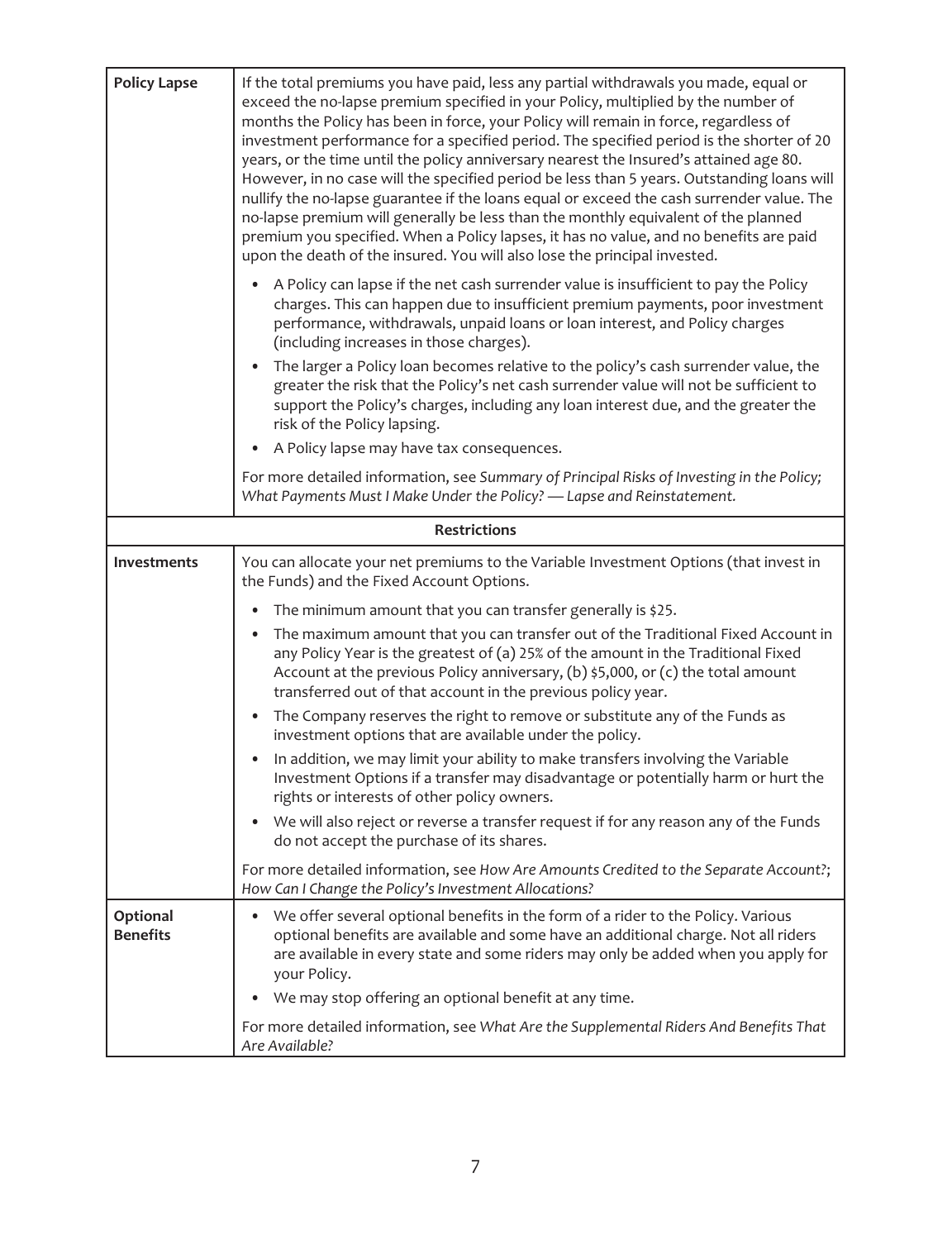| <b>Taxes</b>                                      |                                                                                                                                                                                                                                                                                                                                                                                                                      |  |  |
|---------------------------------------------------|----------------------------------------------------------------------------------------------------------------------------------------------------------------------------------------------------------------------------------------------------------------------------------------------------------------------------------------------------------------------------------------------------------------------|--|--|
| <b>Tax Implications</b>                           | Consult with a tax professional to determine the tax implications of an investment in<br>and payments received under this Policy.                                                                                                                                                                                                                                                                                    |  |  |
|                                                   | If you purchase the Policy through a tax-qualified plan or individual retirement<br>account (IRA), you do not get any additional tax benefit.                                                                                                                                                                                                                                                                        |  |  |
|                                                   | Earnings on your Policy (if any) are taxed when you withdraw them (or if a Policy<br>loan is not repaid), at ordinary income tax rates, and may be subject to a tax<br>penalty before age 59 1/2.                                                                                                                                                                                                                    |  |  |
|                                                   | For more detailed information, see Summary of Principal Risks of Investing in the Policy -<br>Tax Risks; How Is the Policy Treated Under Federal Income Tax Law?                                                                                                                                                                                                                                                     |  |  |
| <b>Conflicts of Interest</b>                      |                                                                                                                                                                                                                                                                                                                                                                                                                      |  |  |
| <b>Financial</b><br>Professionals<br>Compensation | Your financial professional may receive compensation for selling this Policy to you, in<br>the form of commissions, asset-based compensation, allowances for expenses, and<br>other compensation programs, and the Company may share the revenue it earns on this<br>Policy with the professional's firm. (Your financial professional may be your broker,<br>investment adviser, insurance agent, or someone else). |  |  |
|                                                   | For these reasons, these financial professionals may have a financial incentive to<br>recommend this Policy over another policy or investment.                                                                                                                                                                                                                                                                       |  |  |
|                                                   | For more detailed information, see Distribution Arrangements.                                                                                                                                                                                                                                                                                                                                                        |  |  |
| <b>Exchanges</b>                                  | Some financial professionals may have a financial incentive to offer you a new policy in<br>place of the one you own. You should only exchange your policy if you determine, after<br>comparing the features, fees, and risks of both policies, that it is preferable for you to<br>purchase the new policy rather than continue to own your existing policy.                                                        |  |  |
|                                                   | For more detailed information, see What Payments Must I Make Under the Policy? -<br>Tax-Free "Section 1035" Insurance Policy Exchanges.                                                                                                                                                                                                                                                                              |  |  |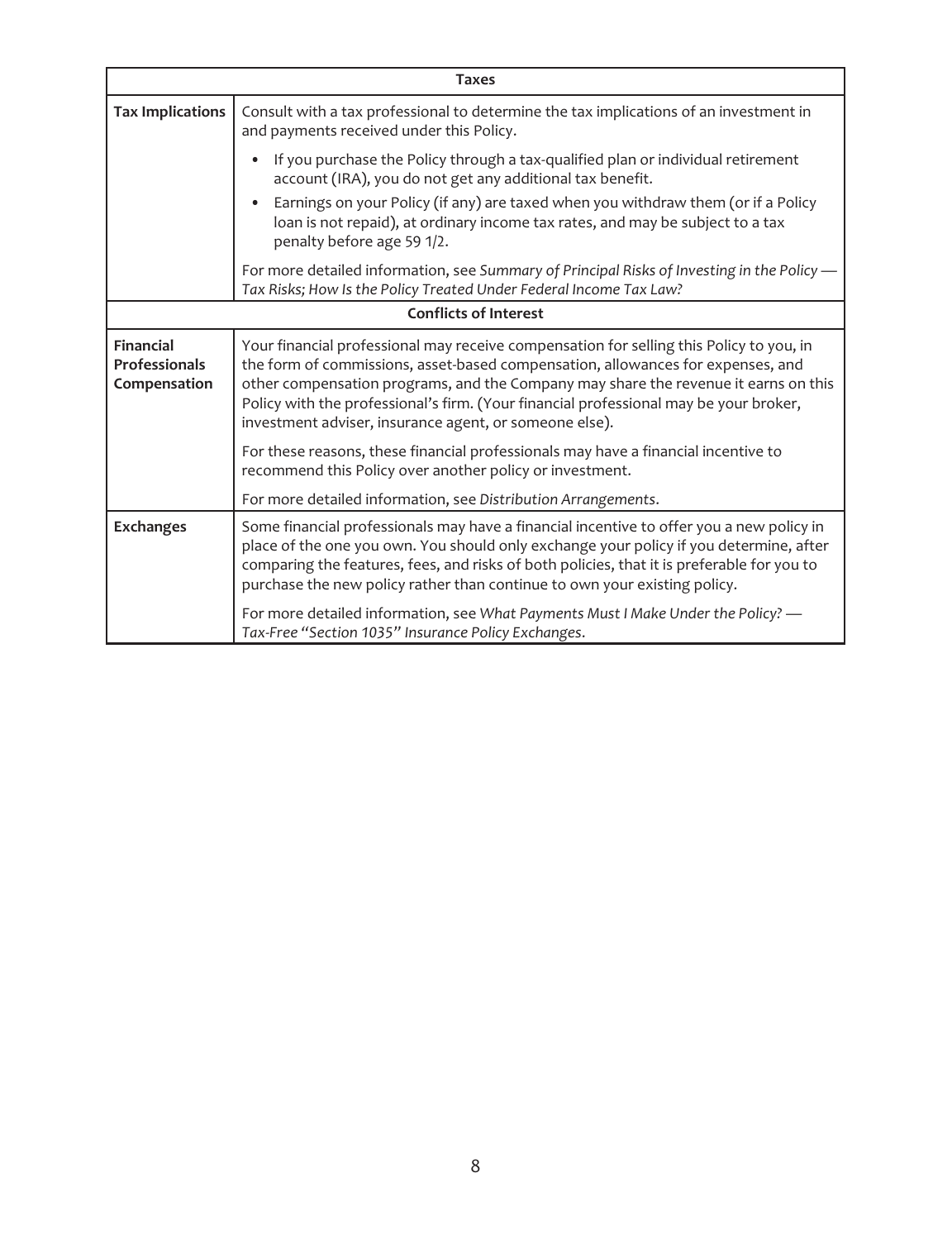## **OVERVIEW OF THE DIVERSIFIED ADVANTAGE VARIABLE UNIVERSAL LIFE INSURANCE POLICY**

The following provides an overview of the Policy's primary features. Please read the full descriptions in the rest of this prospectus, and your Policy, for more information regarding these features and other provisions of the Policy.

## *1. Purpose of the Policy*

This Policy provides permanent life insurance coverage with the potential for tax- deferred cash value (policy value) accumulation. The Policy is offered by Penn Mutual. The Policy offers (1) life insurance protection, (2) flexible premium payments, (3) a net cash surrender value that you can access through withdrawals and loans, (4) the ability to invest in a variety of Variable Investment Options and Fixed Account Options, (5) the ability to transfer among these options tax-free, and (6) optional benefit riders. The Policy is designed to be long-term life insurance coverage. It is not suitable as a short-term investment vehicle. Please read the entire prospectus before you invest.

## *2. Premiums*

Amounts you pay to us under your Policy are called premiums or premium payments. Policy premium payments are flexible; other than the required initial minimum premium payment, you can select the time and amount of premiums you pay, within limits.

You choose in your application how often to pay planned premiums — annually, semi-annually, quarterly or monthly. You are not required to pay the planned premium as long as your Policy has sufficient value to pay Policy charges. See "*What Payments Must I Make Under the Policy?—No Lapse Feature* and *Lapse and Reinstatement"* in this prospectus*.* Additional or unplanned premiums may be paid in any amount and at any time. A premium may not be less than the minimum shown in your policy (generally at least \$25).

Although you may have a schedule of planned premiums, **your Policy can lapse even if you pay all of the planned premiums on time** (unless the provisions of the No-Lapse Feature is in effect). This can happen because the investment performance of the Variable Investment Options you have allocated premiums or policy value to has been poor, because of charges we deduct, because of withdrawals you take, or because of a combination of these factors has caused the net cash surrender value of your Policy to be insufficient to pay the policy charges (including payment of interest on any loan that may be outstanding under the Policy). When a Policy lapses, it terminates and has no value, and no benefits are paid upon the death of the insured. You also lose the principal invested.

To qualify your Policy as life insurance under the Internal Revenue Code of 1986, as amended (the "IRC" or "Code"), federal tax law limits the amount of premium payments you may make in relation to the amount of life insurance provided under the Policy. In addition, we can limit the amount of premium payments and/or require medical insurance underwriting and satisfactory evidence of insurability before we accept additional premiums.

Premiums are allocated among the Variable Investment Options and the available Fixed Account Options according to your instructions. The policy value in the Variable Investment Options will vary up or down with the investment performance of the corresponding underlying mutual funds. Amounts in the Fixed Account Options are guaranteed and will earn interest declared from time to time by the Company.

# *3. Policy Features*

The Policy offers a variety of important features and benefits, including the following:

## **Life Insurance Benefit**

The Policy provides life insurance on you or another individual you name. In your application for the Policy, you will tell us how much life insurance coverage you want on the life of the insured person (the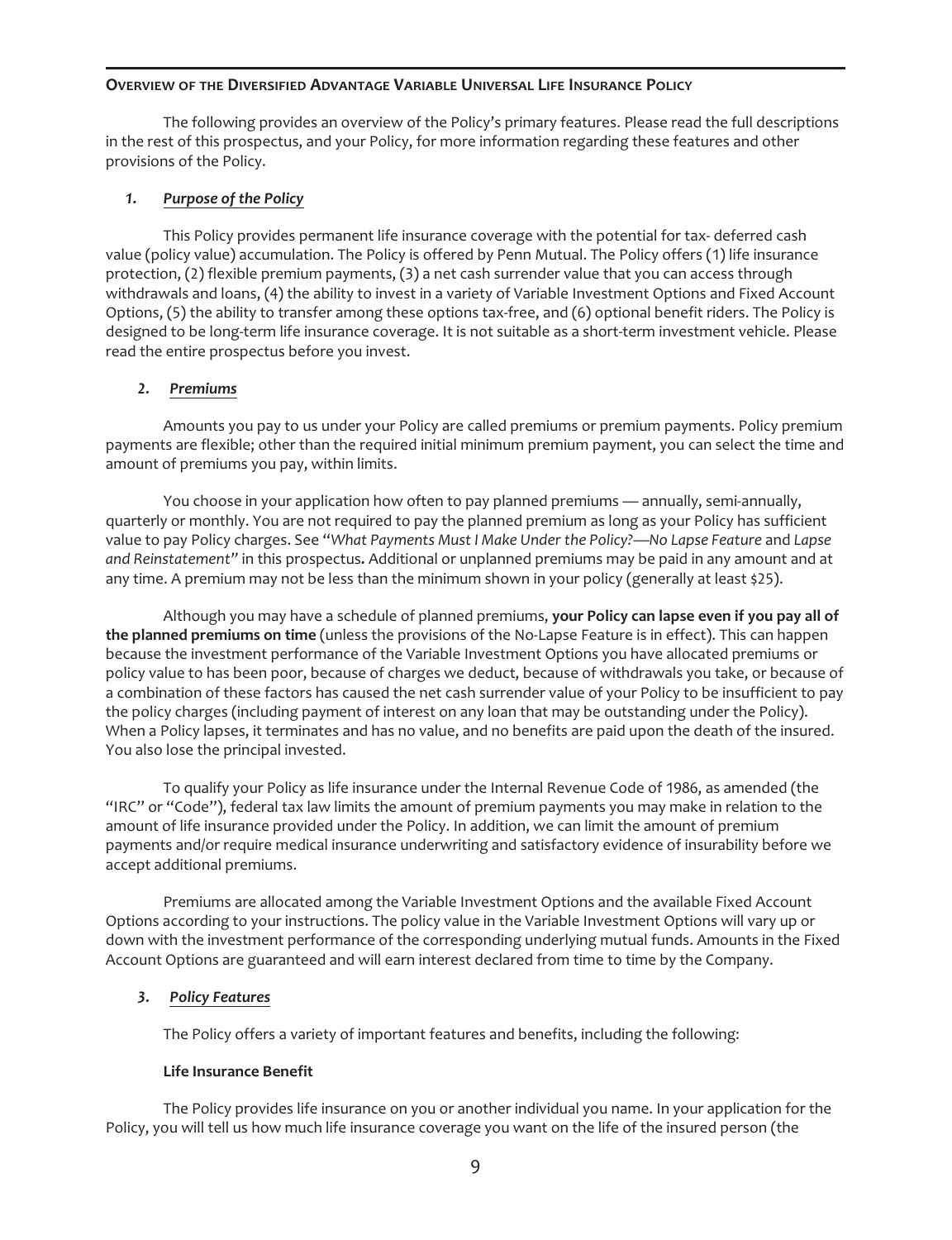"Specified Amount"). The death benefit is the greater of (a) the Specified Amount of insurance, or (b) a percentage of the Policy value (on the date of the insured's death) equal to the minimum necessary for your Policy to qualify as life insurance under IRC Section 7702. Therefore the death benefit could increase or decrease based on investment performance, but will not be less than the Specified Amount. You can increase or decrease the Specified Amount, subject to certain conditions. While the Policy is in effect, we will pay the beneficiary the death benefit less the amount of any outstanding loan when the insured dies.

#### **Investment Options**

The Policy allows you to allocate your policy value to the different Variable Investment Options which each invest in a specified mutual fund portfolio (each, a "Fund"). Your policy value will increase *or decrease* to reflect the investment performance of the Funds you select; you bear the investment risk and you can lose money invested in the Funds. *Appendix A of this prospectus lists the Funds currently available in the Policy and includes additional information about the Funds.*

In addition to the Variable Investment Options, the Policy allows you to allocate your policy value to Fixed Account Options. The Traditional Fixed Account is designed to be an investment that provides fixed returns, where the Company pays a fixed rate of interest (that it declares periodically, subject to a minimum) and where the Company bears the investment risk. The Indexed Fixed Account is also designed to be an investment where the Company provides interest credits based on the change in value of the S&P 500 Index, and where the Company bears the investment risk. The Fixed Account Options are described in *Appendix B* to this prospectus.

You can change the Investment Options in which you invest throughout the life of the Policy.

#### **Transfers**

Within limitations, you may transfer policy value from one Variable Investment Option to another and to and from the Fixed Account Options. In addition, the Policy offers two automated transfer programs — a dollar cost averaging program and an asset rebalancing program.

## **Policy Value**

The policy value includes the amount in the Variable Investment Options and the Fixed Account Options. The value of your Policy will increase or decrease based upon the investment performance of the Variable Investment Options you choose, your premium payments, interest credited to the Fixed Account Options, any partial withdrawals, outstanding loans (including loan interest), and the charges we deduct.

The *cash surrender value* is the policy value decreased by any surrender charge. The *net cash surrender value* is the policy value decreased by any outstanding policy loan and less any surrender charge. See "*What Is the Value of My Policy?*" You may surrender your Policy at any time and you will receive the net cash surrender value.

The policy value of your Policy will vary with the investment performance of the options you select. There is a risk that the investment performance of the Variable Investment Options may be unfavorable or may not perform up to your expectations, which may decrease the amount of your net cash surrender value. If the Variable Investment Options you select for your Policy perform poorly you could lose money, including some or all of the premiums paid. Each Variable Investment Option invests in a different underlying Fund, and a discussion of the investment risks of each of the underlying Funds may be found in the prospectus for each of the Funds. Each underlying Fund has its own investment objective and investment strategy. The performance of each will vary, and some funds are riskier than others. We do not guarantee the investment performance of any of the Variable Investment Options or Funds. You bear the entire investment risk for all amounts allocated to the Variable Investment Options.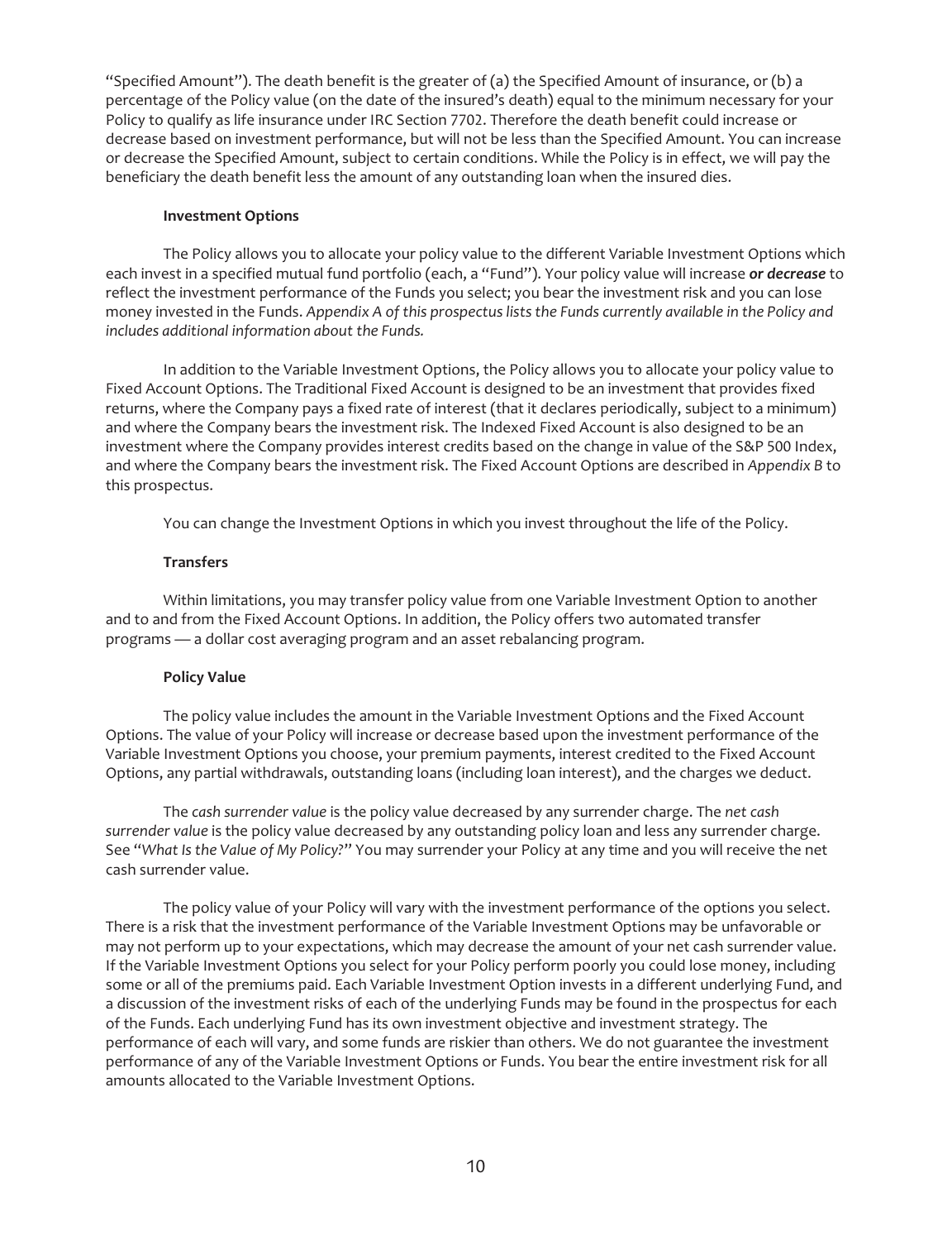#### **Loans**

You may take a loan on your Policy. You may borrow up to 99% of your cash surrender value. The minimum amount you may borrow is \$250. There will be two loan options: a Traditional Loan and an Indexed Loan. Both options cannot be active at the same time. For Traditional Loans, funds will be transferred from Variable Investment Options or the Fixed Account Options into a traditional loan account. Interest on Traditional Loans will be charged at an adjustable loan interest rate declared by the Company and is payable at the end of each policy year. Indexed Loans are described in *Appendix B*. You may repay all or part of a loan at any time.

Policy loans reduce your policy value and death benefit, which may increase the risk your Policy could lapse. Outstanding loans may impact the No-Lapse Feature, and you may need to make additional premium payments or loan repayments to maintain the No-Lapse Feature. If you take a loan on your policy, you may be subject to tax consequences. See "*How Is the Policy Treated Under Federal Income Tax Law?"* in this prospectus.

## **Surrenders and Withdrawals**

You may surrender your Policy in full at any time. If you do, we will pay you the net cash surrender value (the policy value, less any policy loan outstanding and less any surrender charge that then applies). You may make partial withdrawals (subject to limitations) from your net cash surrender value. The minimum partial withdrawal amount is \$250. Note that you do not have access to your full policy value, just the net cash surrender value.

However, the Policy is generally not a liquid investment. Surrender charges will apply during the first 9 policy years (the surrender charge period) and for 9 years after increase in the Specified Amount. There are limitations on your ability to access your policy value through surrenders and partial withdrawals, including surrender charges, partial withdrawal fees, possible tax consequences, adverse impacts on Policy benefits, increased risk of Policy lapse, and administrative requirements. A withdrawal will reduce your policy value (and therefore your net cash surrender value) by the amount withdrawn, and could reduce your death benefit. If the policy's net cash surrender value is reduced to a point where it cannot meet the monthly deductions, then your Policy may lapse and terminate.

# **Free Look Period: 'Right to Cancel'**

You have the right to cancel your Policy within 10 days after you receive it (or longer in some states). This is referred to as the free look period. To cancel your Policy, simply deliver or mail the Policy to our office or to our financial professional who delivered the Policy to you.

## **No-Lapse Feature**

If the total premiums you have paid, less any partial withdrawals you made, equal or exceed the no-lapse premium specified in your Policy, multiplied by the number of months the Policy has been in force, your Policy will remain in force, regardless of investment performance for a specified period. The specified period is the shorter of 20 years, or the time until the policy anniversary nearest the Insured's attained age 80. However, in no case will the specified period be less than 5 years. Outstanding loans will nullify the no-lapse guarantee if the loans equal or exceed the cash surrender value. The no-lapse premium will generally be less than the monthly equivalent of the planned premium you specified.

## **Supplemental Riders – Optional Benefits**

The Company offers optional benefits through supplemental riders that may be added to your Policy (an additional charge applies to *some* of these riders). These riders include an Accidental Death Benefit Rider, Additional Insured Term Insurance Rider, Waiver of Surrender Charges Rider, Cash Value Enhancement Rider, Children's Term Insurance Rider, Disability Waiver of Monthly Deduction Rider, Disability Waiver of Monthly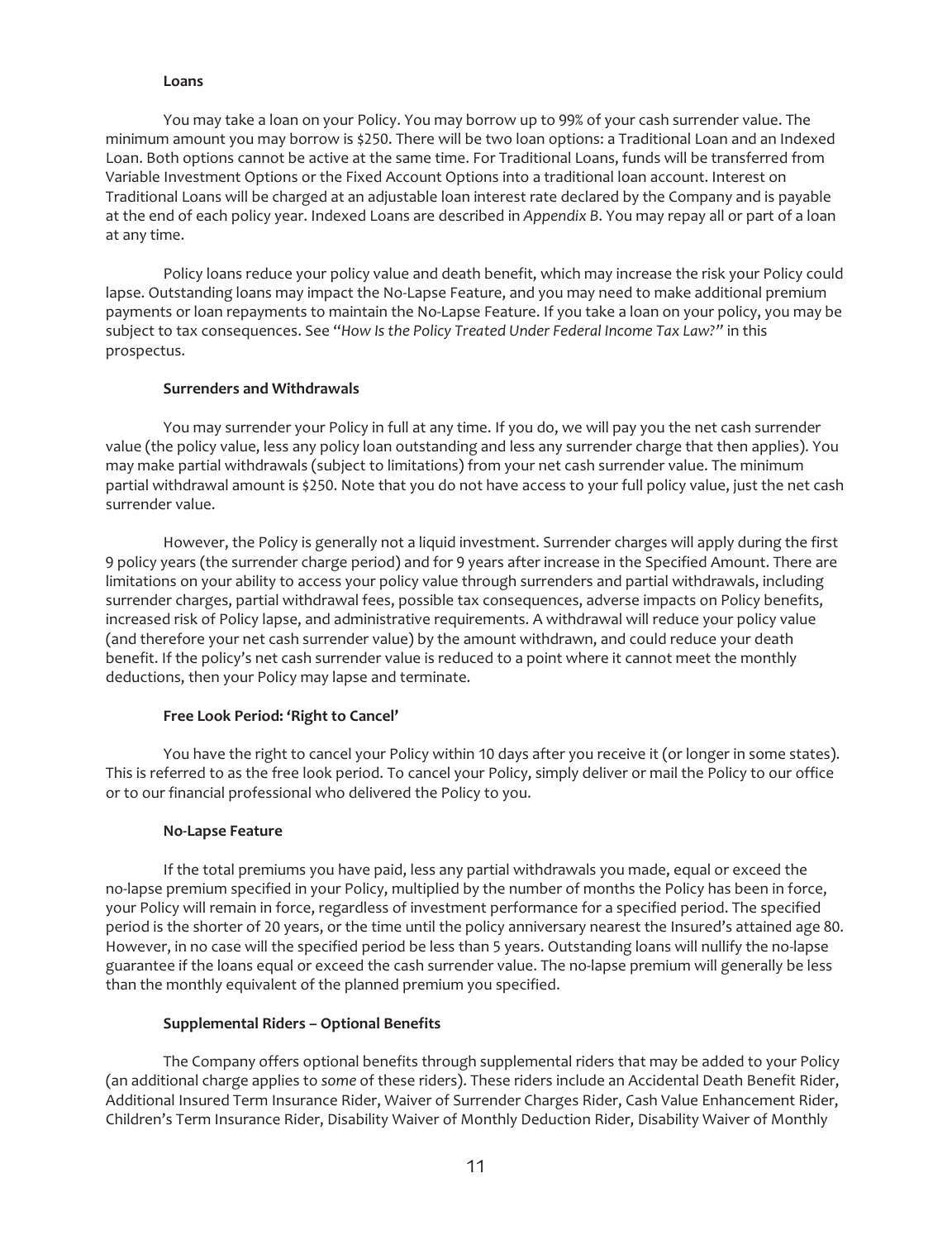Deduction, Disability Completion Benefit Rider, Guaranteed Option to Increase Specified Amount Rider, Supplemental Term Insurance Rider, Supplement Exchange Rider, Overloan Protection Benefit Rider, Accelerated Death Benefit Rider, Chronic Illness Accelerated Benefit Rider and Supplemental Exchange Rider. If any of these riders are added, any applicable monthly charges for certain of the supplemental riders will be deducted from your policy value as part of the monthly deduction.

#### **Taxes**

Death benefits paid under life insurance policies are not subject to federal income tax, but may be subject to federal and state estate taxes. Investment gains from your Policy are not taxed as long as the gains remain in the Policy. If the Policy is *not* treated as a modified endowment contract under federal income tax law, then distributions from the Policy may be treated first as the return of investments in the Policy and then, only after the return of all investment in the Policy, as distributions of taxable income (taxed as ordinary income). Distributions include partial withdrawals and surrenders. See "*How Is the Policy Treated Under Federal Income Tax Law?"* in this prospectus for additional information.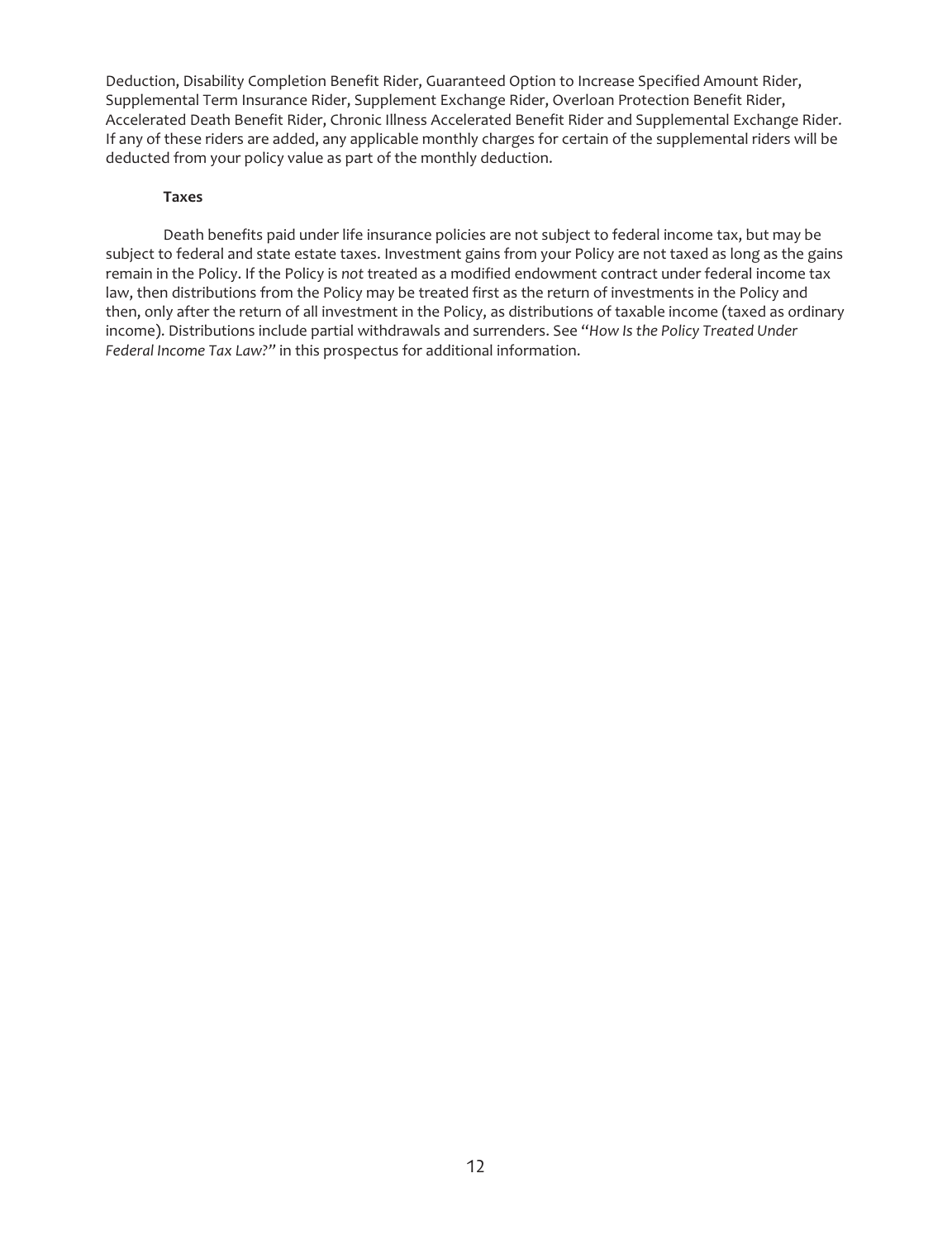# **TABLE OF FEES AND EXPENSES**

The following tables describe the fees and expenses that you will pay when buying, owning and surrendering the Policy or making withdrawals. Please refer to your Policy Specifications Page for information about the specific fees you will pay each year based on the options you have elected. (See *"What Are the Fees and Charges Under the Policy?"* in this prospectus for additional information).

| <b>Transaction Fees</b>                                                                                  |                                                                                                                                                                                                                                            |                                                                                                                                                                                                                                                                                                                                                                                           |  |
|----------------------------------------------------------------------------------------------------------|--------------------------------------------------------------------------------------------------------------------------------------------------------------------------------------------------------------------------------------------|-------------------------------------------------------------------------------------------------------------------------------------------------------------------------------------------------------------------------------------------------------------------------------------------------------------------------------------------------------------------------------------------|--|
| Charge                                                                                                   | When Charge is Deducted                                                                                                                                                                                                                    | <b>Amount Deducted</b>                                                                                                                                                                                                                                                                                                                                                                    |  |
| Maximum Percent of Premium<br>Charge                                                                     | When a premium is paid.                                                                                                                                                                                                                    | Maximum Charge: 8% of each<br>premium payment <sup>1</sup>                                                                                                                                                                                                                                                                                                                                |  |
| Surrender Charge <sup>2</sup>                                                                            |                                                                                                                                                                                                                                            |                                                                                                                                                                                                                                                                                                                                                                                           |  |
| Maximum Charge                                                                                           | When the Policy is surrendered<br>within the first 9 policy years and<br>or within the first 9 years<br>following an increase in the<br>Specified Amount or upon a<br>decrease in the Specified Amount<br>within the first 5 policy years. | The surrender charge premium<br>multiplied by the appropriate<br>surrender factor. The surrender<br>charge premium is a maximum of<br>\$42.00 to minimum of \$6.75 per<br>\$1000 of Specified Amount or<br>decrease in Specified Amount.<br>The surrender factor is equal to<br>1.00 in the first year of the<br>coverage and grades to 0.34 in<br>the 9 <sup>th</sup> year. <sup>3</sup> |  |
| Surrender Charge for a<br>representative non-tobacco male<br>insured, age 45 in<br>the first policy year |                                                                                                                                                                                                                                            |                                                                                                                                                                                                                                                                                                                                                                                           |  |
| Maximum Charge                                                                                           | When the Policy is surrendered<br>within the first 9 policy years and<br>or within the first 9 years<br>following an increase in the<br>Specified Amount or upon a<br>decrease in the Specified Amount<br>within the first 5 policy years. | (\$21.50 per \$1,000 of Specified<br>Amount or decrease in Specified<br>Amount) x the surrender factor of<br>1.00 <sup>3</sup>                                                                                                                                                                                                                                                            |  |
| Partial Withdrawal Processing Fee                                                                        | When you take a partial<br>withdrawal from your Policy.                                                                                                                                                                                    | Lesser of \$25 or 2.00% of the<br>amount withdrawn.                                                                                                                                                                                                                                                                                                                                       |  |
| Transfer Charge                                                                                          | When you make a transfer.                                                                                                                                                                                                                  | Maximum Charge \$10.00<br>Current Charge \$0.00 <sup>4</sup>                                                                                                                                                                                                                                                                                                                              |  |
| Overloan Protection Benefit Rider                                                                        |                                                                                                                                                                                                                                            |                                                                                                                                                                                                                                                                                                                                                                                           |  |
| Current and Maximum Charge                                                                               | When Benefit is Exercised                                                                                                                                                                                                                  | One time charge of 3.50% of policy<br>value.                                                                                                                                                                                                                                                                                                                                              |  |
| Accelerated Death Benefit Rider                                                                          |                                                                                                                                                                                                                                            |                                                                                                                                                                                                                                                                                                                                                                                           |  |

The first table describes the fees and expenses that you will pay when you make a premium payment, surrender the Policy, make a withdrawal, or transfer policy value between Investment Options.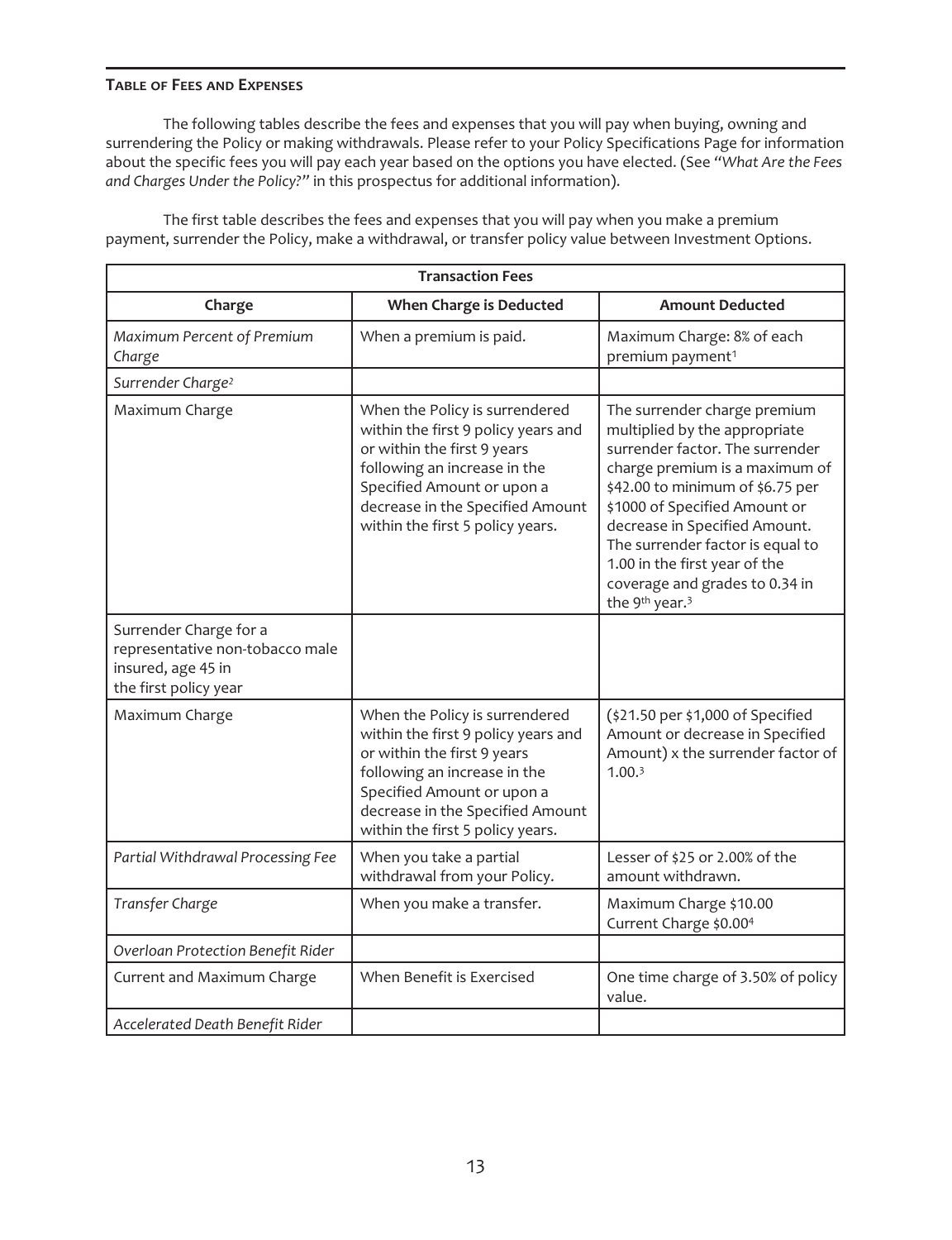| <b>Transaction Fees</b>                      |                           |                                                                                                                                                                                                                                                                                                                                                                               |  |
|----------------------------------------------|---------------------------|-------------------------------------------------------------------------------------------------------------------------------------------------------------------------------------------------------------------------------------------------------------------------------------------------------------------------------------------------------------------------------|--|
| Charge                                       | When Charge is Deducted   | <b>Amount Deducted</b>                                                                                                                                                                                                                                                                                                                                                        |  |
| Current and Maximum Charge                   | When Benefit is Exercised | One time charge of 12 months'<br>worth of policy charges on the<br>accelerated amount, plus an<br>interest adjustment, which is<br>equal to 12 months' worth of<br>interest on the accelerated<br>amount based on a rate that is<br>the greater of $(a)$ the current<br>90-day Treasury bill rate, or<br>(b) the current maximum<br>statutory adjustable policy loan<br>rate. |  |
| Chronic Illness Accelerated Benefit<br>Rider |                           |                                                                                                                                                                                                                                                                                                                                                                               |  |
| Current and Maximum Charge                   | No charge.                | No charge.                                                                                                                                                                                                                                                                                                                                                                    |  |
| Supplemental Exchange Rider                  |                           |                                                                                                                                                                                                                                                                                                                                                                               |  |
| Current and Maximum Charge                   | No charge.                | No charge.                                                                                                                                                                                                                                                                                                                                                                    |  |

1 The percent of premium charge imposed is currently reduced to 5.00% on premiums paid in the second policy year and thereafter. This reduction is not guaranteed and may change.

<sup>2</sup> The surrender charge premium is determined separately for each Policy and takes into account the individual underwriting characteristics of the insured, such as sex, age and risk classification, and the Specified Amount of the Policy. The table shows the lowest and highest surrender charges for an insured, based on our guaranteed maximum rates for individuals in standard risk classifications. The table also shows the surrender charge under a Policy issued to an individual who is representative of individuals we insure. The surrender charge shown in the table may not be representative of the charge that you will pay. Your Policy will state your surrender charge premium. More detailed information concerning your surrender charge is available from our administrative offices upon request. For additional information on the surrender charges, see "*What Are the Fees and Charges Under the Policy? — Surrender Charge"* in this prospectus.

<sup>3</sup> The maximum amount reflects the charge that may be assessed in the first policy year.

<sup>4</sup> No transaction fee is currently imposed for making a transfer among Variable Investment Options and/or the Fixed Account Options. While we do not currently intend to impose a transfer fee, we reserve the right to impose a \$10 fee in the future on any transfer that exceeds twelve transfers in a policy year.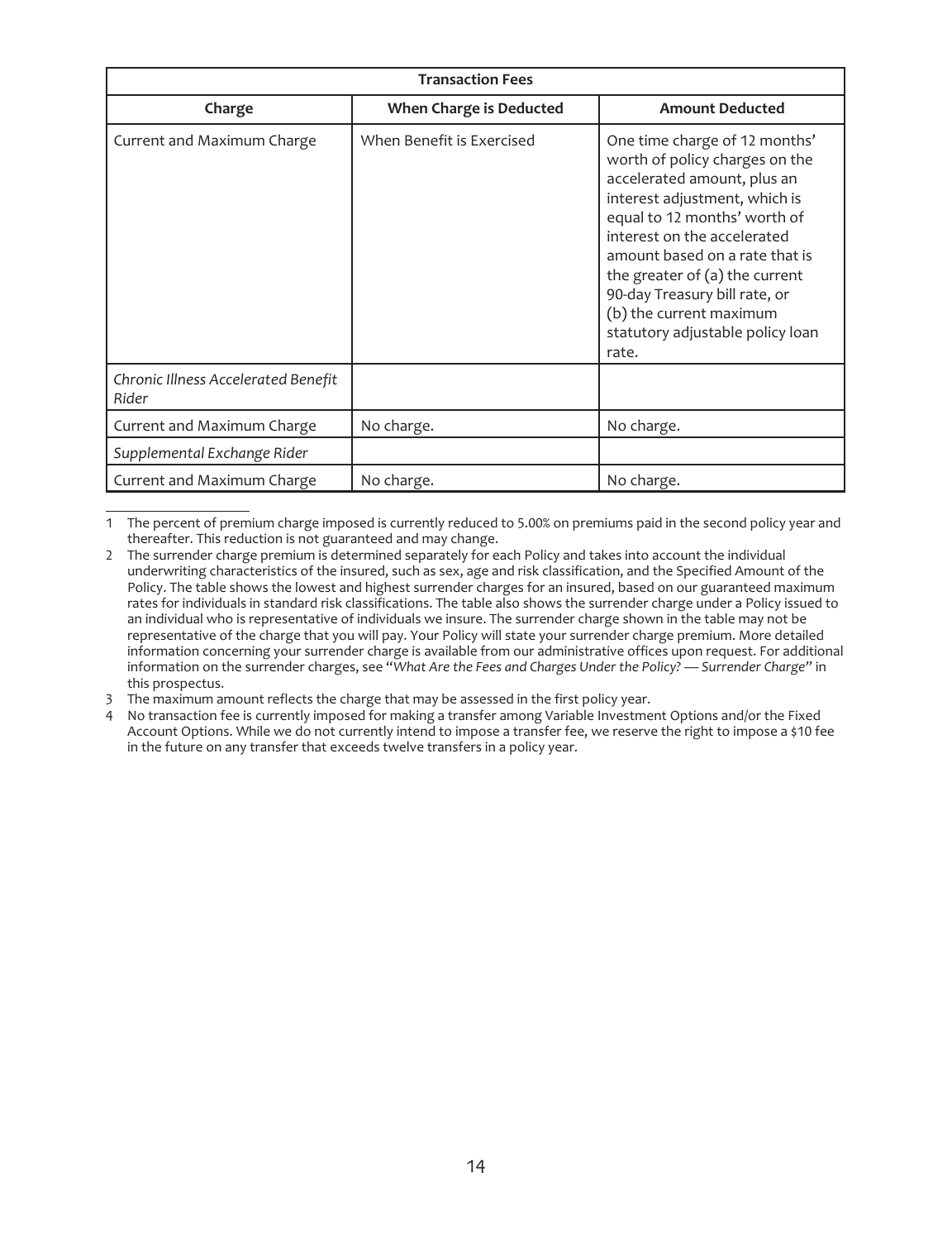The next table describes charges that a policy owner may pay periodically during the time you own the Policy. The charges do not include fees and expenses incurred by the funds that serve as investment options under the Policy.

| Periodic Charges under the Policy<br>Other than the Funds' Annual Operating Expenses |                                   |                                                                                                                                                                                                                                                                                                                                                                                                            |
|--------------------------------------------------------------------------------------|-----------------------------------|------------------------------------------------------------------------------------------------------------------------------------------------------------------------------------------------------------------------------------------------------------------------------------------------------------------------------------------------------------------------------------------------------------|
| Charge                                                                               | When Charge is<br><b>Deducted</b> | <b>Amount Deducted</b>                                                                                                                                                                                                                                                                                                                                                                                     |
| <b>Base Contract Charges:</b>                                                        |                                   |                                                                                                                                                                                                                                                                                                                                                                                                            |
| Cost of Insurance Charges <sup>5</sup>                                               |                                   |                                                                                                                                                                                                                                                                                                                                                                                                            |
| Maximum Charges                                                                      | Monthly                           | Maximum of \$83.33 to minimum of<br>\$0.0067 per \$1,000 of net amount at risk.                                                                                                                                                                                                                                                                                                                            |
| <b>Current Charges</b>                                                               | Monthly                           | Maximum of \$45.8333 to minimum of<br>\$0.0049 per \$1,000 of net amount at risk.                                                                                                                                                                                                                                                                                                                          |
| First year charge for a representative<br>non-tobacco male insured, age 45           |                                   |                                                                                                                                                                                                                                                                                                                                                                                                            |
| Maximum Charge                                                                       | Monthly                           | \$0.2117 per \$1,000 of net amount at risk.                                                                                                                                                                                                                                                                                                                                                                |
| Current Charge                                                                       | Monthly                           | \$0.1355 per \$1,000 of net amount at risk.                                                                                                                                                                                                                                                                                                                                                                |
| Expense charge per \$1,000 of Specified<br>Amount <sup>6</sup>                       | Monthly                           | For first 120 months following the policy<br>date or an increase in a policy's Specified<br>Amount, the charges range from a<br>maximum of \$1.15 per \$1,000 of<br>Specified Amount of insurance or<br>increase in Specified Amount, to a<br>minimum of \$0.35 per \$1,000 of Specified<br>Amount of insurance or increase in<br>Specified Amount.                                                        |
| First year charge for a representative<br>non-tobacco male insured, age 45           |                                   |                                                                                                                                                                                                                                                                                                                                                                                                            |
| Maximum Charge                                                                       | Monthly                           | \$0.49 per \$1,000 of initial Specified<br>Amount of insurance or an increase in<br>the Specified Amount.                                                                                                                                                                                                                                                                                                  |
| Current Charge                                                                       | Monthly                           | For the first 60 months following the<br>policy date or an increase in the<br>Specified Amount, \$0.26 per \$1,000 of<br>initial Specified Amount of insurance or<br>increase in Specified Amount. For<br>months 61 through 120 following the<br>policy date or an increase in the<br>Specified Amount, \$0.13 per \$1,000 of<br>initial Specified Amount of insurance or<br>increase in Specified Amount. |
| Mortality and Expense Risk Asset<br>Charge <sup>7</sup>                              | Monthly                           | 0.05% monthly (annual rate of 0.60%) of<br>the first \$50,000 of policy value allocated<br>to the Separate Account and 0.025%<br>monthly (annual rate of 0.30%) of the<br>policy value allocated to the Separate<br>Account in excess of that amount.                                                                                                                                                      |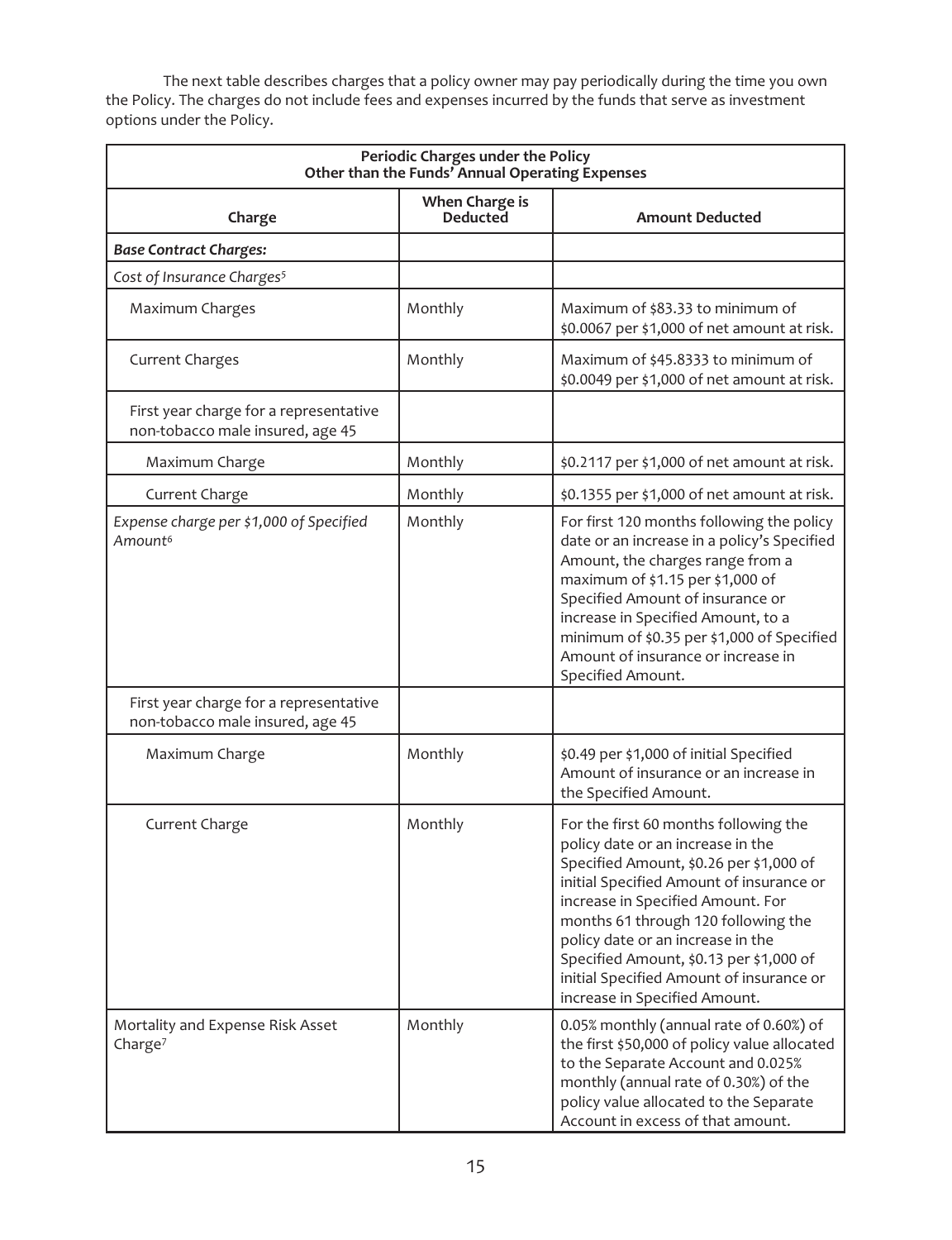| Periodic Charges under the Policy<br>Other than the Funds' Annual Operating Expenses                  |                                   |                                                                                                                                                                              |  |
|-------------------------------------------------------------------------------------------------------|-----------------------------------|------------------------------------------------------------------------------------------------------------------------------------------------------------------------------|--|
| Charge                                                                                                | When Charge is<br><b>Deducted</b> | <b>Amount Deducted</b>                                                                                                                                                       |  |
| Per Policy Expense Charge <sup>8</sup>                                                                | Monthly                           | Guaranteed Maximum \$9.00<br>Current Charge \$8.00                                                                                                                           |  |
| Asset Charge <sup>9</sup> for<br>Enhanced S&P 500 Indexed Account<br>Uncapped S&P 500 Indexed Account | Monthly                           | 0.20833% of segment value (annual rate<br>of 2.50%)                                                                                                                          |  |
| <b>Optional Benefit Charges:</b>                                                                      |                                   |                                                                                                                                                                              |  |
| Traditional Loans <sup>10</sup>                                                                       |                                   |                                                                                                                                                                              |  |
| Net Interest Charge <sup>11</sup>                                                                     | End of each Policy<br>year.       | Annual rate of 1.00% until year 11 and<br>then an annual rate of 0.25% (after credit<br>from interest paid on collateral held in<br>traditional loan account). <sup>12</sup> |  |
| Indexed Loans <sup>10</sup>                                                                           |                                   |                                                                                                                                                                              |  |
| Net Interest Charge <sup>11</sup>                                                                     | End of each Policy<br>year.       | Maximum annual rate of 5.00%.                                                                                                                                                |  |
| Accidental Death Benefit Rider:                                                                       |                                   |                                                                                                                                                                              |  |
| Cost of Insurance Charges <sup>13</sup>                                                               |                                   |                                                                                                                                                                              |  |
| Current and Maximum Charges                                                                           | Monthly                           | Maximum of \$0.1108 to minimum of<br>\$0.0533, per \$1,000 of accidental death<br>henefit.                                                                                   |  |
| First year charge for a representative<br>non-tobacco male insured, age 45                            |                                   |                                                                                                                                                                              |  |
| Current and Maximum Charges                                                                           | Monthly                           | \$0.0592 per \$1,000 of accidental death<br>benefit.                                                                                                                         |  |
| <b>Additional Insured Term Insurance Rider:</b>                                                       |                                   |                                                                                                                                                                              |  |
| Cost of Insurance Charges <sup>13</sup>                                                               |                                   |                                                                                                                                                                              |  |
| Maximum Charges                                                                                       | Monthly                           | Maximum of \$83.33 to minimum of<br>\$0.0067 per \$1,000 of additional insured<br>term insurance benefit.                                                                    |  |
| <b>Current Charges</b>                                                                                | Monthly                           | Maximum of \$45.8333 to minimum of<br>\$0.0049 per \$1,000 of additional insured<br>term insurance benefit.                                                                  |  |
| First year charge for a representative<br>non-tobacco male insured, age 45                            |                                   |                                                                                                                                                                              |  |
| Maximum Charges                                                                                       | Monthly                           | \$0.2117 per \$1,000 of additional insured<br>term insurance benefit.                                                                                                        |  |
| Current Charge                                                                                        | Monthly                           | \$0.1355 per \$1,000 of additional insured<br>term insurance benefit.                                                                                                        |  |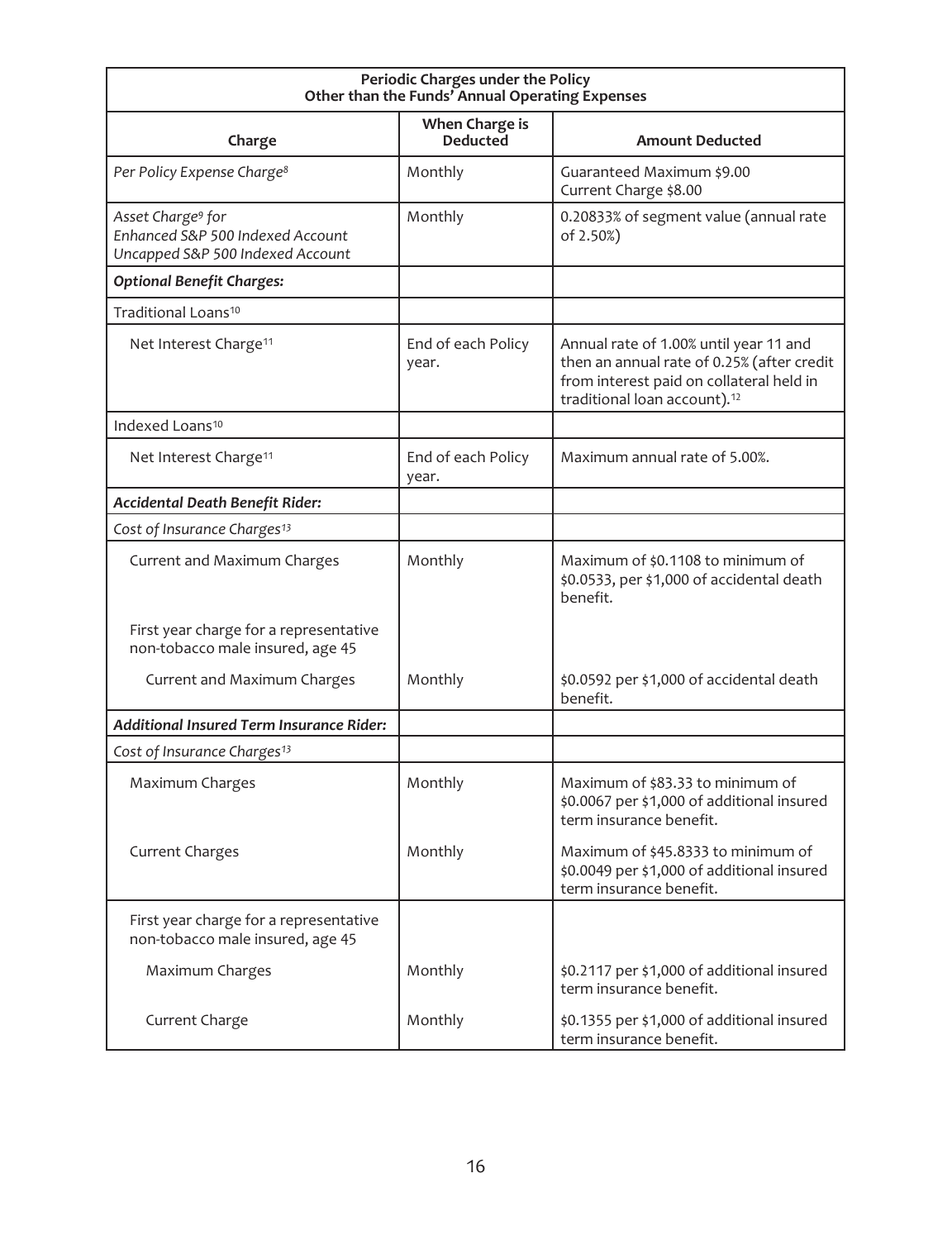| Periodic Charges under the Policy<br>Other than the Funds' Annual Operating Expenses       |                                   |                                                                                                                                                                                                                                                                                                                                                                                                            |
|--------------------------------------------------------------------------------------------|-----------------------------------|------------------------------------------------------------------------------------------------------------------------------------------------------------------------------------------------------------------------------------------------------------------------------------------------------------------------------------------------------------------------------------------------------------|
| Charge                                                                                     | When Charge is<br><b>Deducted</b> | <b>Amount Deducted</b>                                                                                                                                                                                                                                                                                                                                                                                     |
| Administrative Charges                                                                     |                                   |                                                                                                                                                                                                                                                                                                                                                                                                            |
| First year of Rider and first year of<br>increase in term insurance benefit<br>under Rider | Monthly                           | \$0.10 per \$1,000 of additional insured<br>term insurance benefit.                                                                                                                                                                                                                                                                                                                                        |
| Waiver of Surrender Charges <sup>14</sup> Rider:                                           |                                   |                                                                                                                                                                                                                                                                                                                                                                                                            |
| Maximum Charges                                                                            | Monthly                           | Maximum of \$0.57 to minimum of \$0.20<br>per \$1,000 of original or increase in<br>Specified Amount of insurance of the<br>Policy plus any Term Insurance Benefit of<br>a Supplemental Term Insurance Rider for<br>the first nine years of the Policy or the<br>first nine years after an increase in the<br>Specified Amount of insurance of the<br>Policy or Term Insurance Benefit, as<br>applicable.  |
| <b>Current Charges</b>                                                                     | Monthly                           | Maximum of \$0.075 to minimum of \$0.02<br>per \$1,000 of original or increase in<br>Specified Amount of insurance of the<br>Policy plus any Term Insurance Benefit of<br>a Supplemental Term Insurance Rider for<br>the first nine years of the Policy or the<br>first nine years after an increase in the<br>Specified Amount of insurance of the<br>Policy or Term Insurance Benefit, as<br>applicable. |
| First year charge for a representative<br>non-tobacco male insured, age 45                 |                                   |                                                                                                                                                                                                                                                                                                                                                                                                            |
| Maximum Charge                                                                             | Monthly                           | \$0.32 per \$1,000 of original or increase in<br>Specified Amount of insurance of the<br>Policy plus any Term Insurance Benefit of<br>a Supplemental Term Insurance Rider.                                                                                                                                                                                                                                 |
| Current Charge                                                                             | Monthly                           | \$0.045 per \$1,000 of original or increase<br>in Specified Amount of insurance of the<br>Policy plus any Term Insurance Benefit of<br>a Supplemental Term Insurance Rider.                                                                                                                                                                                                                                |
| Children's Term Insurance Rider:                                                           |                                   |                                                                                                                                                                                                                                                                                                                                                                                                            |
| Cost of Insurance Charges <sup>13</sup>                                                    |                                   |                                                                                                                                                                                                                                                                                                                                                                                                            |
| Maximum Charges                                                                            | Monthly                           | \$0.24 per \$1,000 of children's term<br>insurance benefit.                                                                                                                                                                                                                                                                                                                                                |
| <b>Current Charges</b>                                                                     | Monthly                           | \$0.15 per \$1,000 of children's term<br>insurance benefit.                                                                                                                                                                                                                                                                                                                                                |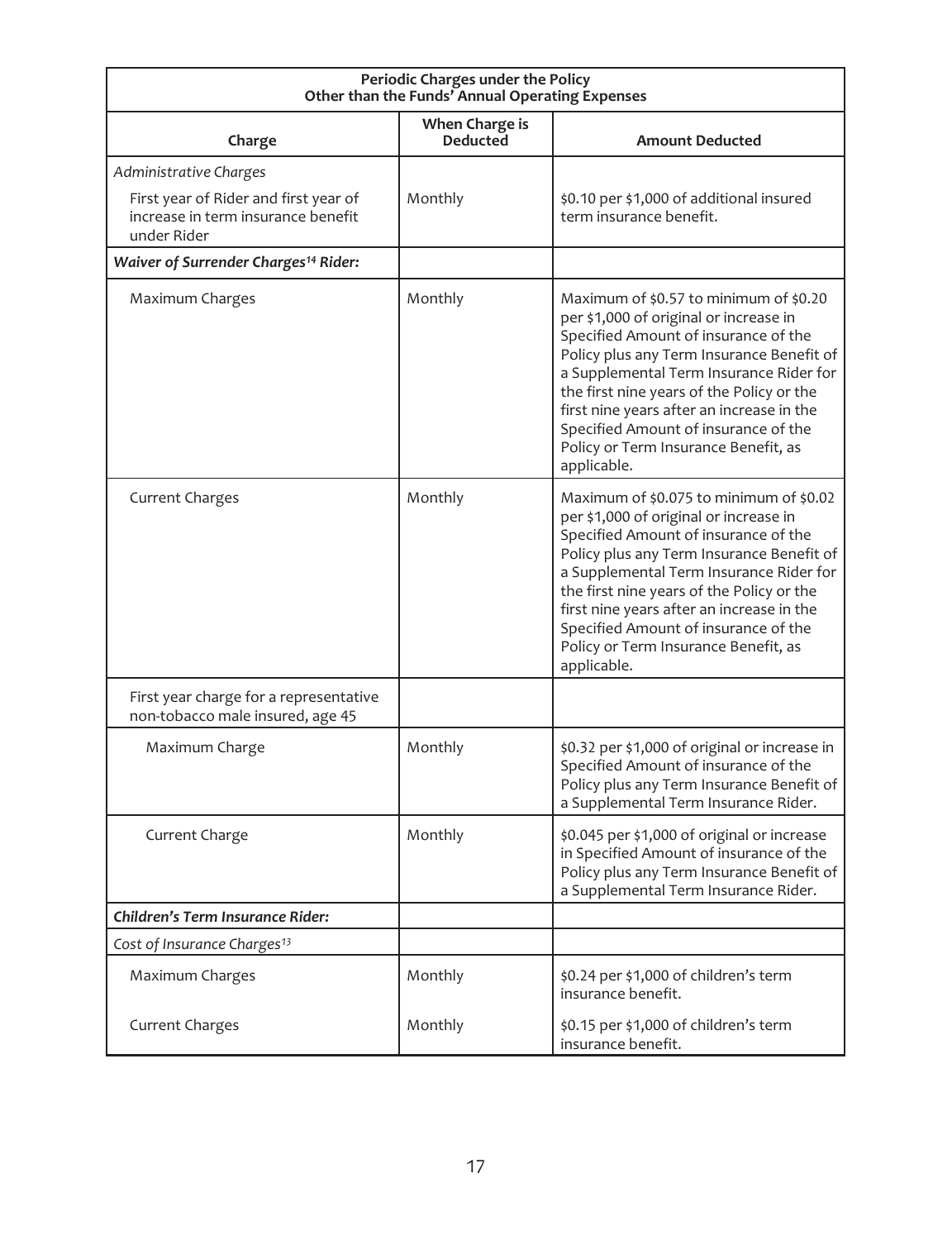| Periodic Charges under the Policy<br>Other than the Funds' Annual Operating Expenses                                  |                                   |                                                                                                                                                                                                                        |  |
|-----------------------------------------------------------------------------------------------------------------------|-----------------------------------|------------------------------------------------------------------------------------------------------------------------------------------------------------------------------------------------------------------------|--|
| Charge                                                                                                                | When Charge is<br><b>Deducted</b> | <b>Amount Deducted</b>                                                                                                                                                                                                 |  |
| <b>Disability Waiver of Monthly Deductions</b><br>Rider:                                                              |                                   |                                                                                                                                                                                                                        |  |
| Cost of Insurance Charges <sup>13,15</sup>                                                                            |                                   |                                                                                                                                                                                                                        |  |
| Maximum Charges                                                                                                       | Monthly                           | Maximum of \$0.5992 to minimum of<br>\$0.0117 per \$1,000 of net amount at risk.                                                                                                                                       |  |
| <b>Current Charges</b>                                                                                                | Monthly                           | Maximum of \$0.3192 to minimum of<br>\$0.0092 per \$1,000 of net amount at risk.                                                                                                                                       |  |
| <b>Disability Completion Benefit (AKA</b><br><b>Disability Waiver of Stipulated</b><br>Premium) Rider <sup>16</sup> : |                                   |                                                                                                                                                                                                                        |  |
| Disability Waiver of Monthly Deduction<br>Benefit                                                                     |                                   |                                                                                                                                                                                                                        |  |
| Cost of Insurance Charges <sup>13,15</sup>                                                                            |                                   |                                                                                                                                                                                                                        |  |
| Maximum Charges                                                                                                       | Monthly                           | Maximum of \$0.5992 to minimum of<br>\$0.0117 per \$1,000 of net amount at risk.                                                                                                                                       |  |
| <b>Current Charges</b>                                                                                                | Monthly                           | Maximum of \$0.3192 to minimum of<br>\$0.0092, per \$1,000 of net amount of<br>risk.                                                                                                                                   |  |
| First year charge for a representative<br>non-tobacco male insured, age 45                                            |                                   |                                                                                                                                                                                                                        |  |
| Maximum Charge                                                                                                        | Monthly                           | \$0.0508 per \$1,000 of net amount of risk.                                                                                                                                                                            |  |
| Current Charge                                                                                                        | Monthly                           | \$0.0275 per \$1,000 of net amount of risk.                                                                                                                                                                            |  |
| Disability Waiver of Stipulated Premium<br>Benefit                                                                    |                                   |                                                                                                                                                                                                                        |  |
| Cost of Insurance Charges <sup>13</sup>                                                                               |                                   |                                                                                                                                                                                                                        |  |
| Current and Maximum Charges                                                                                           | Monthly                           | Maximum of \$0.96 to minimum of \$0.03<br>per \$100 of the stipulated premium in<br>the Policy.                                                                                                                        |  |
| First year charge for a representative<br>non-tobacco male insured, age 45                                            |                                   |                                                                                                                                                                                                                        |  |
| Maximum and Current Charges                                                                                           | Monthly                           | \$0.12 per \$100 of the stipulated premium<br>in the Policy.                                                                                                                                                           |  |
| Cash Value Enhancement Rider <sup>14</sup> :                                                                          |                                   |                                                                                                                                                                                                                        |  |
| Expense Charge                                                                                                        |                                   |                                                                                                                                                                                                                        |  |
| Maximum Charges                                                                                                       | Monthly                           | Maximum of \$0.605 to minimum of \$0.20<br>per \$1,000 of Specified Amount of<br>insurance of the Policy plus any Term<br>Insurance Benefit of a Supplemental<br>Term Insurance Rider for the first 9<br>policy years. |  |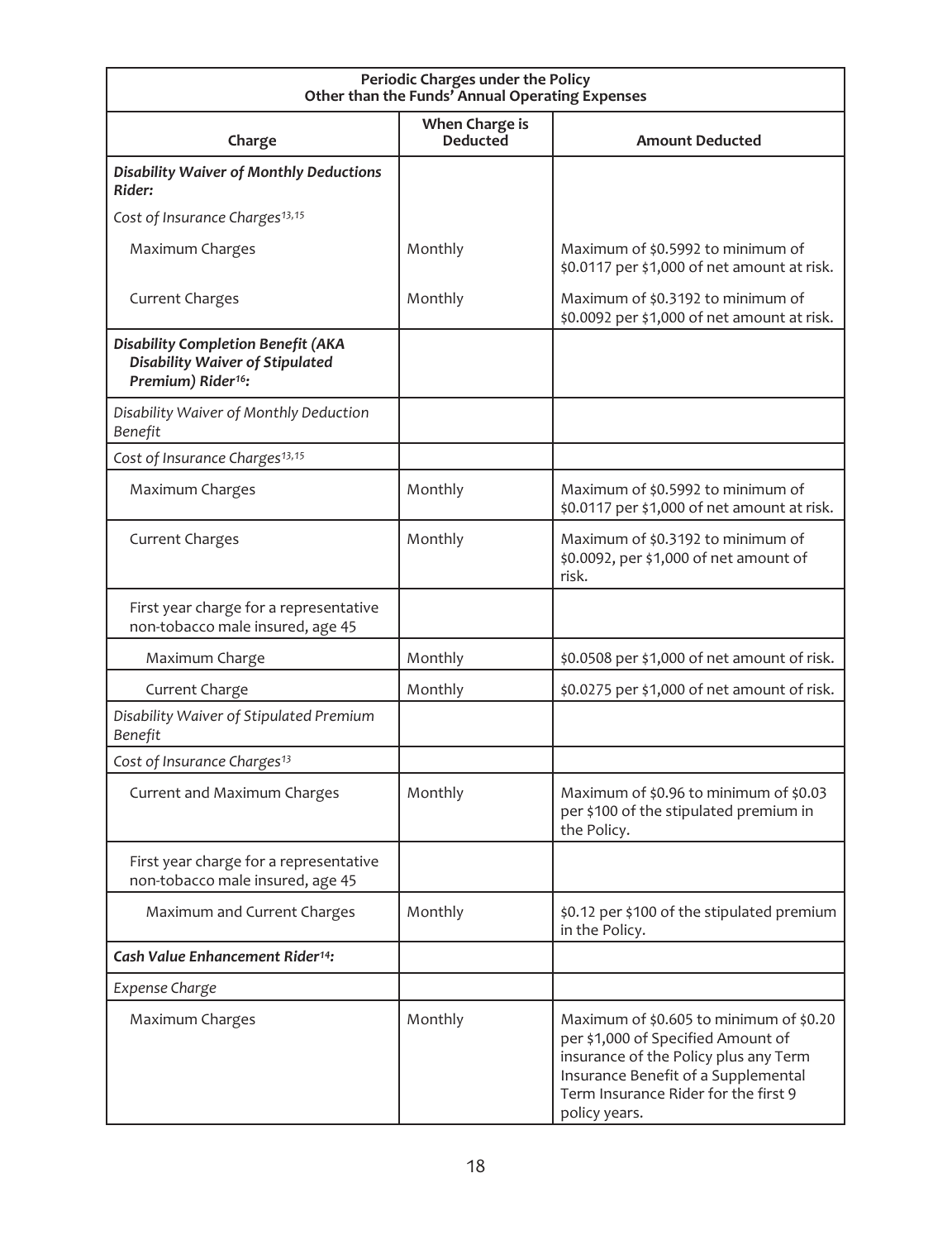| Periodic Charges under the Policy<br>Other than the Funds' Annual Operating Expenses |                                                                                                                                                                                                           |                                                                                                                                                                                                                                                                                                            |  |
|--------------------------------------------------------------------------------------|-----------------------------------------------------------------------------------------------------------------------------------------------------------------------------------------------------------|------------------------------------------------------------------------------------------------------------------------------------------------------------------------------------------------------------------------------------------------------------------------------------------------------------|--|
| Charge                                                                               | When Charge is<br><b>Deducted</b>                                                                                                                                                                         | <b>Amount Deducted</b>                                                                                                                                                                                                                                                                                     |  |
| <b>Current Charges</b>                                                               | Monthly                                                                                                                                                                                                   | Maximum of \$0.225 to minimum of \$0.02<br>per \$1,000 of Specified Amount of<br>insurance of the Policy plus any Term<br>Insurance Benefit of a Supplemental<br>Term Insurance Rider for the first 9<br>policy years.                                                                                     |  |
| First year charge for a representative<br>non-tobacco male insured, age 45           |                                                                                                                                                                                                           |                                                                                                                                                                                                                                                                                                            |  |
| Maximum Charges                                                                      | Monthly                                                                                                                                                                                                   | \$0.360 per \$1,000 of original or increase<br>in Specified Amount of insurance of the<br>Policy plus any Term Insurance Benefit of<br>a Supplemental Term Insurance Rider for<br>the first 9 policy years.                                                                                                |  |
| <b>Current Charges</b>                                                               | Monthly                                                                                                                                                                                                   | \$0.165 for policy years 1 through 3 and<br>\$0.045 for policy years 4 through 9. This<br>charge is per \$1,000 of original or<br>increase in Specified Amount of<br>insurance of the Policy plus any Term<br>Insurance Benefit of a Supplemental<br>Term Insurance Rider for the first 9<br>policy years. |  |
| <b>Guaranteed Option to Increase Specified</b><br><b>Amount Rider:</b>               |                                                                                                                                                                                                           |                                                                                                                                                                                                                                                                                                            |  |
| Cost of Insurance Charges <sup>13</sup>                                              |                                                                                                                                                                                                           |                                                                                                                                                                                                                                                                                                            |  |
| Current and Maximum Charges                                                          | Monthly                                                                                                                                                                                                   | Maximum of \$0.1967 to minimum of<br>\$0.0442 per \$1,000 of the Specified<br>Amount of this Rider.                                                                                                                                                                                                        |  |
| First year charge for a representative<br>non-tobacco male insured, age 45           |                                                                                                                                                                                                           |                                                                                                                                                                                                                                                                                                            |  |
| Current and Maximum Charges                                                          | Monthly                                                                                                                                                                                                   | \$0.1133 per \$1,000 of the Specified<br>Amount of this Rider.                                                                                                                                                                                                                                             |  |
| Supplemental Term Insurance Rider:17,18                                              |                                                                                                                                                                                                           |                                                                                                                                                                                                                                                                                                            |  |
| Surrender Charge                                                                     | When the Policy is<br>surrendered within<br>the first 9 policy<br>years or within the<br>first 9 years<br>following an<br>increase in the Term<br>Insurance Benefit in<br>the first five policy<br>years. | The Surrender Charge for the policy is<br>modified for this rider to include the<br>term insurance benefit.                                                                                                                                                                                                |  |
| First year charge for a representative<br>non-tobacco male insured, age 45           |                                                                                                                                                                                                           | \$21.50 per \$1,000 of the term insurance<br>benefit or decrease in this benefit all<br>multiplied by the surrender factor of<br>100%.                                                                                                                                                                     |  |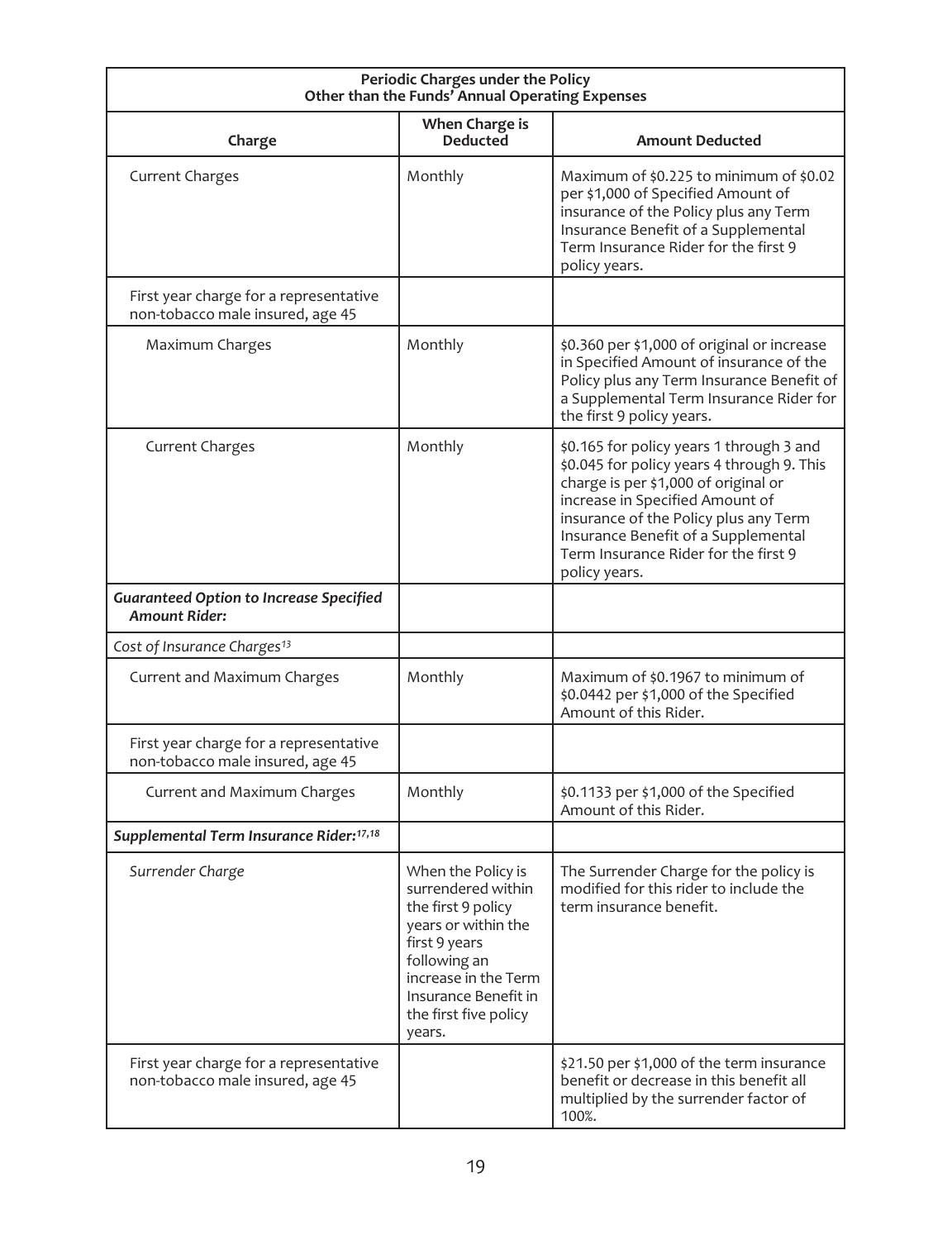| Periodic Charges under the Policy<br>Other than the Funds' Annual Operating Expenses |                                   |                                                                                                                                                                                                                                                                                                                                                                                                              |
|--------------------------------------------------------------------------------------|-----------------------------------|--------------------------------------------------------------------------------------------------------------------------------------------------------------------------------------------------------------------------------------------------------------------------------------------------------------------------------------------------------------------------------------------------------------|
| Charge                                                                               | When Charge is<br><b>Deducted</b> | <b>Amount Deducted</b>                                                                                                                                                                                                                                                                                                                                                                                       |
| Cost of Insurance Charges <sup>13</sup>                                              |                                   |                                                                                                                                                                                                                                                                                                                                                                                                              |
| Maximum Charges                                                                      | Monthly                           | Maximum of \$83.33 to minimum of<br>\$0.0067 per \$1,000 of net amount at risk<br>attributable to the term insurance<br>benefit.                                                                                                                                                                                                                                                                             |
| <b>Current Charges</b>                                                               | Monthly                           | Maximum of \$41.67 to minimum of<br>\$0.004 per \$1,000 of net amount at risk<br>attributable to the term insurance<br>benefit.                                                                                                                                                                                                                                                                              |
| First year charge for a representative<br>non-tobacco male insured, age 45           |                                   |                                                                                                                                                                                                                                                                                                                                                                                                              |
| Maximum Charge                                                                       | Monthly                           | \$0.2117 per \$1,000 of net amount at risk<br>attributable to the term insurance<br>henefit.                                                                                                                                                                                                                                                                                                                 |
| Current Charge                                                                       | Monthly                           | \$0.1109 per \$1,000 of net amount at risk<br>attributable to the term insurance<br>benefit.                                                                                                                                                                                                                                                                                                                 |
| Expense Charge                                                                       |                                   |                                                                                                                                                                                                                                                                                                                                                                                                              |
| Maximum Charge                                                                       | Monthly                           | For the first 120 months following the<br>policy date or an increase in the term<br>insurance benefit, the charges range<br>from a maximum of \$1.25 per \$1,000 of<br>the term insurance benefit or increase of<br>the term insurance benefit to a minimum<br>of \$0.40 per \$1,000 of the term insurance<br>benefit or increase of the term insurance<br>henefit                                           |
| Current Charge                                                                       | Monthly                           | For the first 60 months following the<br>policy date or an increase in the term<br>insurance benefit, the charges range<br>from a maximum of \$1.104 per \$1,000 of<br>the term insurance benefit or increase of<br>the term insurance benefit to a minimum<br>of \$0.132 per \$1,000 of the term<br>insurance benefit or increase of the term<br>insurance benefit. After 60 months, the<br>charge is zero. |
| First year charge for a representative<br>non-tobacco male insured, age 45           |                                   |                                                                                                                                                                                                                                                                                                                                                                                                              |
| Maximum Charge                                                                       | Monthly                           | \$0.79 per \$1,000 of the term insurance<br>benefit or increase of the term insurance<br>benefit.                                                                                                                                                                                                                                                                                                            |
| Current Charge                                                                       | Monthly                           | \$0.312 per \$1,000 of the term insurance<br>benefit or increase of the term insurance<br>benefit.                                                                                                                                                                                                                                                                                                           |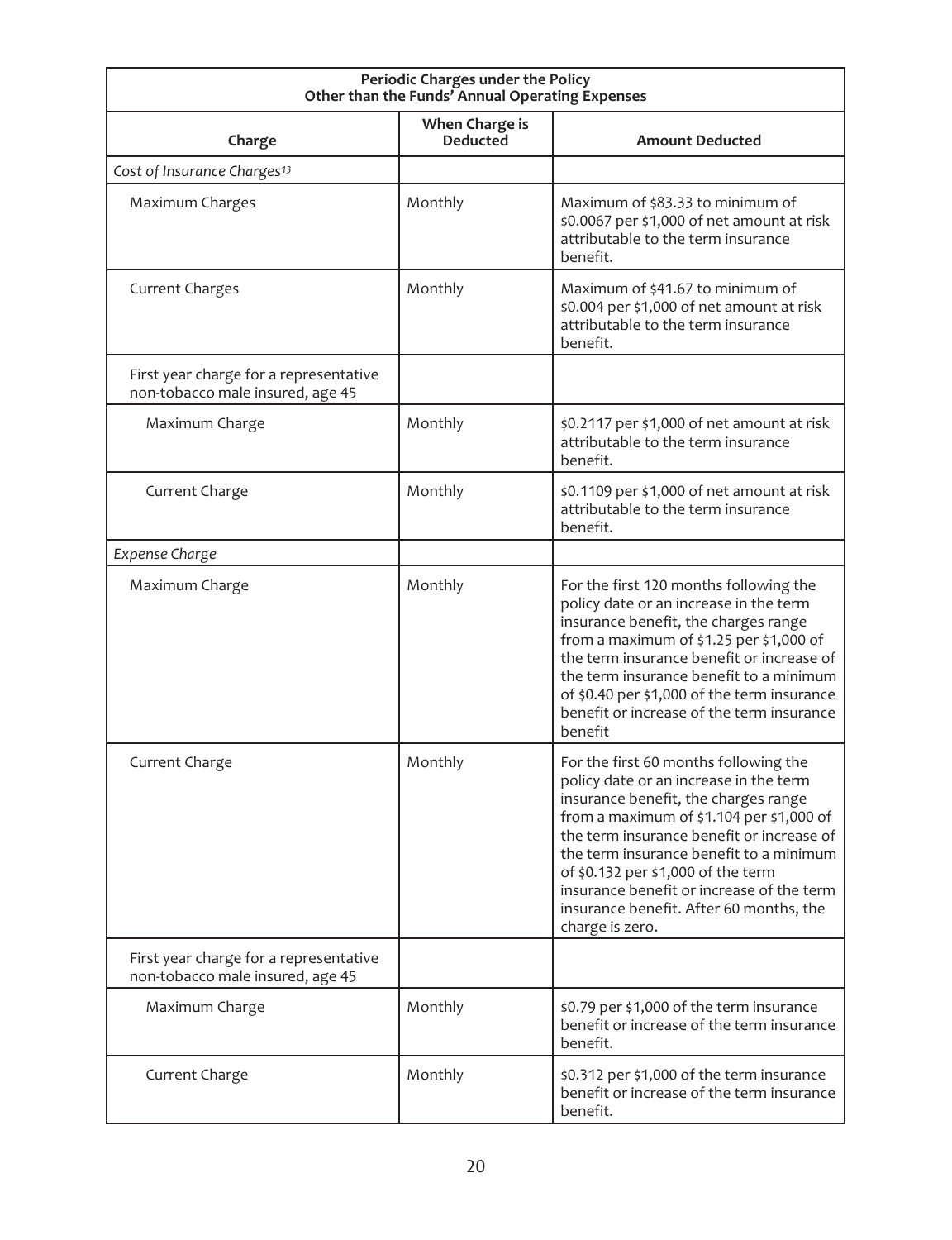- 5 The Cost of Insurance Charges under the Policies vary depending on the individual circumstances of the insured, such as sex, age and risk classification. The charges also vary depending on the amount of insurance specified in the Policy and the policy year in which the charge is deducted. The table shows the lowest and the highest cost of insurance charges for an insured, based on our current rates and on guaranteed maximum rates for individuals in standard risk classifications. The table also shows the first year cost of insurance charges under a Policy issued to an individual who is representative of individuals we insure. The charge shown in the table may not be representative of the charge that you will pay. Your Policy will state your guaranteed maximum cost of insurance charges. More detailed information concerning your cost of insurance charges is available from our administrative offices upon request. Also, before you purchase the Policy, we will provide you with hypothetical illustrations of policy values based upon the insured's age and risk classification, the amount of insurance specified in the Policy, planned periodic premiums, and riders requested. The net amount at risk referred to in the tables is based upon the difference between the current death benefit provided under the Policy and the current value of the Policy. For additional information on cost of insurance charges, see "*What Are the Fees and Charges Under the Policy? — Monthly Deductions — Insurance Charge"* in this prospectus.
- 6 The Expense Charge per \$1,000 of Specified Amount are currently reduced. During the first 60 months following the policy date, the charges range from \$0.11 per \$1,000 of initial Specified Amount of insurance to \$0.92 per \$1,000 of initial Specified Amount of insurance. For months 61 through 120 following the policy date, the charges range from \$0.06 per \$1,000 of initial Specified Amount of insurance up to \$0.46 per \$1,000 of initial Specified Amount of insurance. The charge on an additional Specified Amount of insurance is similarly reduced. The Expense Charges under the Policies vary depending on the risk classification, sex, and age of the insured and the amount of insurance specified in the Policy. The table shows the lowest and the highest expense charges for an insured, based on our current rates and on guaranteed maximum rates. The table also shows the first year expense charges under a Policy issued to an individual who is representative of individuals we insure. The charge shown in the table may not be representative of the charge that you will pay. Your Policy will state the guaranteed maximum expense charges. More detailed information concerning your expense charges is available from our administrative offices upon request. For additional information on expense charges, see "*What Are the Fees and Charges Under the Policy? — Monthly Deductions — Expense Charge per Thousand of Specified Amount"* in this prospectus.
- 7 This charge is currently reduced to zero in all policy years. See "*What Are the Fees and Charges under the Policy?— Monthly Deductions—Mortality and Expense Risk Charge"* in this prospectus for additional information about this charge.
- 8 The charge is currently reduced to \$8.00.
- 9 The Asset Charge is assessed to help cover administrative and other expenses, including but not limited to the cost of hedging, associated with making available the Indexed Fixed Accounts.
- 10 You may borrow up to 99% of your cash surrender value. The minimum amount you may borrow is \$250. An amount equivalent to the loan is withdrawn from the Variable Investment Options and certain accounts in the Fixed Account on a pro-rata basis and is transferred to a policy loan account, as collateral for the loan. See "*What Is a Policy Loan?"* in this prospectus and *Appendix B* for additional information about Policy Loans.
- 11 Net Interest Charge for a Loan means the difference between the amount of interest we charge on the loan and the amount of interest we credit to your Policy in the policy loan account.
- 12 The traditional loan account is guaranteed to earn interest at 2.00% during the first ten policy years and 2.75% thereafter. On a guaranteed basis, the Net Interest Charge during the first ten policy years is 1.00% and 0.25% thereafter. On a current basis, the Net Interest Charge during the first five policy years is 1.00% and 0.00% thereafter.
- 13 The cost of insurance charges under the Riders vary depending on the individual circumstances of the insured, such as sex, age and risk classification. The charges also vary depending on the amount of insurance specified in the Rider and the year in which the charge is deducted. The charges shown in the table may not be representative of the charge you would pay. The table shows the lowest and the highest cost of insurance charges for an insured, based on current rates and on guaranteed maximum rates for individuals in standard risk classifications. The table also shows the first year cost of insurance charges under a Rider issued to an individual who is representative of individuals we insure. The specifications pages of the Policy will indicate the guaranteed maximum cost of insurance charge for the Rider applicable to your Policy. More detailed information concerning your cost of insurance charges is available from our administrative offices upon request. Also, before you purchase the Policy, we will provide you with hypothetical illustrations of policy values based upon the insured's age and risk classification, the amount of insurance specified in the Policy, planned periodic premiums, and riders requested. The net amount at risk referred to in the table is based upon the difference between the current benefit provided under the Rider and the current policy value allocated to the Rider. For additional information about the Riders, see *What Are the Supplemental Riders and Benefits That Are Available?"* In this prospectus.
- 14 This Rider is not available to all persons. See "*What Are the Supplemental Riders and Benefits That Are Available? — Waiver of Surrender Charges Rider"* or *"What Are the Supplemental Riders and Benefits That Are Available? — Cash Value Enhancement Rider"* in this prospectus for additional information.
- 15 If the Policy also has a Children's Term Insurance Rider in addition to one of the Disability Waiver riders, there will be an additional charge for the Disability Waiver rider that is based on each per \$1,000 of Specified Amount of the Children's Term Insurance Rider. The current additional charge is between \$0.0050 and \$0.0242, and the maximum is between \$0.0092 and \$0.0408. If the Policy also has an Additional Insured Term Insurance Rider in addition to one of the Disability Waiver riders, there will be an additional charge for the Disability Waiver rider that is based on each per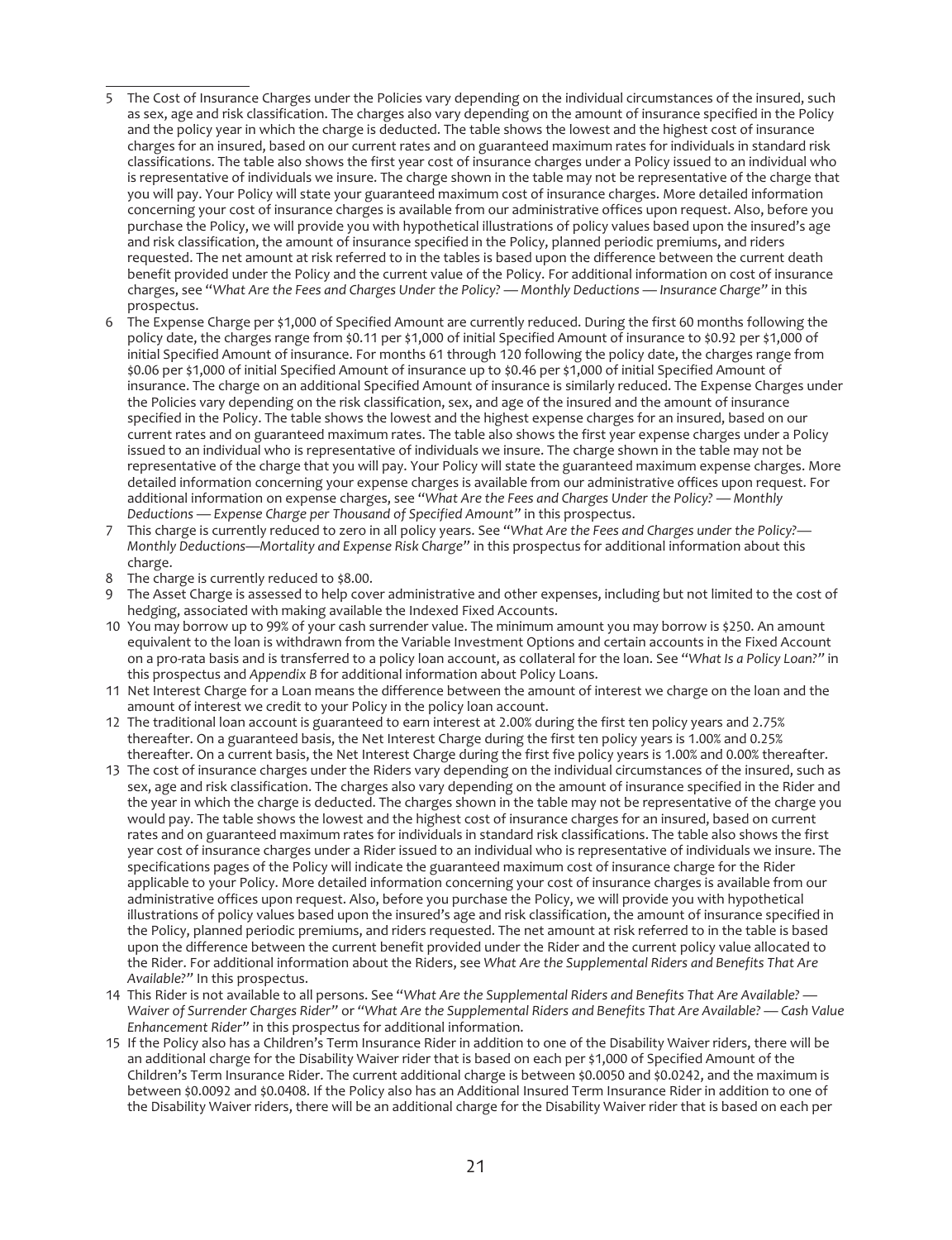\$1,000 of Specified Amount of the Additional Insured Term Insurance Rider. The current additional charge is between \$0.0050 and \$2.33, and the maximum is between \$0.0083 and \$3.2675.

- 16 The Disability Completion Benefit Rider (AKA Disability Waiver of Stipulated Premium) consists of two benefits, the Disability Waiver of Monthly Deductions plus the Disability Waiver of Stipulated Premium Benefit, and is therefore subject to two separate charges for the two benefits.
- 17 For purposes of determining the allocation of net amount at risk between the Specified Amount of insurance in the Policy, and the term insurance benefit, the policy value will be allocated as follows: first to the initial Specified Amount segment, then to any segments resulting from increases in the Specified Amount in the order of the increases, to the initial term insurance benefit segment, and then to any segments resulting from increases in the term insurance benefit in the order of the increases. Any increase in the death benefit in order to maintain the required minimum margin between the death benefit and the policy value will be allocated to the most recent increase in the Specified Amount in the Policy.
- 18 The surrender charge premium takes into account the individual underwriting characteristics of the insured, such as sex, age and risk classification, and the term insurance benefit of the policy. The table shows the lowest and the highest surrender charge premiums for an insured, based on our current rates and on guaranteed maximum rates for individuals in standard risk classifications. The table also shows the surrender charge premium under a rider issued to an individual who is representative of individuals we insure. The surrender charge premium shown in the table may not be representative of the charge that you will pay. Your Policy will state your surrender charge for the Policy and rider. More detailed information concerning your surrender charge premium is available from our administrative offices upon request. For additional information on the surrender charge premiums, see "*What are the Fees and Charges under the Policy? — Surrender Charge"* in this Prospectus.

#### **Funds' Annual Operating Expenses**

The next table shows the minimum and maximum total operating expenses deducted from Fund assets. Fund expenses may be higher or lower in the future. You may pay these expenses periodically during the time that your policy value is invested in the Variable Investment Options. A complete list of the underlying Funds, including information concerning each underlying Fund's fees and expenses, is contained in Appendix A at the back of this prospectus.

| Annual Fund Expenses <sup>1</sup>                                                                                                                                                                                          |       | Minimum Maximum |
|----------------------------------------------------------------------------------------------------------------------------------------------------------------------------------------------------------------------------|-------|-----------------|
| Total Annual Fund Operating Expenses (expenses that are deducted from fund<br>assets, including management fees, distribution (12b-1) fees, and other expenses)                                                            | 0.34% | 1.25%           |
| Net Annual Fund Operating Expenses (expenses that are deducted from fund<br>assets, including management fees, 12b-1 fees, and other expenses, after any<br>expense reimbursement or fee waiver arrangements) <sup>2</sup> | 0.34% | 1.25%           |

1 Expressed as a percentage of average net assets for the fiscal year ended December 31, 2021. Fund expenses may be higher or lower in the future. This information is provided by the Funds and their agents. The information is based on 2021 expenses. We have not verified the accuracy of the information provided by Funds.

2 The range of Net Annual Fund Operating Expenses takes into account contractual arrangements for the Funds that require a Fund's investment adviser to reimburse or waive Fund expenses through at least April 30, 2023.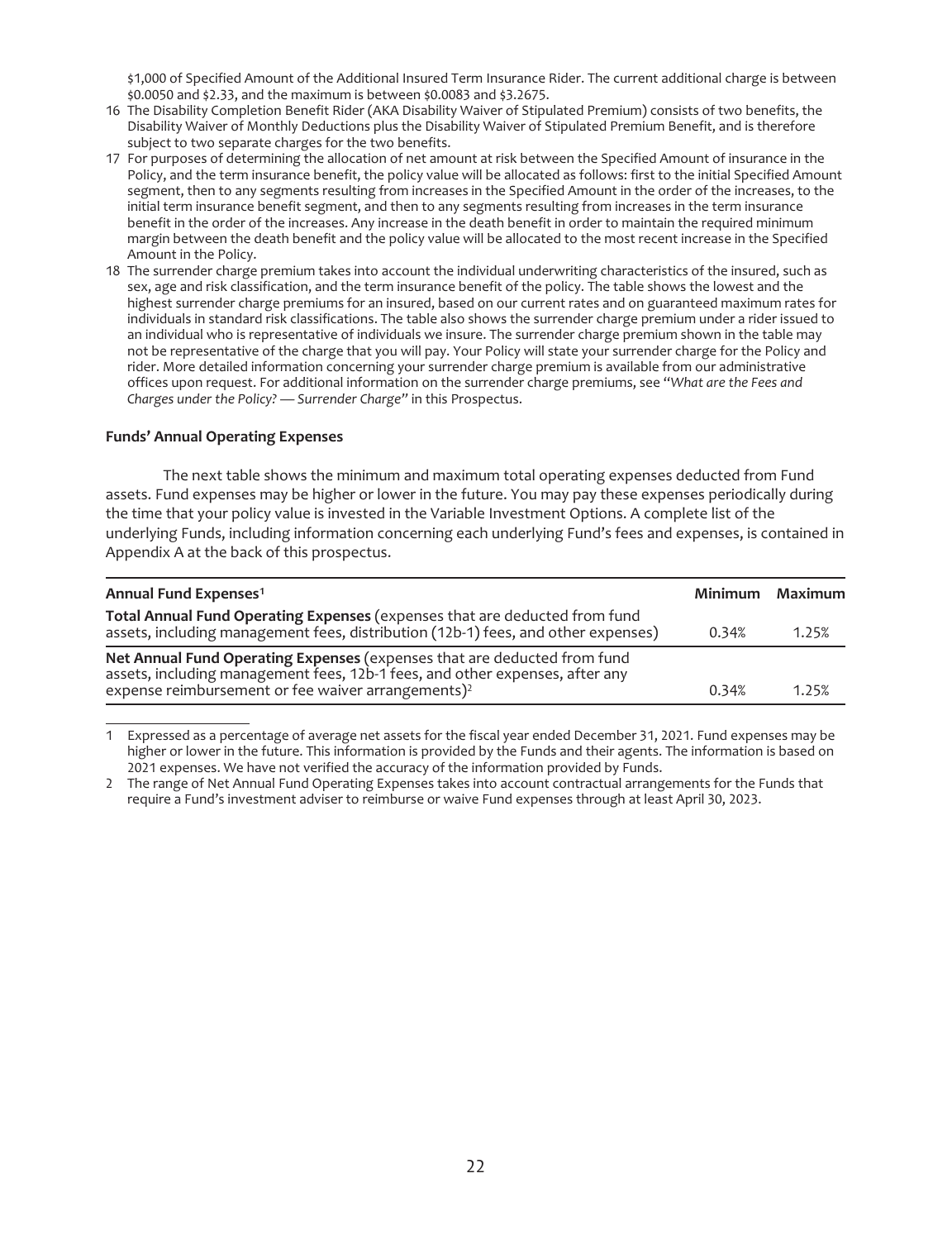#### **SUMMARY OF PRINCIPAL RISKS OF INVESTING IN THE POLICY**

Many benefits of the Diversified Advantage Variable Universal Life insurance policies have a corresponding risk, and both benefits and risks should be considered before you purchase a Policy. More complete and detailed information about these features is provided later in this prospectus and in the SAI.

#### **Investment Risk**

The value of your Policy, which may be invested in Variable Investment Options, will vary with the investment performance of the options you select. There is a risk that the investment performance of the Variable Investment Options may be unfavorable or may not perform up to your expectations, which may decrease the amount of your net cash surrender value. If the Variable Investment Options you select for your Policy perform poorly you could lose money, including some or all of the premiums paid. Each Variable Investment Option invests in an underlying Fund, and a comprehensive discussion of the investment risks of each of the underlying Funds may be found in the prospectus for each of the Funds.

Each underlying Fund has its own investment objective and investment strategy. The performance of each will vary, and some Funds are riskier than others. We do not guarantee the investment performance of the Variable Investment Options or Funds. You bear the entire investment risk for all amounts allocated to the Variable Investment Options. Your premium and policy value allocation choices should be consistent with your personal investment objective and your risk tolerance. Before allocating money to a Variable Investment Option, please read the prospectus for the underlying Fund carefully.

The value of your Policy may also be invested in Fixed Account Options. Premiums and policy value allocated to the Traditional Fixed Account Option may be kept there for an extended period of time due to restrictions on transfers out of the Traditional Fixed Account Option. There is a risk that other investment options will perform more favorably than the Traditional Fixed Account Option while your policy value remains there.

In addition, a variable life insurance policy is designed to provide a Life Insurance Benefit or to help meet other long-term financial objectives. Substantial fees, expenses, and tax implications generally make variable life insurance unsuitable as a short-term savings vehicle.

## **Risk of Lapse**

*Your Policy can lapse even if you pay all of the planned premiums on time.* When a Policy lapses, it has no value, and no benefits are paid upon the death of the insured. You may also lose the principal invested.

Specifically, your Policy may terminate, or lapse, if the net cash surrender value of the Policy is not sufficient to pay policy charges (including payment of interest on any loan that may be outstanding under the Policy). This can happen because you have not paid enough premium, because the investment performance of the Variable Investment Options you have allocated premiums or policy value to has been poor, because of charges we deduct, because of withdrawals you make, because of Policy loans you take, or because of a combination of these factors. We will notify you how much additional premium you will need to pay to keep the Policy in force. You will have a 61 day grace period to make that payment. Subject to certain conditions, if the Policy terminates, you can apply to reinstate it within five years from the date of lapse if the insured is alive.

## **Policy Loan Risks**

The larger a Policy loan becomes relative to the Policy's cash surrender value, the greater the risk that the Policy's net cash surrender value will not be sufficient to support the Policy's charges and expenses, including any loan interest due, and the greater the risk of the Policy lapsing. Any loan interest payable on a policy anniversary that you do not pay will become part of the outstanding Policy loan principal and will also accrue interest.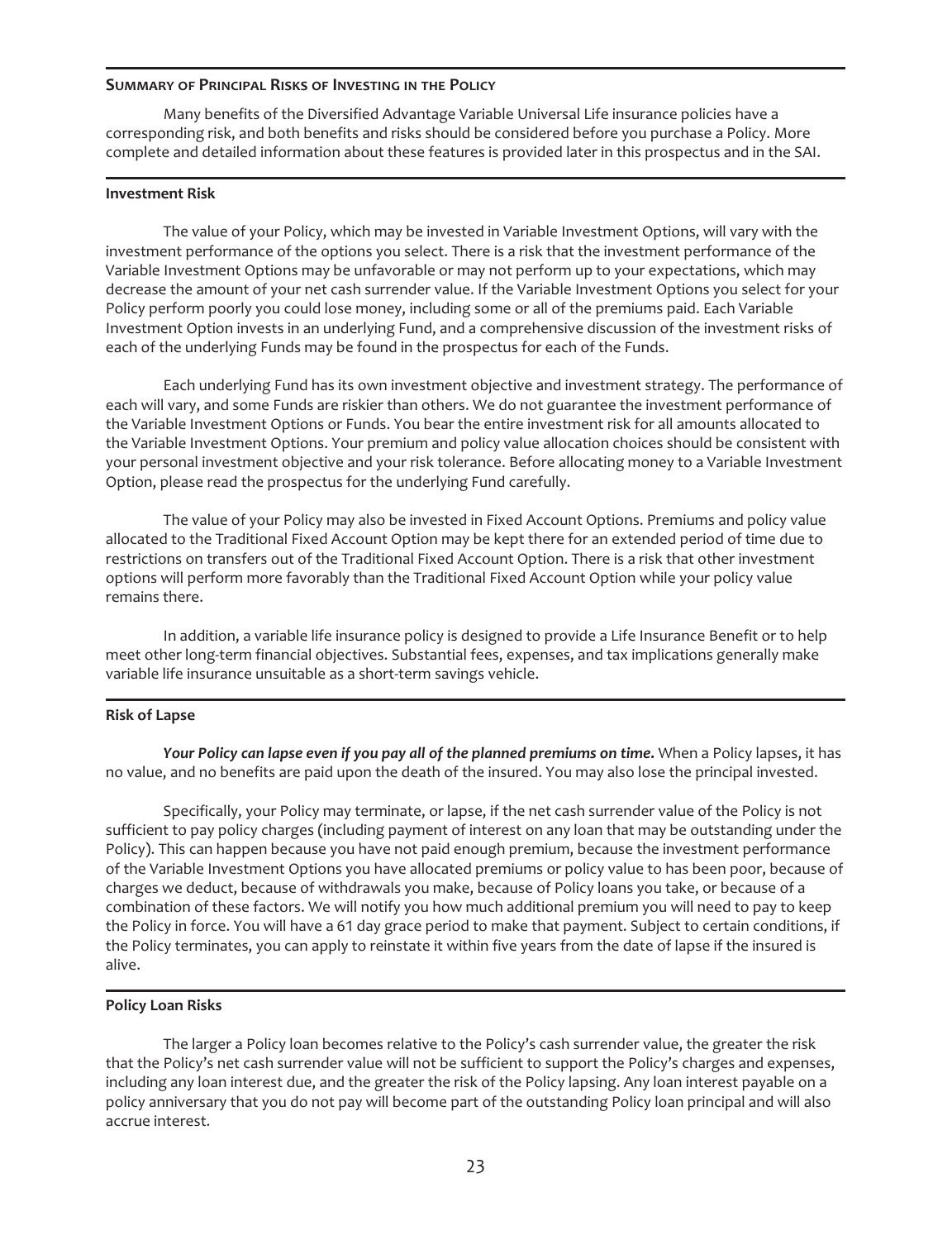A loan, repaid or not, has a permanent effect on your policy value. The effect could be favorable if the Variable Investment Options earn less than the interest rate credited on the Policy Loan Account, or unfavorable, if the Investment Options earn more. The longer a loan is outstanding, the greater the effect on your net cash surrender value. If it is not repaid, the aggregate amount of the outstanding loan principal and any accrued interest will reduce the death benefit proceeds that might otherwise be paid.

Unless your Policy qualifies as a modified endowment contract, policy loans are not taxable. However, if loans taken, including unpaid loan interest, exceed the premiums paid, a Policy surrender or lapse will result in a taxable event for you. If a Policy is a modified endowment contract, a loan may result in taxable income and penalty taxes to you.

## **Liquidity Risk; Limitations on Access to Policy Value**

The Policy is generally not a liquid investment. Surrender charges will apply during the first 9 policy years (the surrender charge period). The Policy is designed for long-term life insurance coverage. It is not suitable as a short-term investment vehicle. There are limitations on your ability to access your policy value through surrenders and partial withdrawals, including surrender charges, partial surrender fees, possible tax consequences, adverse impacts on Policy benefits, increased risk of Policy lapse, and administrative requirements. You generally cannot access your entire policy value, only your net cash surrender value.

A withdrawal will reduce your Policy's cash surrender value by the amount withdrawn, and could reduce your death benefit. If the policy's net cash surrender value is reduced to a point where it cannot meet the monthly deductions, then your Policy may lapse and terminate. A withdrawal may also reduce your Policy's Specified Amount and may have adverse tax consequences.

Accessing policy value through policy loans also has costs, increases the risk of Policy lapse, may have adverse tax consequences, and may negatively impact your cash surrender value and other Policy benefits.

## **Risk of an Increase in Fees and Expenses**

Certain insurance charges are currently assessed at less than their maximum levels. We may increase these current charges in the future up to the guaranteed maximum levels, as determined in the Company's sole discretion. (See Table of Fees and Expenses above for more information.) Without limiting the foregoing, the Company may increase current charges due to the Company's experience with respect to mortality, expenses, reinsurance costs, taxes, persistency, capital requirements, reserve requirements, and changes in applicable laws, or for any other reason. If fees and expenses are increased, you may need to increase the amount and/or frequency of premium payments to keep the Policy in force. The Company could also add new charges for federal and state and local taxes (see *"Are There Other Charges That Penn Mutual Could Deduct In The Future?*").

In addition, the operating expenses of the underlying Funds are not guaranteed and may increase (or decrease). Although some underlying Funds may have expense limitation agreements, those agreements are temporary.

# **Taxes and Tax Risks**

The federal income tax law that applies to life insurance companies and to the Policy is complex and subject to change. Changes in the law could adversely affect the current tax advantages of purchasing the Policy. Death benefits paid under life insurance policies are generally not subject to federal income tax, but may be subject to federal and state estate taxes. The section of this prospectus entitled *"How Is the Policy Treated Under Federal Income Tax Law?"* describes a number of tax issues that may arise in connection with the Policy. These risks include, but are not limited to: (1) that the Policy does not qualify as life insurance for tax purposes; (2) that you could be treated as the owner of your Policy's pro rata portion of the assets of the Variable Investment Options; (3) the possibility that the Policy may be treated as a modified endowment contract for federal income tax purposes, with special rules that apply to Policy distributions, including loans; (4) the possibility of adverse tax consequences if the Policy remains in force beyond age 100; and (5) the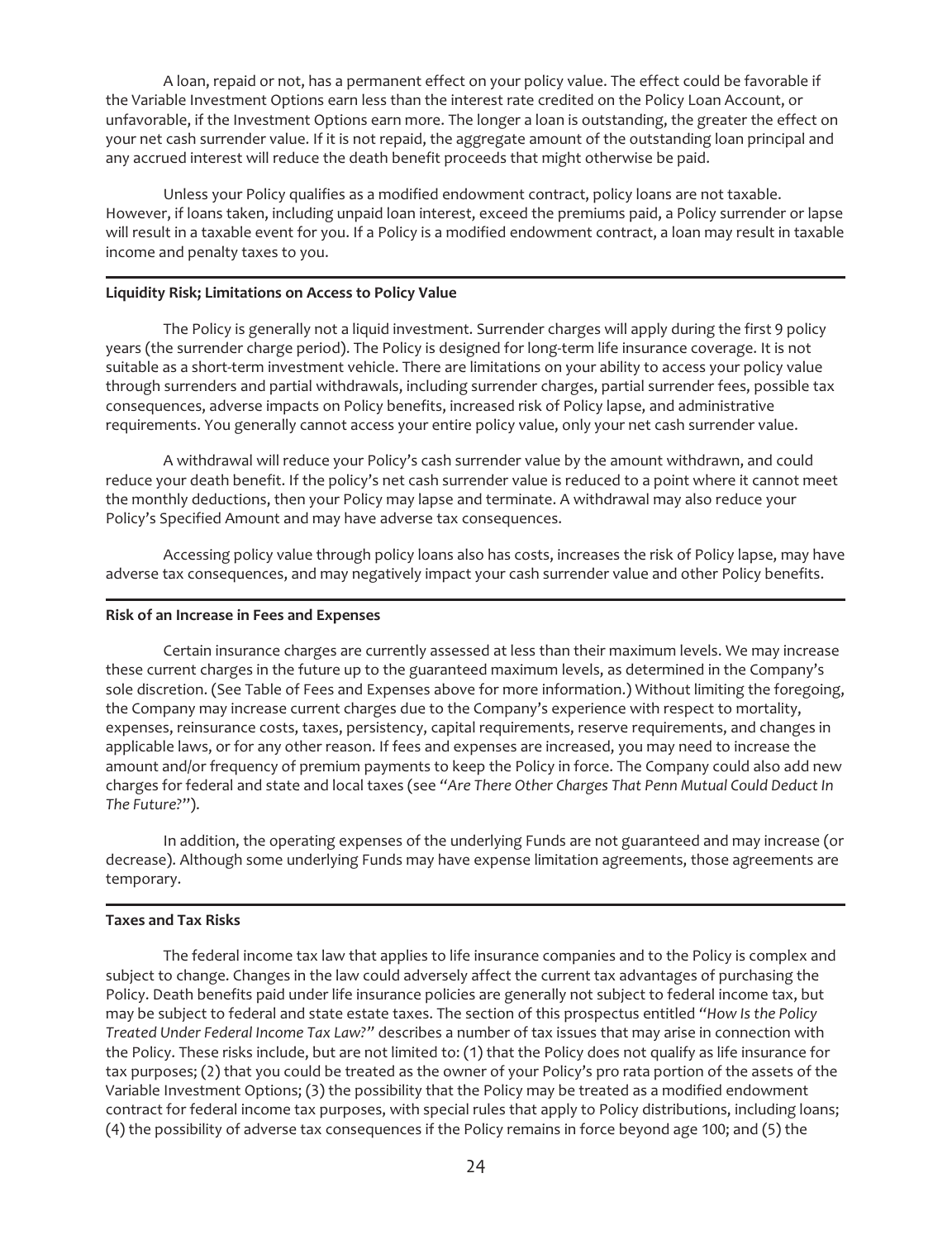possibility that the IRS may treat a loan as a taxable distribution if the net interest rate spread (the difference between the interest rate charged on the loan and the interest rate credited to the Policy Loan Account) is zero or very low. In addition, the present federal income tax laws that apply to your Policy may change, or the IRS may change current interpretations thereof (and any such change could have retroactive effect).

The information in this prospectus is based on our understanding of the present federal income tax laws as they are currently interpreted by the Internal Revenue Service. We reserve the right to make changes in the Policy in the event of a change in the tax law for the purpose of preserving the current tax treatment of the Policy. You may wish to consult counsel or other competent tax advisers for more complete information.

## **Potentially Harmful Transfer Activity**

This Policy is not designed as a vehicle for market timing. Accordingly, your ability to make transfers under the Policy is subject to limitation if we determine, in our sole opinion, that the exercise of that privilege may disadvantage or potentially hurt the rights or interests of other policy owners. We have limitations and restrictions on transfer activity but we cannot guarantee that these limitations and restrictions will be effective in detecting and preventing all transfer activity that could potentially disadvantage or hurt the rights or interests of other policy owners. Potentially harmful transfer activity could result in reduced performance results for one or more Variable Investment Options, due to among other things:

- fund management decisions driven by the need to maintain higher than normal liquidity or the inability to sustain an investment objective;
- $\bullet$  increased administrative and fund brokerage expenses; and/or
- dilution of the interests of long-term investors.

An underlying Fund may reject any order from us if it suspects potentially harmful transfer activity, thereby preventing us from implementing your request for a transfer.

## **Insurance Company Risks**

Our business activity and operations, and/or the activities and operations of our service providers and business partners, are subject to certain risks, including, those resulting from information systems failures, cyberattack, or current or future outbreaks of infectious diseases, epidemics or pandemics ("serious infectious disease outbreaks"). These risks are common to all insurers and financial service providers and may materially impact our ability to administer the Policy (and to keep policy owner information confidential).

Unlike the assets in our Separate Account, the assets in our general account (including all of the Fixed Account Options) are subject to liabilities arising from any of our other business. Our ability to pay general account guarantees, including amounts under the Fixed Account Options, the death benefit, and other insurance guarantees, is subject to our financial strength and claims paying ability.

# **Information Systems, Technology Disruption and Cyber Security Risks**

We rely heavily on interconnected computer systems and digital data to conduct contract activity. As such, policy activity is highly dependent upon the effective operation of our internal computer systems and those of our service providers. All systems are vulnerable to disruptions as the result of natural disasters, man-made disasters, hacking, criminal activity, pandemics, utility outages and other events beyond our control and are susceptible to operational and information security risks resulting from information systems failure, including hardware and software malfunctions and cyberattacks. Cyberattacks may interfere with policy transaction processing, or cause the release and/or destruction of policy owner or business information including the securities in which the underlying funds invest, which may cause the underlying funds to lose value. There can be no assurance that we, the underlying funds or our service providers will avoid losses affecting policies that result from cyberattacks or information security breaches in the future. These risks also apply to other insurance and financial services companies and businesses.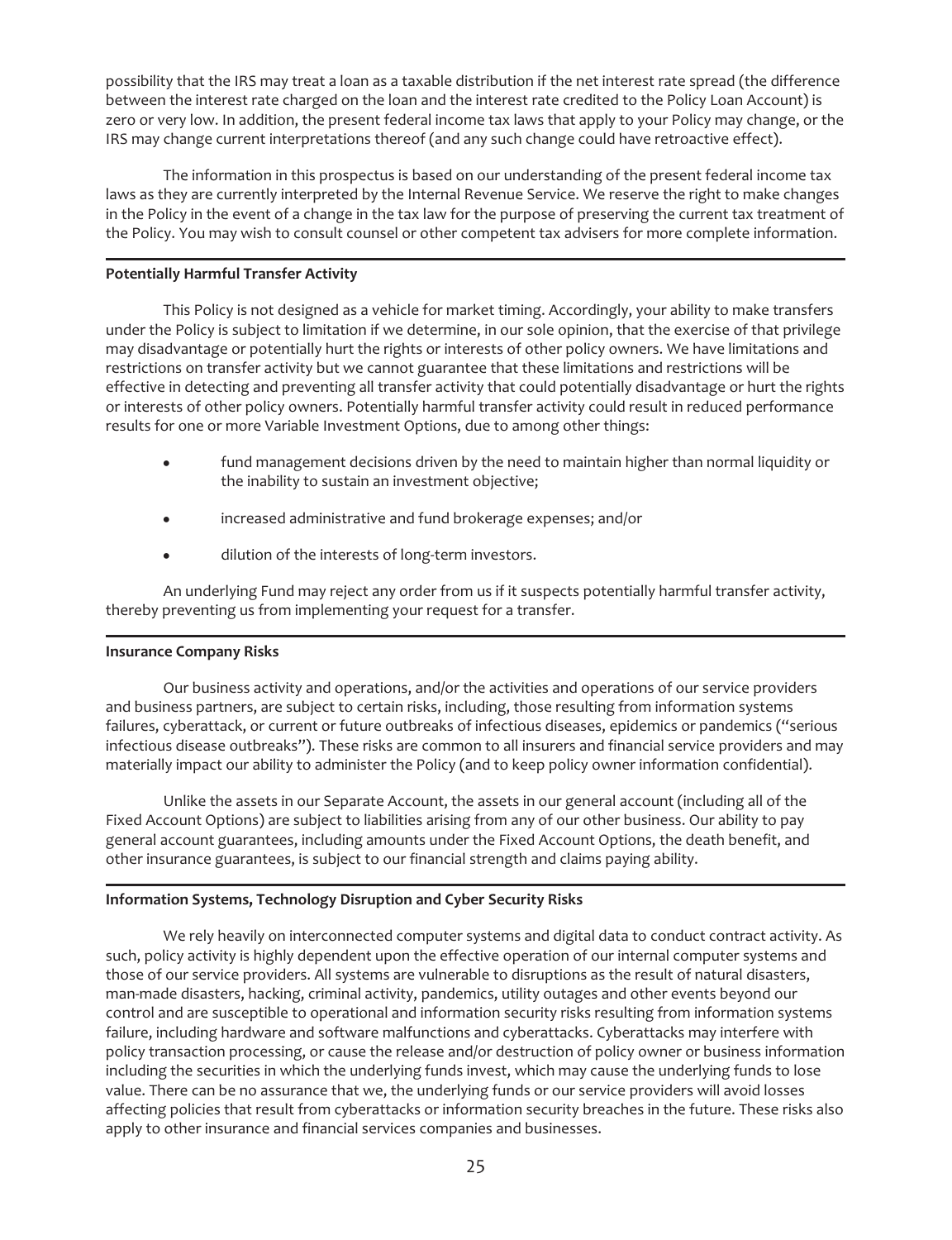We have established policies, standards, procedures and practices to limit the effect of business interruptions and protect the confidentiality, integrity, availability and privacy of policy owner information. Safeguards are maintained to reasonably protect our systems and information against anticipated threats or hazards. Controls have been implemented to safeguard data in transit, at rest, and to restrict access to contract owner data including, but not limited to, antivirus and anti-malware software, periodic vulnerability assessments and penetration tests, and, comprehensive business continuity planning. There can be no assurance that these policies, procedures and controls will be effective or successful.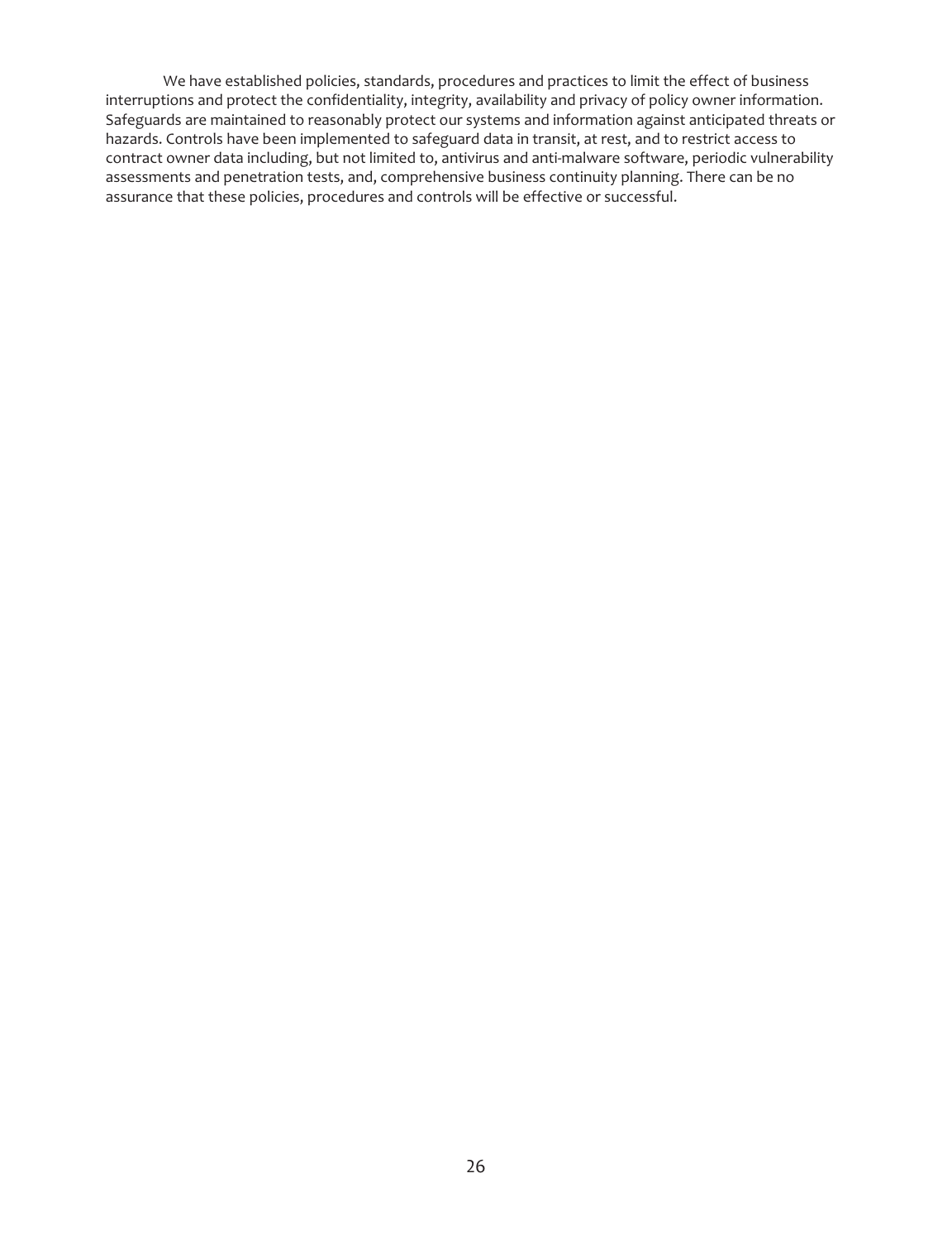# **QUESTIONS AND ANSWERS**

This part of the prospectus provides answers to important questions about the Policy. The questions, and answers to the questions, are on the following pages.

| Question                                                             | Page |
|----------------------------------------------------------------------|------|
|                                                                      | 28   |
|                                                                      | 28   |
|                                                                      | 29   |
|                                                                      | 31   |
|                                                                      | 32   |
|                                                                      | 33   |
|                                                                      | 34   |
|                                                                      | 35   |
|                                                                      | 36   |
| What Are the Supplemental Riders and Benefits That Are Available?    | 40   |
|                                                                      | 56   |
|                                                                      | 57   |
|                                                                      | 58   |
|                                                                      | 58   |
| Are There Other Charges That Penn Mutual Could Deduct in the Future? | 64   |
|                                                                      | 65   |
|                                                                      | 66   |
|                                                                      | 66   |
|                                                                      | 67   |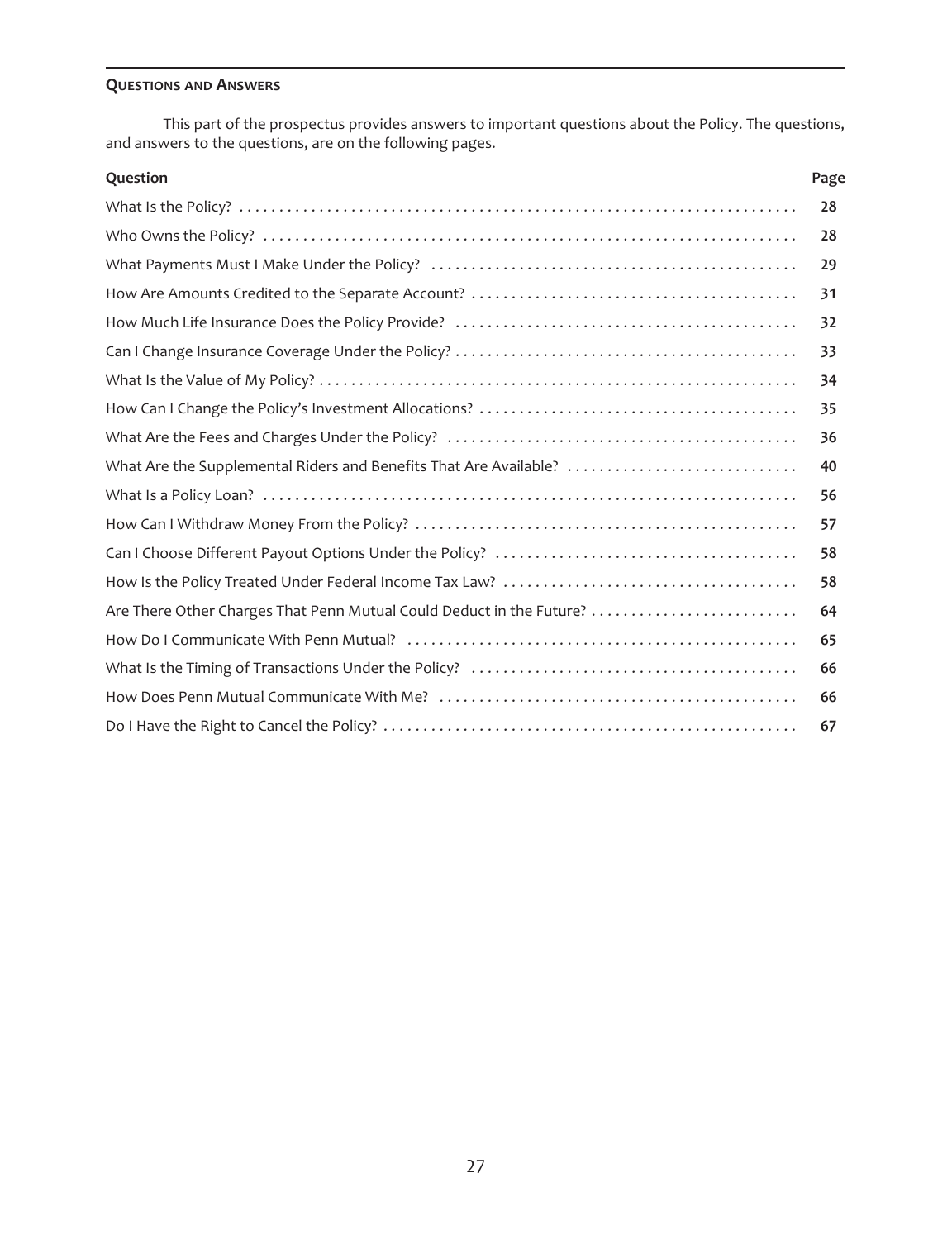## <span id="page-28-0"></span>**What Is the Policy?**

The Policy provides life insurance on you or another individual you name (the insured). The value of your Policy will increase or decrease based upon the performance of the Funds you choose. The death benefit may also increase or decrease based on investment performance but will never be less than the amount specified in your Policy (less the amount of any outstanding loan, unpaid policy charges, or partial withdrawals). The Policy allows you to allocate your policy value to Variable Investment Options (which hold shares of the Funds listed in *Appendix A* to this prospectus) and to the Fixed Account Options where the value will accumulate interest (including interest based on index credits).

You will have several options under the Policy. Here are some major ones:

- Determine when and how much premium you pay to us
- Determine when and how much to allocate to the Variable Investment Options and to the Fixed Account Options
- Borrow money
- Change the beneficiary
- Change the amount of insurance protection
- Change the death benefit option you have selected
- Surrender your Policy for its net cash surrender value
- Take partial withdrawals from your Policy (up to the net cash surrender value amount)
- Choose the form in which you would like the death benefit or other proceeds paid out from your Policy

Most of these options are subject to limits that are explained later in this prospectus.

If you want to purchase a Policy, you must complete an application and submit it to one of our authorized financial professionals. We require satisfactory evidence of insurability, which may include a medical examination. We evaluate the information provided in accordance with our underwriting rules and then decide whether to accept or not accept the application. Insurance coverage under the Policy is effective on the policy date after we accept the application, receive the initial premium payment, and all underwriting and administrative requirements have been met.

The maturity date of a Policy is the policy anniversary nearest the insured's 121st birthday. If the Policy is still in force on the maturity date, a maturity benefit will be paid. The maturity benefit is equal to the policy value less any policy loan, including any capitalized interest on any such loan (Net Policy Value), on the maturity date. Upon written request of the owner, the Policy will continue in force beyond the maturity date. Thereafter, the death benefit will be the Net Policy Value.

# <span id="page-28-1"></span>**Who Owns the Policy?**

You decide who owns the Policy when you apply for it. The owner of the Policy is the person who can exercise most of the rights under the Policy, such as the right to choose the beneficiary, the Variable Investment Options and Fixed Account Options, and the right to surrender the Policy. Whenever we have used the term "you" in this prospectus, we have assumed that you are the owner or the person who has whatever right or privilege we are discussing.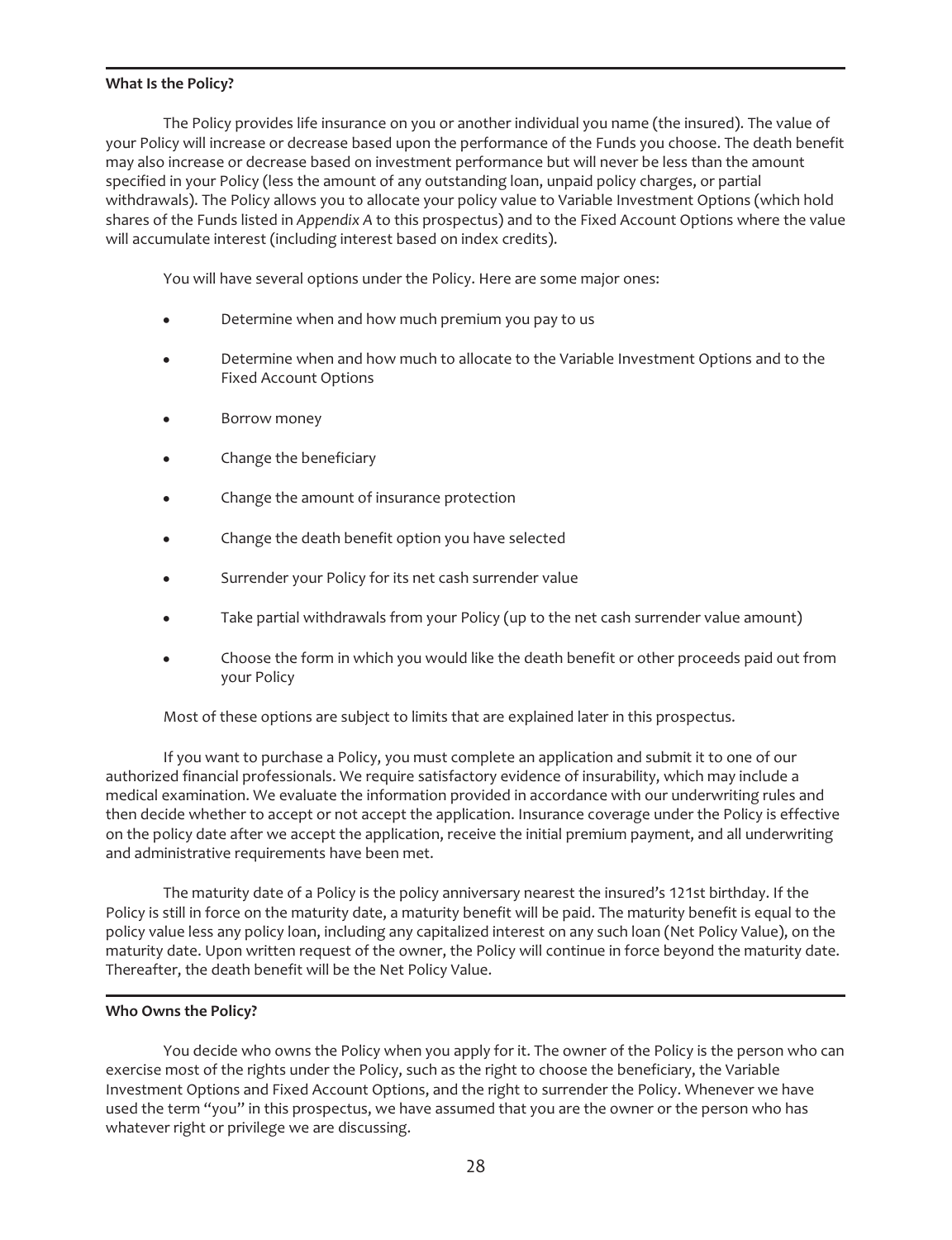#### <span id="page-29-0"></span>**What Payments Must I Make Under the Policy?**

#### *Premium Payments*

Amounts you pay to us under your Policy are called premiums or premium payments. The amount we require as your first premium depends on a number of factors, such as age, sex, rate classification, the amount of insurance specified in the application, and any supplemental benefits. You will have a schedule of planned premium payments. However, within limits, you can make premium payments when you wish, and additional or unplanned premiums may be paid in any amount and at any time. That is why the Policy is called a flexible premium Policy.

Paying the planned premiums may not be sufficient to keep the policy in force. A premium may not be less than the minimum shown in your contract (generally at least \$25). We may require satisfactory evidence of insurability before accepting any premium which increases our net amount at risk (the difference between the death benefit and the policy value).

We may also limit premium payments as necessary in order to qualify the Policy as life insurance under the Internal Revenue Code of 1986, as amended (the "Code"). No payment will be returned or refused if it is necessary to continue coverage (that is, to prevent lapse), but the premium allotted to the Policy may be reduced (to maintain qualification as life insurance) and the balance retuned to you. See "*How Is the Policy Treated Under Federal Income Tax Law"* in this prospectus.

If you make a premium payment that exceeds certain other limits imposed under federal tax law, your Policy could become a modified endowment contract under the Code. If the Policy is a modified endowment contract, then you could incur adverse tax consequences, including penalties, on any amounts you take out (as either withdrawals or loans). You are solely responsible for monitoring your Policy and meeting applicable requirements; however, we will endeavor to notify you on a timely basis, and may elect to refund certain amounts of premium paid, if we believe you have exceeded this limit and the Policy has become a modified endowment contract under the Code. See "*How Much Life Insurance Does the Policy Provide?" and "How Is the Policy Treated Under Federal Income Tax Law?"* in this prospectus.

A premium charge will be deducted from each premium, and the remaining amount (the net premium) will be credited to the policy value and allocated to the Investment Options according to your elections.

## *Planned Premiums*

The Policy Specifications Page of your Policy will show the planned premium for the Policy. You choose this amount in the policy application. We will send a premium reminder notice to you based upon the planned premium that you specified in your application, with the exception of monthly premiums being paid via electronic fund transfer program. You also choose in your application how often to pay planned premiums — annually, semi-annually, quarterly or monthly. You are not required to pay the planned premium as long as your Policy has sufficient value to pay policy charges or the No-Lapse Guarantee feature is in effect. See "*Lapse and Reinstatement"* below.

Although you may have a schedule of planned premiums, **your Policy can lapse even if you pay all of the planned premiums on time** (unless the No-Lapse feature is in effect). When a Policy lapses, it terminates and has no value, and no benefits are paid upon the death of the insured.

If all premium payments cease, this Policy will continue, subject to the Grace Period provision (see below), for as long as the values in this Policy are sufficient to keep it in force.

## *Ways to Pay Premiums*

If you pay premiums by check, your check must be drawn on a U.S. bank in U.S. dollars and made payable to The Penn Mutual Life Insurance Company. Premiums after the first must be sent as follows: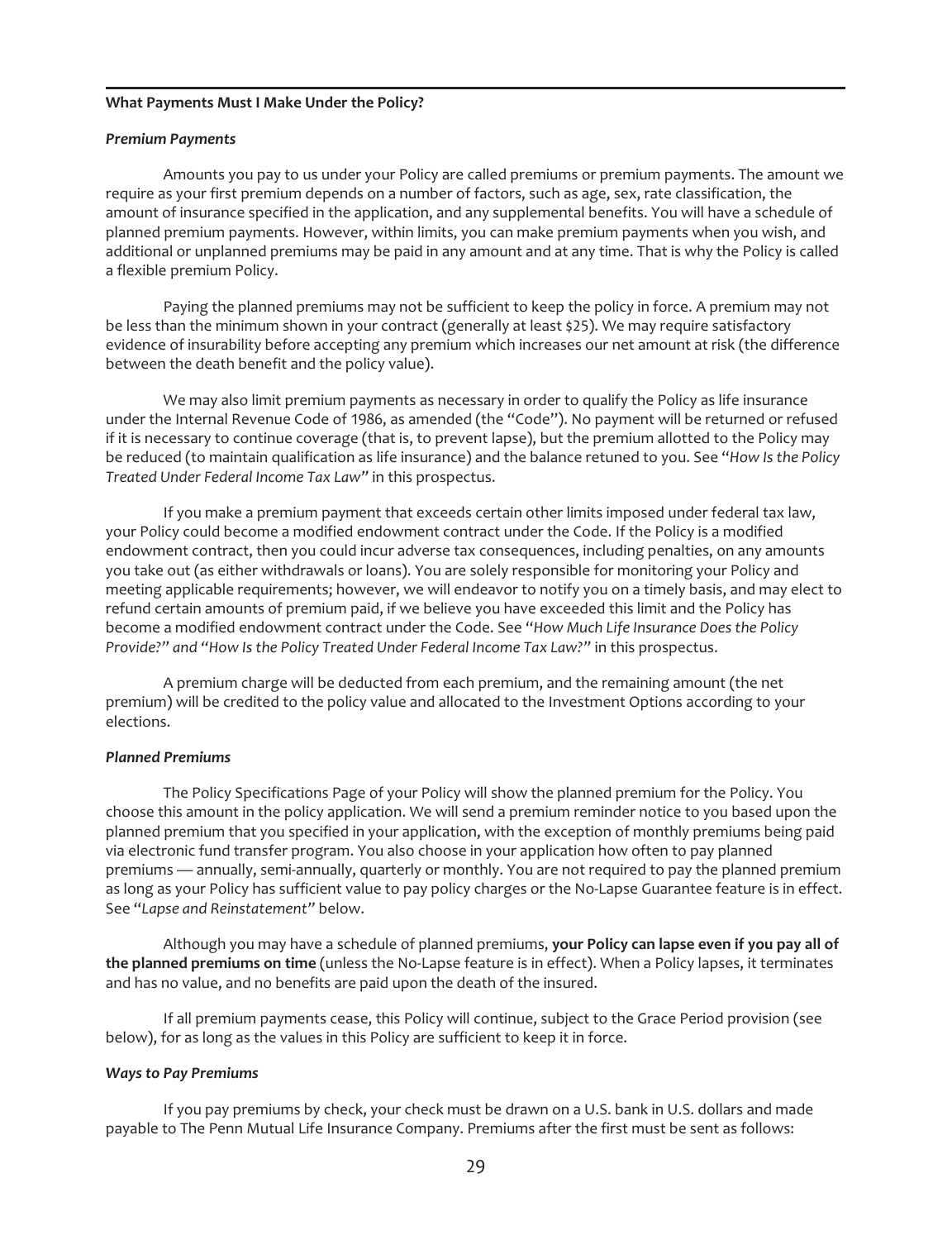(1) checks sent by mail: The Penn Mutual Life Insurance Company, Payment Processing Center, P.O. Box 7460, Philadelphia, Pennsylvania 19101- 7460, and (2) checks sent by overnight delivery: The Penn Mutual Life Insurance Company, Payment Processing Center, ATTN: Penn Mutual Life Insurance Company, Lockbox #7460, 525 Fellowship Road, Suite 330, Mt. Laurel, NJ 08054-3415.

We will also accept premiums:

- by wire or by exchange from another insurance company;
- via an electronic funds transfer program (any owner interested in making monthly premium payments must use this method);
- on-line at www.pennmutual.com for initial premium payments which will be drawn electronically from your bank account (you will need to have your policy number and checking or savings account information on hand); or
- if we agree to it, through a salary deduction plan with your employer.

You can obtain information on these other methods of premium payment by contacting your Penn Mutual Life Insurance Company financial professional or by contacting our office.

If a loan is outstanding, deposits or other amounts received that are not designated as a loan repayment will be treated and applied as premium payments.

## *No-Lapse Feature*

Your Policy will remain in force during the no lapse period, regardless of investment performance and your net cash surrender value, if (a) equals or exceeds (b), where:

- (a) is the total premiums you have paid, less any partial surrenders you made; and
- (b) is the "no-lapse premium" specified in your Policy, multiplied by the number of months the Policy has been in force.

The no lapse period is determined at issue and is the earlier of 20 years or to the policy anniversary nearest the insured's attained age 80, with a minimum of 5 years.

The "no-lapse premium" will generally be less than the monthly equivalent of the planned premium you specified.

Policy distributions will affect the no-lapse guarantee and outstanding loans will nullify the no-lapse guarantee if the loans equal or exceed the cash surrender value. See "*What Is a Policy Loan?"* in this prospectus.

# *Tax-Free "Section 1035" Insurance Policy Exchanges*

Generally, you can exchange one life insurance policy for another policy related to the same insured in a "tax-free exchange" under Section 1035 of the Internal Revenue Code. Before making an exchange, you should compare both policies carefully. Remember that if you exchange another policy for the one described in this prospectus, you might have to pay a surrender charge on your old policy. Also, some charges may be higher (or lower), and the benefits may be different. If the exchange does not qualify for Section 1035 treatment, you may have to pay federal income and penalty taxes on the exchange. In addition, Treasury regulations provide that an exchange of a policy may be treated as a reportable policy sale, resulting in the death benefit under the new policy being partially taxable, unless you have a substantial family, business, or financial relationship with the insured at the time of the exchange. You should not exchange another policy for this one unless you determine, after knowing all of the facts, that the exchange is in your best interest.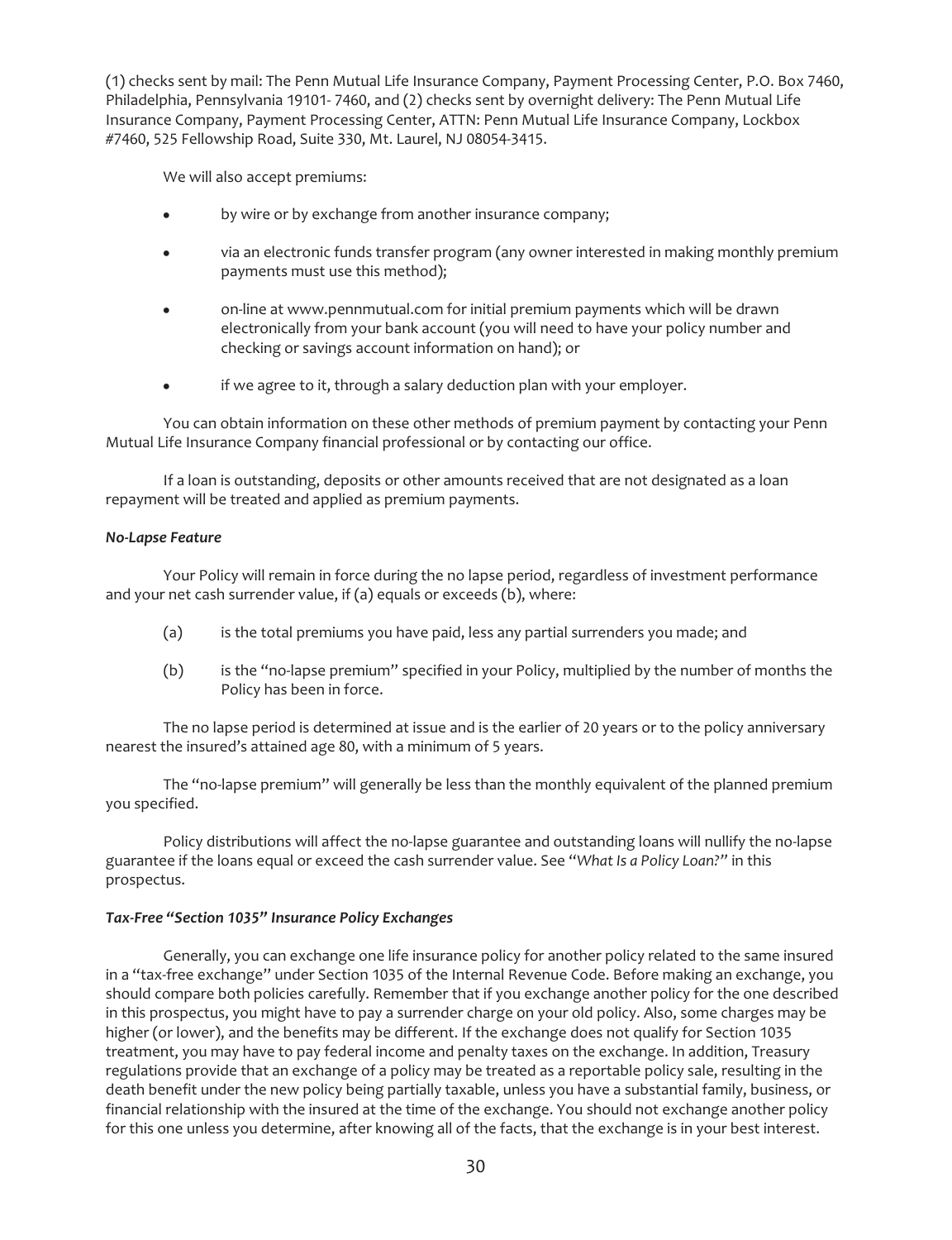The final surrender value of your existing policy may be impacted by increases or decreases in policy values that result from market fluctuations during the period between submission of the exchange request and actual processing. The final surrender value may be calculated (by the existing policy issuer) sometime after we receive your exchange request in Good Order. In addition, as we will not issue the new policy until we have received an initial premium from your existing insurance company, the issuance of the policy in an exchange could be delayed.

#### *Grace Period; Lapse and Reinstatement*

If the net cash surrender value of your Policy is not sufficient to pay policy charges, and the no-lapse feature is not in effect, you will have a 61 day grace period to make that payment. During the grace period, the policy value, cash surrender value and death benefit are calculated in the same manner as before the Policy entered the grace period. We will notify you of how much premium you will need to pay to keep the Policy in force. If you don't pay at least the required amount by the end of the grace period, your Policy will terminate (i.e., lapse). All coverage under the Policy will then cease. If you die after the end of the grace period, when the Policy has terminated, your beneficiary will not receive any death benefit.

If the Policy terminates, you can apply to reinstate it within five years from the date of lapse if the insured is alive. You will have to provide evidence that the insured person still meets our requirements for issuing insurance. You will also have to pay a minimum amount of premium and be subject to the other terms and conditions applicable to reinstatements. The minimum amount of premium to be paid on reinstatement is equal to an amount to make the net cash surrender value positive plus the Monthly Deductions for the two policy months following the reinstatement date, or the amount necessary to satisfy the No-Lapse Feature at the date of reinstatement and for two policy months following the reinstatement date (if applicable). Policy debt which existed at the end of the grace period must either be repaid or reinstated.

Following reinstatement, the No-Lapse Feature is available. Any supplemental riders attached to the Policy prior to lapse may be reinstated with the exception of the Overloan Protection Benefit Rider.

#### *Premiums Upon an Increase in the Specified Amount*

If you increase the Specified Amount of insurance, you may wish to pay an additional premium or make a change in planned premiums. See "*Can I Change Insurance Coverage Under the Policy?"* in this prospectus. We will notify you if an additional premium or a change in planned premiums is necessary.

#### <span id="page-31-0"></span>**How Are Amounts Credited to the Variable Investment Options of the Separate Account?**

From each premium payment you make, we deduct a percent of premium charge. We allocate the rest (the net premium) to the Variable Investment Options and Fixed Account Options you have selected. Allocations must be in whole number percentages and must total 100% of premium.

**Allocation of Net Premiums.** The initial net premium, and any additional premium paid before the Policy is issued, will be allocated based on the Initial Premium Allocation specified on your Policy Specifications Page. On the Allocation Date listed on your Policy Specifications Page, the assets will be allocated to the Variable Investment Options of the Separate Account, to the fixed account or to the Fixed Dollar Cost Averaging Account as directed by You in the application for the Policy. Subsequent or future net premiums generally will be allocated as directed by You. You may change the allocation of future premium payments at any time. The minimum amount that can be allocated to an investment (if anything is allocated) is \$25.

When a payment is allocated to a Variable Investment Option, or transferred from one of the Fixed Account Options to a Variable Investment Option, or from one Variable Investment Option to another, accumulation units of the receiving investment option are credited to the Policy in accordance with the Company's standard procedures, generally based on the net asset value next computed after receipt in good order. The number of accumulation units credited is determined by dividing the amount allocated or transferred by the value of an accumulation unit of the investment option for the current valuation period. A valuation period is the period from one valuation of investment option assets to the next.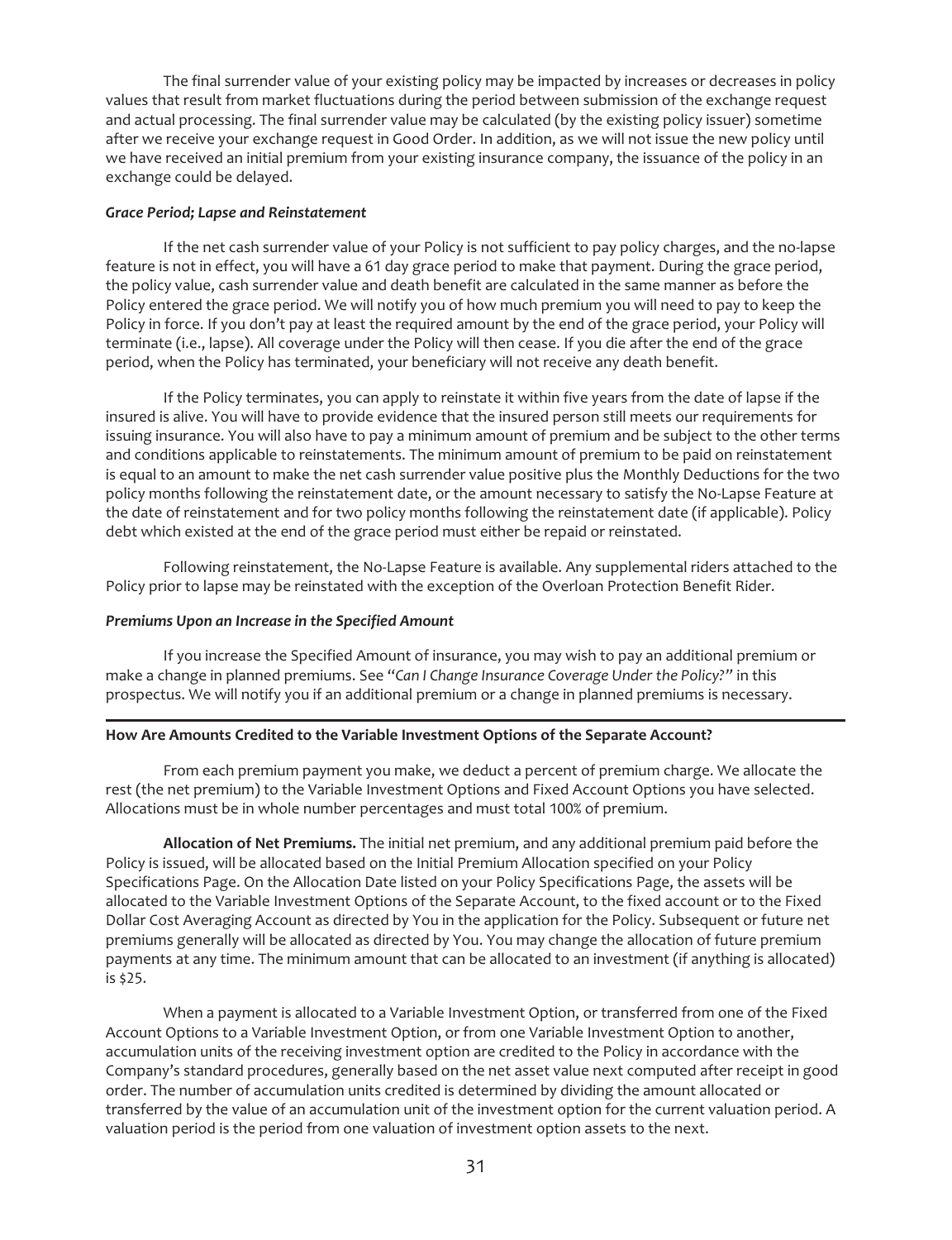For each Subaccount, the value of an accumulation unit is valued each day shares of the fund held in the Subaccount are valued (normally as of the close of business each day the New York Stock Exchange is opened for business). It is valued by multiplying the accumulation unit value for the prior valuation period by the net investment factor for the current valuation period.

The net investment factor is an index used to measure the investment performance of each Subaccount from one valuation period to the next. The net investment factor is determined by dividing (a) by (b), where:

- (a) is the net asset value per share of the fund held in the Subaccount, as of the end of the current valuation period, plus the per share amount of any dividend or capital gain distributions by the fund if the "ex-dividend date" occurs in the valuation period; and
- (b) is the net asset value per share of the fund held in the Subaccount as of the end of the last prior valuation period.

For information on how amounts are credited to the Fixed Account Options, see *Appendix B*.

## <span id="page-32-0"></span>**How Much Life Insurance Does the Policy Provide?**

In your application for the Policy, you tell us how much life insurance coverage you want on the life of the insured. This is called the Specified Amount of insurance. The minimum Specified Amount of insurance that you can purchase is \$50,000 (\$100,000 for issue ages 71 to 85). Insurance coverage under the Policy is effective on the policy date after we accept the application, receive the initial premium payment, and all underwriting and administrative requirements have been met.

# *Death Benefit Options*

When the insured dies, we will pay the beneficiary the death benefit less the amount of any outstanding loan and any unpaid policy charges. We offer two different types of death benefits payable under the Policy — Option 1 which is a level death benefit option and Option 2 which is an increasing death benefit option. You choose which one you want in the application. They are:

- **Option 1** The death benefit is the greater of (a) the Specified Amount of insurance, or (b) the "applicable percentage" of the policy value on the date of the insured's death.
- **Option 2** The death benefit is the greater of (a) the Specified Amount of insurance plus your policy value on the date of death, or (b) the "applicable percentage" of the policy value on the date of the insured's death.

For purposes of both death benefits, policy value includes amounts in the Variable Investment Options and/or the Fixed Account Options.

The "applicable percentages" depend on the life insurance qualification test you chose on the application. If you chose the Guideline Premium Test/Cash Value Corridor Test, the "applicable percentage" is 250% when the insured has attained age 40 or less and decreases to 100% when the insured attains ages 96 through 120. For the Cash Value Accumulation Test, the "applicable percentages" will vary by attained age and the insurance risk characteristics.

If the investment performance of the Variable Investment Options you have chosen is favorable, the amount of the death benefit may increase. However, under Option 1, favorable investment performance will not ordinarily increase the death benefit for several years and may not increase it at all, whereas under Option 2, the death benefit will vary directly with the investment performance of the policy value.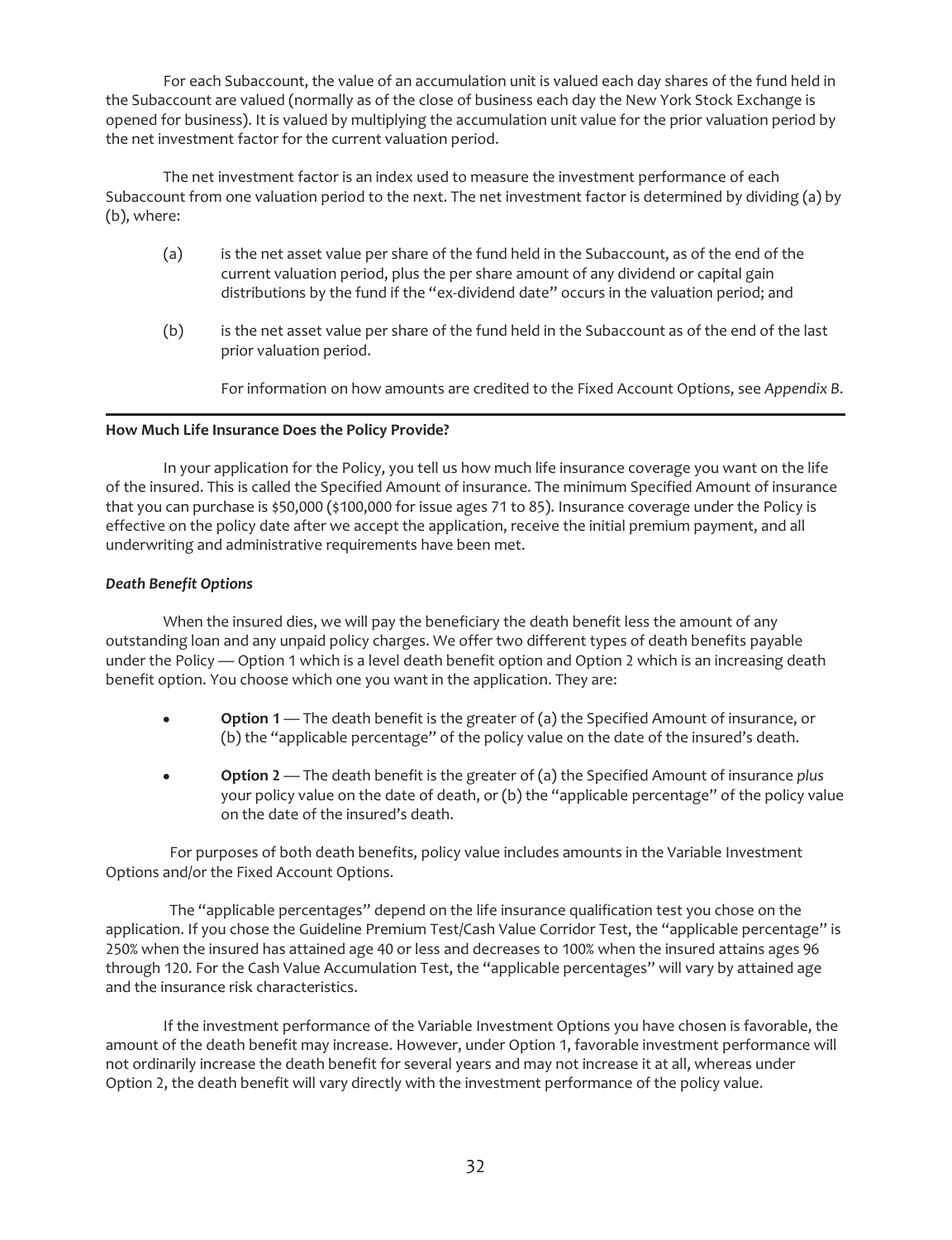Assuming favorable investment performance, the death benefit under Option 2 will tend to be higher than the death benefit under Option 1. On the other hand, the monthly insurance charge will be higher under Option 2 to compensate us for the additional insurance risk we take. Because of that, the policy value will tend to be higher under Option 1 than under Option 2 for the same premium payments.

Death benefits are calculated based on values as of the date of death. We will ordinarily pay the death benefit within seven days after receipt at our office of all the documents required for completion of the transaction in good order.

# <span id="page-33-0"></span>**Can I Change Insurance Coverage Under the Policy?**

## *Change of Death Benefit Option*

You may change your insurance coverage from Option 1 to Option 2 and vice-versa, subject to the following conditions:

- after the change, the Specified Amount of insurance must be at least equal to the minimum Specified Amount under your Policy; and
- no change may be made in the first policy year and no more than one change may be made in any policy year.

## *Changes in the Specified Amount of Insurance*

You may increase the Specified Amount of insurance, subject to the following conditions:

- you must submit an application along with evidence of insurability acceptable to Penn Mutual;
- no change may be made in the first policy year;
- any increase in the Specified Amount must be at least \$10,000; and
- no change may be made if it would cause the Policy not to qualify as insurance under federal income tax law.

You may decrease the Specified Amount of insurance, subject to the following conditions:

- no change may be made in the first policy year;
- no change may be made if it would cause the Policy not to qualify as insurance under federal income tax law;
- no decrease may be made within one year of an increase in the Specified Amount;
- any decrease in the Specified Amount of insurance must be at least \$10,000 and the Specified Amount after the decrease must be at least equal to the minimum Specified Amount under your Policy; and
- any decrease in the Specified Amount of insurance in the first five policy years will be subject to a surrender charge.

## *Exchange of Policies*

For a Policy issued in a business relationship, you may obtain a rider that permits you to exchange the Policy for a new Policy covering a new insured in the same business relationship, subject to the terms of the rider. See "*What Are the Supplemental Riders and Benefits That Are Available? — Supplemental Exchange Rider"* in this prospectus.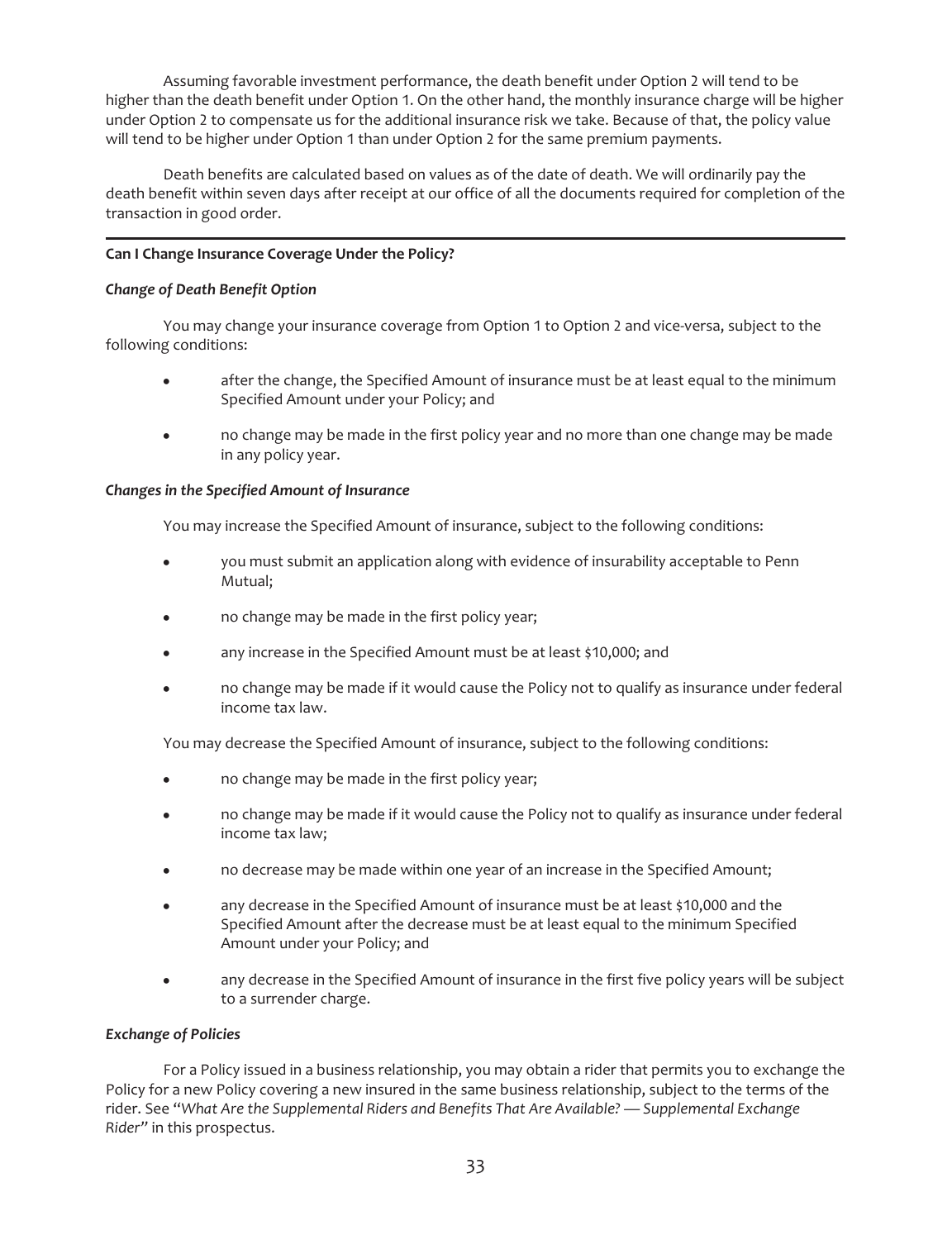#### *Consequences of Changing Insurance Coverage*

See "*How Is the Policy Treated Under Federal Income Tax Law?"* in this prospectus for information about possible tax consequences of changing your insurance coverage under the Policy.

## <span id="page-34-0"></span>**What Is the Value of My Policy?**

You may allocate or transfer your policy value to Variable Investment Options and/or the Fixed Account Options. ("Policy value" is also known as cash value).

Your policy value that is allocated (or transferred) to Variable Investment Options ( in accordance with your direction), will vary with the investment performance of the shares of the Funds held by the applicable Variable Investment Options, increasing with positive investment performance (net of fees and charges) and decreasing with negative performance.

The amount you allocate to the Traditional and Holding Fixed Accounts will earn interest at a rate we declare from time to time. We guarantee that this rate will be at least 2.00% for the Traditional Fixed Account and at least 1.00% for the Holding Fixed Account. The current declared rate will appear in the annual statement we will send to you. If you want to know what the current declared rate is, simply call or write to us. See "*How Do I Communicate With Penn Mutual?"* in this prospectus. Amounts you allocate to an Indexed Fixed Account will earn at least the guaranteed interest rate for the applicable Indexed Fixed Account noted in *Appendix B*. Amounts you allocate to the Fixed Account Options will not be subject to the mortality and expense risk asset charge described later in this section or to Fund expenses. Your policy value (including amounts in the Fixed Account Options) will be reduced by deductions we make from your Policy for policy charges. See "*What Are the Fees and Charges Under The Policy?*" in this prospectus.

At any time, your policy value is equal to:

- the net premiums you have paid (your premiums less the percent of premium charges);
- plus or minus the investment results in the part of your policy value allocated to the Variable Investment Options;
- plus interest credited to the amount in the part of your policy value (if any) allocated to the Fixed Account Options;
- minus policy charges we deduct; and
- minus partial withdrawals you have made.

If you borrow money under your Policy, other factors affect your policy value. See "*What Is a Policy Loan?"* in this prospectus.

The "*cash surrender value*" is equal to your policy value (as described above) decreased by any surrender charge. The "*net cash surrender value*" of your policy is equal to your policy value (as described above), less any policy loan outstanding and less any surrender charge that then applies. You can only withdraw or borrow up to the net cash surrender value (not the policy value), and on a full surrender you receive only the net cash surrender value.

## *Policy Value Enhancement*

After the later of the insured reaching attained age 35 and the completion of the 10th policy year, we will credit a policy value enhancement on future monthly policy anniversaries. The amount of the policy value enhancement will be equivalent to an annual effective rate of 0.40% of the value of the Variable Investment Options. The policy value enhancement will be applied pro-rata across the Variable Investment Options.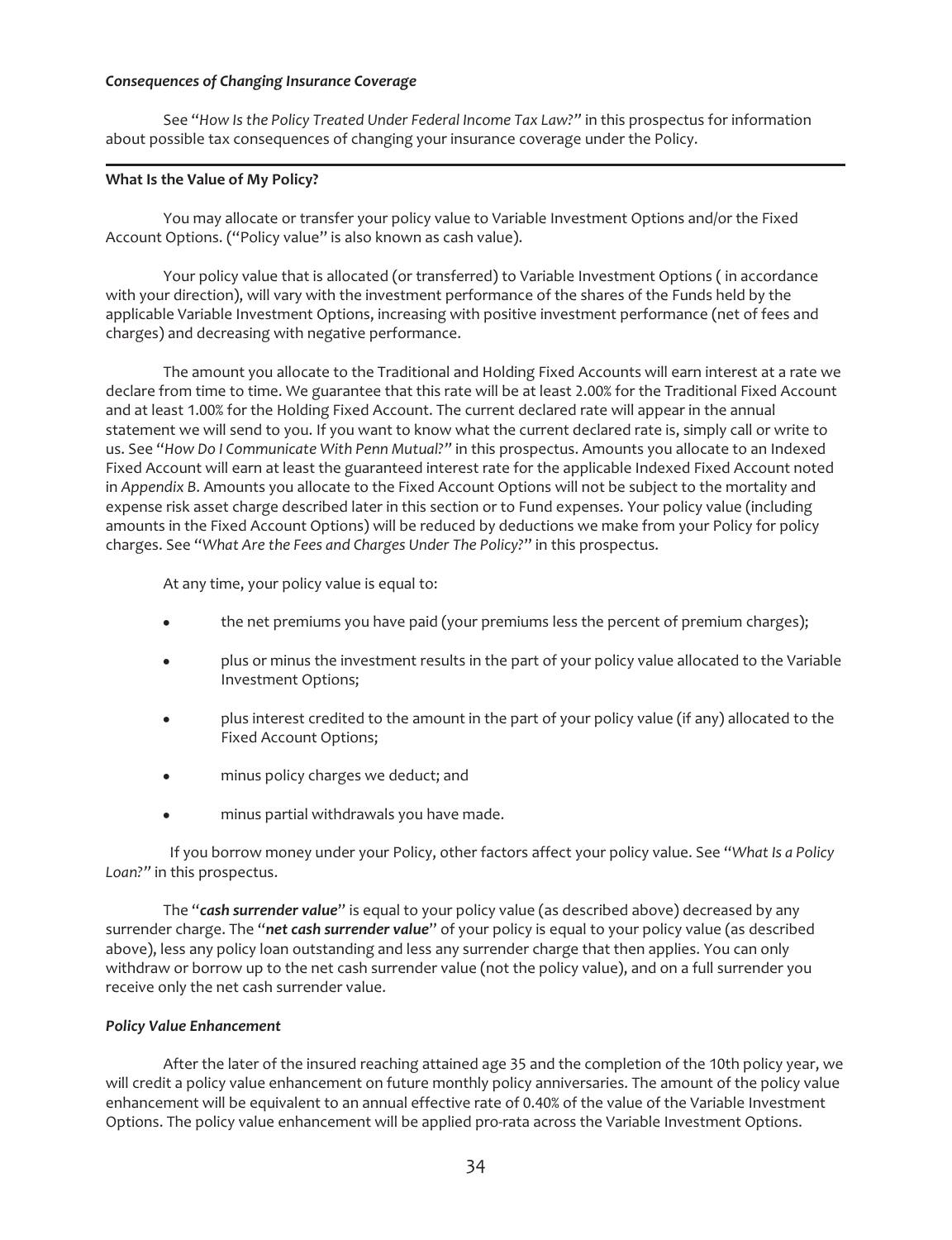## <span id="page-35-0"></span>**How Can I Change the Policy's Investment Allocations?**

#### *Future Premium Payments*

You may change the investment allocation for future premium payments at any time. You make your original allocation in the application for your Policy. The percentages you select for allocating premium payments must be in whole numbers and must equal 100% in total.

## *Transfers Among Variable Investment Options and the Fixed Account Options*

You may also transfer amounts from one investment option to another, and to and from the Indexed Fixed Account and Traditional Fixed Account. To do so, you must tell us how much to transfer, either as a percentage or as a specific dollar amount. Transfers may be subject to a minimum transfer amount specified in your Policy (generally \$25 or the amount held under the Variable Investment Options or Fixed Account Options from which you are making the transfer, if less).

Transfers may only be made into an Indexed Fixed Account on a segment date, which can only be on a monthly policy anniversary date. If you transfer to the Indexed Fixed Accounts on a date other than the segment date, the amount will be required to be transferred to the Fixed Interest Holding Accounts first until the next segment date. Transfers from the Indexed Fixed Accounts may only be made on a segment maturity date, which is generally the one-year anniversary of the date you transferred into the Indexed Fixed Account. See *Appendix B* for more information about transfers to and from the Indexed Fixed Accounts. Transfers may be made to and from the Traditional Fixed Account Option at any time, provided that the sum of all transfers in a policy year cannot exceed the greater of (a) 25% of the Traditional Fixed Account value at the previous policy anniversary, (b) \$5,000, and (c) the total amount transferred from the Traditional Fixed Account in the previous policy year. At any time within the first 18 policy months while this policy is in force during the life of the Insured, the owner may transfer all amounts held in the Variable Investment Options to the Traditional Fixed Account without restriction, minimum or charge. Following such transfer, no future premiums may be allocated to the Variable Investment Options and no transfers may be made to the Variable Investment Options. This will have the effect of converting the policy to a fixed universal life insurance policy.

## *Potential Restrictions on Transfers*

Your right to make transfers under the Policy is subject to modification if we determine in our sole discretion that the exercise of that right will disadvantage or potentially hurt the rights or interests of other policy owners. Such restrictions may be applied in any manner reasonably designed to prevent any use of the transfer right, which the Company considers to be to the actual or potential disadvantage of other policy owners. Any modification may be applied to transfers to or from some or all of the Variable Investment Options, the Indexed Fixed Accounts, and the Traditional Fixed Account and may include, but not be limited to:

- (a) restricting the dollar amount, the number of transfers made during a defined period, and the method used to submit transfers (this could include not allowing telephone, internet, or other electronic transfers);
- (b) waiving or reducing any or all of the restrictions, uniformly to all members of the same class of policies, on transfers described in this Policy;
- (c) revoking any waiver or reduction, uniformly to all members of the same class of policies; and
- (d) terminating transfer privileges at any time (for all, some, or specific policy owners).

## *General Information on Market Timing*

The Policy is not designed for individuals and professional market timing organizations that use programmed and frequent transfers among investment options. We therefore reserve the right to change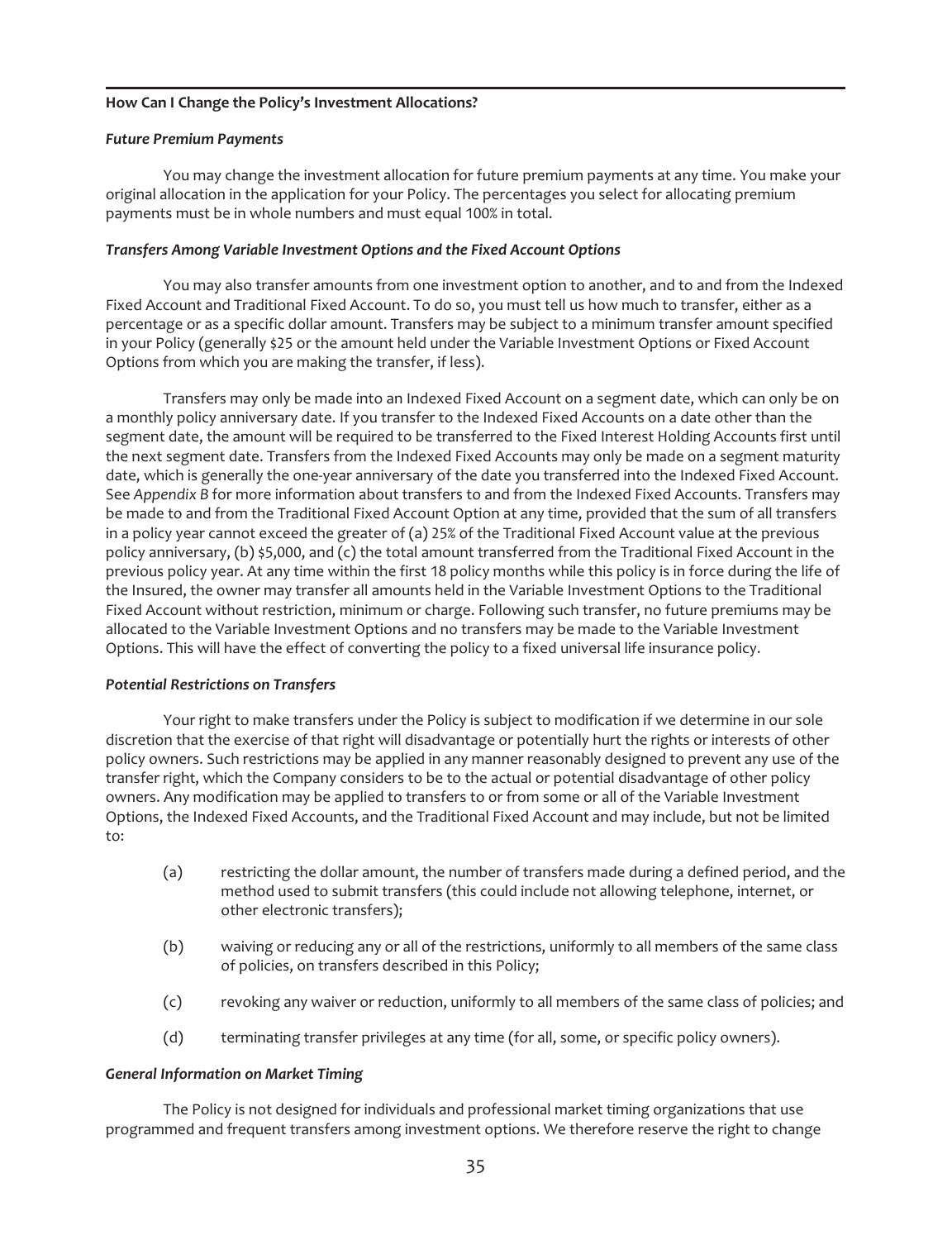our telephone and internet transaction policies and procedures at any time to restrict the use of telephone and internet transfers for market timing and to otherwise restrict market timing, up to and including rejecting transactions we reasonably believe are market timing transactions, when we believe it is in the interest of all of our Policy owners to do so. However, we may not be able to detect all market timing and may not be able to prevent frequent transfers, and any possible harm caused by those we do detect. We will notify you of any actions we take to restrict your ability to make transfers.

*Frequent Trading Risks.* Frequent transfers (exchanges) among Subaccounts (the Variable Investment Options) and market timing by policy owners can reduce the long–term returns of the underlying Funds. The reduced returns could adversely affect the policy owners, annuitants, insureds or beneficiaries of any variable annuity or variable life insurance policy issued by any insurance company with respect to values allocated to the underlying Fund. Frequent exchanges may reduce the Fund's performance by increasing costs paid by the Fund (such as brokerage commissions); they can disrupt fund management strategies; and they can have the effect of diluting the value of the shares of long term shareholders in cases in which fluctuations in markets are not fully priced into the Fund's net asset value.

The Funds available through the Variable Investment Options (the subaccounts of the Separate Account) generally cannot detect individual policy owner exchange activity because they are owned primarily by insurance company separate accounts that aggregate exchange orders from owners of individual policies.

Accordingly, the Funds are dependent in large part on the rights, ability and willingness of the participating insurance companies to detect and deter short-term trading by policy owners. We have entered into an agreement with the Funds that requires us to provide the Funds with certain policy owner transaction information to enable the Funds to review the individual policy owner transaction activity involving the Funds.

*Frequent Trading Policies and Procedures.* We have adopted policies and procedures designed to discourage excessive trading and market timing activities. Transaction reporting has been implemented to monitor activity to identify and detect potential excessive trading and/or marketing timing. Transactions that exceed certain predefined parameters, such as frequency of exchanges, will be evaluated to determine if such activity constitutes excessive trading and/or market timing activity. If activity is determined to be excessive in nature, communication is sent to the policy owner and certain account privileges, such as the ability to trade online, may be suspended for a certain period of time requiring subsequent requests to be mailed.

If requested by the investment adviser and/or sub-adviser of a Fund, we will consider additional steps to discourage excessive trading and market timing activities. In addition, we reserve the right to reject any premium payment or transfer request at any time for any reason.

## **What Are the Fees and Charges Under the Policy?**

Policy value allocated to the Variable Investment Options and the Fixed Account Options is subject to the fees and charges described below, including the Percent of Premium Charge, the Monthly Deductions, the Transfer Charge, the Surrender Charge and the Partial Withdrawal Processing Fee (except that the Mortality and Expense Risk Asset Charge is only deducted from the Variable Investment Options).

## *Percent of Premium Charge*

This charge of 8.00% (currently reduced to 5.00% of all premiums paid in policy years 2 and later) is deducted from premium payments before allocation to the Variable Investment Options and Fixed Account Option. This charge is to partially compensate us for the expense of selling and distributing the Policies, state premium taxes and the federal income tax burden (the Deferred Acquisition Cost or DAC tax) that we expect will result from the premiums. State premium taxes range from 0.50% to 3.50%; some states do not impose premium taxes. We can increase this charge in the future (up to a guaranteed maximum of 8.00% of every premium, in all policy years); we will notify you in advance if we change our current rates.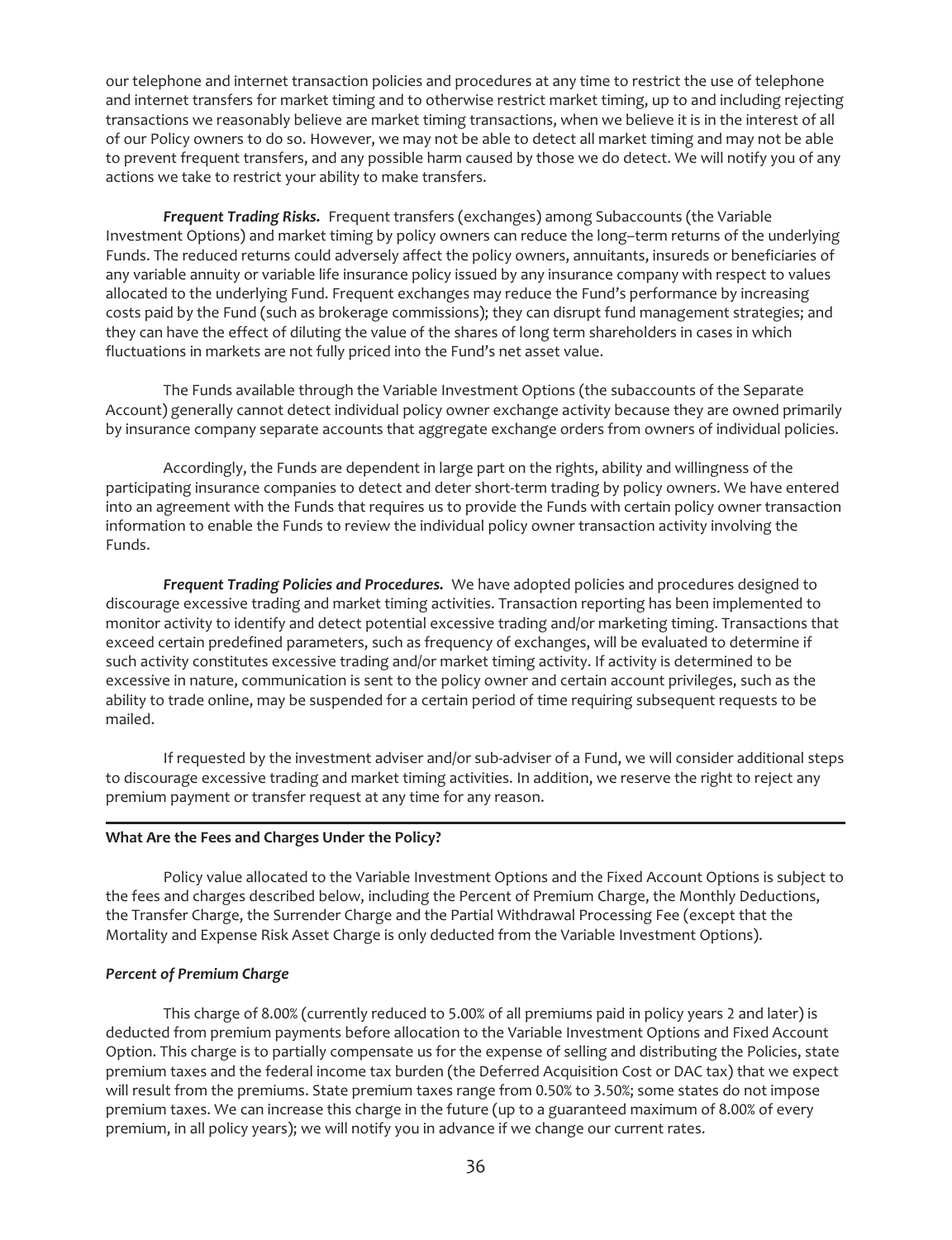### *Monthly Deductions*

- **Insurance Charge** A monthly charge for the cost of insurance protection is subtracted from the policy value. The amount of insurance risk we assume varies from Policy to Policy and from month to month. The amount of insurance risk is affected by the investment performance of the Variable Investment Options, payment of premiums, and charges. The insurance charge (also called a cost of insurance charge) therefore also varies. To determine the charge for a particular month, we multiply the amount of insurance for which we are at risk by a cost of insurance rate based upon an actuarial table. The amount of insurance is the "net amount at risk," or the difference between the death benefit and the policy value. The table in your Policy will show the maximum cost of insurance rates that we can charge. The cost of insurance rates that we currently apply are generally less than the maximum rates shown in your Policy. The table of rates we use will vary by issue age, policy duration*,* gender, and rate class. We place insureds in a rate class when we issue the Policy and when an increase in coverage is effective, based on our examination of information bearing on insurance risk. We currently place people we insure in the following rate classes: a standard tobacco, preferred tobacco, standard non-tobacco, preferred non-tobacco or preferred plus non-tobacco rate class. We may also place certain people in a rate class involving a higher mortality risk than the standard tobacco or standard non-tobacco classes (a "substandard class"). Insureds age 19 and under are placed in a rate class that does not distinguish between tobacco and non-tobacco rates. When an increase in the Specified Amount of insurance is requested, we determine whether a different rate will apply to the increase based on the age of the insured on the effective date of the increase and the rate class of the insured on that date.
- Per Policy Expense Charge A monthly charge to help cover our administrative costs. This charge is a flat dollar charge of up to  $\frac{1}{2}$  (currently, the flat charge is  $\frac{1}{2}8$  — we will notify you in advance if we change our current rates). Administrative expenses relate to premium billing and collection, recordkeeping, processing of death benefit claims, policy loans and policy changes, reporting and overhead costs, processing applications and establishing policy records.
- **Expense Charge per Thousand of Specified Amount** A monthly charge to help cover our administrative costs as described in the paragraph above. For the first 120 months after the policy date we will deduct the charge based on the initial Specified Amount of insurance, and for the first 120 months after any increase in the Specified Amount we will deduct the charge based on the increase. The charge is equal to the current rate as set forth in your Policy times each \$1,000 of the initial and the increased Specified Amount of insurance. The charge varies with the age, gender and rate class of the insured (as measured at issue or on the effective date of the increase).
- **Mortality and Expense Risk Asset Charge** A monthly charge to cover mortality and expense risks. The mortality risk we assume is the risk that the persons we insure may die sooner than anticipated and that Penn Mutual will pay an aggregate amount of death benefits greater than anticipated. The expense risk we assume is the risk that expenses incurred in issuing and administering the Policies and the Separate Account will exceed the amount we charge for administration. We will notify you in advance if we change our current rates. We may realize a profit from the charges, and if we do, it will become part of our surplus.
- **•** Optional Supplemental Rider Charges Monthly charges for any optional supplemental insurance benefits that are added to the Policy by means of a rider. (A charge can also apply upon exercise of certain rider benefits). Please see the Fee Table "*Periodic Charges under Optional Supplemental Riders*" in this Prospectus and "*What are the Supplemental Riders and Benefits That Are Available?"* for more information about these charges.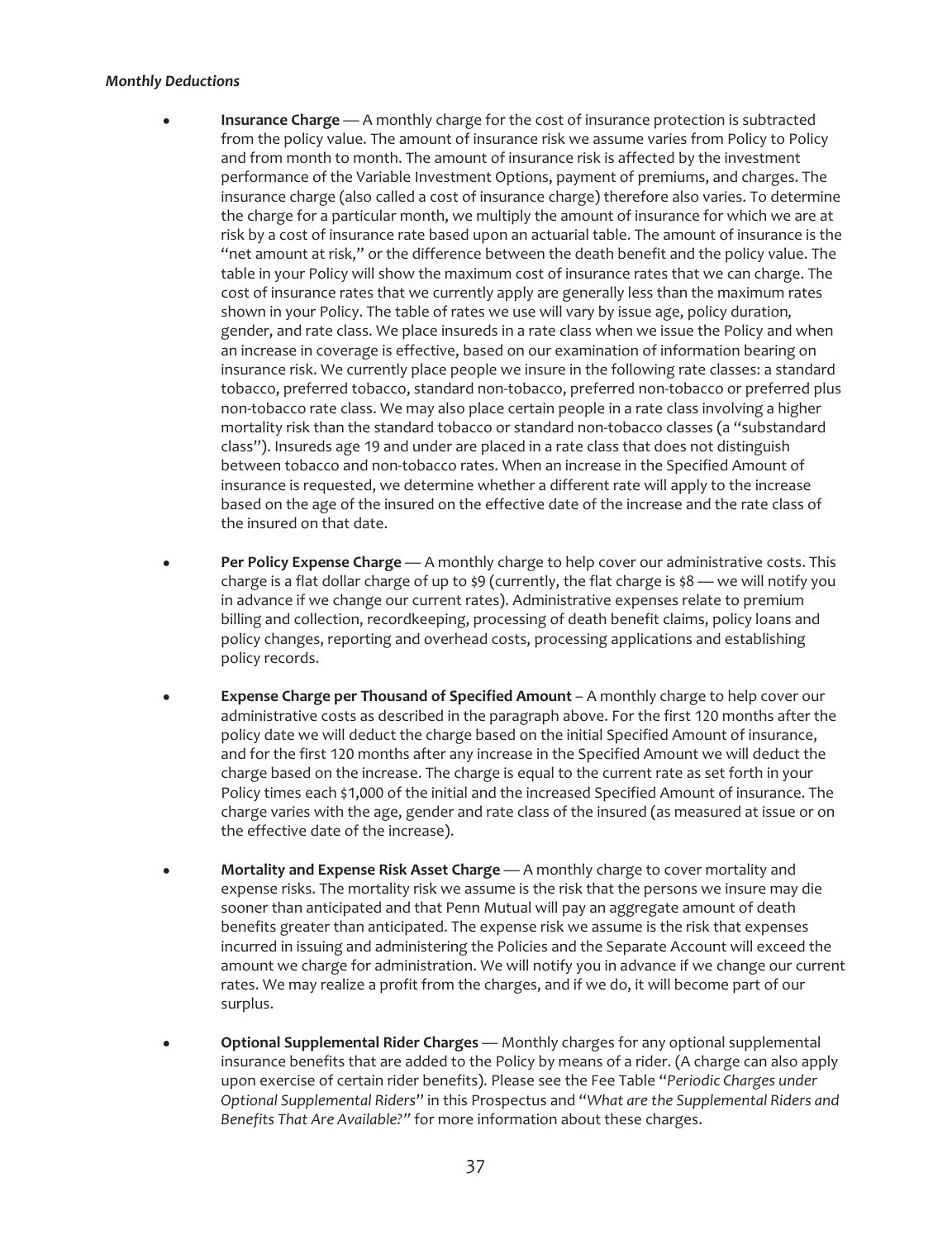*Allocation of Monthly Deduction.* In accordance with our rules, you may specify the Variable Investment Options and Fixed Account Options (except the twelve-month dollar cost averaging fixed account) from which Monthly Deductions are deducted. You may make this election when you apply for your Policy or, after you have owned your Policy, by completing an election form or by calling our office. If you do not specify which Variable Investment Options and Fixed Account Options from which the Monthly Deductions are deducted, or if any of the options you specify have insufficient funds to cover your specified percentage deduction, the Monthly Deduction will be deducted pro-rata from each of your remaining Variable Investment Options and Fixed Account Options (except the twelve-month dollar cost averaging fixed account). Deductions will be taken from the twelve-month dollar cost averaging fixed account only when there are no funds available under the investment options and the other Fixed Account Options. This election or pro-rata deduction does not apply to the Mortality and Expense Risk Asset Charge, which is applied only to the value in the Variable Investment Options.

## *Transfer Charge*

While we do not currently intend to impose a transfer fee, we reserve the right to impose a \$10 charge on any transfer of policy value among Variable Investment Options and/or the Fixed Account Option if the transfer exceeds 12 transfers in a policy year. The charge is deducted from the amount transferred. If this charge is imposed, it would be intended to partially offset the costs of multiple transfers in a year. We will notify policy owners in advance if we decide to impose the charge. We will not impose a charge on any transfer made under dollar cost averaging or asset rebalancing.

## *Surrender Charge*

If you surrender your Policy within the first 9 policy years or within 9 years of an increase in the Specified Amount of insurance under your Policy, we will deduct a surrender charge from your policy value.

With respect to a surrender within the first 9 policy years, the surrender charge equals (a) multiplied by (b), where:

- (a) is the surrender charge premium (which is an amount calculated separately for each Policy); and
- (b) is the applicable surrender factor from the table below in which the policy year is determined.

With respect to a surrender within 9 years of an increase in the Specified Amount of insurance under your Policy, the surrender charge is based on the amount of the increase and on the attained age of the insured at the time of the increase. The charge equals (a) multiplied by (b), where:

(a) is the surrender premium based on the age and class of the insured at the time of increase; and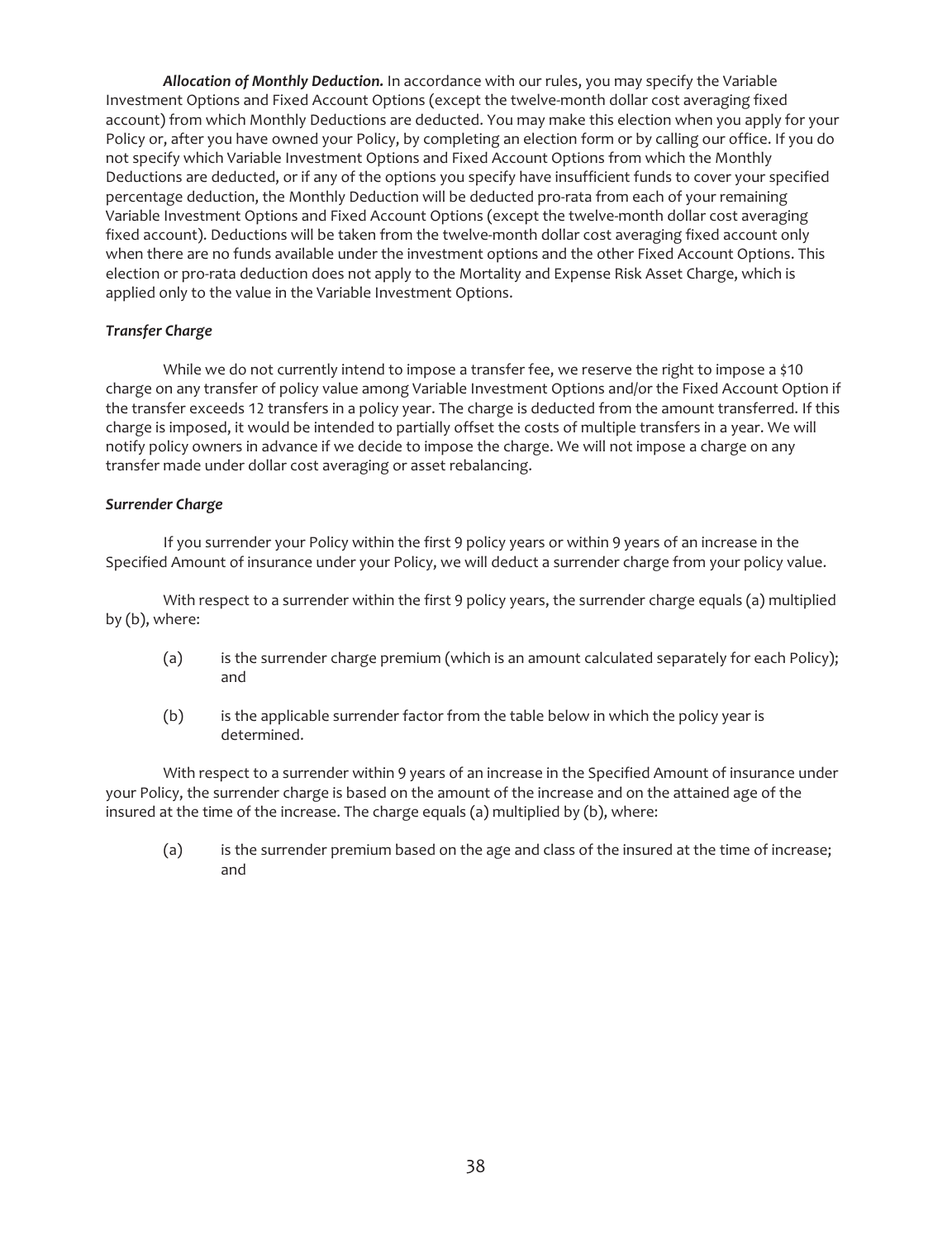(b) is the applicable surrender factor from the table below, assuming for this purpose only that the first policy year commences with the policy year in which the increase in the Specified Amount of insurance becomes effective.

| Surrender During Policy Year | <b>Surrender Factor</b> |
|------------------------------|-------------------------|
|                              | 1.00                    |
|                              | 1.00                    |
|                              | 0.98                    |
| 4                            | 0.95                    |
|                              | 0.89                    |
| 6                            | 0.78                    |
|                              | 0.65                    |
| 8                            | 0.51                    |
| 9                            | 0.34                    |
| $10+$                        | 0.00                    |

Example: Assume a 45 year old male non-smoker with a \$500,000 Specified Amount and a premium of \$100,000. The surrender charge in the first policy year is \$10,750.00 and in the eighth policy year it is \$5,482.50.

A surrender charge will also be deducted from the policy value upon a decrease in the Specified Amount in the first five policy years except for decreases that were caused by partial withdrawals or changes to the Death Benefit option. The charge is based on a proportional amount of the decreased Specified Amount of the coverage decreased. There will be a proportional reduction in the surrender charge premium for the remaining surrender charges. The Surrender Charge will be deducted from the Variable Investment Options, Traditional Fixed Account, Holding Fixed Accounts, and Indexed Fixed Accounts on a pro-rata basis in proportion to the current value of each account. If there is not enough value in these accounts, deductions will be made from the Fixed Dollar Cost Averaging Account.

The surrender charges are intended to reimburse us, in part, for the expenses incurred in the sale and distribution of the policy.

#### *Partial Withdrawal Processing Fee*

If you take a partial withdrawal from your Policy, we will deduct the lesser of \$25 or 2.00% of the amount withdrawn. The fee will be deducted from the available net cash surrender value and will be considered part of the partial withdrawal. This charge is intended to partially offset the cost of processing a partial withdrawal.

## *Asset Charge*

The Indexed Fixed Account may be subject to an Asset Charge. See *Appendix B* for more details.

#### *Policy Loan Interest*

You will be subject to a net interest charge on any outstanding loan, which is the difference between the interest you are charged on the amount of the loan and the amount of interest that we pay on amounts held in the collateral or Policy Loan Account. On a guaranteed basis, in no event will the net interest charge be greater than 1.00% on a Traditional Loan during the first 11 policy years. Starting in the 11<sup>th</sup> policy year, the net interest charge will be in no event greater than 0.25%. For more information concerning policy loans, including the associated charges, see "*What is a Policy Loan?"* For more information on the charges for Indexed Loans, see the discussion of Indexed Loans in *Appendix B*.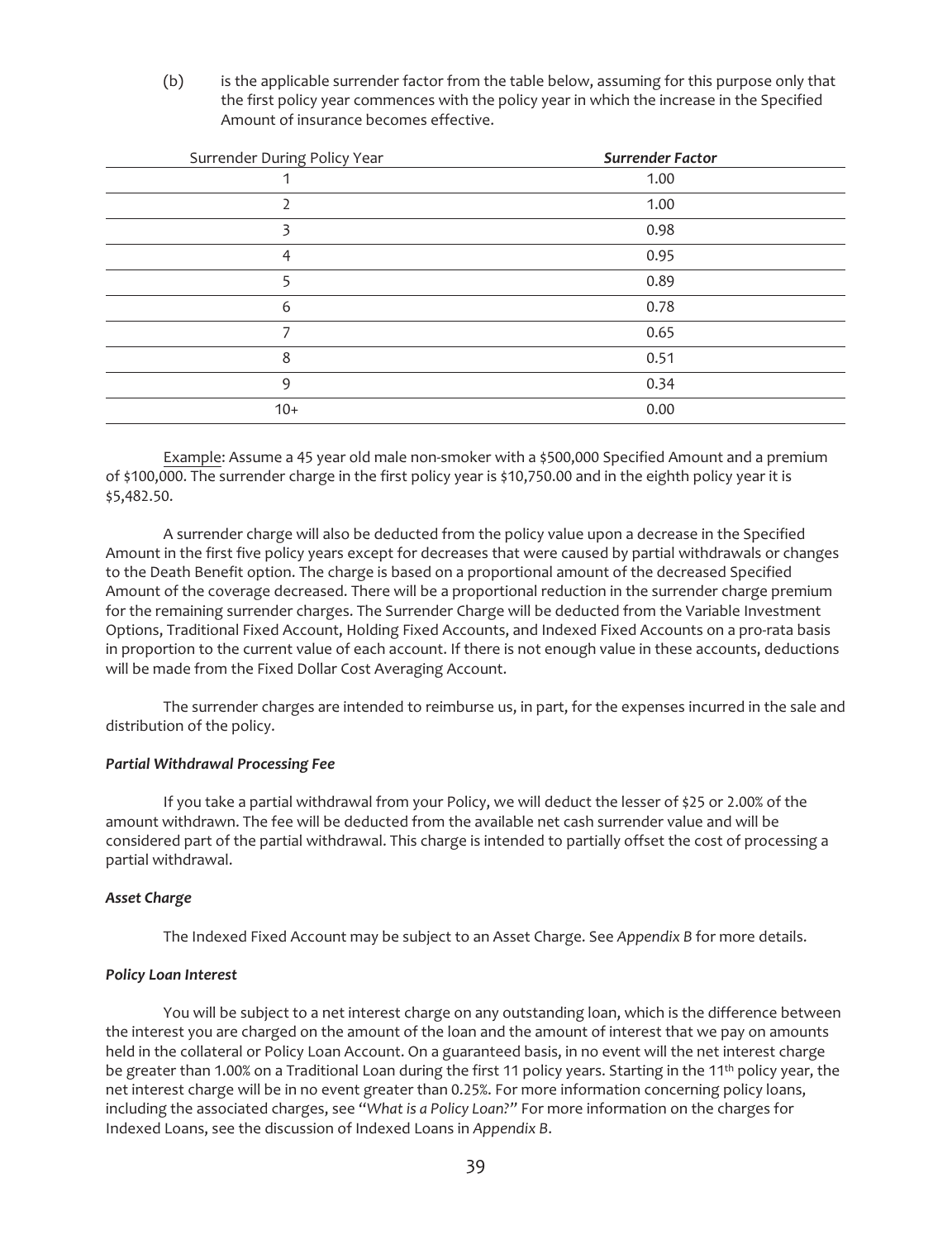## *Description of Underlying Fund Charges*

The Funds underlying the Variable Investment Options must pay investment management fees and other operating expenses. These fees and expenses are different for each Fund and reduce the investment return of each Fund. Therefore, they also indirectly reduce the return you will earn on any Variable Investment Options you select. Expenses of the underlying Funds are not fixed or specified under the terms of your policy, and those expenses may vary from year to year. Please see *Appendix A* to this prospectus (and the applicable Fund's Prospectus) for more information on fees and expenses of the Funds.

## *Reduction of Charges*

This Policy is available for purchases by corporations and other groups or sponsoring organizations on a multiple life basis where insureds share a common employment or business relationship. We reserve the right to reduce the premium charge or any other charges on certain cases, where it is expected that the amount or nature of such cases will result in savings of sales, underwriting, administrative or other costs. Eligibility for these reductions and the amount of reductions may be determined by a number of factors, including but not limited to, the number of lives to be insured, the total premiums expected to be paid, total assets under management for the policy owner, the nature of the relationship among the insured individuals, the purpose for which the Policies are being purchased, the expected persistency of the Policies and any other circumstances which we believe to be relevant to the expected reduction of expenses.

We also reserve the right to reduce premium charges or any other charges under a Policy where it is expected that the issuance of the Policy will result in savings of sales, underwriting, administrative or other costs. In particular, we would expect such savings to apply, and our expenses to be reduced, whenever a Policy is issued in exchange for another life insurance policy issued or administered by us.

Some of these reductions may be guaranteed, and others may be subject to withdrawal or modification by us. All reductions will be uniformly applied, and they will not be unfairly discriminatory against any person.

## **What Are the Supplemental Riders and Benefits That Are Available?**

In addition to the standard death benefit associated with your Policy, other standard and optional benefits may also be available to you. The following table summarizes information about those benefits. Information about the fees associated with each benefit included in the table may be found in the Fee Table.

| Name of<br><b>Benefit</b>                | <b>Purpose</b>                                                                                                                           | Is this Benefit<br>Standard or<br>Optional? | <b>Brief Description of</b><br><b>Restrictions/Limitations</b>                                                                                                                                                                                                                                                                                                |
|------------------------------------------|------------------------------------------------------------------------------------------------------------------------------------------|---------------------------------------------|---------------------------------------------------------------------------------------------------------------------------------------------------------------------------------------------------------------------------------------------------------------------------------------------------------------------------------------------------------------|
| <b>Accidental Death Benefit</b><br>Rider | Provides an<br>additional death<br>benefit if the<br>insured's death<br>results from an<br>accidental cause, as<br>defined in the rider. | Optional. May be elected<br>at any time.    | Not available for all<br>policies.<br>We will pay the<br>additional death<br>benefit only if the<br>insured dies within<br>180 days following<br>the accidental bodily<br>injury.<br>No benefit is payable<br>unless the accidental<br>bodily injury was<br>sustained after the<br>policy anniversary<br>nearest to the<br>insured's 1 <sup>st</sup> birthday |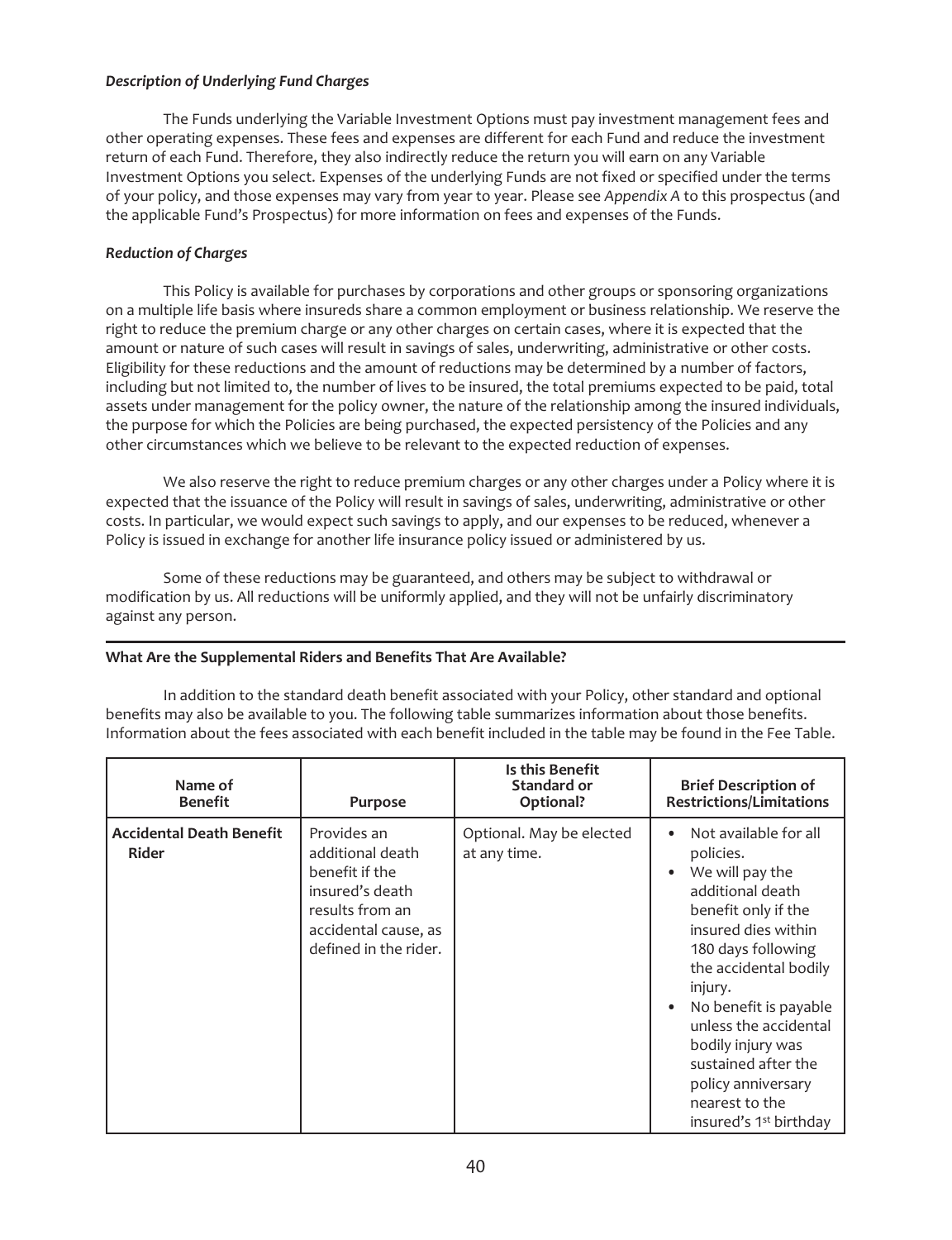| Name of<br><b>Benefit</b>                                | Purpose                                                                                                                                                   | Is this Benefit<br>Standard or<br>Optional?                                                                   | <b>Brief Description of</b><br><b>Restrictions/Limitations</b>                                                                                                                                                                                                                                                                                                     |
|----------------------------------------------------------|-----------------------------------------------------------------------------------------------------------------------------------------------------------|---------------------------------------------------------------------------------------------------------------|--------------------------------------------------------------------------------------------------------------------------------------------------------------------------------------------------------------------------------------------------------------------------------------------------------------------------------------------------------------------|
|                                                          |                                                                                                                                                           |                                                                                                               | and prior to the<br>policy anniversary<br>nearest to the<br>insured's 70th<br>birthday.<br>Certain exclusions<br>apply, including<br>death resulting<br>directly or indirectly<br>from risky activities<br>(such as bungee<br>jumping and<br>skydiving), disease,<br>infection,<br>intoxication, illegal<br>drugs, crimes, illegal<br>occupation, suicide,<br>etc. |
| <b>Additional Insured Term</b><br><b>Insurance Rider</b> | Provides term<br>insurance on other<br>persons in addition<br>to the insured, in<br>amounts specified<br>in the Policy<br>Specification in the<br>Policy. | Optional. May be elected<br>at any time, as long as the<br>insured meets our<br>underwriting<br>requirements. | Additional Insured<br>$\bullet$<br>must meet<br>underwriting<br>requirements.                                                                                                                                                                                                                                                                                      |
| <b>Waiver of Surrender</b><br><b>Charges Rider</b>       | Provides enhanced<br>early year cash<br>surrender values for<br>Policies sold in<br>certain limited<br>corporate markets.                                 | Optional. May be elected<br>only at the time the base<br>policy is issued.                                    | Not for sale in<br>$\bullet$<br>individual markets.<br>If the rider is<br>terminated by the<br>owner of the policy,<br>the rider is<br>terminated with<br>respect to the<br>insurance coverage<br>provided under the<br>policy and all<br>applicable surrender<br>charges would<br>resume.<br>Not available with<br>the Cash Value<br>Enhancement Rider.           |
| <b>Cash Value Enhancement</b><br><b>Rider</b>            | Provides higher<br>early-duration cash<br>surrender values for<br>certain limited<br>corporate market<br>applications.                                    | Optional.                                                                                                     | Not available for sale<br>in individual markets.<br>The policy must be<br>sponsored by or<br>owned by a business,<br>corporation, or a<br>corporate trust.                                                                                                                                                                                                         |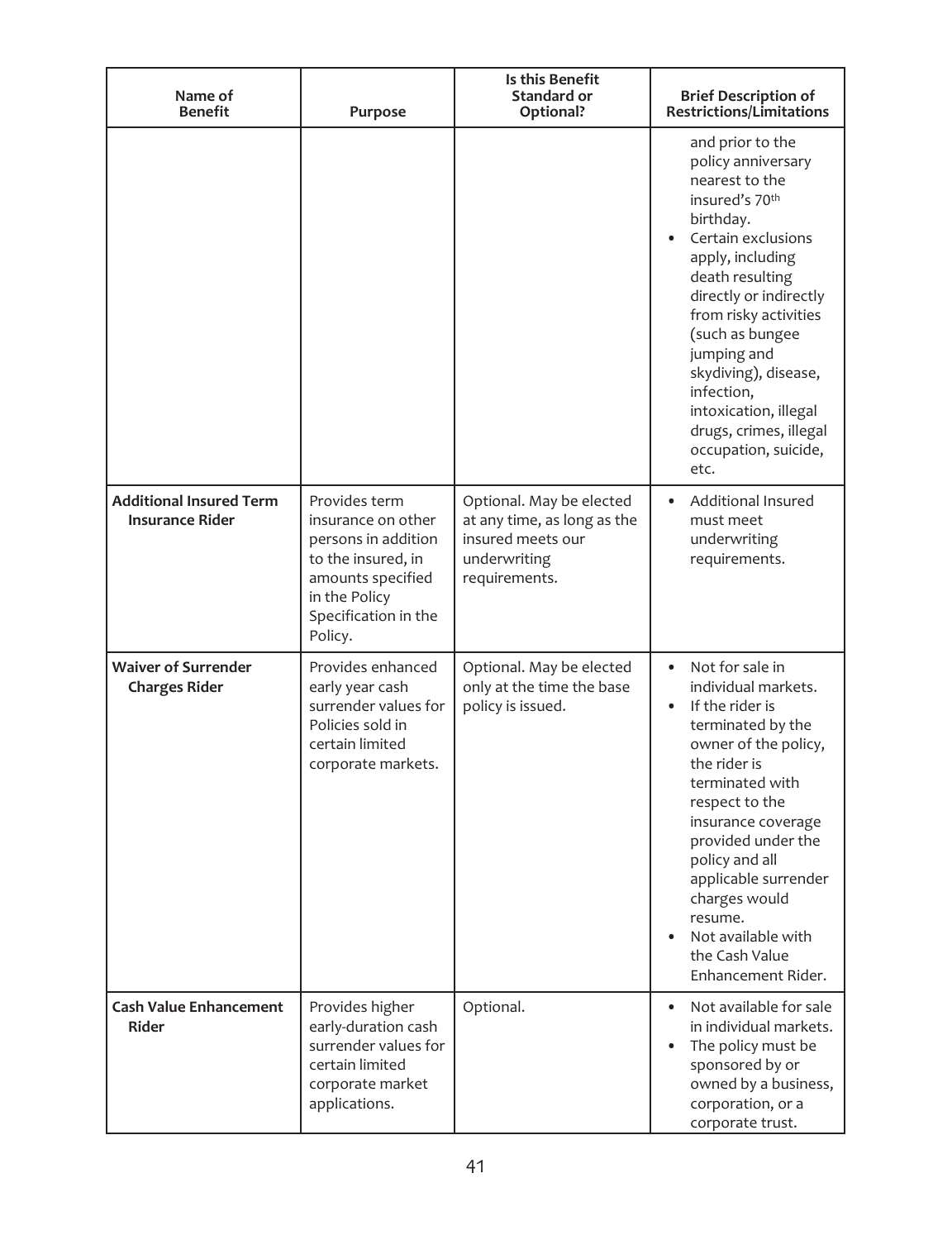| Name of<br><b>Benefit</b>                                        | Purpose                                                                                                                                    | Is this Benefit<br><b>Standard or</b><br>Optional?                                                            | <b>Brief Description of</b><br><b>Restrictions/Limitations</b>                                                                                                                                                                                                                                                                                                                                                                                        |
|------------------------------------------------------------------|--------------------------------------------------------------------------------------------------------------------------------------------|---------------------------------------------------------------------------------------------------------------|-------------------------------------------------------------------------------------------------------------------------------------------------------------------------------------------------------------------------------------------------------------------------------------------------------------------------------------------------------------------------------------------------------------------------------------------------------|
|                                                                  |                                                                                                                                            |                                                                                                               | The corporation must<br>be at least a partial<br>beneficiary.<br>A minimum of one<br>life can be covered.<br>The rider is<br>terminated and the<br>termination credit<br>will not be applied if<br>the policy to which<br>this rider is attached<br>is exchanged for<br>another policy or has<br>its ownership<br>changed to a life<br>insurance company.<br>Not available with<br>the Waiver of<br>Surrender Charges<br>Rider.                       |
| <b>Children's Term Insurance</b><br><b>Rider</b>                 | Provides term<br>insurance on one or<br>more children of<br>the insured.                                                                   | Optional. May be elected<br>at any time.                                                                      | If the named insured<br>$\bullet$<br>in the policy dies, the<br>term insurance on<br>the insured child will<br>continue until the<br>anniversary of the<br>policy nearest the<br>insured child's<br>twenty-third<br>birthday.                                                                                                                                                                                                                         |
| Disability Waiver of<br><b>Monthly Deduction</b><br><b>Rider</b> | Provides a waiver of<br>the monthly<br>deductions from<br>the value of the<br>policy value upon<br>the total disability<br>of the insured. | Optional. May be elected<br>at any time, as long as the<br>insured meets our<br>underwriting<br>requirements. | Monthly deductions<br>$\bullet$<br>for this benefit are<br>made until the policy<br>anniversary nearest<br>the insured's 65th<br>birthday.<br>Will terminate upon<br>$\bullet$<br>the anniversary of<br>the policy which is<br>nearest to the<br>insured's 65th<br>birthday, provided<br>that such termination<br>will not affect any<br>benefit which is<br>payable because of a<br>total disability of the<br>insured prior to that<br>anniversary. |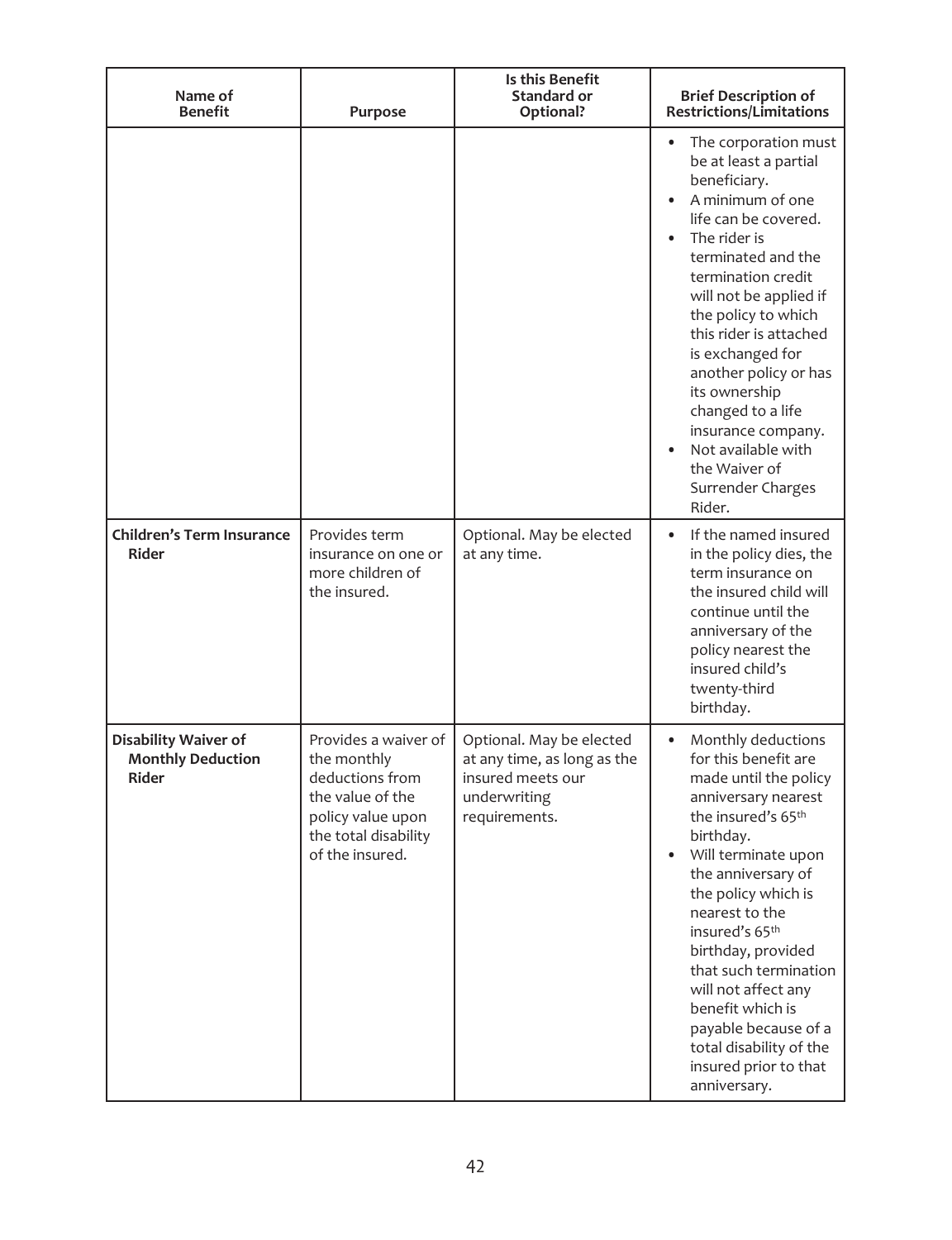| Name of<br><b>Benefit</b>                                                                                                       | Purpose                                                                                                                                                                                                     | Is this Benefit<br>Standard or<br>Optional?                                                                   | <b>Brief Description of</b><br><b>Restrictions/Limitations</b>                                                                                                                                                                                                                                                                                                                                                                                                                                                                                                                                                                 |
|---------------------------------------------------------------------------------------------------------------------------------|-------------------------------------------------------------------------------------------------------------------------------------------------------------------------------------------------------------|---------------------------------------------------------------------------------------------------------------|--------------------------------------------------------------------------------------------------------------------------------------------------------------------------------------------------------------------------------------------------------------------------------------------------------------------------------------------------------------------------------------------------------------------------------------------------------------------------------------------------------------------------------------------------------------------------------------------------------------------------------|
| <b>Disability Completion</b><br><b>Benefit Rider (AKA</b><br><b>Disability Waiver of</b><br><b>Stipulated Premium</b><br>Rider) | Provides a waiver of<br>the monthly<br>deductions from<br>the policy value and<br>payment by us of a<br>stipulated premium<br>upon the totally<br>disability of the<br>insured, as stated in<br>the Policy. | Optional. May be elected<br>at any time, as long as the<br>insured meets our<br>underwriting<br>requirements. | Will terminate upon<br>٠<br>the anniversary of the<br>policy which is nearest<br>to the insured's 65th<br>birthday, provided<br>that such termination<br>will not affect any<br>benefit which is<br>payable because of a<br>total disability of the<br>insured prior to that<br>anniversary.                                                                                                                                                                                                                                                                                                                                   |
| <b>Guaranteed Option to</b><br><b>Increase Specified</b><br><b>Amount Rider</b>                                                 | Provides the owner<br>of the Policy with<br>the option to<br>increase the<br>Specified Amount<br>of insurance in the<br>Policy without<br>providing evidence<br>of insurability.                            | Optional. May be elected<br>only at the time the<br>insured purchases the<br>base policy.                     | The option may be<br>$\bullet$<br>exercised under the<br>rider as of any of the<br>regular option dates<br>or as of any alternative<br>option date.<br>Regular option dates<br>are the anniversaries<br>of the policy nearest<br>the insured's birthday<br>at ages 22, 25, 28, 31,<br>34, 37, 40, 43 and 46.<br>Alternative option<br>dates are the 90th day<br>following marriage of<br>the insured, live birth<br>of a child of the<br>insured or legal<br>adoption by the<br>insured of a child less<br>than 18 years of age,<br>subject to certain<br>conditions.<br>The maximum issue<br>age for this rider is<br>age 40. |
| <b>Supplemental Term</b><br><b>Insurance Rider</b>                                                                              | Adds term<br>insurance to the<br>death benefit<br>provided under the<br>Policy.                                                                                                                             | Optional. May be elected<br>only at the time the<br>insured purchases the<br>base policy.                     | Monthly deductions<br>$\bullet$<br>include an expense<br>charge applied to the<br>amount of term<br>insurance added to<br>the policy by the<br>rider.<br>Monthly deductions<br>will include a cost of<br>insurance charge for<br>the term insurance<br>added by the rider.                                                                                                                                                                                                                                                                                                                                                     |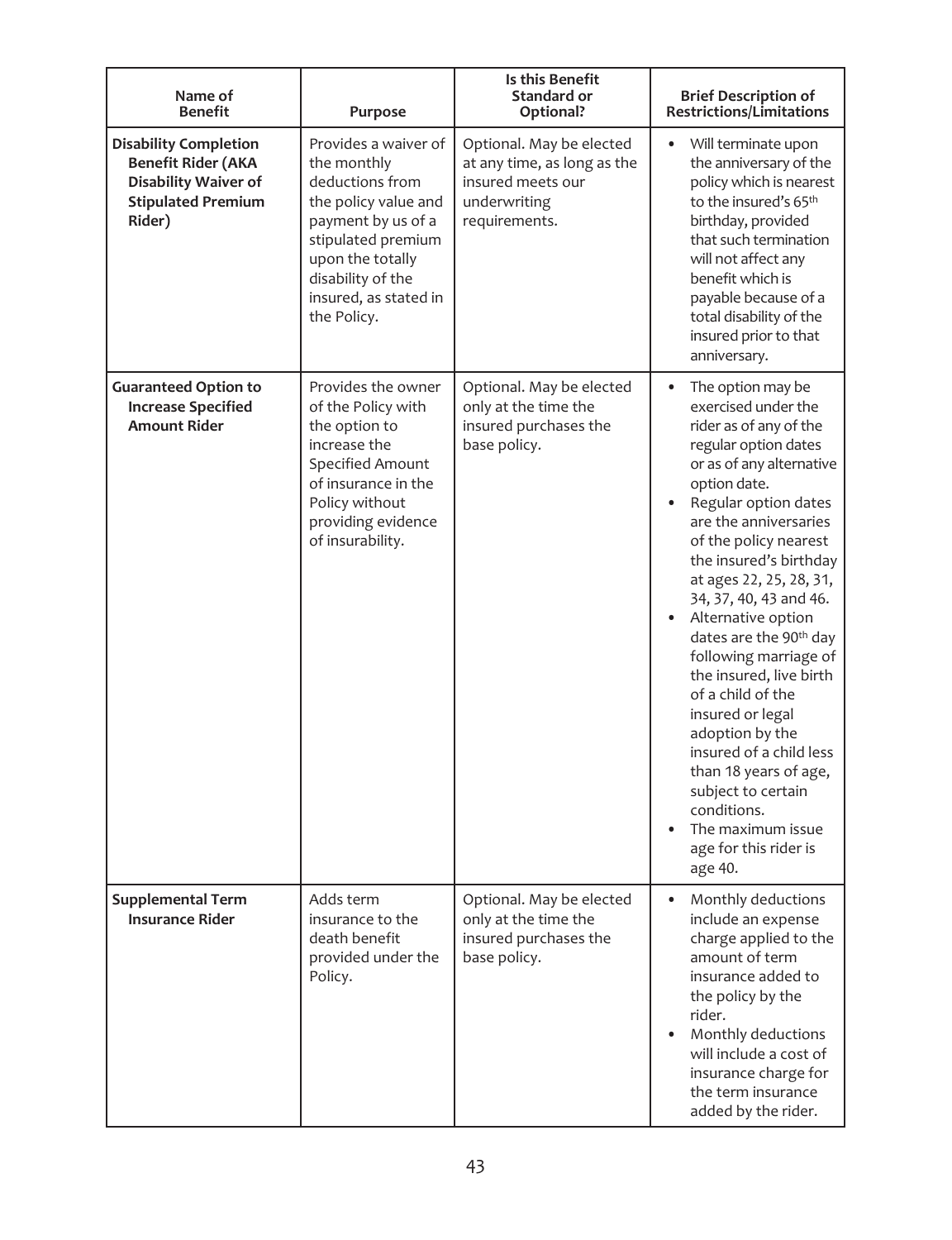| Name of<br><b>Benefit</b>                        | Purpose                                                                                                                                                                                                                                   | Is this Benefit<br>Standard or<br>Optional?    | <b>Brief Description of</b><br><b>Restrictions/Limitations</b>                                                                                                                                                                                                                                                                                                                                                                                                                                                          |
|--------------------------------------------------|-------------------------------------------------------------------------------------------------------------------------------------------------------------------------------------------------------------------------------------------|------------------------------------------------|-------------------------------------------------------------------------------------------------------------------------------------------------------------------------------------------------------------------------------------------------------------------------------------------------------------------------------------------------------------------------------------------------------------------------------------------------------------------------------------------------------------------------|
| <b>Supplemental Exchange</b><br>Rider            | Provides within one<br>year following<br>termination of a<br>business<br>relationship<br>between the owner<br>of the Policy and<br>the insured, the<br>policy may be<br>exchanged for a<br>new Policy on the<br>life of a new<br>insured. | Standard for all corporate-<br>owned policies. | The new insured<br>$\bullet$<br>must have the same<br>business relationship<br>to the owner as the<br>insured under the<br>policy to be<br>exchanged.<br>The new insured<br>must submit<br>satisfactory evidence<br>of insurability.<br>The policy to be<br>exchanged must be<br>in force and not in a<br>grace period.<br>The owner must<br>make premium<br>payments under the<br>new policy to keep it<br>in force at least two<br>months.<br>Owner must<br>surrender all rights in<br>the policy to be<br>exchanged. |
| <b>Overloan Protection Rider</b>                 | Allows the<br>policyholder to<br>access the cash<br>value from the<br>Policy, while<br>providing the<br>holder with a<br>reduced paid-up<br>policy in the event<br>that the<br>loan-to-surrender<br>value equals or<br>exceeds 96%.       | Optional. May be elected<br>at any time.       | Insured's attained<br>$\bullet$<br>age must be 75 or<br>older.<br>Policy must be in<br>force for a minimum<br>for 15 years.<br>Non-taxable<br>withdrawals must<br>equal the total<br>premiums paid.<br>Subject to a one-time<br>charge of 3.50% of the<br>policy value, which is<br>imposed when the<br>rider is exercised.<br>Certain changes are<br>made to the Policy as<br>a result of the benefit<br>being exercised.                                                                                              |
| <b>Accelerated Death Benefit</b><br><b>Rider</b> | Provides the<br>insured access to a<br>portion of death<br>benefit while the<br>insured is living.                                                                                                                                        | Standard.                                      | Amount of death<br>$\bullet$<br>benefit proceeds the<br>insured can access<br>must be at least<br>\$10,000, but no more<br>than the lesser of 50%                                                                                                                                                                                                                                                                                                                                                                       |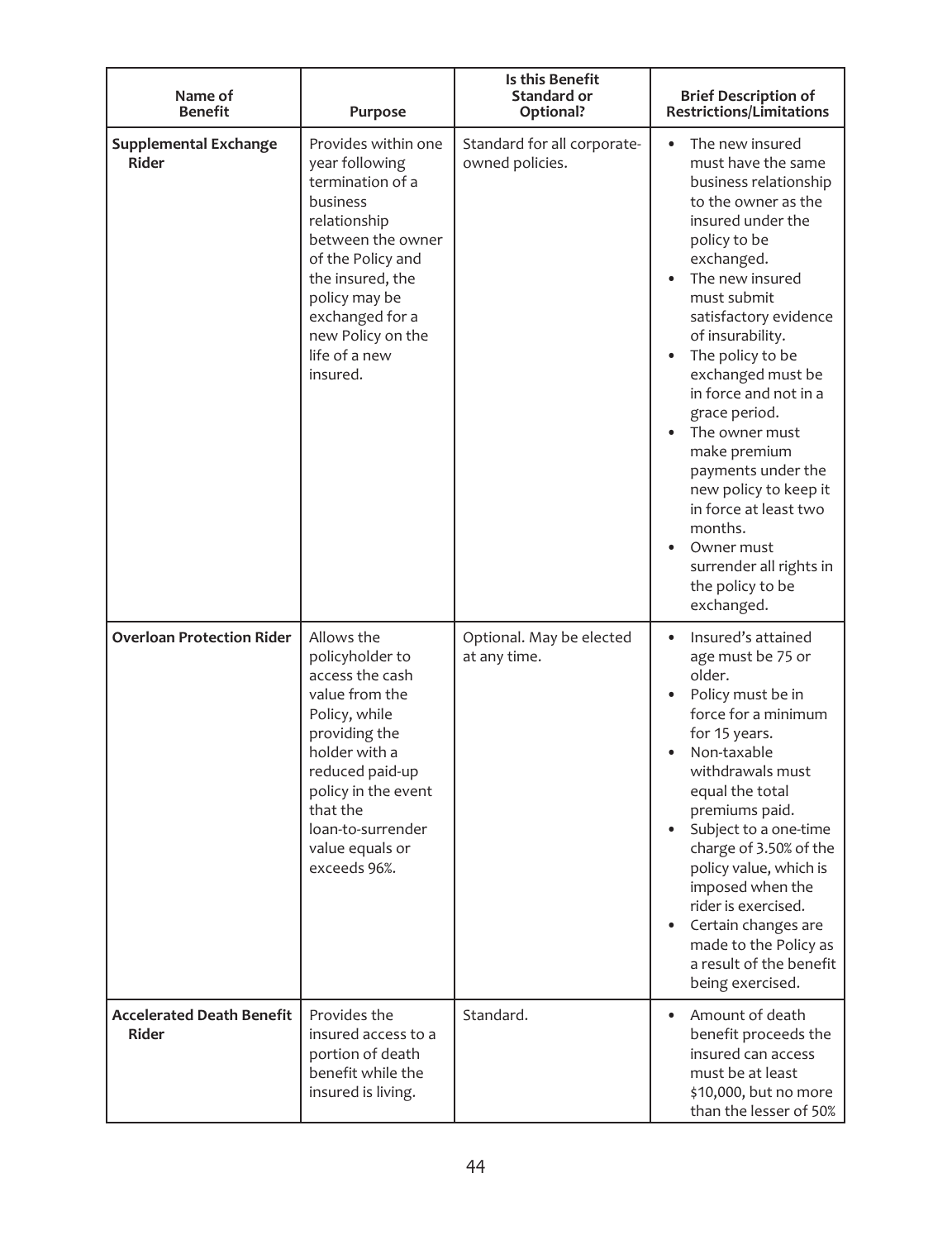| Name of<br><b>Benefit</b>                                     | Purpose                                                                                                                                             | Is this Benefit<br><b>Standard or</b><br>Optional?                                                            | <b>Brief Description of</b><br><b>Restrictions/Limitations</b>                                                                                                                                                                                                                                                                                                                                                                                                                                                                                                          |
|---------------------------------------------------------------|-----------------------------------------------------------------------------------------------------------------------------------------------------|---------------------------------------------------------------------------------------------------------------|-------------------------------------------------------------------------------------------------------------------------------------------------------------------------------------------------------------------------------------------------------------------------------------------------------------------------------------------------------------------------------------------------------------------------------------------------------------------------------------------------------------------------------------------------------------------------|
|                                                               |                                                                                                                                                     |                                                                                                               | of the total death<br>benefit amount or<br>\$250,000. Such limits<br>may vary depending<br>upon the state.<br>Insured must be<br>diagnosed by a<br>licensed physician of<br>the United States as<br>being terminally ill<br>with a life<br>expectance of<br>12 months or less (24<br>months or less in<br>Massachusetts). The<br>physician may not be<br>the owner, insured,<br>beneficiary, or<br>relative of the<br>insured.<br>Electing this rider will<br>reduce the death<br>benefit that is<br>payable under the<br>base policy upon the<br>death of the insured. |
| <b>Chronic Illness</b><br><b>Accelerated Benefit</b><br>Rider | Provides access to a<br>portion of the death<br>benefit while the<br>insured is living if<br>the insured is<br>certified with a<br>Chronic Illness. | Optional. May be elected<br>at any time, as long as the<br>insured meets our<br>underwriting<br>requirements. | Continuous care in an<br>eligible facility or at<br>home must be<br>expected to be<br>required for the<br>insured's life.<br>Limits apply to the<br>Accelerated Benefit<br>Payments<br>Chronic Illness is<br>defined in the rider<br>(based on inability to<br>perform specified<br>Activities of Daily<br>Living, or severe<br>cognitive<br>impairment).<br>Chronic illness must<br>be certified by a<br>licensed health care<br>professional (not the<br>insured, owner, or<br>beneficiary or a<br>relative of any of<br>them).                                       |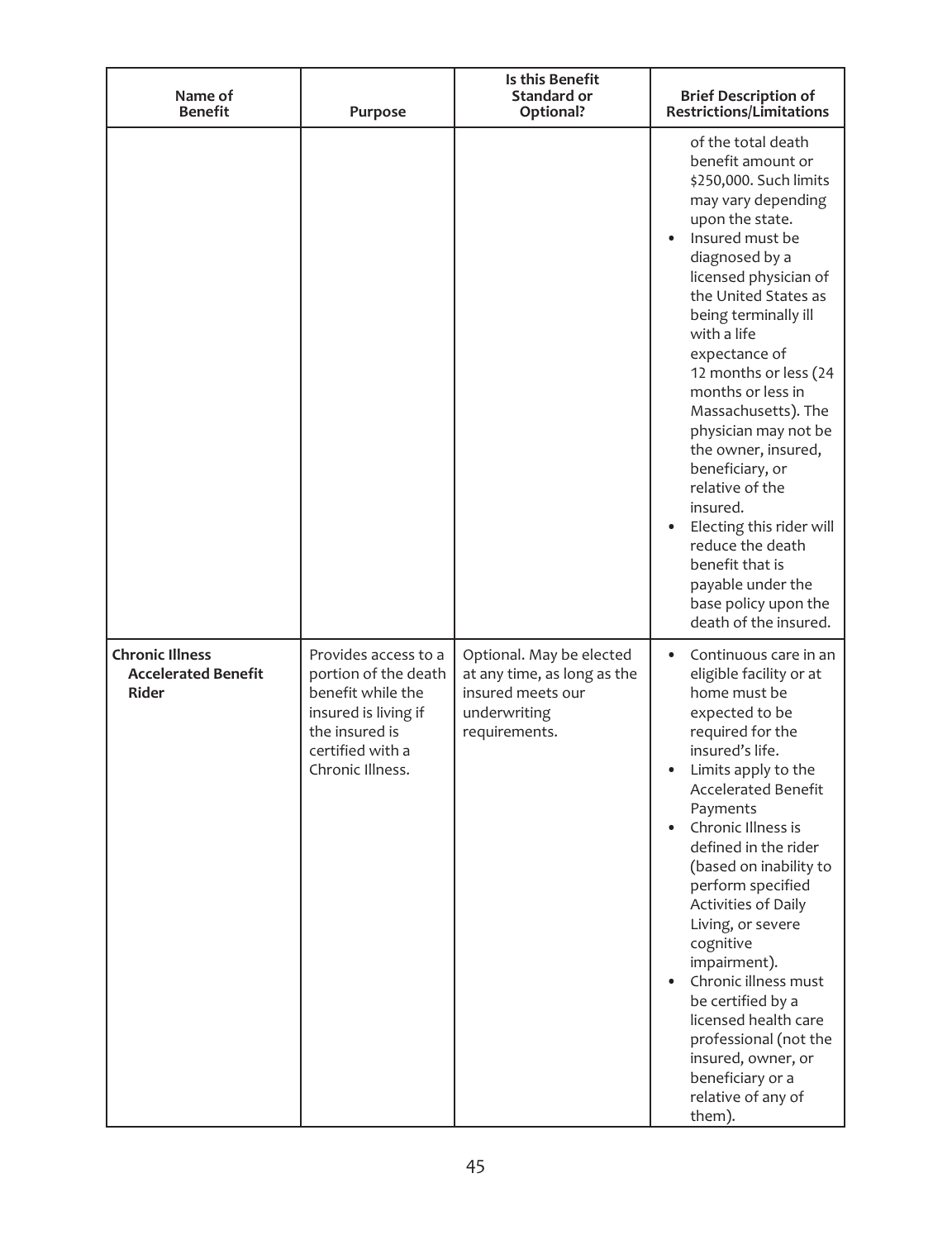| Name of<br><b>Benefit</b>                               | Purpose                                                                                                                                                                                                                                              | Is this Benefit<br>Standard or<br>Optional? | <b>Brief Description of</b><br><b>Restrictions/Limitations</b>                                                                                                                                                                    |
|---------------------------------------------------------|------------------------------------------------------------------------------------------------------------------------------------------------------------------------------------------------------------------------------------------------------|---------------------------------------------|-----------------------------------------------------------------------------------------------------------------------------------------------------------------------------------------------------------------------------------|
|                                                         |                                                                                                                                                                                                                                                      |                                             | Upon each<br><b>Accelerated Benefit</b><br>Payment, the death<br>benefit will be<br>reduced by an<br>amount greater than<br>the payment amount.                                                                                   |
| <b>Variable Dollar Cost</b><br><b>Averaging Account</b> | Automatically<br>makes monthly<br>transfers from the<br>money market<br>investment option<br>to one or more of<br>the other Variable<br><b>Investment Options</b><br>and to one or more<br>of the Indexed<br>Fixed Accounts in<br>the Fixed Account. | Optional                                    | Requires that at least<br>\$600 be allocated to<br>the Variable Dollar<br>Cost Averaging<br>Account.<br>The amount<br>transferred each<br>month must be at<br>least \$25.<br>Does not guarantee a<br>profit or prevent a<br>loss. |
| <b>Fixed Dollar Cost</b><br><b>Averaging Account</b>    | Allows you to<br>allocate all or a<br>portion of a<br>premium payment<br>to the Fixed Dollar<br>Cost Averaging<br>Account, where it is<br>automatically<br>re-allocated each<br>month to one or<br>more of the<br>investment options<br>you select.  | Optional                                    | Requires that at least<br>\$600 be allocated to<br>the Fixed Dollar Cost<br>Averaging Account.<br>The amount<br>transferred each<br>month must be at<br>least \$25.<br>Does not guarantee a<br>profit or prevent a<br>loss.       |
| <b>Asset Rebalancing</b>                                | Automatically<br>reallocates your<br>policy value among<br>the Variable<br><b>Investment Options</b><br>in accordance with<br>the proportions you<br>originally selected.                                                                            | Optional                                    | Requires a minimum<br>policy value of<br>\$1,000.<br>Does not guarantee a<br>profit or prevent a<br>loss.                                                                                                                         |

## *Accidental Death Benefit Rider*

This Rider provides an additional death benefit if the insured's death results from accidental causes as defined in the Rider. This Rider is not available for all Policies. The cost of insurance rates for this Rider are based on the age, gender and rating of the insured.

The Accidental Death Benefit will be payable upon our receipt of due proof that:

(a) the insured has died due to an accidental bodily injury that occurred while this rider was in force;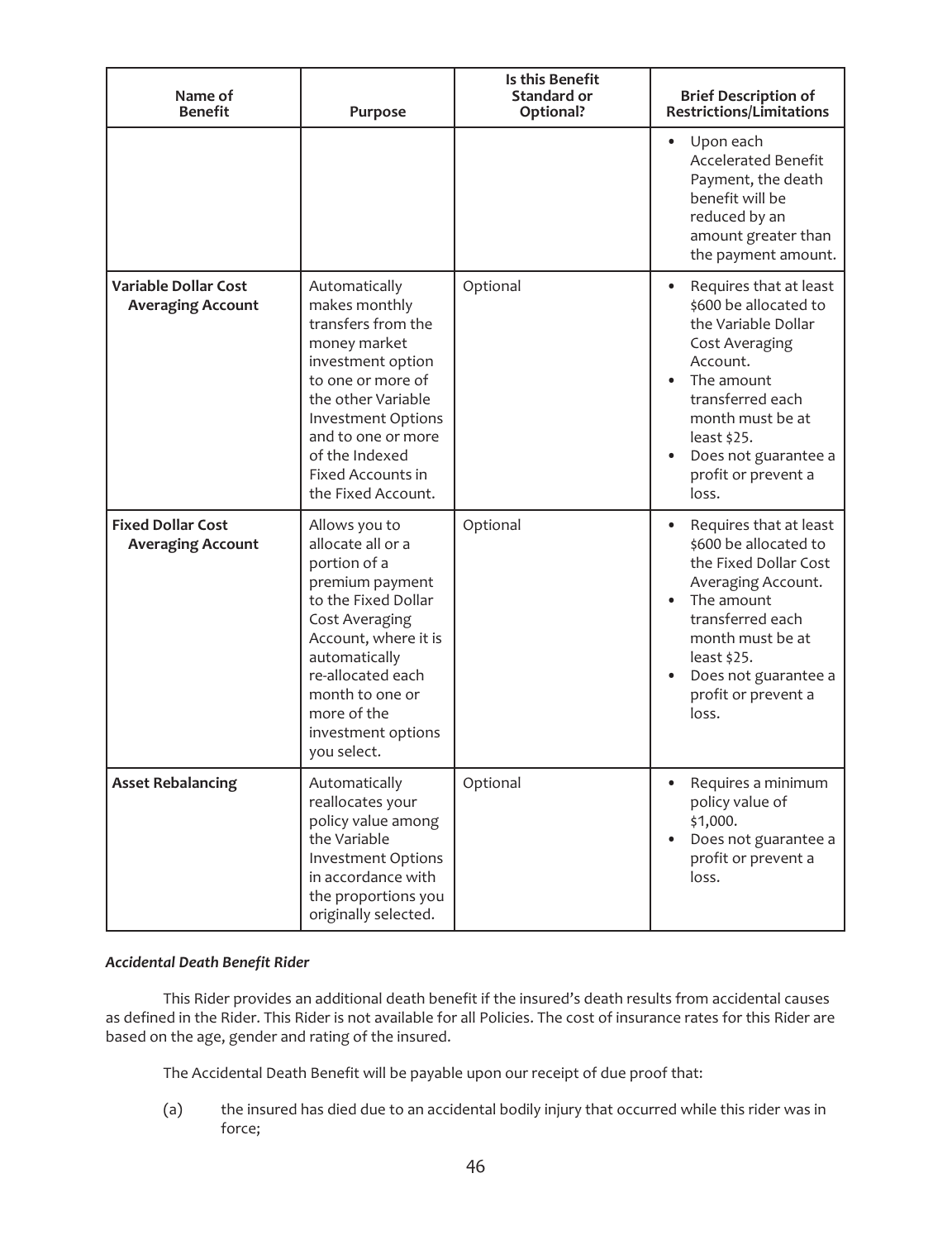- (b) the accidental death occurred within 180 days following the date of the accidental bodily injury;
- (c) the accidental bodily injury was sustained prior to the anniversary of this policy which is nearest to the insured's 70th birthday; and
- (d) if this rider was issued prior to the insured's first birthday, the accidental bodily injury was sustained on or after the anniversary of this policy which is nearest to the insured's first birthday.

Accidental bodily injury means an injury sustained by the insured which is a direct result of an accident, independent of disease or bodily or mental illness or infirmity or any other cause, and which occurs while the rider is in force.

The Accidental Death Benefit will not be payable if the death of the insured is the result, directly or indirectly, of certain types of excluded accidents, including:

- $\bullet$  disease or infirmity of mind or body, or medical or surgical treatment for such disease or infirmity;
- an infection not occurring as a direct result or consequence of the accidental bodily injury;
- the voluntary intake or use by any means of any drug, unless prescribed or administered by a physician and taken in accordance with the physician's instructions;
- $\bullet$  intoxication as defined by the jurisdiction where the accident occurred;
- certain risky recreational activities, including bungee jumping, rock or mountain climbing, hang gliding, and skydiving;
- suicide, or intentionally self-inflicted injury, of the insured, while sane or insane;
- the commission or attempted commission by the insured of a felony or other participation in an illegal occupation or activity;
- travel or flight in or descent from an aircraft of any kind while the insured is a pilot, officer or member of the crew of the aircraft;
- war or act of war, or other special hazards incident to service in the military, naval or air forces of any country.

Example: Assume a 45 year old male non-smoker purchases a policy with a \$500,000 base coverage (Specified Amount) and purchases an additional \$200,000 Accidental Death Benefit coverage. If the insured dies due to an accidental death, the total death benefit would be \$700,000 . If the insured dies due to natural causes, then the death benefit would be \$500,000.

## *Additional Insured Term Insurance Rider*

This Rider provides term insurance on other persons in addition to the insured, in amounts specified in the Additional Policy Specification in the Policy. If the named insured in the Policy dies, the term insurance on the additional insured person will continue for 90 days during which time it may be converted into permanent insurance. The term insurance may be converted to a permanent life policy without evidence of insurability.

Under the Rider, we will deduct the cost of insurance charges from the cash value of the Policy, and a separate charge based on the Specified Amount for each additional insured during the first twelve months of the Rider. The cost of insurance rates are based on the age, gender and rate class of the additional insured.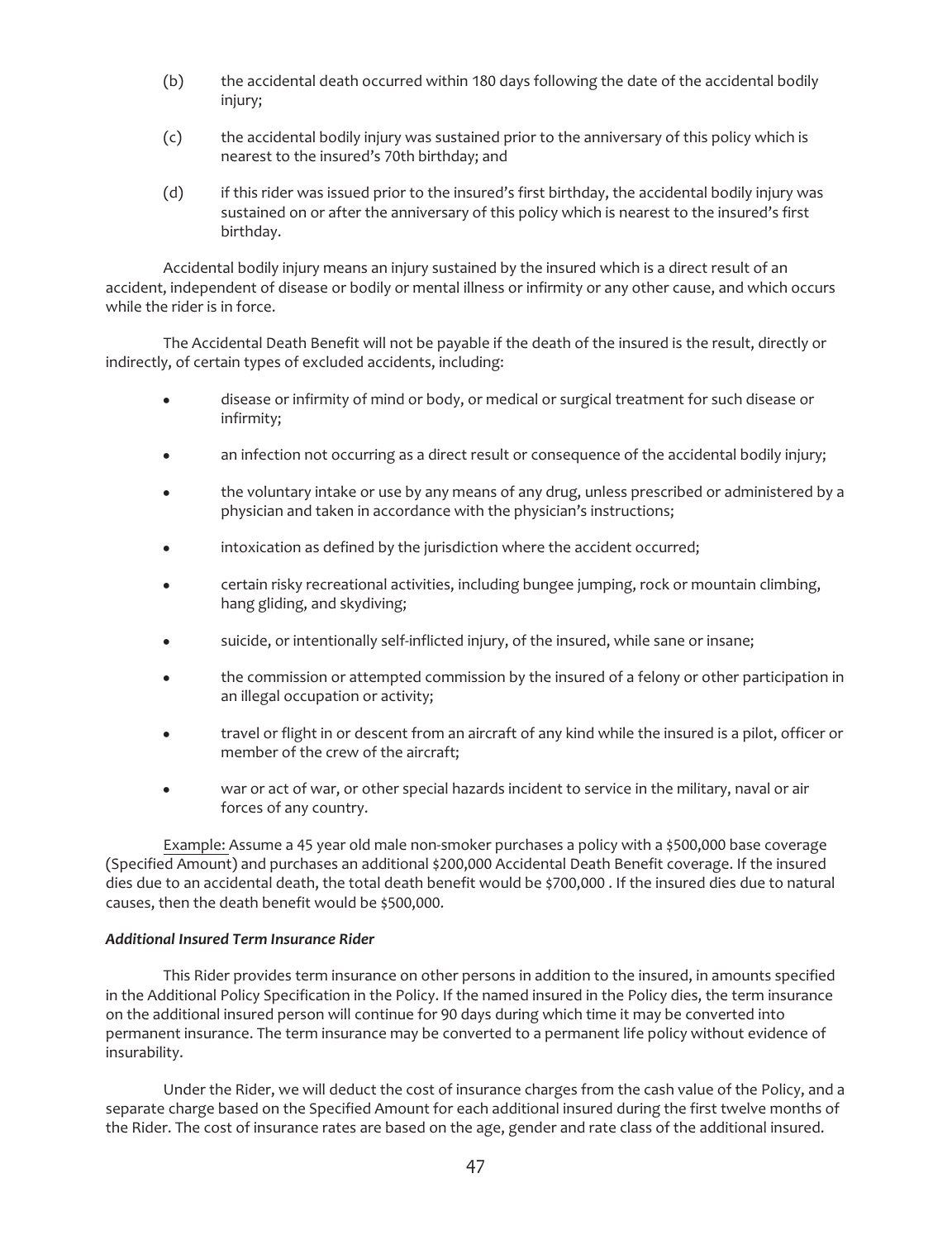This Rider can be elected at any time, as long as the additional insured meets our underwriting requirements. The benefits provided under the Rider are subject to all of the provisions in the Rider.

Example: Assume you have purchased the Policy and elected insurance coverage for yourself for \$500,000 and added the Additional Insured Term Insurance Rider to cover your spouse for \$250,000. If your spouse died, the Additional Insured Term Insurance Rider would provide for a \$250,000 insurance payment as a result of your spouse's death.

## *Waiver of Surrender Charges Rider*

This Rider provides enhanced early year cash surrender values for Policies sold in certain limited corporate markets and is not for sale in the individual markets. The higher cash surrender is attained through a waiver of all surrender charges. Under this Rider, during the first nine policy years we deduct a monthly charge based on the original Specified Amount (of the Policy plus any Term Insurance Benefit of a Supplemental Term Insurance Rider) and a monthly charge based on increases in the Specified Amount (of the Policy plus any Term Insurance Benefit of a Supplemental Term Insurance Rider) during the first nine policy years after the increase. The charge varies based on the insured's rate class, issue age, and gender (if applicable). Decreases in coverage do not affect the charge for this Rider. The charge will continue to be applied based on the higher original and/or increased Specified Amount. This charge will be included in the no-lapse premium calculation. If the Rider is terminated by the owner of the Policy, the Rider is terminated with respect to insurance coverages provided under the Policy and all applicable surrender charges would resume. You may add this Rider to your base Policy only at the time you purchase your Policy. The benefits provided under the Rider are subject to all provisions of the Rider. This Rider is not available with the Cash Value Enhancement Rider.

Example: Assume a 45 year old purchased the Policy with a \$500,000 Specified Amount and elected the Waiver of Surrender Charges. If you subsequently surrendered your Policy at the end of the 3rd policy year and the conditions of the Rider have been met, the surrender charge of \$10,535.00 would be waived.

## *Cash Value Enhancement Rider*

This Rider will provide higher early-duration cash surrender values for certain limited corporate market applications and will not be available for sale in the individual markets. The higher cash surrender values will be accomplished through a termination credit during the first nine policy years while the Rider is in force.

There are several limits to the use of this Rider. The Policy must be sponsored by or owned by a business, a corporation, or a corporate trust. The corporation must be at least a partial beneficiary. If the Policy is in support of a corporate-sponsored non-qualified deferred compensation plan, a corporate board resolution authorizing the plan or a copy of the plan document must be included with the policy application. A minimum of one life can be covered. If the Policy to which this Rider is attached is exchanged for another policy or has its ownership changed to a life insurance company, the Rider is terminated and the termination credit will not be applied.

The monthly deduction for this Rider is a monthly administrative expense charge per \$1,000 of Specified Amount assessed against the initial Specified Amount of the Policy and any initial Supplemental Term Insurance during each of the first nine policy years. The deduction varies based on the insured's rate class, issue age, and gender (if applicable). This Rider is not available with the Waiver of Surrender Charges Rider.

Example: Assume a 45 year old purchased the Policy and elected the Cash Value Enhancement Rider. If you subsequently surrendered your Policy at the end of the 3rd policy year and the conditions of the Rider have been met, the Net Cash Surrender Value would be modified to include a Termination Credit as follows:

## Additional assumptions:

\$500,000 Specified Amount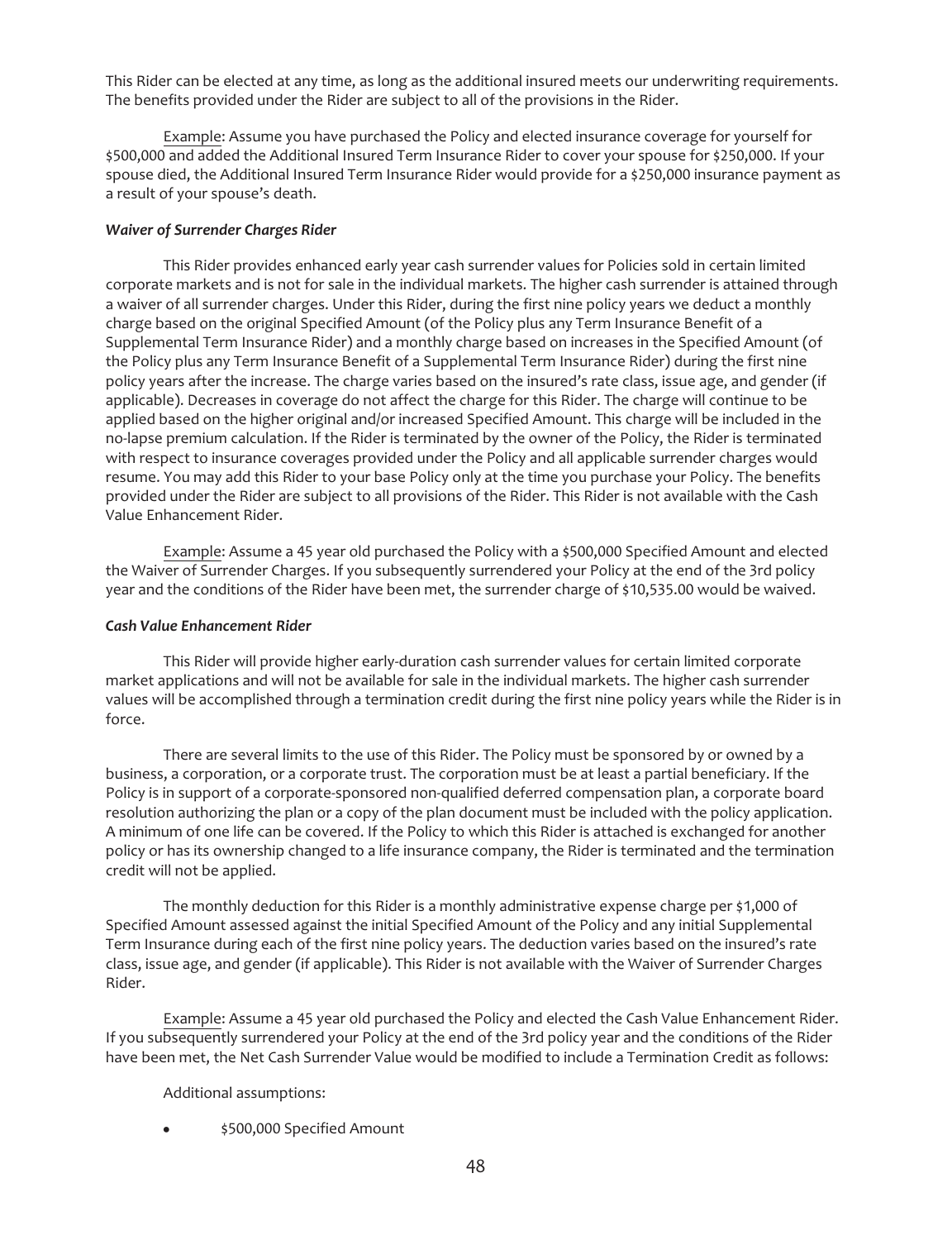- \$50,000 Net Cash Surrender Value (prior to the Termination Credit)
- \$9,000 Total accumulated monthly deductions through year 3
- 75% Termination Factor
- \$10,535 surrender charge

Termination Credit = Surrender Charge + Termination Factor \* Total accumulated monthly deductions =  $$10,535 + 75% * $9,000 = $17,285$ .

Net Cash Surrender Value = Net Cash Surrender Value (prior to the Termination Credit) + Termination  $Credit = $50,000 + $17,285 = $67,285$ 

## *Children's Term Insurance Rider*

This Rider provides term insurance on one or more children of the insured of the Policy in amounts described in the Policy. If the named insured in the Policy dies, the term insurance on the insured child will continue until the anniversary of the Policy nearest the insured child's twenty-third birthday and we will waive the cost of insurance for the term insurance. On the anniversary of the Policy nearest the child's twenty-third birthday, the Rider may be converted without evidence of insurability to a new life insurance policy.

Under the Rider, we will deduct a cost of insurance charge. The cost of insurance charge is a flat monthly charge based on the rider Specified Amount without regard to the number of children, their ages, or gender. This Rider can be elected at any time. The benefits provided by the Rider are subject to the provisions in the Rider.

Example: Assume a 45 year old male non-smoker purchases a policy with a \$500,000 base coverage (Specified Amount) and purchases an additional \$25,000 of Children's Term Insurance coverage on each of two of his children. If one of the children dies, the rider would pay the policy owner a \$25,000 benefit; the policy would continue in force.

## *Disability Waiver of Monthly Deduction Rider*

This Rider provides a waiver of the monthly deductions from the value of the policy value upon the total disability of the insured. The cost of insurance charges for this benefit are based upon the insurance provided under the Policy and the value of the Policy. The rates are based on the attained age, gender and rate class of the insured. The rates will not exceed those set forth in the Additional Policy Specifications in the Policy. Monthly deductions for this benefit are made until the policy anniversary nearest the insured's sixtyfifth birthday. This Rider can be elected at any time, as long as the insured meets underwriting requirements. This Rider will terminate upon the anniversary of the Policy, which is nearest to the insured's sixty-fifth birthday, provided that such termination will not affect any benefit which is payable because of a total disability of the insured which began prior to that anniversary. The benefits provided under this Rider are subject to the provisions of the Rider.

Example: Assume a 45 year old male non-smoker purchases a policy with a \$500,000 base coverage (Specified Amount) and purchases the Disability Waiver of Monthly Deductions Rider. If the insured becomes totally disabled at age 55, the policy monthly deductions will be waived as long as the disability continues.

## *Disability Completion Benefit Rider (AKA Disability Waiver of Stipulated Premium Rider)*

This Rider provides a waiver of the monthly deductions from the policy value and payment by us of a stipulated premium upon disability of the insured. The stipulated premium is stated in the Policy. The cost of insurance for waiver of the monthly deductions is based on the insurance provided by the base Policy and the value of the Policy. The cost of insurance for the monthly premium deposit is based on the amount of the stipulated premium. The cost of insurance rates is based on the issue age, gender and rate class of the insured. The rates will not exceed the rates shown in the Additional Policy Specifications section of the Policy. This Rider can be elected at any time, as long as the insured meets underwriting requirements. This benefit is subject to the provisions in the Rider.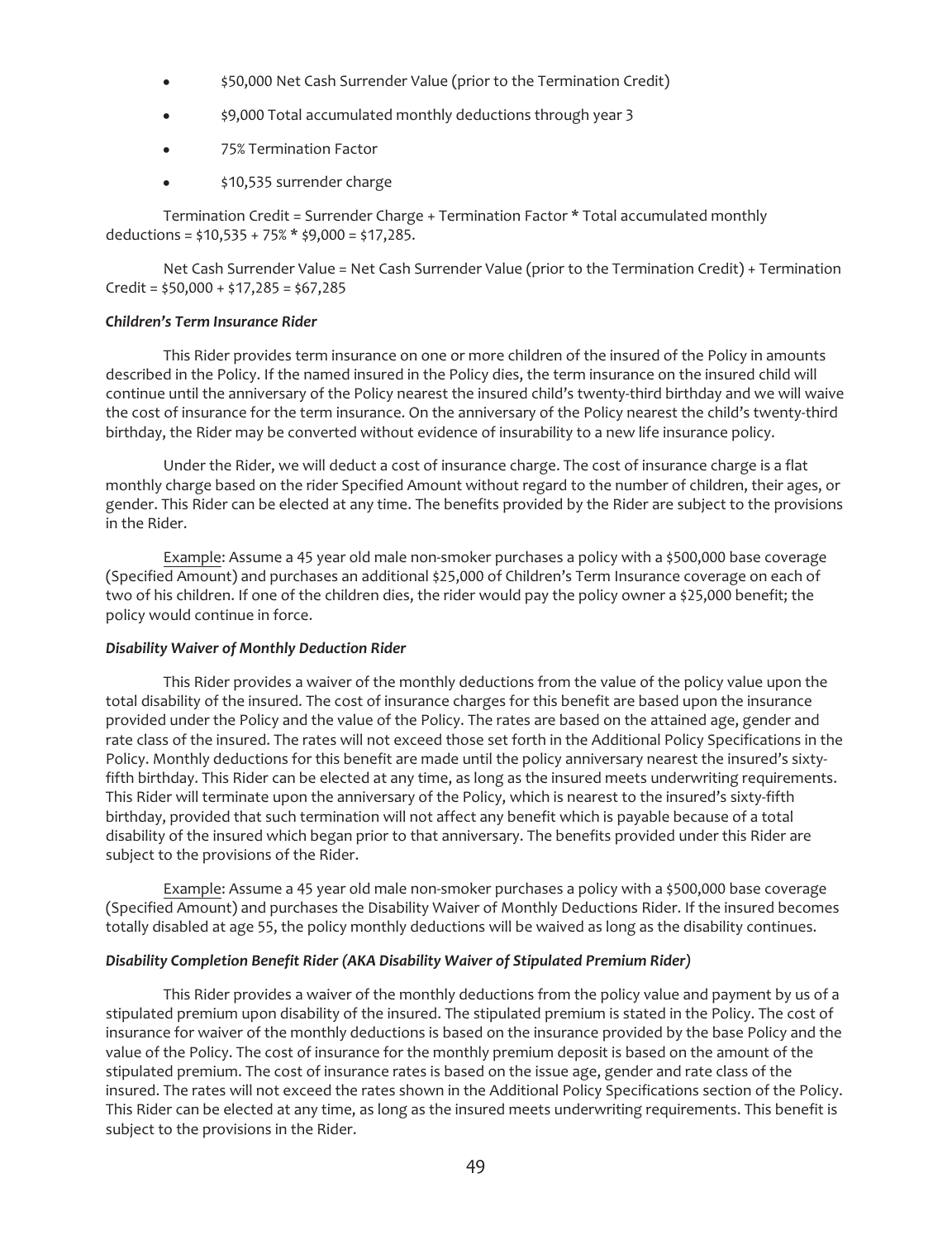Example: Assume a 45-year-old male non-smoker purchases a policy with a \$500,000 base coverage (Specified Amount) and purchases the Disability Completion Rider. If the insured become totally disabled at age 55, the policy monthly deductions will be waived and we will pay the insured the stipulated premium as long as the disability continues.

## *Guaranteed Option to Increase Specified Amount Rider*

This Rider provides the owner of the Policy with the option to increase the Specified Amount of insurance in the Policy without providing evidence of insurability. The option may be exercised as of any of the regular option dates or as of any alternative option date. The regular option dates are the anniversaries of the Policy nearest the insured's birthday at ages 22, 25, 28, 31, 34, 37, 40, 43 and 46. In addition, subject to certain conditions, the option may be exercised on the ninetieth day following marriage of the insured, live birth of a child of the insured and legal adoption by the insured of a child less than 18 years of age. The cost of insurance charge for the Rider is based on the issue age, gender and rate class of the insured. The cost of insurance rates for this Rider, combined with the cost of insurance rates in the Policy, will not exceed the rates shown in the Additional Policy Specifications in the Policy. You may add this Rider to your base Policy only at the time you purchase your Policy. The maximum issue age for this Rider is age 40. This option is subject to the provisions in the Rider.

Example: If a Policy owner purchases the Policy at age 30 with insurance coverage of \$500,000, the owner may exercise the option to increase the coverage to \$750,000 at age 40, without being required to provide any additional evidence of insurability at age 40.

## *Supplemental Term Insurance Rider*

This Rider adds term insurance to the death benefit provided under the Policy. The Rider modifies the death benefit options (as provided in the Policy) as follows.

**Option 1** — The death benefit is the greater of (a) the sum of the amount of insurance specified in the Policy and the amount of term insurance added by the Rider, or (b) the applicable percentage of the policy value on the date of the insured's death.

**Option 2** — The death benefit is the greater of (a) the sum of the amount of insurance specified in the Policy, the amount of term insurance added by the Rider and the policy value on the date of the insured's death, or (b) the applicable percentage of the policy value on the date of the insured's death.

Additional information on the death benefit options may be found under *"How Much Life Insurance Does the Policy Provide?"* in this prospectus.

The amount of term insurance added by the Rider may, upon written application and receipt by us of satisfactory evidence of insurability**,** be increased by no less than \$10,000.

The monthly deductions under the Policy include an expense charge applied to the amount of term insurance added to the Policy by the Rider. The expense charge will not exceed the maximum charges shown in the Policy.

The monthly deductions under the Policy will include a cost of insurance charge for the term insurance added by the Rider. The cost of insurance rates for the term insurance will not exceed those shown for the Rider in the Additional Policy Specifications in the Policy.

The surrender charges under the Policy will also include a surrender charge for the term insurance added by the Rider. The surrender charge premium will be increased by the amount of the term insurance added by the Rider multiplied by the unit surrender charge premium at the issue age, gender and rate class of the insured.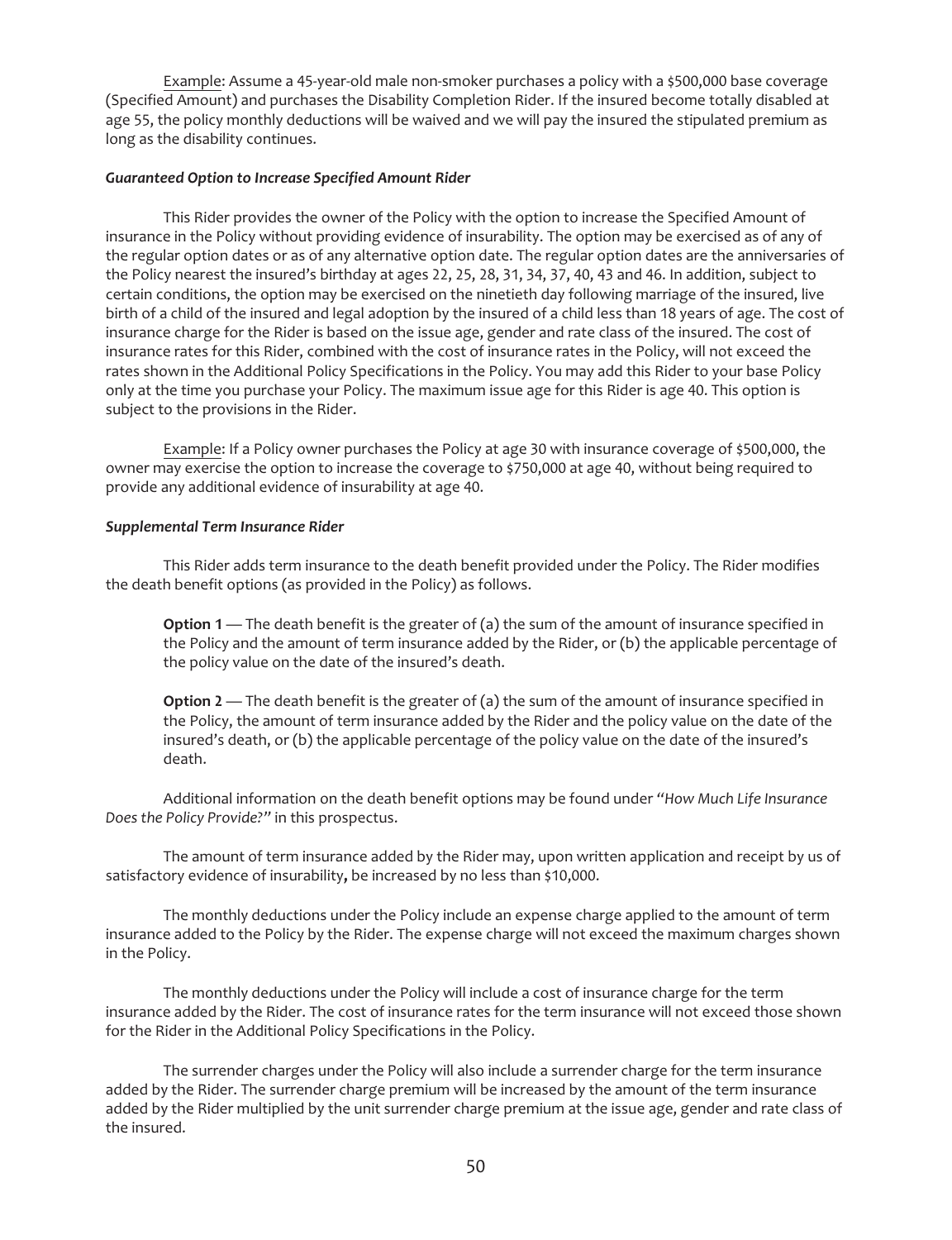After the later of the insured reaching attained age 35 and the completion of the 10<sup>th</sup> policy year, we will credit a supplemental term insurance policy value enhancement on future monthly policy anniversaries. The amount of the enhancement (on both a current and a guaranteed basis) will be equivalent to an annual effective rate of 0.15% multiplied by (a), multiplied by (b), and divided by (c), where;

- (a) is the current value in the applicable account;
- (b) is the Term Insurance Benefit; and
- (c) is the sum of the Term Insurance Benefit and the Specified Amount of the policy.

For every account except the Traditional Loan Account, the supplemental term insurance policy value enhancement (STI PVE) is based on the current value in each account. For the Traditional Loan Account the STI PVE is based on the current value decreased by any policy loan in the Traditional Loan Account. The STI PVE will be applied on a pro-rata basis in proportion to these values.

It may be to your economic advantage to add life insurance protection to the Policy through the Rider. The total current charges that you pay for your insurance beyond the fifth policy year will be less with term insurance added by the Rider since the current expense charges for the Rider are zero after the fifth policy year. The current expense charges for the Policy are reduced in policy year 6 and then remain level through policy year 10. It also should be noted, however, that the total current charges in the first five policy years under the Policy will be higher with a portion of the insurance added by the Rider than they would be if all of the insurance were provided under the base Policy. The guaranteed expense charges are higher for the Rider than for the Policy. Therefore, if the current charges for the Rider increase, it may not be to your economic advantage to add term insurance protection under the Rider.

You may add this Rider to your base Policy only at the time you purchase your Policy.

Example: Assume a 45 year old male non-smoker purchases a policy with a \$500,000 base coverage (Specified Amount) and the Supplemental Term Insurance Benefit Rider with a Term Insurance Benefit of \$500,000. If the insured dies, the Basic Death Benefit of the policy will be adjusted to include both the Specified Amount and the Term Insurance Benefit.

## *Supplemental Exchange Rider*

The Rider provides that within one year following termination of a business relationship, which existed between the owner of the Policy and the insured at the time the Policy was issued, the Policy may be exchanged for a new Policy on the life of a new insured, subject to conditions set forth in the Rider, including the new insured must have the same business relationship to the owner as the insured under the Policy to be exchanged, the new insured must submit satisfactory evidence of insurability, the Policy to be exchanged must be in force and not in a grace period, the owner must make a written application for the exchange, the owner must make premium payments under the new Policy to keep it in force at least two months, and the owner must surrender all rights in the Policy to be exchanged. This Rider is automatically added to corporateowned Policies.

Example: If a corporation purchased a Policy on a 45-year-old male non-smoker who is an employee of the corporation and the individual ceases to be employed with the corporation, the corporation may exchange the Policy for a Policy with the same Net Policy Value and Specified Amount on a 50-year-old female non-smoker employed by the corporation.

## *Overloan Protection Benefit Rider*

This Rider allows the policy owner to access the cash value from the Policy, while providing him or her with a reduced paid-up policy in the event that the loan-to-surrender value equals or exceeds 96%. The Rider is subject to certain conditions, including that the insured's attained age is 75 or older, the Policy has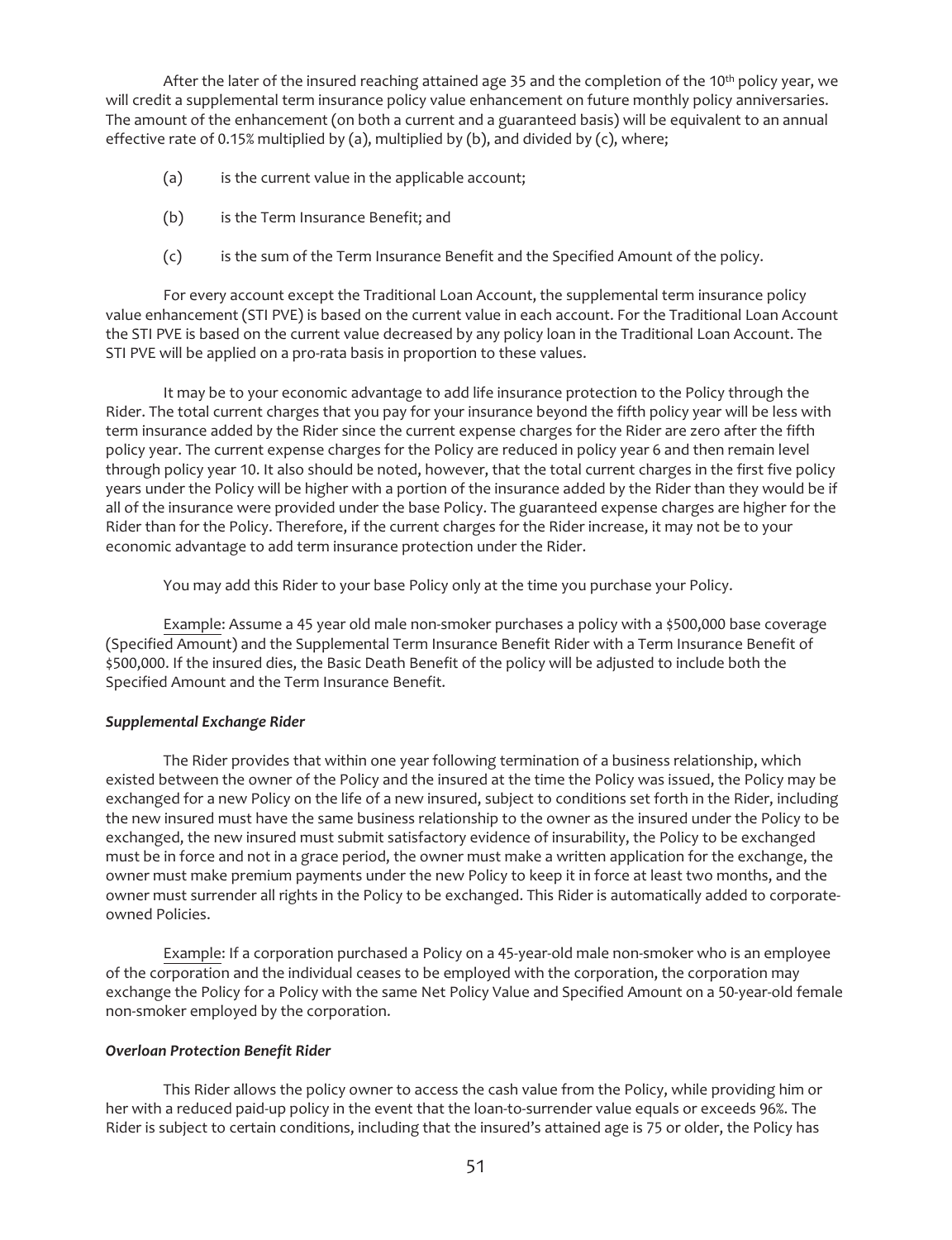been in force for a minimum for 15 years and the non-taxable withdrawals must equal the total premiums paid. If the conditions of the Rider are satisfied, the Policy will automatically become a reduced paid-up life insurance policy. The Rider is subject to a one-time charge equal to 3.50% of the policy value, which is imposed when the benefit is exercised.

The new death benefit will equal the greater of:

- The Specified Amount of the paid-up life insurance which equals the applicable percentage of the Policy Value adjusted for the one-time charge; or
- The applicable percentage of the greater of the Policy Value or the outstanding policy debt.

The applicable percentage is described in the *How Much Life Insurance Does the Policy Provide***?** section of the prospectus.

Certain changes are made to the Policy as a result of the benefit being exercised, including

- the transfer of all values not in the Traditional Fixed Account to the Traditional Fixed Account, which will then be credited with interest;
- if the Policy has an increasing death benefit option, it will be changed to the level death benefit option;
- if the current loan option is the indexed loan option it will be changed to the traditional loan option;
- all supplemental riders attached to the Policy will be terminated;
- no additional premium payments, partial withdrawals or policy loans will be allowed; and
- no further changes may be made to the Policy.

This Rider can be elected at any time. The benefit provided under the Rider is subject to the provisions of the Rider.

Example: Assume a 45-year-old male non-smoker purchases a policy with a \$500,000 base coverage (Specified Amount). At age 75, the Policy Value is \$333,664 and the outstanding loan balance is \$326,318, which is greater than 96% of the Policy Value. The trigger of overloan causes the following to occur:

- (1) A withdrawal of \$150,000 (the remaining basis) is taken with a withdrawal charge of \$25 assessed.
- (2) A Rider Charge of \$6,427 is assessed.
- (3) The Specified Amount of the policy is reduced to \$186,072.
- (4) Lapses are prevented on the policy.

## *Accelerated Death Benefit Rider*

The Accelerated Death Benefit Rider provides the insured access to a portion of death benefit while the insured is living. The following provisions apply:

The amount of death benefit proceeds you can access must be at least \$10,000, but no more than the lesser of 50% of the total death benefit amount or \$250,000.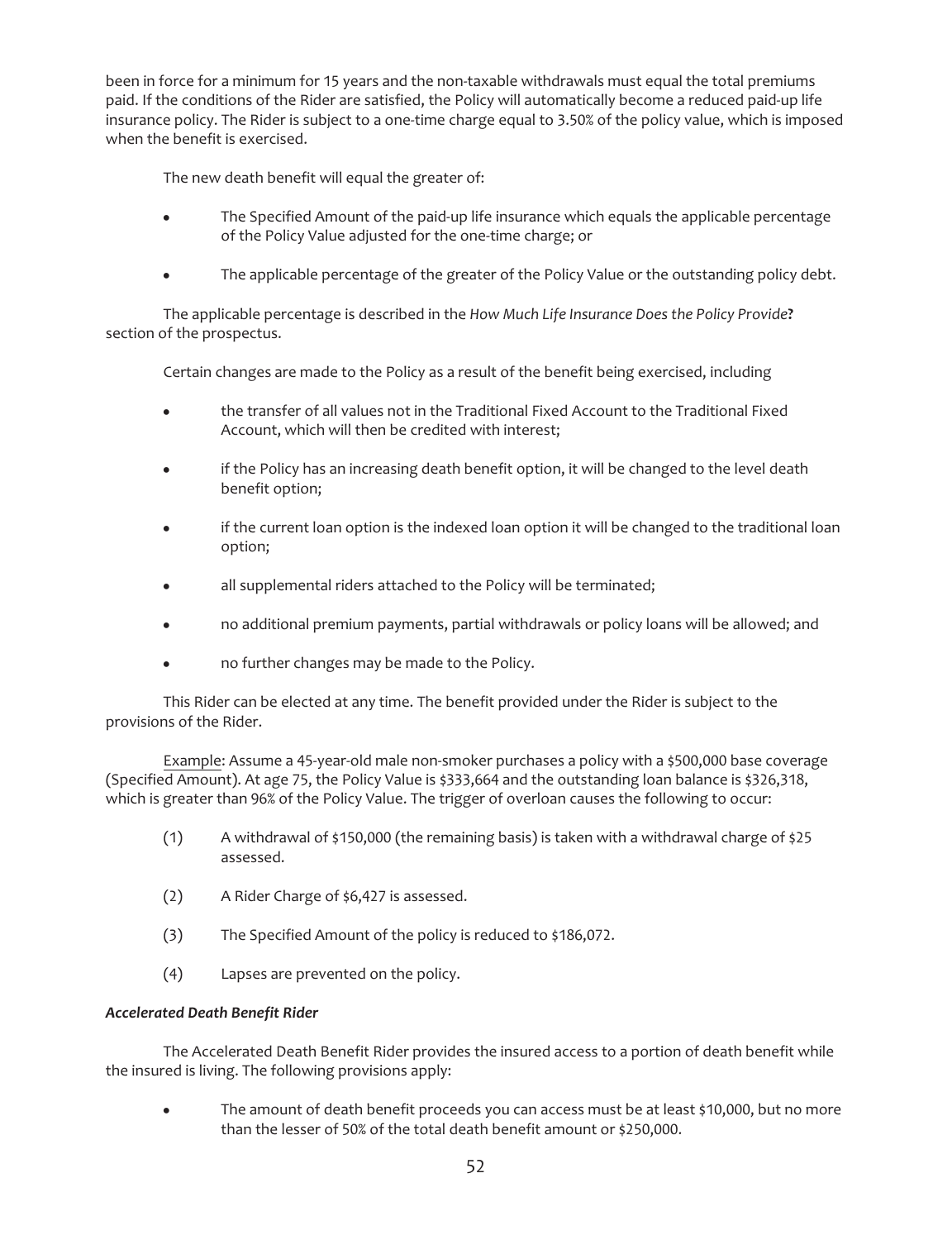- The insured must be diagnosed by a licensed physician of the United States as being terminally ill with a life expectancy of 12 months or less. The physician may not be the owner, insured, beneficiary, or relative of the insured.
- Penn Mutual reserves the right, at its own expense, to seek additional medical opinions in order to determine benefit eligibility.

The amount you access under this Rider will reduce the death benefit that is payable under the base Policy upon the death of the insured.

The Accelerated Death Benefit Rider is automatically added to all base Policies with a face amount greater than \$50,000. The cost of this benefit is incurred only at the time of exercise and is equal to 12 months' worth of policy charges on the accelerated amount, plus an interest adjustment. The interest adjustment equals 12 months' worth of interest charges on the accelerated amount based on a rate that is the greater of (a) the current 90-day Treasury bill rate, or (b) the current maximum statutory adjustable policy loan rate.

Example: Assume a 45 year old male non-smoker purchases a policy with a \$500,000 base coverage (Specified Amount). If at age 75 the insured is diagnosed with a terminal illness (by the definition in the rider), then the insured can access up to \$250,000 of the death benefit.

## *Chronic Illness Accelerated Benefit Rider*

The Chronic Illness Accelerated Benefit Rider provides the Owner access to a portion of the death benefit when the insured has been certified with a Chronic Illness by a licensed health care practitioner. The licensed health care practitioner must also certify that continuous care in an eligible facility or at home is expected to be required for the remainder of the insured's life when the insured has a Chronic Illness. Death benefits and policy values will be reduced if an Accelerated Benefit is paid. The following provisions apply:

- The Owner may request the payment of the Accelerated Benefit Payment in a single lump sum or in a series of equal payments occurring annually, semi-annually, quarterly, or monthly, provided that for policies issued in Florida prior to January 1, 2020 the Accelerated Benefit Payment is available only once under this Rider. The series of benefit payments will continue as scheduled, as long as the insured is certified as having a Chronic Illness at least every 12 months, until the remaining death benefit reaches the minimum allowed by the Company or the rider is terminated. No more than 12 Accelerated Benefit Payments will be paid in a 12 month period. The Accelerated Benefit Payment must first be used to repay a pro rata share of any outstanding policy debt.
- Penn Mutual will limit the Accelerated Benefit Payment such that:
	- The Policy is not disqualified as life insurance according to the Code;
	- The Accelerated Benefit Payment is at least \$4,800 if taken as a single lump sum, or the sum of scheduled payments for the 12 month period following the election date is at least \$4,800 if taken as a series of payments;
	- The maximum total amount of Accelerated Benefit Payments in a 12 month period, for all policies or riders under which the Insured is covered with the Company, will not exceed the least of 24% of the Eligible Amount, \$240,000, or the annual Per Diem Limitation within the meaning of sections  $101(g)(3)(D)$  and  $7702B(d)$  of the Code. The Per Diem Limitation further requires that the total aggregated benefits being received from all coverages do not exceed the IRS annual Per Diem amount, including benefits received from coverages not with Penn Mutual and reimbursements of costs for qualified long-term care services through insurance or otherwise. Accelerated Benefit Payments are determined after taking into account all other coverage and reimbursements;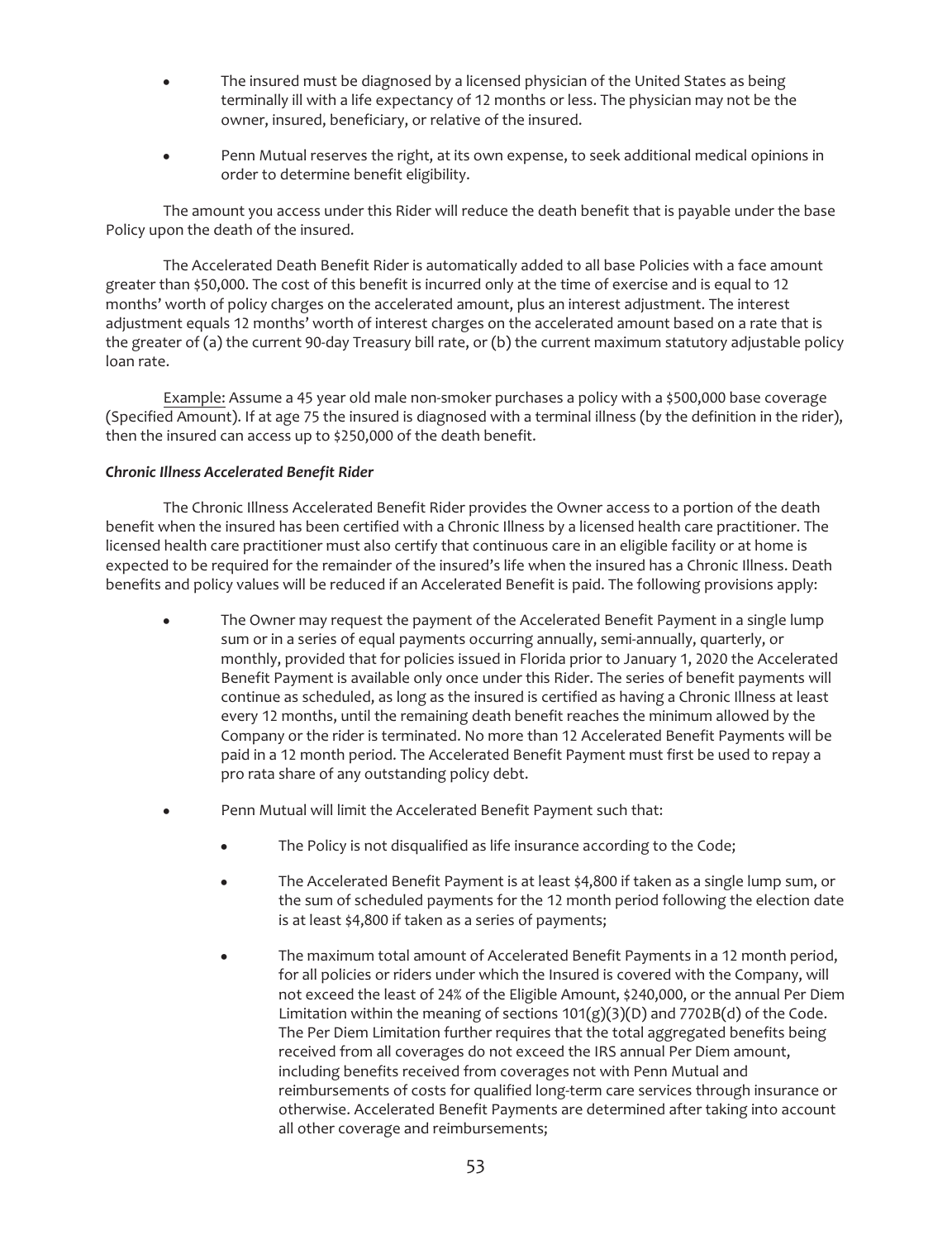- The maximum total amount of Accelerated Benefit Payments during the life of the Insured, for all policies or riders under which the Insured is covered with Penn Mutual, will not exceed \$5,000,000; and
- The death benefit remaining after an Accelerated Benefit Payment is not less than \$50,000.
- Chronic Illness means that the Insured has been certified by a licensed health care practitioner within the last 12 months as:
	- Being unable to perform at least two Activities of Daily Living (bathing, continence, dressing, eating, toileting, transferring) without substantial assistance from another person due to a loss of functional capacity for a period of at least 90 days (which must be consecutive, except in California); or
	- Requiring substantial supervision by another person for a period of at least 90 days (which must be consecutive, except in California) to protect the Insured from threats to health and safety due to severe Cognitive Impairment.
- Severe cognitive Impairment means deterioration or loss in intellectual capacity that is:
	- (1) Comparable to (and includes) Alzheimer's Disease and similar forms of irreversible dementia; and
	- (2) Measured by clinical evidence and standardized tests which reliably measure impairment in:
		- (a) Short term or long term memory;
		- (b) Orientation to people, places, or time; and
		- (c) Deductive or abstract reasoning.
- For each lump sum benefit payment, or at the beginning of each 12 month period following the election date if benefit payments are scheduled in a series, Penn Mutual must receive written certification from a licensed health care practitioner that the Insured has a Chronic Illness. The licensed health care practitioner may be a licensed physician, registered professional nurse, licensed social worker, or other similar health care practitioner approved by the Internal Revenue Service and Penn Mutual. The licensed health care practitioner shall not be the Insured, Owner, Beneficiary, or a relative thereof. Penn Mutual reserves the right to obtain at any time an additional opinion of the Insured's condition from a licensed health care practitioner at Penn Mutual's expense. Should this opinion differ from that of the Insured's licensed health care practitioner, eligibility for benefits will be determined by a third licensed health care practitioner who is mutually acceptable to the Owner and Penn Mutual.

The Chronic Illness Accelerated Benefit Rider can be added to the Policy after issue subject to Penn Mutual restrictions.

Example: Assume a 45 year old male non-smoker purchases a policy with a \$500,000 base coverage (Specified Amount) and there is no outstanding policy loan. At age 75 the insured is diagnosed as being chronically ill (by the definition in the rider), and requests to access a \$50,000 accelerated benefit payment. Further assuming an Accelerated Benefit Payment Interest Rate of 3.40% and that the Death Benefit is currently equal to the Specified Amount, the Specified Amount will be reduced to \$440,908.

For more information contact your Penn Mutual financial professional or call our office.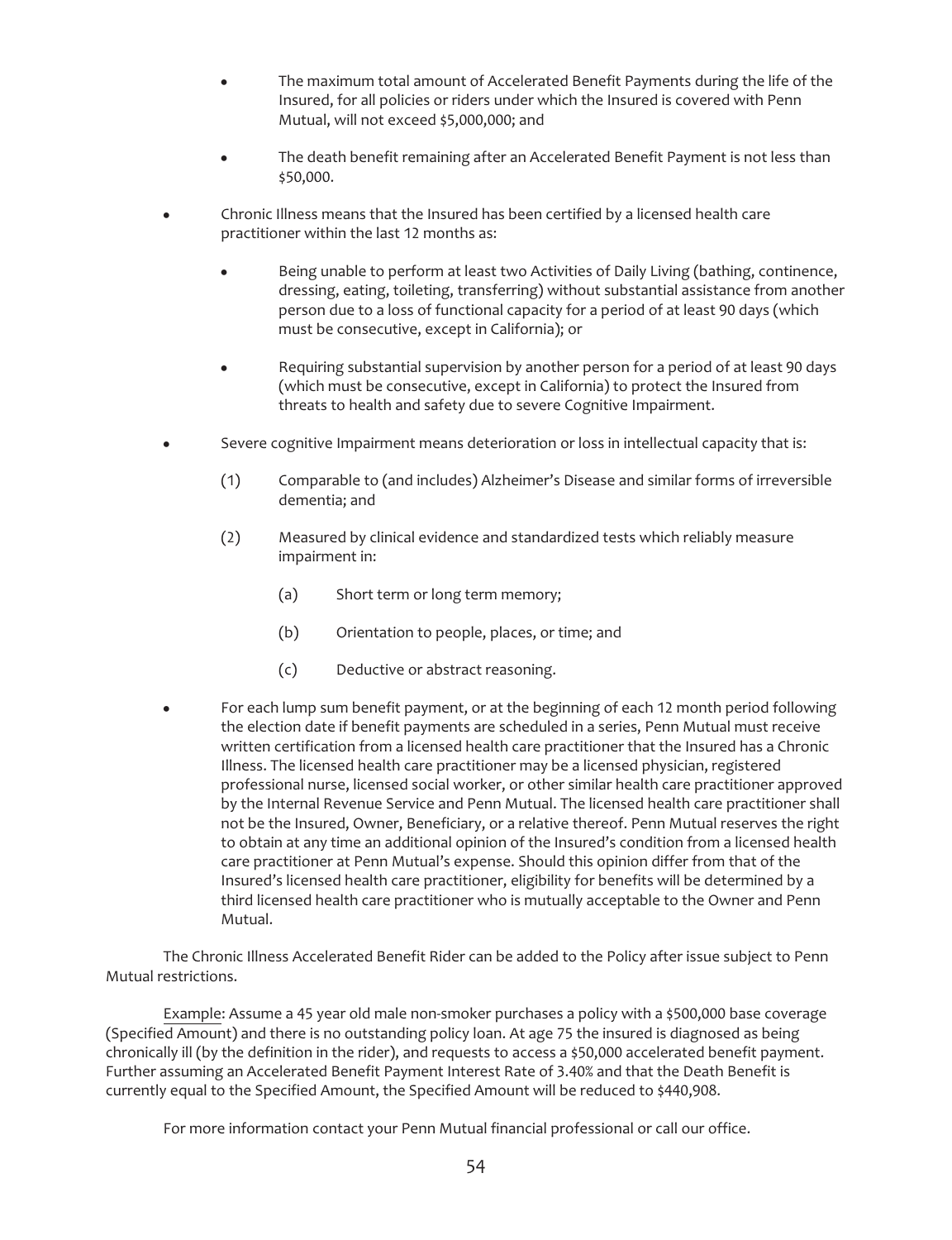## *Variable Dollar Cost Averaging Account*

This program automatically makes monthly transfers from the money market investment option to one or more of the other Variable Investment Options and to one or more of the Indexed Fixed Accounts in the Fixed Account. If you wish to make transfers into an Indexed Fixed Account, money will be transferred into the Holding Fixed Account until the next monthly policy anniversary, when it will then be allocated into the Indexed Fixed Account. You choose the investment options and the Indexed Fixed Accounts, and the dollar amount of the transfers. You may dollar cost average from the money market investment option for up to 60 months. The program is designed to reduce the risks that result from market fluctuations. It does this by spreading out the allocation of your money to investment options and Indexed Fixed Accounts over a longer period of time. This allows you to reduce the risk of investing most of your money at a time when market prices are high. The success of this strategy depends on market trends. The program allows owners to take advantage of investment fluctuations, but does not assure a profit or protect against loss in a declining market. The minimum amount that can be allocated to the dollar cost averaging program is \$600 and the amount transferred each month must be at least \$25. You may elect to participate in the program when you apply for your Policy or, after you have owned your Policy, by completing an election form or by calling our office. You may discontinue the program at any time.

Example: Assume that you were to allocate \$2,400 of a premium payment into the dollar cost averaging program and that you elected a dollar cost averaging period of one year, with the transfers from the Money Market Subaccount to be allocated as 50% of the Quality Bond Subaccount and 50% to the Large Cap Growth Subaccount. Then on each monthly anniversary for the next year, \$100 would be transferred to each of the two Variable Investment Options you selected. At the end of the year, you would have invested \$1,200 in the Quality Bond Subaccount and \$1,200 in the Large Cap Growth Subaccount.

#### *Fixed Dollar Cost Averaging Account*

This program allows you to allocate all or a portion of a premium payment to the fixed dollar cost averaging account, where it is automatically re-allocated each month to one or more of the investment options and to one or more of the Indexed Fixed Accounts in the Fixed Account. The minimum amount that can be allocated to the fixed dollar cost averaging account is \$600 and the amount transferred each month must be at least \$25**.** Amounts may be allocated to the account at any time. The amount you allocate to the fixed dollar cost averaging account will earn interest for a twelve-month period at a rate we declare monthly. In addition, you are permitted to take loans on or withdraw money from the funds available in the account. The account operates on a twelve-month cycle beginning on the monthly anniversary of each month following your allocation of a premium payment to the account. Thereafter, on the monthly anniversary of each month during the twelve-month cycle (or the next following business day if the monthly anniversary is not a business day), an amount is transferred from the account to the investment options and Indexed Fixed Accounts that you selected. The account terminates when the Policy lapses or is surrendered, on the death of the insured, at the end of the twelve-month cycle or at your request. Upon termination of the account, all funds in the account are allocated to other investment options and Indexed Fixed Accounts based upon your instructions.

The purposes and benefits of the program are similar to the money market account dollar cost averaging program offered under the Policy. You may elect to participate in the program when you apply for your Policy or, after you have owned your Policy, by completing an election form or by calling our office. You may discontinue the program at any time. No more than one dollar cost averaging program may be in effect at any one time.

Example: Assume that you were to allocate \$2,400 of a premium payment into the fixed dollar cost averaging program and that you selected the transfers from the Fixed Dollar Cost Averaging to be allocated as 50% to the Quality Bond Subaccount and 50% to the Large Cap Growth Subaccount. Then on the next 11 monthly anniversaries, \$100 would be transferred to each of the two funds you selected. On the 12<sup>th</sup> monthly anniversary, the remaining balance in the Fixed Dollar Cost Averaging Account, including all interest earned, would be transferred to the two selected funds in equal measure.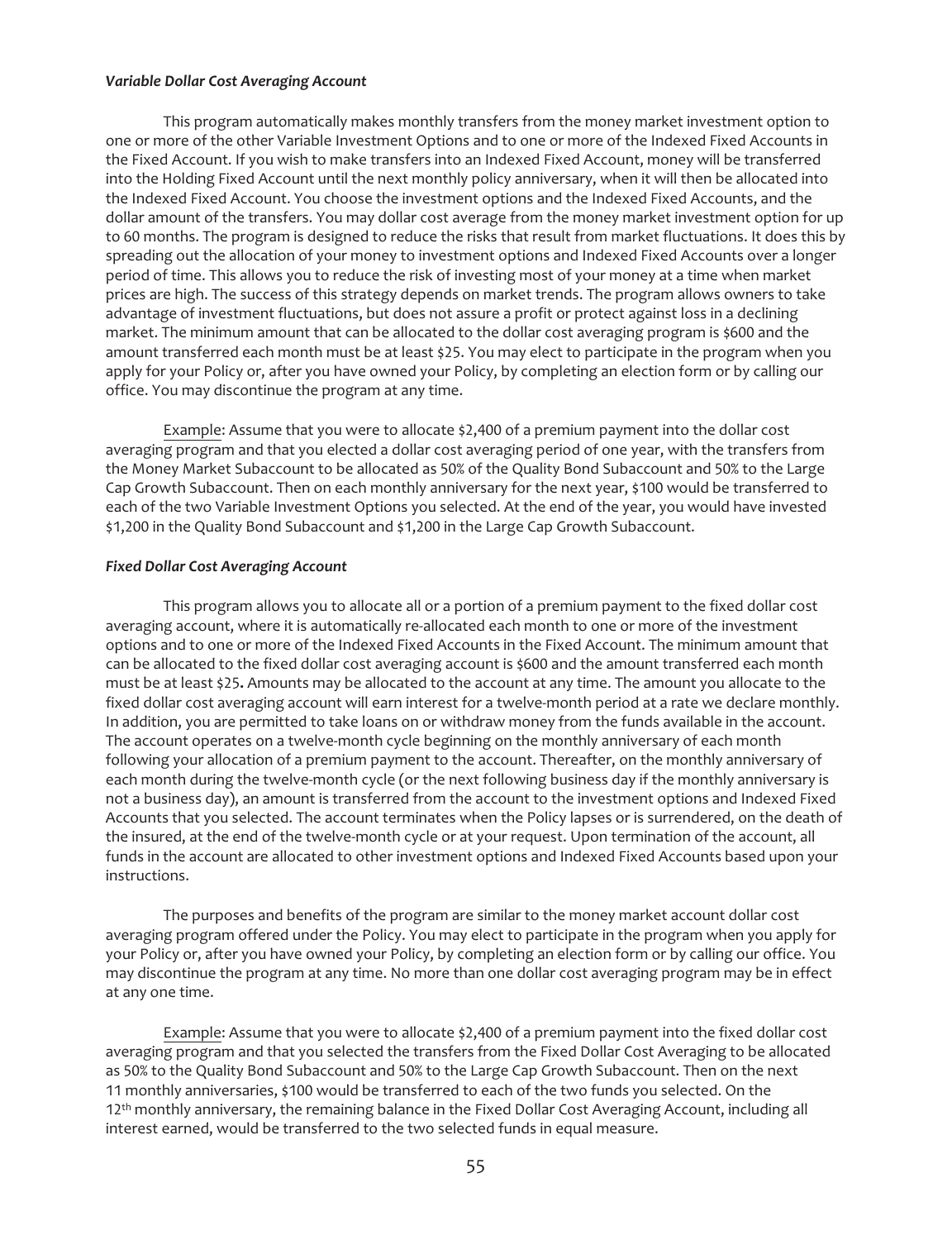## *Asset Rebalancing*

This program automatically reallocates your policy value among Variable Investment Options in accordance with the proportions you originally specified. Over time, variations in investment results will change the allocation percentage. On a quarterly basis, the rebalancing program will periodically transfer your policy value among the Variable investment options to reestablish the percentages you had chosen. Rebalancing can result in transferring amounts from a Variable Investment Option with relatively higher investment performance to one with relatively lower investment performance. The minimum policy value to start the program is \$1,000**.** If you also have one of the dollar cost averaging programs in effect, the portion of your policy value in either of the dollar cost averaging accounts will not be included in the rebalancing program. You may elect to participate in the program when you apply for your Policy or, after you have owned your Policy, by completing an election form or by calling our office. You may discontinue the program at any time. All of the Fixed Account Options are ineligible for the asset rebalancing program.

Example: Assume that you were to request the asset rebalancing program with a 50% allocation in the Quality Bond Subaccount and 50% in the Large Cap Growth Subaccount. Also assume that at the next quarterly rebalancing date, the amounts in the Variable Account Options were \$6,000 in the Large Cap Growth Subaccount and \$4,000 in the Quality Bond Subaccount representing a 60%/40% split. At that time, \$1,000 of units in the Large Cap Growth Subaccount would be sold and \$1,000 of Quality Bond Subaccount units would be purchased to rebalance your portfolio to achieve 50%/50% allocation you selected.

## *Additional Information*

This prospectus provides basic information that you should know before purchasing the Policy or the riders, including all material rights and obligations under the Policy and riders. With respect to any questions regarding the rules and limitations applicable to these supplemental riders, please ask your authorized Penn Mutual financial professional for further information or contact our office.

## **What Is a Policy Loan?**

We offer the ability to borrow money under your policy so that you may access a portion of your policy value without incurring the surrender charges and federal income tax consequences associated with a withdrawal from the Policy. We offer two policy loan options with this Policy: a Traditional Loan and an Indexed Loan. Indexed Loans are described in *Appendix B*. You may only have one loan option in force at any time. Under both options, you may borrow up to 99% of your cash surrender value and the minimum amount you may borrow is \$250.

For the Traditional Loan option, interest will be charged on the loan at an adjustable loan interest rate declared by the Company and is payable at the end of each policy year. The maximum annual rate is the greater of the Moody's Corporate Bond Yield Average and 3.00%. If interest is not paid when due, it is added to the loan. An amount equivalent to the loan is withdrawn from Variable Investment Options and the Fixed Account Options (except for the Fixed Dollar Cost Averaging Account) on a pro-rata basis and is transferred to a traditional loan account as collateral for the loan. Amounts withdrawn from the Variable Investment Options cease to participate in the investment experience of the Separate Account. Amounts withdrawn from the Fixed Account Options cease to participate in the crediting strategies offered in the Fixed Account.

The traditional loan account is guaranteed to earn interest at 2.00% during the first ten policy years and 2.75% thereafter. You will be subject to a net interest charge on any outstanding loan, which is the difference between the interest you are charged on the amount of the loan and the amount of interest that we pay on amounts held in the traditional loan account. On a guaranteed basis, in no event will the net interest charge be greater than 1.00% on a Traditional Loan during the first 11 policy years. Starting in the 11th policy year, the net interest charge will in no event be greater than 0.25%. On a current basis, the net interest charge will not be more than 1.00%. Starting in the 5th policy year, the net interest charge will not be more than 0.00%.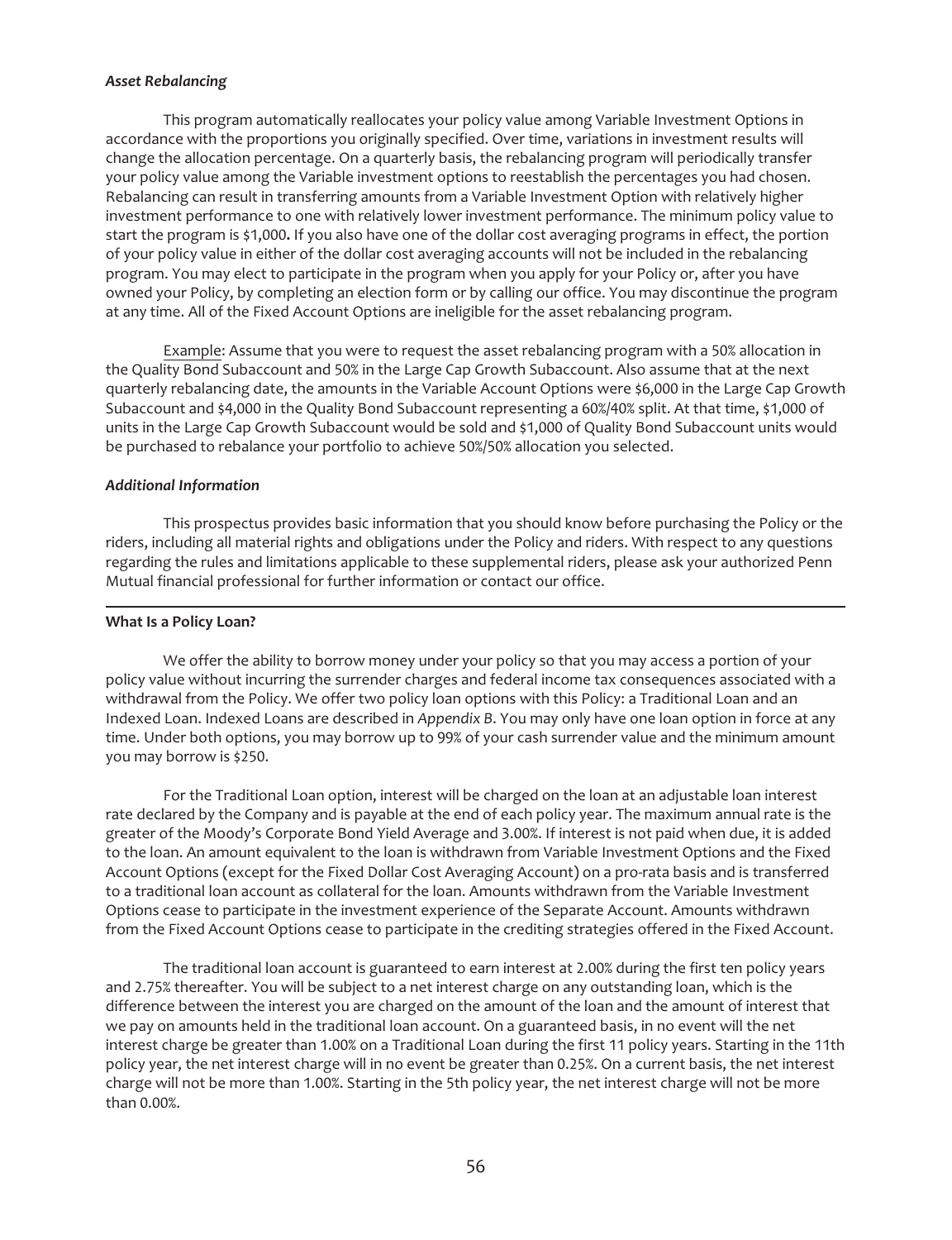You may repay all or part of a loan at any time. Upon repayment of a Traditional Loan, an amount equal to the repayment will be transferred from the traditional loan account to the Variable Investment Options, Traditional Fixed Account and Indexed Fixed Accounts on a pro-rata basis in proportion to the current value of each account.

Taking out a loan, whether or not you repay it, will have a permanent effect on the value of your Policy. For example, while the amount of your loan is held as collateral in the traditional loan account, it will miss out on all earnings available in the Variable Investment Options. The amount of interest you earn on the traditional loan account may also be less than the amount of interest you would have earned from the Fixed Options or the Indexed Fixed Options. This could lower your policy value, which could reduce the amount of the Death Benefit.

When a loan is outstanding, the amount in the traditional loan is not available to help pay for any Policy charges. If, after deducting your Policy loan, there is not enough Policy value to cover the Policy charges, your Policy could lapse. Outstanding loans will nullify the no-lapse guarantee if the loans equal or exceed the cash surrender value. You may need to make additional premium payments or loan repayments to prevent your Policy from lapsing. If your Policy lapses (see "*What Payments Must I Make Under the Policy?"* in this prospectus) and you have a loan outstanding under the Policy, you may have to pay federal income tax on the amount of the loan, to the extent there is gain in the Policy. See *"How Is the Policy Treated Under Federal Income Tax Law?"* in this prospectus.

The amount of any loan outstanding under your Policy on the death of the insured will reduce the amount of the death benefit by the amount of such loan. The outstanding loan amount is deducted in determining net cash surrender value of the Policy.

If you want a payment to us to be used as a loan repayment, you must include instructions to that effect. Otherwise, all payments will be assumed to be premium payments.

## **How Can I Withdraw Money From the Policy?**

## *Full Surrender*

You may surrender your Policy at any time. If you do, we will pay you the policy value, less any policy loan outstanding and less any surrender charge that then applies. This is called your net cash surrender value. The policy value is based on amounts allocated to the Variable Investment Options and/or the Fixed Account Options. Surrenders may be subject to tax consequences, including a tax penalty if withdrawn before age 59 1⁄2. See *"How Is the Policy Treated Under Federal Income Tax Law?"* in this prospectus for additional information.

## *Partial Withdrawal*

You may make a partial withdrawal of a portion of the net cash surrender value, subject to the following conditions:

- no more than twelve partial withdrawals may be made in a policy year;
- each partial withdrawal must be at least \$250;
- a partial withdrawal may not be made from an account if the amount remaining in that account would be less than \$25;
- the partial withdrawal may not reduce the Specified Amount of insurance under your Policy to less than the minimum Specified Amount under the Policy (\$50,000); and
- the partial withdrawal will be subject to a processing fee equal to the lesser of \$25 or 2.00% of the amount withdrawn.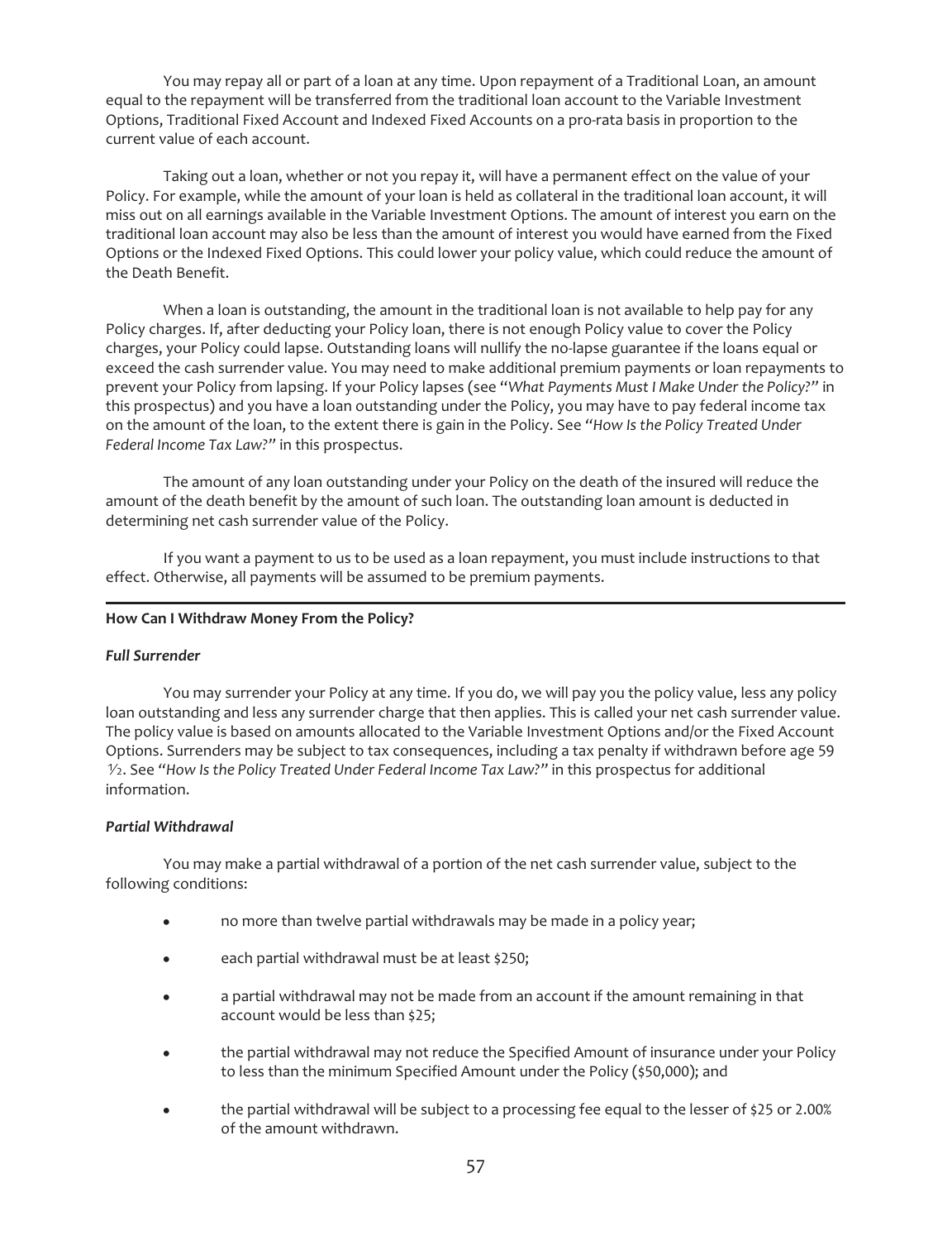If any withdrawals are made, the death benefit will be less than it would have been if no withdrawals were made (regardless of whether Death Benefit Option 1 or 2 is in effect). If you elect a level death benefit option (Option 1) (see *"How Much Life Insurance Does the Policy Provide?"* in this prospectus), a partial withdrawal may reduce your Specified Amount of insurance — by the amount by which the partial withdrawal exceeds the difference between (a) the death benefit provided under the Policy, and (b) the Specified Amount of insurance. If you have increased the initial Specified Amount, any reduction will be applied to the most recent increase.

Partial withdrawals reduce the policy value and net cash surrender value by the amount of the partial withdrawal. Partial withdrawals may increase the risk that the Policy will lapse, and may be subject to tax consequences, including a tax penalty if withdrawn before age 59 1⁄2. See "*How Is the Policy Treated Under Federal Income Tax Law?"* in this prospectus for additional information.

Partial withdrawals will be deducted from the Variable Investment Options, the Indexed Fixed Accounts, the Holding Fixed Accounts and the Traditional Fixed Account in accordance with your directions. In the absence of such direction, the partial withdrawal will be deducted from the Variable Investment Options, the Indexed Fixed Accounts, the Holding Fixed Accounts and the Traditional Fixed Account on a pro-rata basis.

#### **Can I Choose Different Payout Options Under the Policy?**

## *Choosing a Payout Option*

You may choose to receive proceeds from the Policy as a single sum. This includes proceeds that become payable because of death or full surrender. Alternatively, you can elect to have proceeds of \$5,000 or more applied to any of a number of other payment options as set forth in your Policy, including payment of interest on the proceeds payable, interest income, income for a fixed period, life income, life income for guaranteed period, life income with refund period, and joint and survivor life income. Periodic payments may not be less than \$50 each.

## *Changing a Payment Option*

You can change the payment option at any time before the proceeds are payable. If no election is in effect at the time of the death of the insured, the beneficiary may elect an income payment option before any payment of the death benefit has been made and within one year of the date of death.

## *Tax Impact of Choosing a Payment Option*

There may be tax consequences to you or your beneficiary depending upon which payment option is chosen. You should consult a qualified tax adviser before making that choice. See "*How is the Policy Treated Under Federal Income Tax Law?*" below.

## **How Is the Policy Treated Under Federal Income Tax Law?**

The following summary provides a general description of the federal income tax considerations associated with the policy and does not purport to be complete or to cover all tax situations. This discussion is not intended as tax advice. Counsel or other competent tax advisors should be consulted for more complete information. This discussion is based upon our understanding of the present federal income tax laws as they are currently interpreted by the IRS. No representation is made as to the likelihood of continuation of the present federal income tax laws or of the current interpretations by the IRS.

## *Tax Status of The Policy*

Death benefits paid under contracts that qualify as life insurance policies under federal income tax law are generally not subject to federal income tax. Investment gains credited to such policies are not subject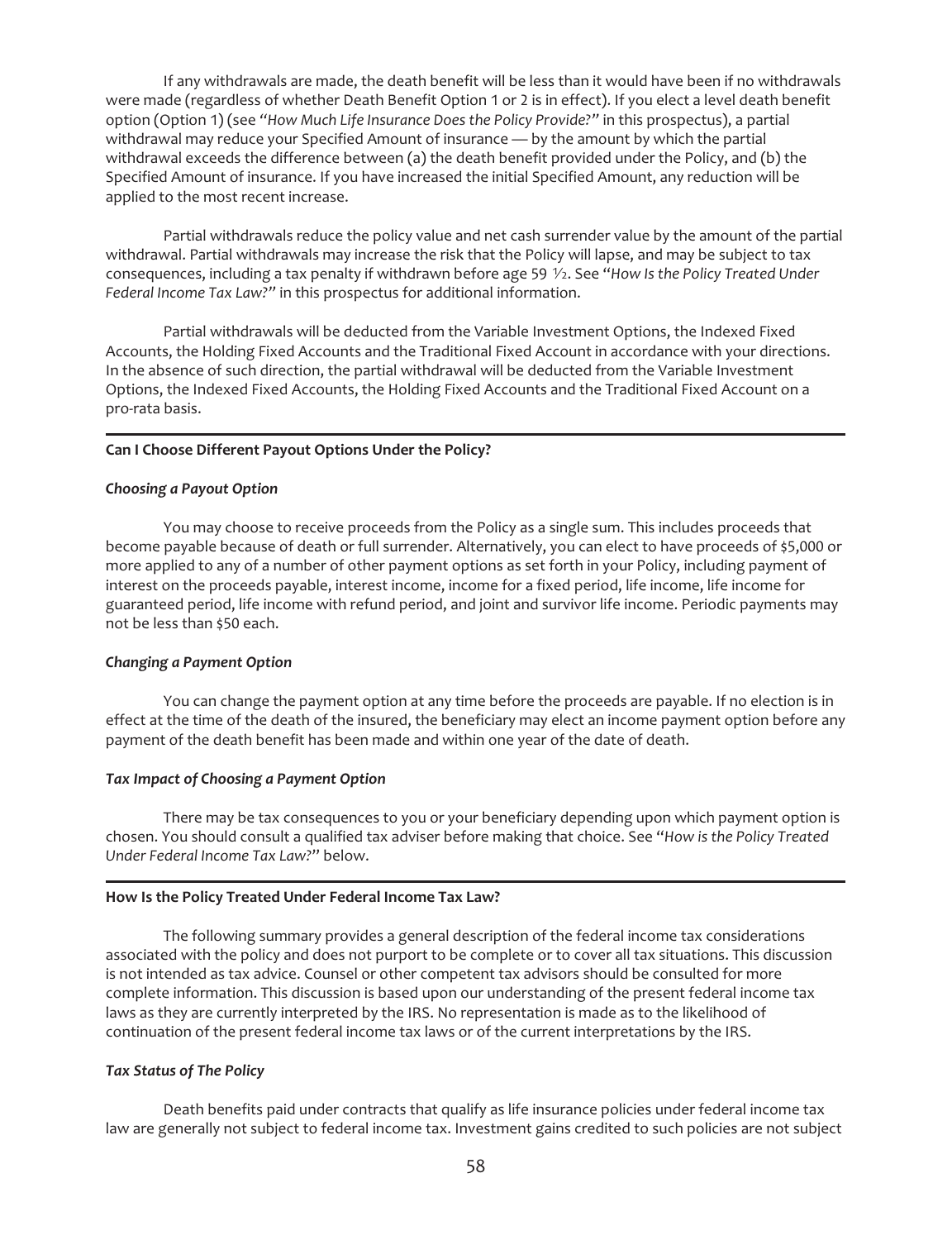to income tax as long as they remain in the Policy. Assuming your Policy is *not* treated as a "modified endowment contract" under federal income tax law, distributions from the Policy are generally treated first as the return of investment in the Policy and then, only after the return of all investment in the Policy, as distributions of taxable income. Amounts borrowed under the Policy also are not generally subject to federal income tax at the time of the borrowing. An exception to this general rule occurs in the case of a decrease in the Policy's death benefit or any other change that reduces benefits under the Policy in the first 15 years after the Policy is issued and that results in a cash distribution to the owner in order for the Policy to continue qualifying as life insurance. The application of these rules may vary depending on whether the change occurs in the first five years after the Policy is issued. Such a cash distribution may be taxed in whole or in part as ordinary income (to the extent of any gain in the Policy) under rules prescribed in Section 7702 of the Code.

To qualify as a life insurance contract under federal income tax law, your Policy must meet the definition of a life insurance contract which is set forth in Section 7702 of the Code. The manner in which Section 7702 should be applied to certain features of the Policy offered in this prospectus is not directly addressed by Section 7702 or any guidance issued to date under Section 7702. Nevertheless, Penn Mutual believes it is reasonable to conclude that the Policy will meet the Section 7702 definition of a life insurance contract. In the absence of final regulations or other pertinent interpretations of Section 7702, however, there is necessarily some uncertainty as to whether a Policy will meet the statutory life insurance contract definition, particularly if it insures a substandard risk. If a Policy were determined not to be a life insurance contract for purposes of Section 7702, such contract would not provide most of the tax advantages normally provided by a life insurance contract.

If it is subsequently determined that the Policy does not satisfy Section 7702, we may take whatever steps that are appropriate and reasonable to comply with Section 7702. For these reasons, we reserve the right to restrict policy transactions as necessary to attempt to qualify it as a life insurance contract under Section 7702.

Section 817(h) of the Code requires that the investments of each subaccount of the Separate Account must be "adequately diversified" in accordance with Treasury regulations in order for the Policy to qualify as a life insurance contract under Section 7702 of the Code (discussed above). The funds in which each subaccount of the Separate Account may invest are owned exclusively by the Separate Account and certain other qualified investors. As a result, the Separate Account expects to be able to look through to the funds' investments in order to establish that each subaccount is "adequately diversified". It is expected that each underlying fund will comply with the diversification requirement applicable to the subaccounts as though the requirement applied to that underlying fund. Penn Mutual believes that the Separate Account will meet the diversification requirement, and Penn Mutual will monitor continued compliance with this requirement.

The Treasury Department has stated in published rulings that a variable life insurance policy owner will be considered the owner of the related separate account assets if the policy owner possesses incidents of ownership in those assets, such as the ability to exercise investment control over the assets. In circumstances where the policy owner is considered the owner of separate account assets, income and gain from the assets would be currently includable in the policy owner's gross income. The Treasury Department has indicated that in regulations or additional revenue rulings under Section 817(d), (relating to the definition of a variable life insurance policy), it will provide guidance on the extent to which policy owners may direct their investments to particular subaccounts without being treated as owners of the underlying shares. The Internal Revenue Service ("IRS") has issued Revenue Ruling 2003-91 in which it ruled that the ability to choose among as many as 20 subaccounts and make not more than one transfer per 30-day period without charge did not result in the owner of a policy being treated as the owner of the assets in the subaccount under the investment control doctrine.

The ownership rights under the Policies are similar to, but different in certain respects from, those described by the IRS in Revenue Ruling 2003-91 and other rulings in which it was determined that policy owners were not owners of the subaccount assets. It is possible that these differences could result in Policy owners being treated as the owners of the assets of the subaccounts under the Policies. We, therefore, reserve the right to modify the Policies as necessary to attempt to prevent the owners of the Policies from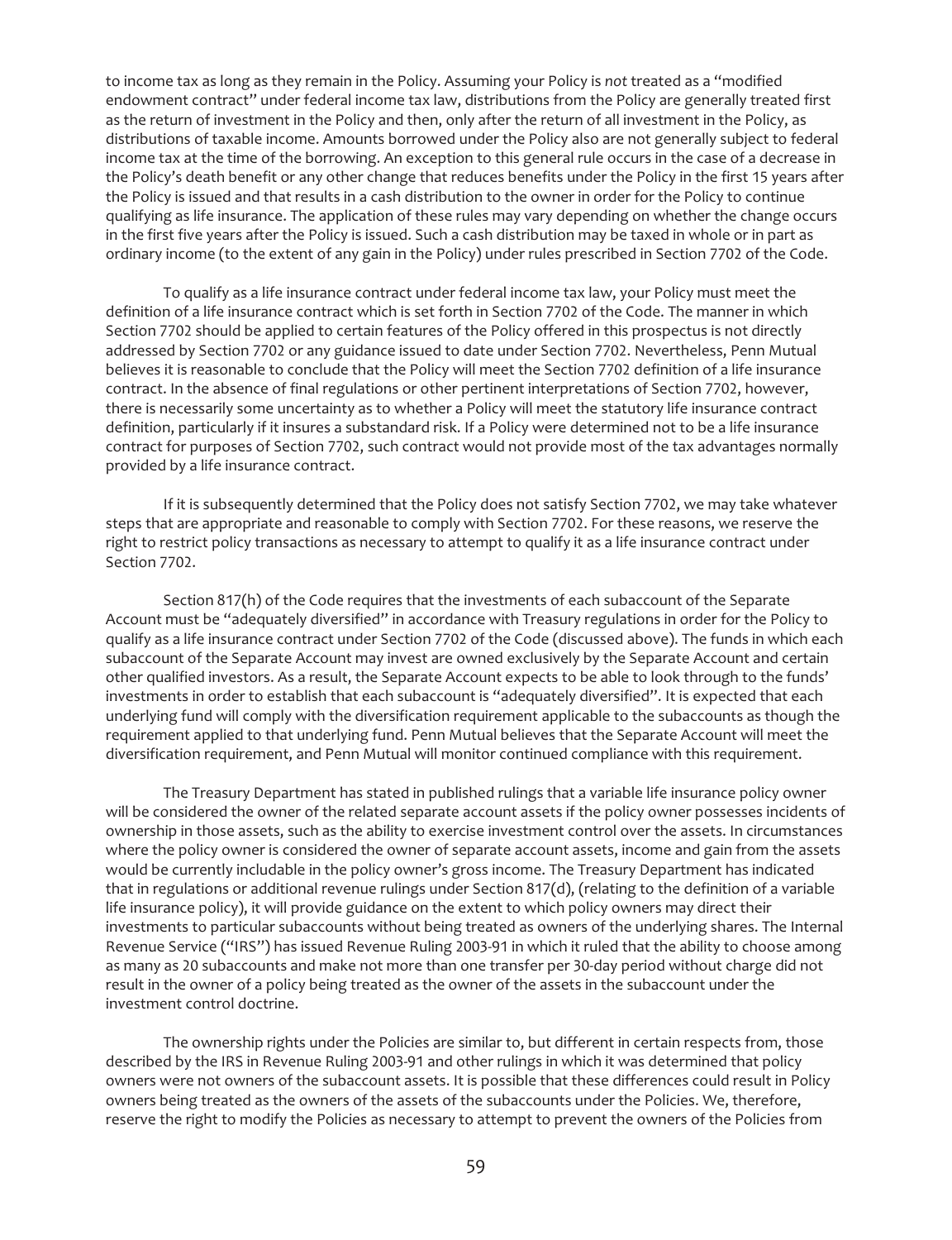being considered the owners of a pro rata share of the assets of the subaccounts under the Policies. In addition, it is possible that if regulations or additional rulings are issued, the Policies may need to be modified to comply with them.

## *Tax Qualification*

Your Policy will be treated as a life insurance contract under federal income tax law if it passes either one or the other of two tests — a cash value accumulation test or a guideline premium/cash value corridor test. At the time of issuance of the Policy, you choose which test you want to be applied. It may not thereafter be changed. If you do not choose the test to be applied to your Policy, the Guideline Premium/Cash Value Corridor Test will be applied.

- Cash Value Accumulation Test Under the terms of the Policy, the policy value may not at any time exceed the net single premium cost (at any such time) for the benefits promised under the Policy.
- Guideline Premium/Cash Value Corridor Test The Policy must at all times satisfy a guideline premium requirement *and* a cash value corridor requirement. Under the *guideline premium requirement*, the sum of the premiums paid under the Policy may not at any time exceed the greater of the guideline single premium or the sum of the guideline level premiums, for the benefits promised under the Policy. Under the *cash value corridor requirement*, the death benefit at any time must be equal to or greater than the applicable percentage of policy value specified in the Code.

The Cash Value Accumulation Test does not limit the amount of premiums that may be paid under the Policy. If you desire to pay premiums in excess of those permitted under the Guideline Premium/Cash Value Corridor Test, you should consider electing to have your Policy qualify under the Cash Value Accumulation Test. However, any premium that would increase the net amount at risk is subject to evidence of insurability satisfactory to us. Required increases in the minimum death benefit due to growth in the policy value will generally be greater under the Cash Value Accumulation Test than under the Guideline Premium/ Cash Value Corridor Test.

The Guideline Premium/Cash Value Corridor Test limits the amount of premium that may be paid under the Policy. If you do not desire to pay premiums in excess of those permitted under Guideline Premium/ Cash Value Corridor Test limitations, you should consider electing to have your Policy qualify under the Guideline Premium/Cash Value Corridor Test.

The following discussion assumes that the Policy qualifies as a life insurance contract for federal income tax purposes.

## *Modified Endowment Contracts*

The Code establishes a class of life insurance contracts designated as modified endowment contracts, which applies to Policies entered into or materially changed after June 20, 1988.

Due to the Policy's flexibility, classification as a modified endowment contract will depend on the individual circumstances of the Policy. In general, the Policy will be a modified endowment contract if the accumulated premiums paid at any time during the first seven policy years exceeds the sum of the net level premiums which would have been paid on or before such time if the Policy provided for paid-up future benefits after the payment of seven level annual premiums. The determination of whether a Policy will be a modified endowment contract after a material change generally depends upon the relationship of the death benefit and policy value at the time of such change and the additional premiums paid in the seven years following the material change. We will endeavor to notify you on a timely basis if we believe you have exceeded this limit and the Policy has become a modified endowment contract under the Code. All Policies that we or our affiliate issue to the same owner during any calendar year, which are treated as modified endowment contracts, are treated as one modified endowment contract for purposes of determining the amount includable in gross income under Section 72(e) of the Code.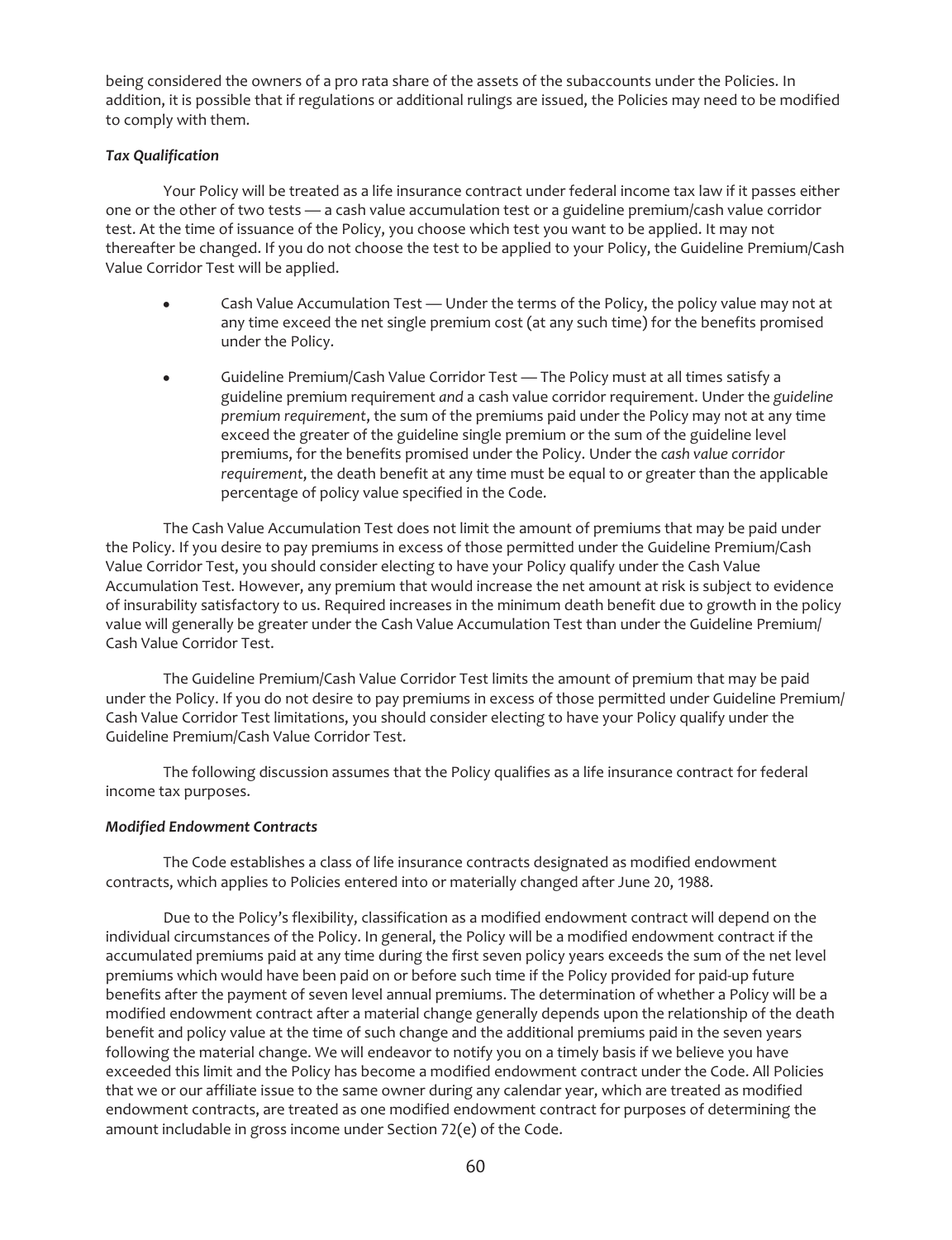If there is a reduction in the benefits under the policy during the first seven policy years, for example, as a result of a partial withdrawal or surrender, the seven-pay test will have to be reapplied as if the policy had originally been issued at the reduced Specified Amount. If there is a "material change" in the Policy's benefits or other terms, the policy may have to be retested as if it were a newly issued policy. A material change may occur, for example, when there is an increase in the death benefit which is due to the payment of an unnecessary premium. Unnecessary premiums are premiums paid into the policy which are not needed in order to provide a death benefit equal to the lowest death benefit that was payable in the first seven policy years. To prevent your Policy from becoming a modified endowment contract, it may be necessary to limit premium payments or to limit reductions in benefits. A current or prospective policy owner should consult a tax advisor to determine whether a policy transaction will cause the Policy to be classified as a modified endowment contract.

The rules relating to whether your Policy will be treated as a modified endowment contract are complex and make it impracticable to adequately describe in full in the limited confines of this summary. Therefore, you should consult with a competent adviser to determine whether the Policy transaction will cause the Policy to be treated as a modified endowment contract.

#### *Distributions from Policies Classified as Modified Endowment Contracts*

Policies classified as a modified endowment contract will be subject to the following tax rules. First, all distributions, including distributions upon surrender and partial withdrawals from the Policy are treated as ordinary income subject to tax up to the amount equal to the excess (if any) of the policy value immediately before the distribution over the investment in the Policy (described below) at such time. Second, loans taken from or secured by such a Policy are treated as distributions from such a Policy and taxed accordingly. Past due loan interest that is added to the loan amount will be treated as a loan. Third, a 10 percent additional income tax is imposed on the portion of any distribution from, or loan taken from or secured by such a Policy that is included in income except where the distribution or loan is made on or after the owner attains age 59 1/2, is attributable to the owner's becoming disabled (as determined under the Code), or is part of a series of substantially equal periodic payments for the life (or life expectancy) of the owner or the joint lives (or joint life expectancies) of the owner and the owner's Beneficiary.

If a Policy becomes a modified endowment contract, distributions that occur during the policy year will be taxed as distributions from a modified endowment contract. In addition, distributions from a Policy within two years before it becomes a modified endowment contract may be taxed in this manner. This means that a distribution made from a Policy that is not a modified endowment contract could later become taxable as a distribution from a modified endowment contract.

## *Policy Loan Interest*

Generally, personal interest paid on a loan under a Policy which is owned by an individual is not deductible. In addition, interest on any loan under a Policy owned by a taxpayer and covering the life of any individual will generally not be tax deductible. The deduction of interest on policy loans may also be subject to the restrictions of Section 264 of the Code. An owner should consult a tax adviser before deducting any interest paid in respect of a policy loan.

## *Investment in the Policy*

Investment in your Policy means: (i) the aggregate amount of any premiums or other consideration paid for a Policy, minus (ii) the aggregate amount received under the Policy which is excluded from gross income of the owner (except that the amount of any loan from, or secured by, a Policy that is a modified endowment contract, to the extent such amount is excluded from gross income, will be disregarded), plus (iii) the amount of any loan from, or secured by, a Policy that is a modified endowment contract to the extent that such amount is included in the gross income of the owner.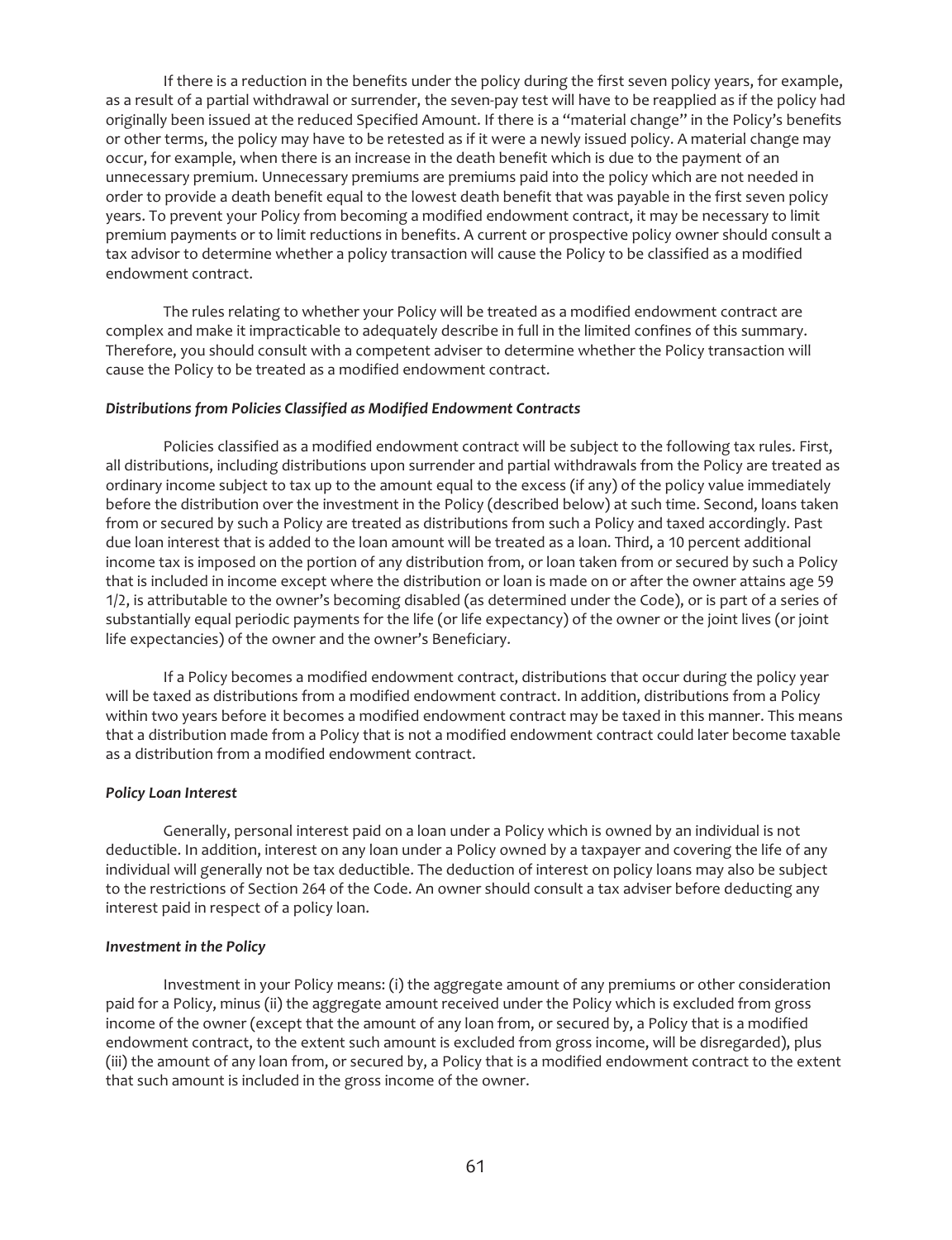## *Withholding*

To the extent that Policy distributions are taxable, they are generally subject to withholding for the recipient*'*s federal income tax liability. Recipients can generally elect, however, not to have tax withheld from distributions.

## *Business Uses of Policy*

Businesses can use the Policies in various arrangements, including nonqualified deferred compensation or salary continuance plans, split dollar insurance plans, executive bonus plans, tax exempt and nonexempt welfare benefit plans, retiree medical benefit plans and others. The tax consequences of such plans may vary depending on the particular facts and circumstances. If you are purchasing the Policy for any arrangement the value of which depends in part on its tax consequences, you should consult a qualified tax adviser. In recent years, moreover, Congress has adopted new rules relating to life insurance owned by businesses. Any business contemplating the purchase of a new Policy or a change in an existing Policy should consult a tax adviser.

## *Non-Individual Owners and Business Beneficiaries of Policies*

If a Policy is owned or held by a corporation, trust or other entity that is not a natural person, this could jeopardize some or all of such entity's interest deduction under Code Section 264, even where such entity's indebtedness is in no way connected to the Policy. In addition, under Section 264(f)(5), if a business (other than a sole proprietorship) is directly or indirectly a beneficiary of a Policy, the Policy could be treated as held by the business for purposes of the Section 264(f) entity-holder rules. A qualified tax advisor should be consulted before any non-natural person is made an owner or holder of a Policy, or before a business (other than a sole proprietorship) is made a beneficiary of a Policy.

## *Employer-Owned Life Insurance Policies*

Pursuant to section 101(j) of the Code, unless certain eligibility, notice and consent requirements are satisfied, the amount excludible as a death benefit payment under an employer-owned life insurance policy will generally be limited to the premiums paid for such policy (although certain exceptions may apply in specific circumstances). An employer- owned life insurance policy is a life insurance policy owned by an employer that insures an employee of the employer and where the employer is a direct or indirect beneficiary under such policy. It is the employer's responsibility to verify the eligibility of the intended insured under employer-owned life insurance policies and to provide the notices and obtain the consents required by section 101(j). These requirements generally apply to employer-owned life insurance policies issued or materially modified after August 17, 2006. A tax adviser should be consulted by anyone considering the purchase of an employer-owned life insurance policy.

## *Split-Dollar Arrangements*

The IRS and the Treasury Department have issued guidance that substantially affects split-dollar arrangements.

Consult a qualified tax adviser before entering into or paying additional premiums with respect to such arrangements.

Additionally, the Sarbanes-Oxley Act of 2002 prohibits, with limited exceptions, publicly-traded companies, including non-U.S. companies that have securities listed on exchanges in the United States, from extending, directly or through a subsidiary, many types of personal loans to their directors or executive officers. It is possible that this prohibition may be interpreted as applying to split-dollar life insurance policies for directors and executive officers of such companies, since such insurance arguably can be viewed as involving a loan from the employer for at least some purposes.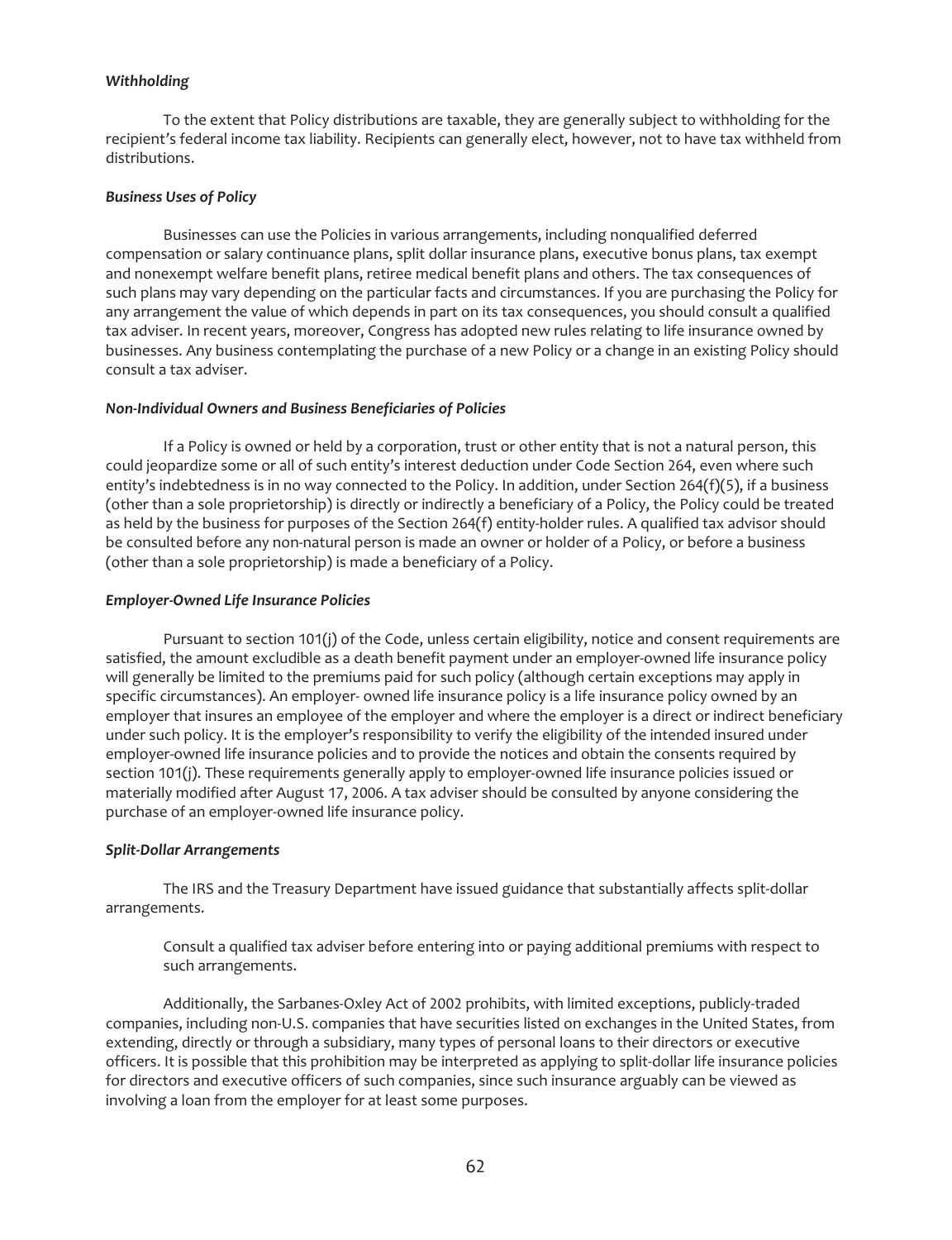The prohibition on loans is generally effective as of July 30, 2002. Any affected business contemplating the payment of a premium on an existing Policy, or the purchase of a new Policy, in connection with a split-dollar life insurance arrangement should consult legal counsel.

## *Tax Shelter Regulations*

Prospective owners that are corporations should consult a tax advisor about the treatment of the Policy under the Treasury Regulations applicable to corporate tax shelters.

## *Disposition of the Policy*

The disposition of your Policy will likely have federal income tax consequences. The amount and character of any gain or income recognized in connection with a disposition may vary, depending on the nature of the disposition, your investment in the contract, premiums paid, and other factors. You should consult your tax adviser prior to any disposition.

## *Income payments from Net Cash Surrender Value or Death Benefit Proceeds*

Your policy contains provisions that allow for all or a portion of the net cash surrender value or death benefit to be paid in a series of installments. In addition, certain policies may have optional Riders that provide for installment benefits.

These installments may be for a certain period of time, or may be payable based upon the life of one or more individuals.

Under the rules of Section 72 of the Code, each payment made will be comprised of two portions: A portion representing a return of the investment in the contract, and the remainder representing interest. The Exclusion Ratio as defined in Section 72(b) is used to determine what amount of each payment is excluded from tax reporting.

The calculation of the Exclusion ratio is based upon these two policy values as of the date the amount of the installment payment is being determined:

- The portion of the net cash surrender value or death benefit proceeds being applied to the installment benefit
- $\bullet$  The investment in the contract.

The portion of each payment that is treated as a return of the investment in the contract is equal to the Exclusion Ratio multiplied by the payment amount. For installment payments that are based upon the life of one or more individuals once the investment in the contract has been depleted any subsequent payment(s) would be treated as a return of interest and thus fully taxable.

## *Certain Information Reporting*

Code section 6050Y requires information reporting for certain life insurance policy transactions. A return must be filed by every person who acquires a life insurance contract or any interest in a life insurance contract in a reportable policy sale. A reportable policy sale is generally the acquisition of an interest in a life insurance contract, directly or indirectly, if the acquirer has no substantial family, business, or financial relationship with the insured. The buyer must file the return required under Section 6050Y with the IRS and furnish copies of the return to the insurance company that issued the contract and the seller.

## *Other Tax Considerations*

The transfer of your Policy or the designation of a beneficiary may have federal, state, and/or local transfer and inheritance tax consequences, including the imposition of gift, estate and generation-skipping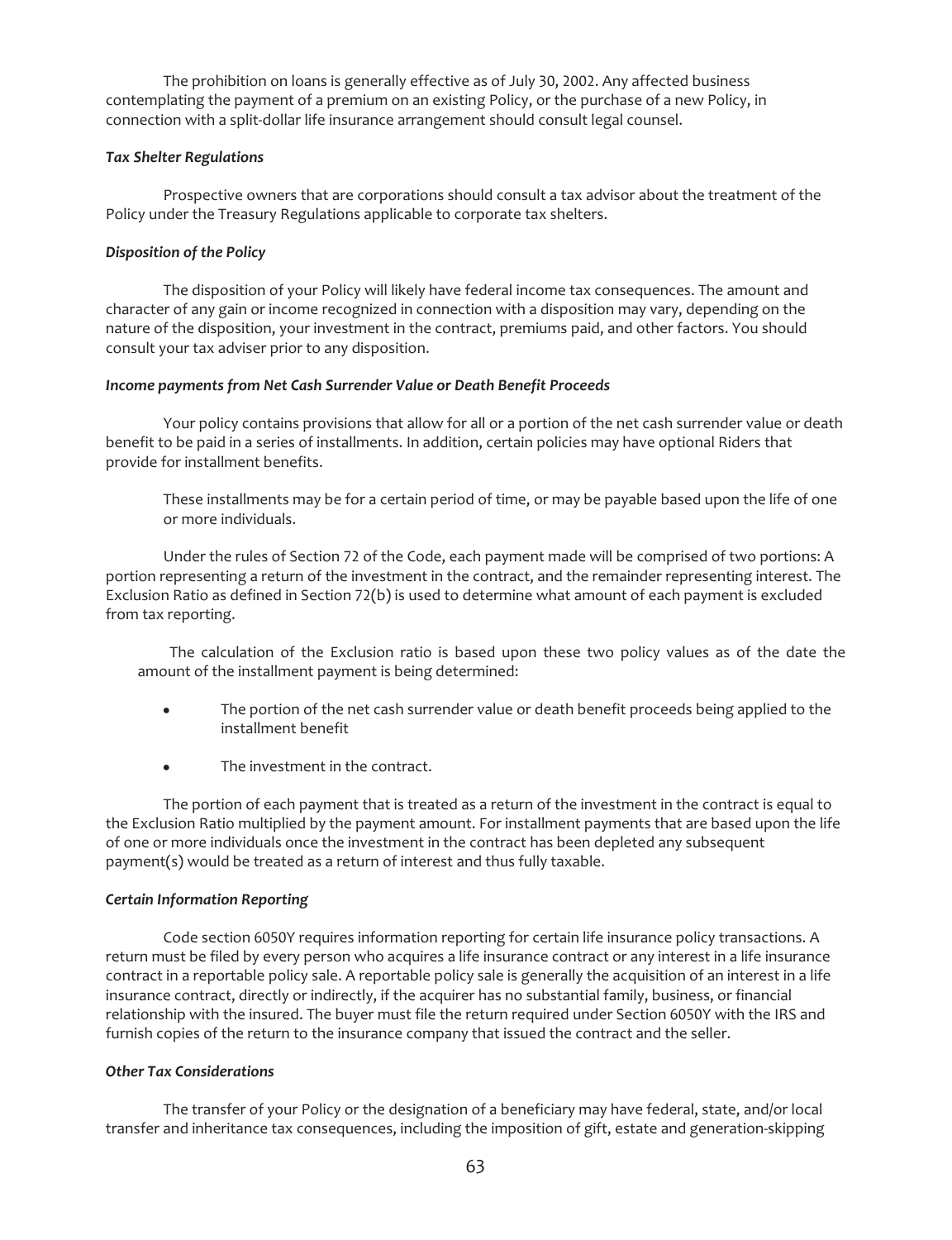transfer taxes. For example, the transfer of the Policy to, or the designation as beneficiary of, or the payment of proceeds to, a person who is assigned to a generation which is two or more generations below the generation of the owner, may have generation skipping transfer tax considerations under Section 2601 of the Code.

A 3.80% Medicare contribution tax generally applies to all or a portion of the net investment income of a taxpayer who is an individual and not a nonresident alien for federal income tax purposes and who has adjusted gross income (subject to certain adjustments) that exceeds a threshold amount (\$250,000 if married filing jointly or if considered a "surviving spouse" for federal income tax purposes, \$125,000 if married filing separately, and \$200,000 in other cases). For these purposes, amounts received under annuities or life insurance contracts that are includable in gross income are generally considered net investment income.

The individual situation of each owner or beneficiary will determine the extent, if any, to which federal, state and local transfer taxes may be imposed. Consult with your tax adviser for specific information in connection with these taxes.

## *Life Insurance Purchases by Residents of Puerto Rico*

In Rev. Rul. 2004-75, 2004-31 I.R.B. 109, the Internal Revenue Service announced that income received by residents of Puerto Rico under life insurance contracts issued by a Puerto Rico branch of a United States life insurance company is U.S.-source income that is generally subject to United States Federal income tax.

## *Life Insurance Purchases by Nonresident Aliens and Foreign Corporations*

Purchasers that are not U.S. citizens or residents will generally be subject to U.S. federal withholding tax on taxable distributions from life insurance policies at a 30% rate, unless a lower treaty rate applies. In addition, purchasers may be subject to state and/or municipal taxes and taxes that may be imposed by the purchaser's country of citizenship or residence. Prospective purchasers that are not U.S. citizens or residents are advised to consult with a qualified tax adviser regarding U.S. and foreign taxation with respect to a life insurance policy purchase.

## *Possible Tax Law Changes*

The foregoing is a summary of the federal income (and, where noted, non-income) tax considerations associated with the Policy and does not purport to cover all possible situations. The summary is based on our understanding of the present federal income tax laws as they are currently interpreted by the IRS. The summary is not intended as tax advice. No representation is made as to the likelihood of continuation of the present federal income tax laws or of the current interpretations by the IRS. Although the likelihood of legislative changes is uncertain, there is always the possibility that the tax treatment of the Policy could change by legislation or otherwise. Consult a tax adviser with respect to legislative developments and their effect on the Policy.

## **Are There Other Charges That Penn Mutual Could Deduct in the Future?**

We currently make no charge against policy values to pay federal income taxes on investment gains. However, we reserve the right to do so in the event there is a change in the tax laws. We currently do not expect that any such charge will be necessary.

Under current laws, we may incur state and local taxes (in addition to premium taxes) in several states. At present, these taxes are not significant. If there is a material change in applicable state or local tax laws, we reserve the right to make such deductions for such taxes.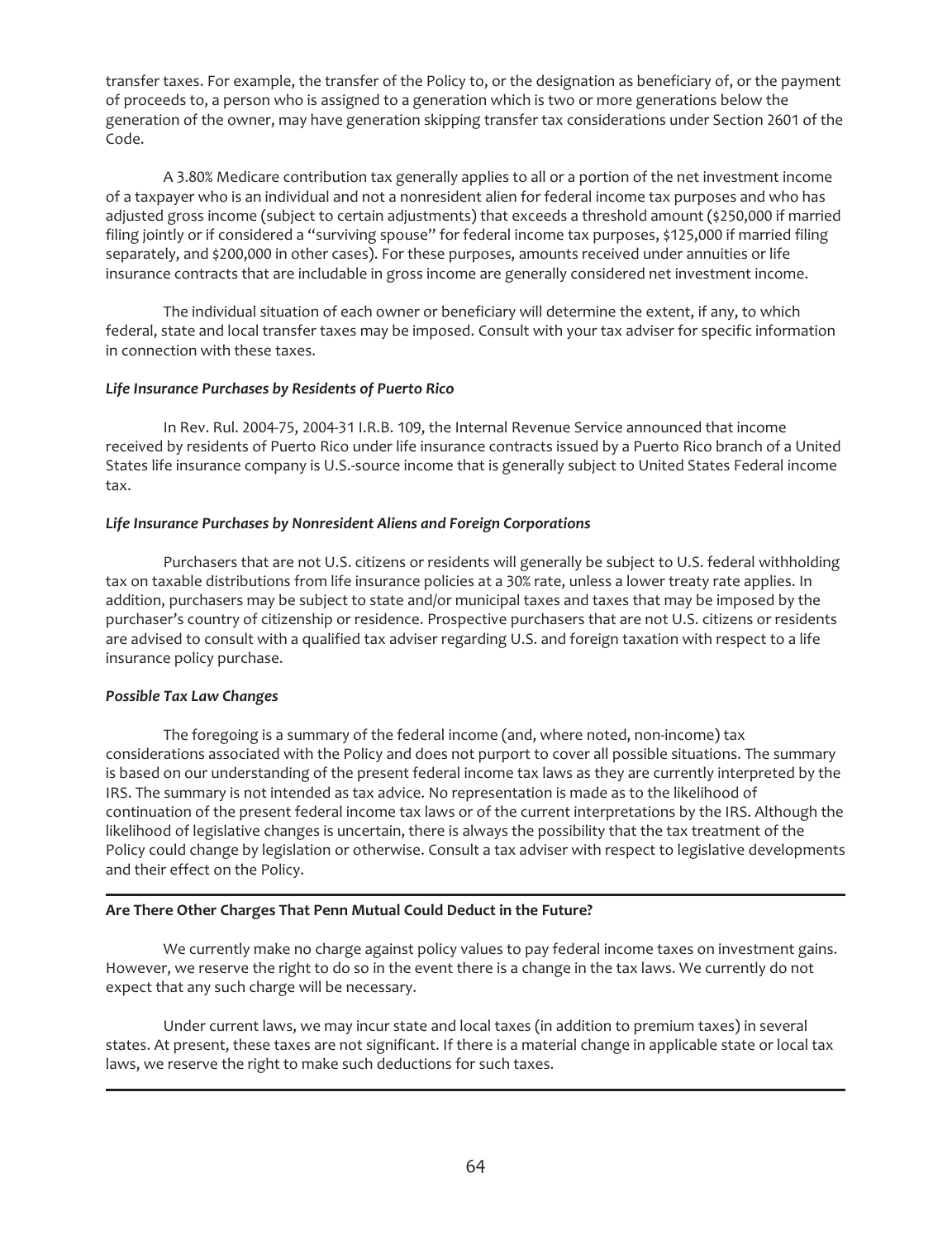## **How Do I Communicate With Penn Mutual?**

## *General Rules*

You may mail all checks for premium payments to The Penn Mutual Life Insurance Company, Payment Processing Center, P.O. Box 7460, Philadelphia, Pennsylvania, 19101-7460, or express all checks to The Penn Mutual Life Insurance Company, Payment Processing Center, ATTN: Penn Mutual Life Insurance Company, Lockbox #7460, 525 Fellowship Road, Suite 330, Mt. Laurel, NJ 08054-3415.

Certain requests pertaining to your Policy must be made in writing and be signed and dated by you. They include the following:

- policy loans in excess of \$50,000, partial withdrawals in excess of \$10,000, and surrenders;
- change of death benefit option, rate class; addition/removal of riders;
- changes in Specified Amount of insurance;
- change of beneficiary;
- election of payment option for policy proceeds; and
- tax withholding elections.

You should mail these requests to our office, P.O. Box 178, Philadelphia, Pennsylvania, 19105-0178 or express/overnight to EDM c/o The Penn Mutual Life Insurance Company, 1600 Malone Street, Millville, New Jersey 08332. You should also send notice of the insured person's death and related documentation to our office. Communications are not treated as "received" until such time as they have arrived at our office in proper form. Any communication that arrives after the close of our business day, or on a day that is not a business day, will be considered "received" by us on the next following business day. Our business day currently ends at 4:00 p.m. Eastern Time, but special circumstances (such as suspension of trading on a major exchange) may dictate an earlier closing time. In order to receive a day's closing price, instructions sent by facsimile or Internet transmission must be received by our fax server prior to the close of regular trading on the New York Stock Exchange on that day (generally 4:00 pm Eastern time).

We have special forms that must be used for a number of the requests mentioned above. You can obtain these forms from your Penn Mutual financial professional or by calling our office at 800-523- 0650. Each communication to us must include your name, your policy number and the name of the insured person. We cannot process any request that does not include this required information.

## *Telephone Transactions*

You or the finance professional of record (pursuant to your instructions) may request transfers among Variable Investment Options and Fixed Account Option and may change allocations of future premium payments by calling our office at 1-800-523-0650. In addition, if you complete a special authorization form, you may authorize a third person, other than the financial professional of record, to act on your behalf in giving us telephone transfer instructions. We require certain identifying information to process a telephone transfer. We will not be liable for following transfer instructions, including instructions from the finance professional of record, communicated by telephone that we reasonably believe to be genuine. In certain circumstances, such as periods of market volatility, severe weather, and emergencies, you may experience difficulty providing transaction instructions by telephone. We do not guarantee that we will be able to accept transaction instructions via telephone at all times. We also reserve the right to suspend or terminate the privilege altogether at any time.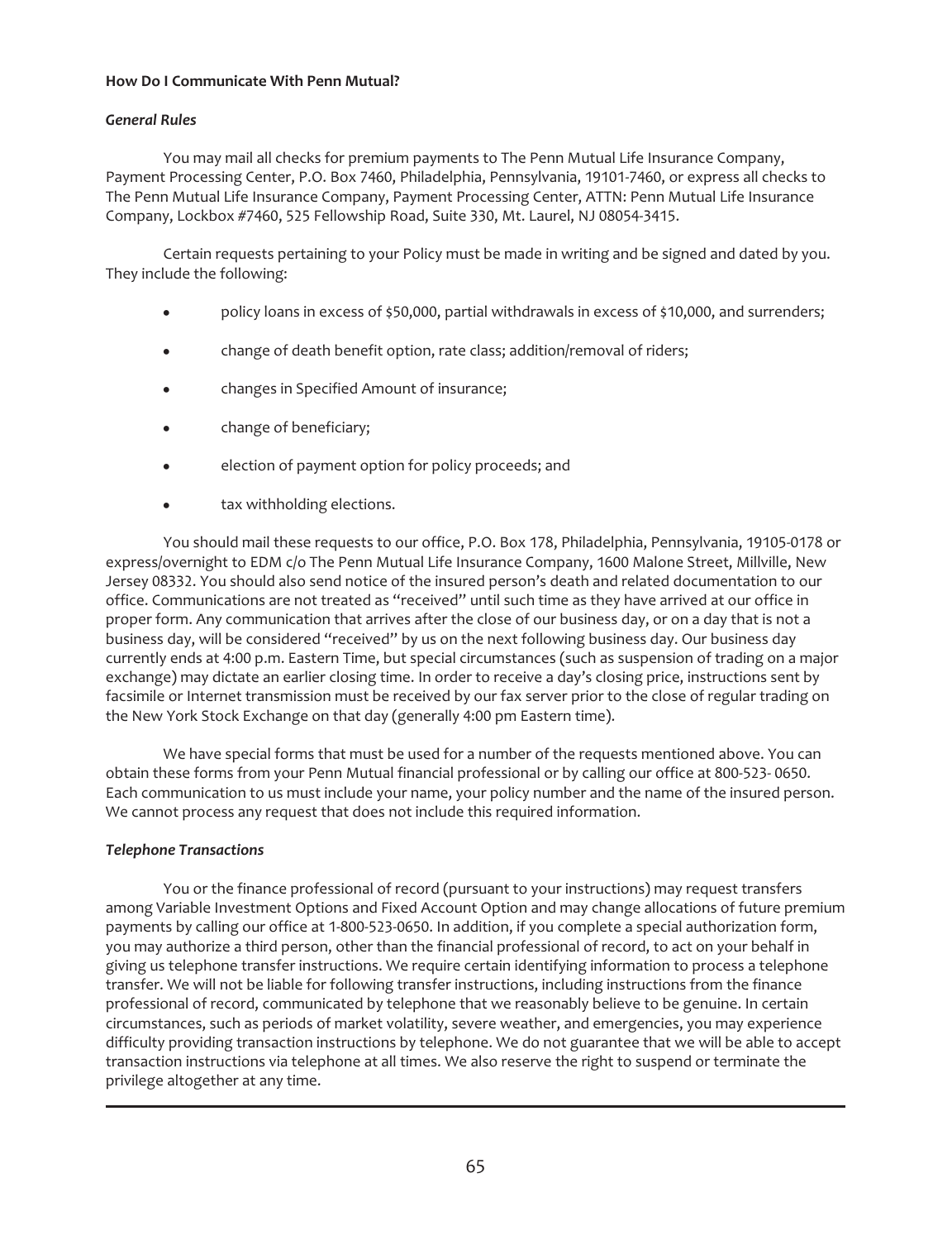## **What Is the Timing of Transactions Under the Policy?**

Planned premium payments and unplanned premium payments which do not require evaluation of additional insurance risk will be credited to the Policy and the net premium will be allocated to the Variable Investment Options based on values at the end of the valuation period in which we receive the payment in "good order." A valuation period is the same as the valuation period of the shares of the Funds held in the Variable Investment Options. Loan, transfer, partial withdrawal and surrender transactions will be based on values at the end of the valuation period in which we receive all required instructions and necessary documentation in "good order." In order to receive a day's closing price, instructions sent by facsimile transmission must be received by our fax server prior to the close of regular trading on the New York Stock Exchange on that day (generally 4:00 pm Eastern Time). Telephone instructions must be received in full, in good order, containing all required information and confirmed back to the caller prior to the close of regular trading in order to receive that day's closing price. Death benefits will be based on values as of the date of death.

We will ordinarily pay the death benefit, loan proceeds and partial withdrawal or surrender proceeds, within seven days after receipt at our office of all the documents required for completion of the transaction in good order.

**Good Order.** A request or transaction is in Good Order if it complies with our administrative procedures, and the required information is complete and correct. This means the actual receipt by us of your request and any instructions related to the request in writing (or, if permitted, by telephone or electronic means), along with all forms, and any other information or documentation necessary to complete the transaction. We may, in our sole discretion, determine whether any particular request or transaction is in Good Order. We may reject or delay a request or transaction if the information needed is not in Good Order. If you have any questions, you should contact us or your financial professional before submitting a form or request.

**Possible Delays and Deferral.** We may defer making a payment from a Variable Investment Option if (1) the disposal or valuation of the Separate Account's assets is not reasonably practicable because the New York Stock Exchange is closed for other than a regular holiday or weekend, trading is restricted by the Commission, or the Commission declares that an emergency exists; or (2) the Commission by order permits postponement of payment to protect our policy owners.

We may also defer making a payment from a Fixed Account Option for up to six months from the date we receive the written request. However, we will not defer payment of a partial withdrawal or policy loan requested to pay a premium due on a Penn Mutual Policy. If a payment from a Fixed Account Option is deferred for 30 days or more, it will bear interest at a rate of 3.00% per year compounded annually while it is deferred.

We may also delay paying any surrender, withdrawal, loan, or other benefit if your premium or loan repayment check has not cleared your bank.

## **How Does Penn Mutual Communicate With Me?**

At least once each year we will send a report to you showing your current policy values, premiums paid and deductions made since the last report, any outstanding policy loans, and any additional premiums permitted under your Policy. In addition, when you pay premiums, or if you borrow money under your Policy, transfer amounts among the Variable Investment Options and Fixed Account Options or make partial withdrawals, we will send a written confirmation to you. Information on Dollar Cost Averaging, Automatic Asset Rebalancing, and pre-authorized check payments will be confirmed on a quarterly statement.

Once each year, you will also receive notices when the annual and semi-annual shareholder reports are available for each Fund underlying a Variable Investment Option to which you have allocated your policy value, and information on how to obtain those reports, as required by the 1940 Act. (You can request that paper copies of these reports be sent to you, but otherwise they will be available electronically).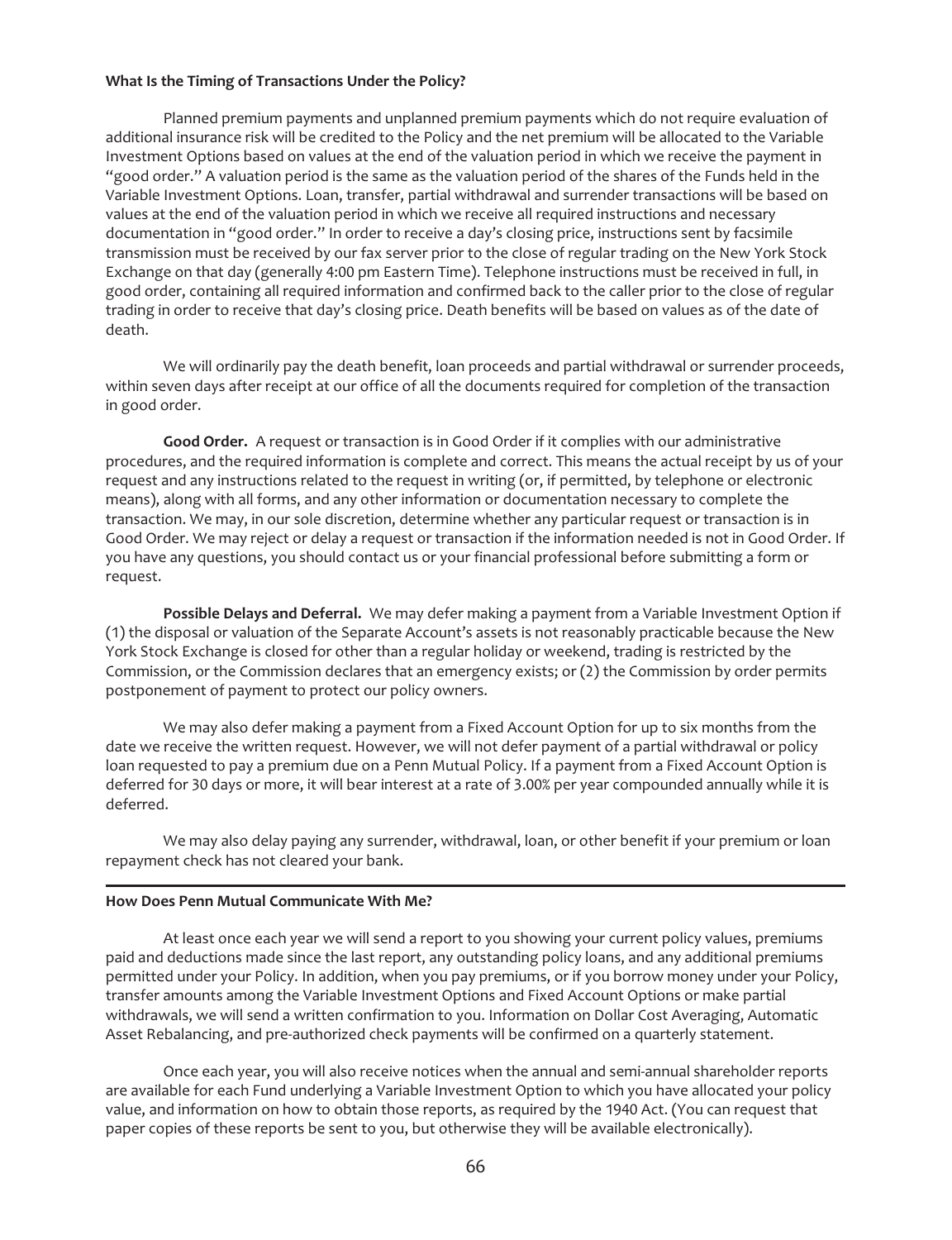## **Do I Have the Right to Cancel the Policy?**

You have the right to cancel your Policy within 10 days after you receive it (or longer in some states). This is referred to as the free look period. To cancel your Policy, simply deliver or mail the Policy to our office or to our financial professional who delivered the Policy to you.

In most states, you will receive a refund of your policy value as of the date of cancellation, plus the premium charge and the monthly deductions, and minus any loans and accrued loan interest. The date of cancellation will be the date we receive the Policy.

In some states, you will receive a refund of any premiums you have paid. In these states your policy value will be allocated to the Penn Series Money Market Subaccount during the free look period. At the end of the period, the policy value will be transferred to the Variable Investment Options and Fixed Income Option you have chosen.

#### **THE PENN MUTUAL LIFE INSURANCE COMPANY**

The Penn Mutual Life Insurance Company is a Pennsylvania mutual life insurance company, chartered in 1847. We are licensed to sell life insurance and annuities in the District of Columbia and all states except New York, and are located at 600 Dresher Road, Horsham, Pennsylvania 19044. Our mailing address is The Penn Mutual Life Insurance Company, PO Box 178, Philadelphia, Pennsylvania 19105.

We issue and are liable for all benefits and payments under the Policy.

#### **PENN MUTUAL VARIABLE LIFE ACCOUNT I**

We established Penn Mutual Variable Life Account I (the "Separate Account") as a separate investment account under Pennsylvania law on January 27, 1987. The Separate Account is registered with the Commission as a unit investment trust under the Investment Company Act of 1940 (the "1940 Act") and qualifies as a "separate account" within the meaning of the federal securities laws.

Net premiums received under the Policy and under other variable life insurance policies are allocated to the Variable Investment Options for investment in the Funds. They are allocated in accordance with instructions from policy owners.

Income, gains and losses, realized or unrealized, in a subaccount (a Variable Investment Option)are credited or charged against that subaccount without regard to any other income, gains or losses of Penn Mutual.

Assets equal to the reserves and other contract liabilities with respect to the investments held in each subaccount are not chargeable with liabilities arising out of any other business or account of Penn Mutual. If the assets exceed the required reserves and other liabilities, we may transfer the excess to our general account. We are obligated to pay all benefits provided under the Policies.

We reserve the right to add, combine or remove any Variable Investment Options or underlying Funds when permitted by law. We retain the right, subject to any applicable law, to make substitutions with respect to the underlying Funds of the Variable Investment Options. If investment in shares of a Fund should no longer be possible or, if in our judgment, becomes inappropriate to the purposes of the Policies, or, if in our judgment, investment in another fund is in the interest of owners, we may substitute another fund. No substitution may take place without notice to owners and prior approval of the Commission and insurance regulatory authorities, to the extent required by applicable law.

In the event of a Fund merger, any future premium payments will be allocated to the successor or acquiring Fund. In the event of the liquidation of a Fund, you will be required to provide a new allocation to one of the available subaccounts for any future premium payments.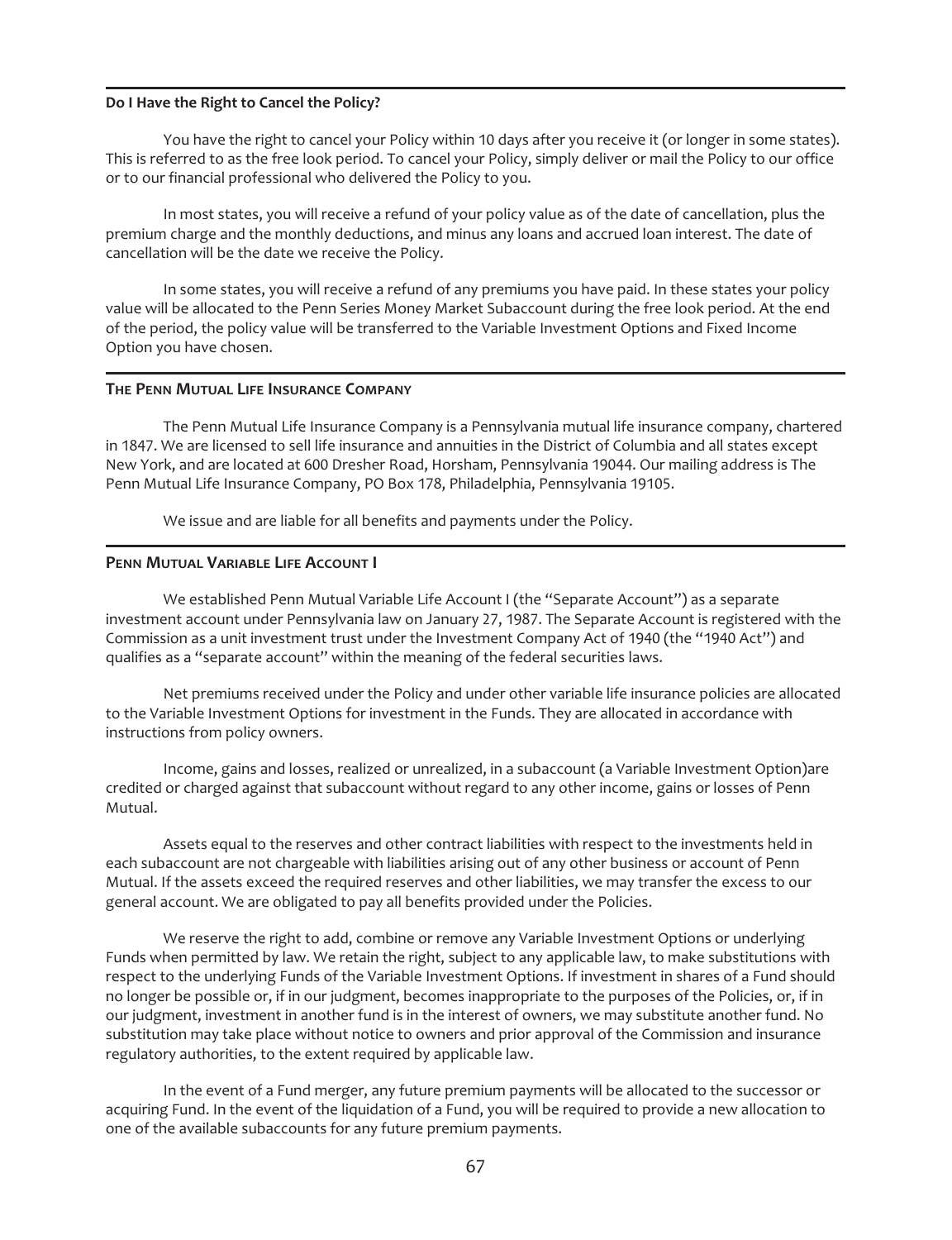## **THE FUNDS**

The assets of each Fund are separate from the others and each such Fund has different investment objectives and policies. As a result, each Fund operates as a separate investment fund and the investment performance of one Fund has no effect on the investment performance of any other Fund. You can make or lose money in any of the Variable Investment Options. The Funds described in this prospectus are different from funds that may have similar names but are available directly to the general public. The funds available directly to the general public may have the same adviser, same name, same investment objectives and policies, and substantially similar portfolio securities, but the investment performance may not be the same. The Fund's prospectus should be read carefully before any decision is made concerning the allocation of net premium payments and policy value to a Variable Investment Option corresponding to a particular Fund.

## **We offer no assurance that any of the Funds will attain their respective stated** i**nvestment objectives**.

Specific information regarding each Fund, including (1) its name, (2) its fund type (*e.g.,* bond fund, large cap value, small cap growth, specialty, money market fund, etc.); (3) its investment adviser and any sub-adviser; (4) current expenses; and (5) investment performance, is available in *Appendix A* to this prospectus. For more information about each of these Funds, please read the Fund prospectus. You should also read a Fund's prospectus carefully before making any decision about allocating premium payments or a portion of your policy value to a Variable Investment Option corresponding to a particular Fund. Please contact us at 1-800-523-0650, or contact your financial professional, if you would like to obtain any of the underlying Fund prospectuses (in either paper or electronic format).

The Funds' shares may be available to certain other separate accounts we use to fund variable annuity contracts offered by the Company. This is called "mixed funding." The Funds' shares may also be available to separate accounts of insurance companies that are not affiliated with the Company and, in certain instances, to tax-qualified policies. This is called "shared funding." Although we do not anticipate that any difficulties will result from mixed and shared funding, it is possible that differences in tax treatment and other considerations may cause the interests of owners of various contracts participating in the Funds to be in conflict. In the event of a material conflict, we could be required to withdraw your policy value from a Fund. For more information about the risks of mixed and shared funding, please refer to the relevant Fund prospectus.

Penn Mutual Asset Management, LLC ("PMAM"), a wholly owned subsidiary of the Company, serves as the investment adviser of the Penn Series Funds, Inc. For some Funds, PMAM has entered into sub-advisory agreements with one or more other investment advisers (the "sub-advisers") to carry out investment decisions for the Funds. As such, among other responsibilities, PMAM oversees the activities of the sub-advisers with respect to the Funds and is responsible for retaining or discontinuing the services of those sub-advisers.

We do not provide investment advice to Policy Owners and do not recommend or endorse any particular Fund. You are responsible for determining that these decisions are appropriate for your own individual circumstances and your investment goals, financial situation, and risk tolerance. Decisions regarding investment allocations should be carefully considered. You bear the risk of any decline in the value of your policy resulting from the performance of the Funds you have chosen. You should consult with your financial professional to determine which combination of Investment Options is most appropriate for you, and periodically review your choices.

Certain Funds, generally referred to as "funds of funds," may invest all or substantially all of their assets in portfolios of other funds. In such cases, you will indirectly pay fees and expenses at both fund levels, which would reduce your investment return.

Investment selections should be based on a thorough investigation of all of the information regarding the Funds that is available to you, including each Fund's prospectus, statement of additional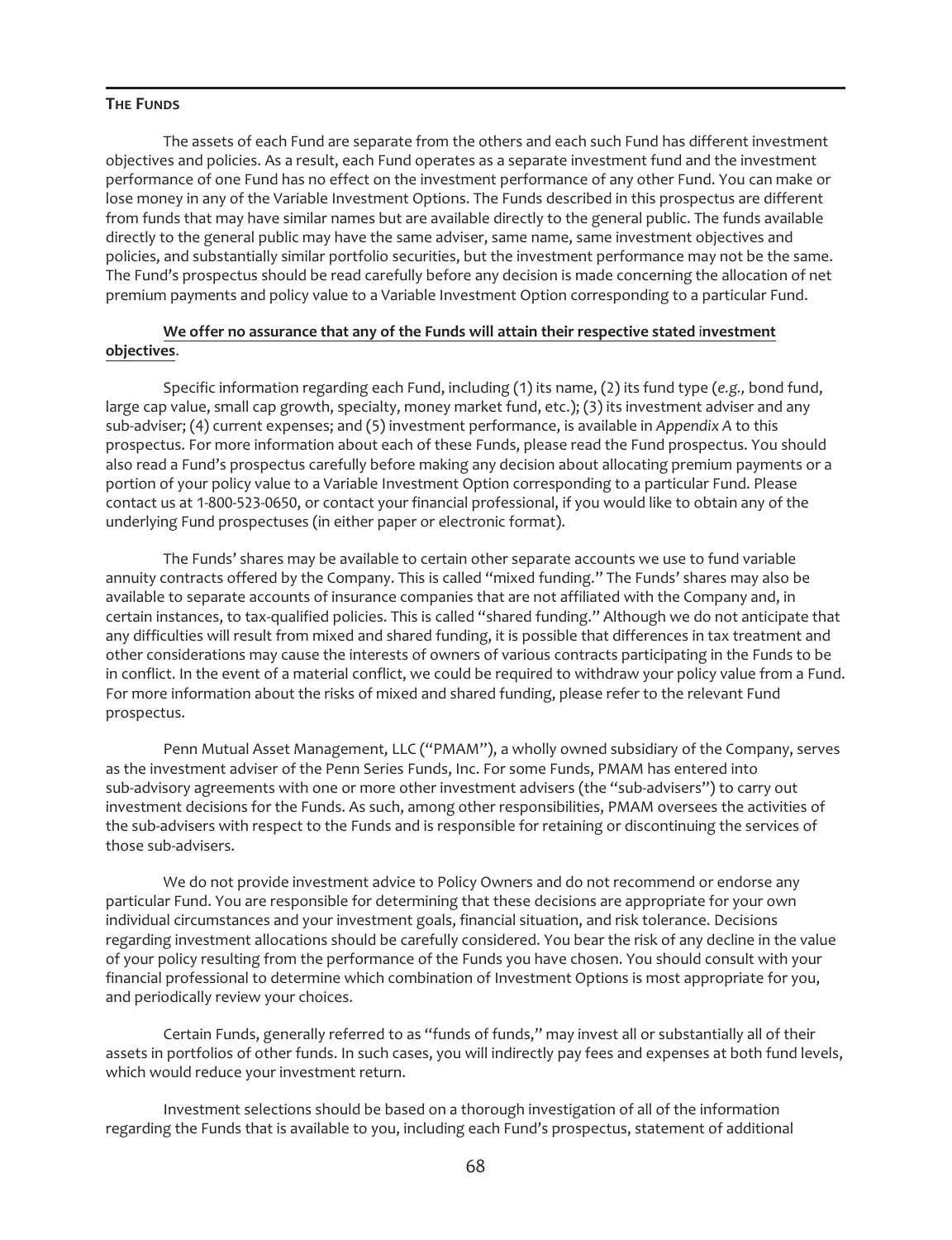information, and annual and semi-annual reports. Other sources, such as the Fund's website or newspapers and financial and other magazines, provide more current information, including information about any regulatory actions or investigations relating to a Fund.

## **VOTING SHARES OF THE INVESTMENT FUNDS**

You have the right to tell us how to vote proxies for the Fund shares to which your policy value is allocated. If the law changes and permits us to vote the Fund shares, we may do so.

If you are a policy owner, we determine the number of full and fractional Fund shares that you may vote by dividing the portion of the owner's policy value allocated to the Variable Investment Option by the net asset value of one share of the applicable Fund. Fractional votes will be counted. We may change these procedures whenever we are required or permitted to do so by law.

Penn Mutual will vote the shares held in the Variable Investment Options in accordance with voting instructions received from policy owners and other persons entitled to provide voting instructions. Fund shares for which policy owners and other persons entitled to vote have not provided voting instructions and shares owned by Penn Mutual in its general and unregistered separate accounts will be voted in proportion to the shares for which voting instructions have been received. Under state insurance law and federal regulations, there are certain circumstances under which Penn Mutual may vote other than as instructed by policy owners and other persons entitled to vote. The effect of this proportional voting is that a small number of policy owners may be able to determine the outcome of a vote.

# **OTHER INFORMATION**

# *Abandoned Property*

Every state has unclaimed property laws that generally provide for escheatment to the state of unclaimed property (including escheatment of annuity, life, and other insurance policies) under various circumstances. In addition to the state unclaimed property law, we may be required to escheat property pursuant to regulatory demand, finding, agreement or settlement. To help prevent such escheatment it is important that you keep your policy and other information on file with us up to date, including the names, contact and identifying information for owners, insureds, annuitants, beneficiaries and other payees.

## *Anti-Money Laundering and Counter-Terrorism*

Federal laws designed to counter terrorism and prevent money laundering by criminals might in certain circumstances require us to take action, including, but not limited to, rejecting a premium payment and/or "freezing" an owner's account. If these laws apply in a particular situation, absent instructions from the appropriate regulator, we would not be allowed to pay any request for surrenders (either full or partial), pay death benefits, make transfers, or continue making payments. We may also be required to provide information about you and your Policy to government agencies or departments.

# *Legal Proceedings*

We, like other life insurance companies, are subject to regulatory and legal proceedings, including lawsuits, in the ordinary course of our business. Such legal and regulatory matters include proceedings specific to us and other proceedings generally applicable to business practices in the industry in which we operate. In some lawsuits and regulatory proceedings involving insurers, substantial damages have been sought and/or material settlement payments have been made. Although the outcome of any litigation or regulatory proceeding cannot be predicted with certainty, at the present time, we believe that there are no pending or threatened proceedings or lawsuits that are likely to have a material adverse impact on the separate account, on the principal underwriter's ability to perform under its principal underwriting agreement, or on our ability to meet our obligations under the policy.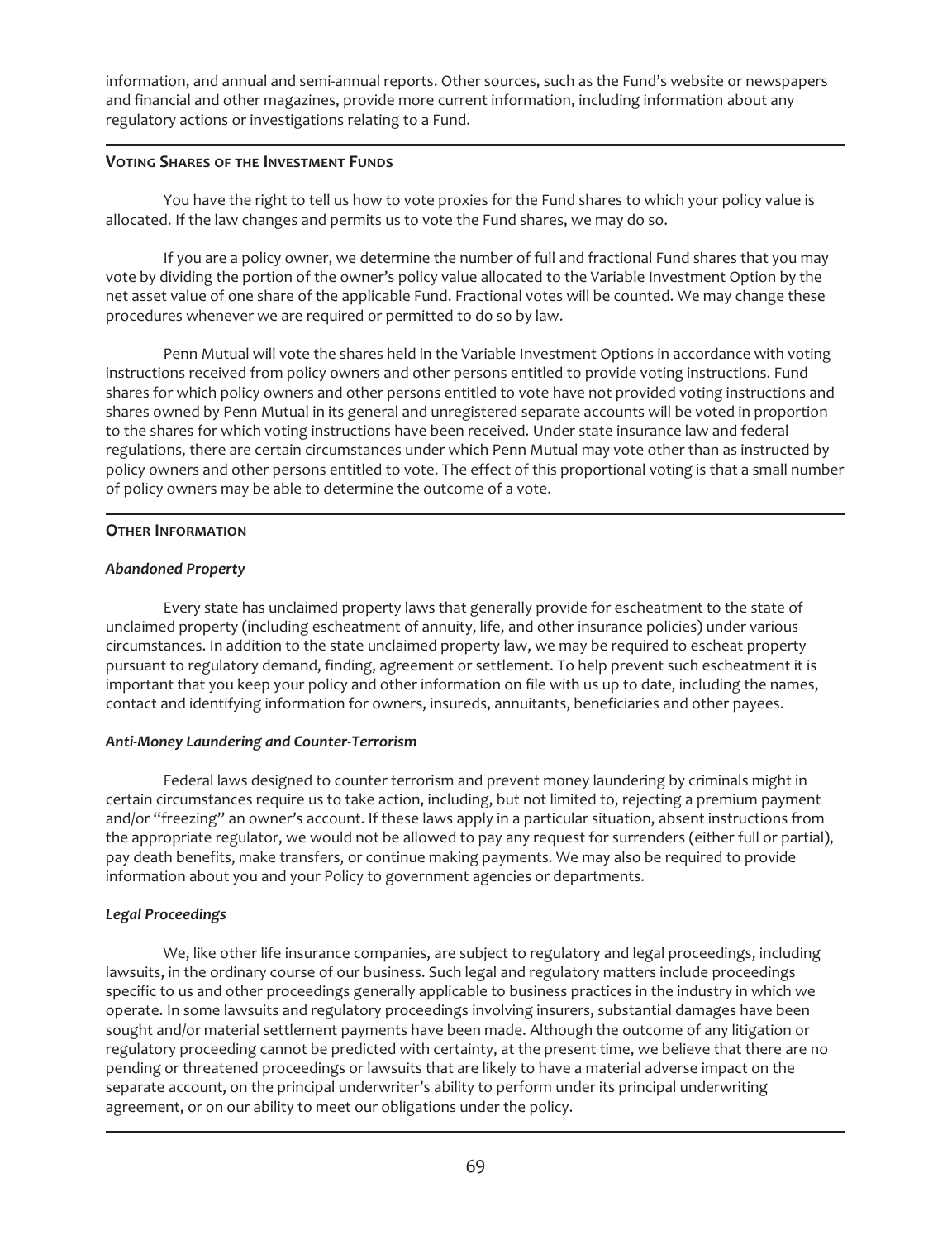## **DISTRIBUTION ARRANGEMENTS**

Penn Mutual has a distribution agreement with Hornor, Townsend & Kent, LLC ("HTK") to act as principal underwriter for the distribution and sale of the Policies. HTK is affiliated with Penn Mutual and is located at 600 Dresher Road, suite C1C, in Horsham, Pennsylvania, 19044. HTK sells the Policies through its sales representatives. HTK has also entered into selling agreements with other broker-dealers who in turn sell the Policies through their sales representatives. HTK is registered as a broker-dealer with the Commission under the Securities Exchange Act of 1934, as well as with the securities commissions in the states in which it operates, and is a member of the Financial Industry Regulatory Authority ("FINRA").

Penn Mutual enters into selling agreements with HTK and other broker-dealers whose financial professionals are authorized by state insurance and securities departments to solicit applications for the Policies. Sales and renewal compensation are paid to these broker-dealers for soliciting applications as premium-based commission, asset-based commission (sometimes referred to as "trails" or "residuals"), or a combination of the two. Financial professionals may choose between the following commission structures:

- Financial professionals may be paid commissions on a Policy they sell based on premiums paid in amounts up to 53.50% of first year premiums of sales, 3.00% on premiums paid during the second through fifteenth policy years, and 1.20% on premiums paid after the first fifteen policy years. In lieu of the renewal commissions just described, financial professionals can opt to receive 2.00% of premiums paid during the second through tenth policy years, 0.00% of the premiums paid after the first ten policy years, and an asset-based commission equivalent to an annualized rate of 0.20% of net policy value during the second through tenth policy years, and 0.10% of net policy value after the first ten policy years.
- Financial professionals may be paid commissions on a Policy they sell based on premiums paid in amounts up to 15% of premiums of sales in the first through fifth policy years, 3.00% on premiums paid during the sixth through fifteenth policy years, and 1.20% on premiums paid after the first fifteen policy years. Alternatively, financial professionals may opt to be paid commissions on a Policy they sell based on premiums paid in amounts up to 11.00% of premiums of sales in the first through fifth policy years, 2.00% of premiums paid during the sixth through tenth policy years, 0.00% of the premiums paid after the first ten policy years, and an asset-based commission equivalent to an annualized rate of 0.45% of net policy value during the second through tenth policy years, and 0.10% of net policy value after the first ten policy years.

In addition to or partially in lieu of commission, Penn Mutual may also make override payments and pay expense allowances and reimbursements, bonuses, wholesaler fees, and training and marketing allowances. Such payments may offset broker-dealer expenses in connection with activities they are required to perform, such as educating personnel and maintaining records. Financial professionals may also receive non-cash compensation such as expense-paid educational or training seminars involving travel within and outside the U.S. or promotional merchandise.

Such additional compensation may give Penn Mutual greater access to financial professionals of the broker-dealers that receive such compensation. While this greater access provides the opportunity for training and other educational programs so that your financial professional may serve you better, this additional compensation may provide Penn Mutual access to marketing benefits such as website placement, access to financial professional lists, extra marketing assistance, or other heightened visibility and access to the broker-dealer's sales force that otherwise influences the way that the broker-dealer and the financial professional market the Policies.

Finally, within certain limits imposed by FINRA, financial professionals who are associated with HTK, as a Penn Mutual broker-dealer affiliate, may qualify for sales incentive programs and other benefits sponsored by Penn Mutual. These HTK financial professionals are also financial professionals of Penn Mutual and upon achievement of specified annual sales goals may be eligible for compensation in addition to the amounts stated above, including bonuses, fringe benefits, financing arrangements, conferences, trips, prizes and awards.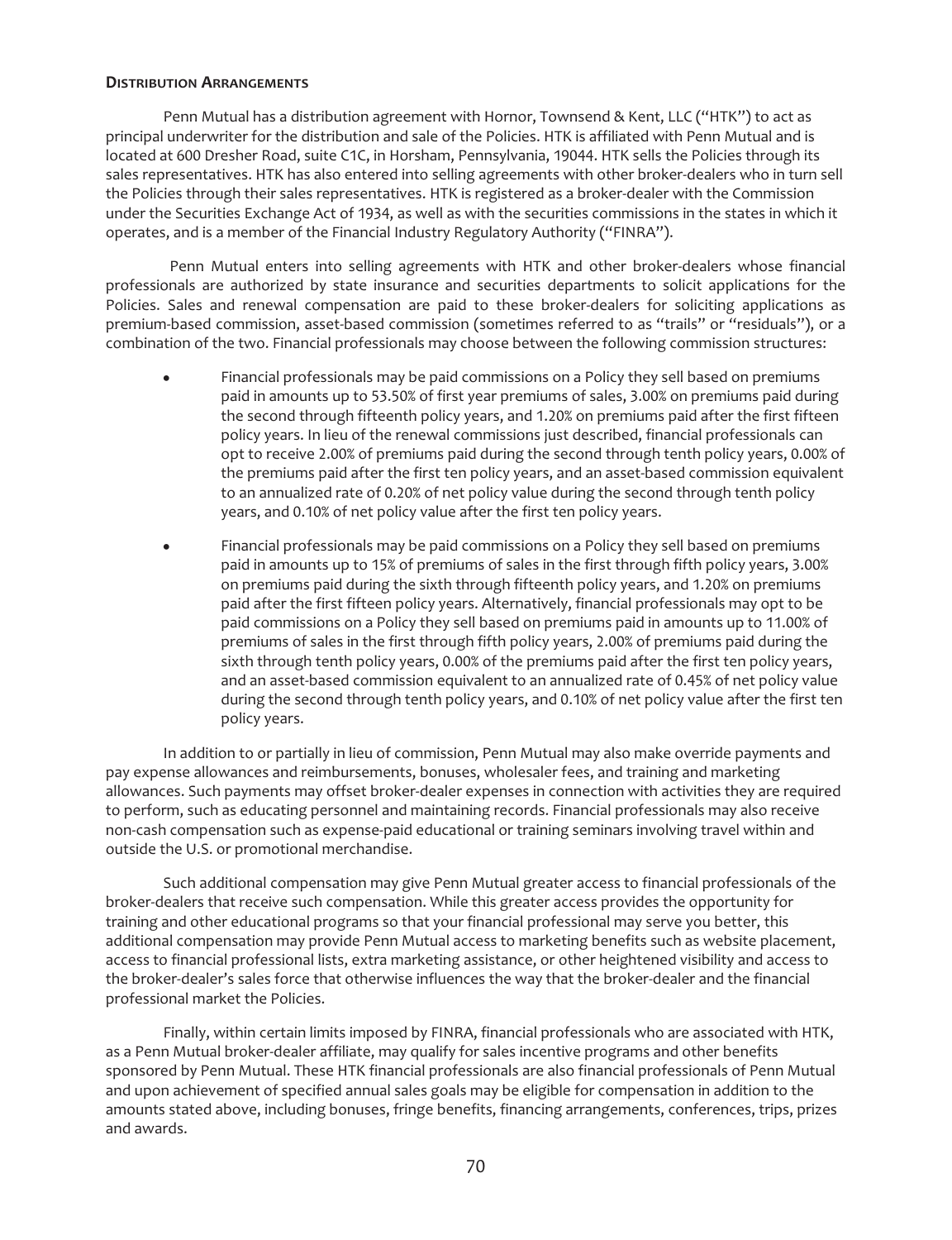All of the compensation described in this section, and other compensation or benefits provided by Penn Mutual or its affiliates, may be more or less than the overall compensation on similar or other products and may influence your financial professional or broker-dealer to present this Policy rather than other investment options.

Individual financial professionals typically receive a portion of the compensation that is paid to the broker-dealer in connection with the Policy, depending on the agreement between the financial professional and their broker-dealer firm. Penn Mutual is not involved in determining that compensation arrangement, which may present its own incentives or conflicts. You may ask your financial professional how he/she will be compensated for the transaction.

## **FINANCIAL STATEMENTS**

The statutory financial statements of Penn Mutual and the financial statements of the Separate Account appear in the statement of additional information, which may be obtained from The Penn Mutual Life Insurance Company, Attn: SAI Request, PO Box 178, Philadelphia, Pennsylvania, 19105. Or you can call toll- free at 1-800-523-0650. The statutory financial statements of Penn Mutual should be distinguished from any financial statements of the Separate Account and should be considered only as bearing upon Penn Mutual's ability to meet its obligations under the Policies.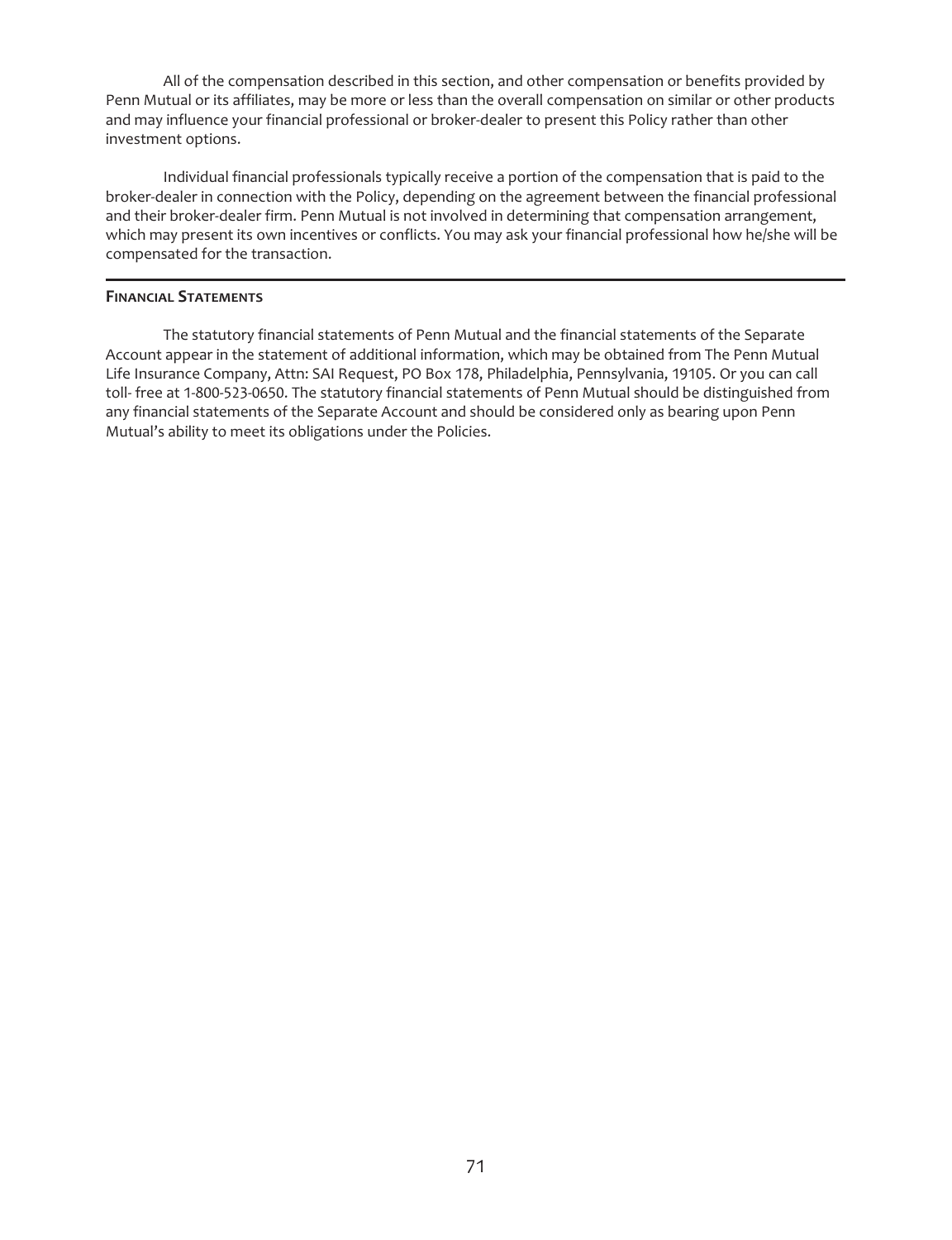#### **APPENDIX A**

## **Funds Available Under the Policy**

The following is a list of Funds available under the policy. More information about the Funds is available in the prospectuses for the Funds, which may be amended from time to time and can be found online at https://www.pennmutual.com/for-individuals-and-businesses/products-and-performance/ performance-and-rates. You can also request this information at no cost by calling 1-800-523-0650 or sending an email request to FundOperations@pennmutual.com.

The current expenses and performance information below reflects fees and expenses of the Funds, but does not reflect the other fees and expenses that your policy may charge. Expenses would be higher and performance would be lower if these other charges were included. Each Fund's past performance is not necessarily an indication of future performance.

Depending on the optional benefits you choose, you may not be able to invest in certain Fund Companies.

|                         | <b>Fund and Adviser/Subadviser</b>                                           | Current         | <b>Average Annual Total</b><br><b>Returns</b><br>(as of 12/31/2021) |        |         |  |
|-------------------------|------------------------------------------------------------------------------|-----------------|---------------------------------------------------------------------|--------|---------|--|
| <b>Type</b>             | (as applicable)                                                              | <b>Expenses</b> | 1 Year                                                              | 5 Year | 10 Year |  |
| Money Market            | Money Market Fund<br>Penn Mutual Asset Management, LLC<br>("PMAN")           | 0.58%           | 0.01%                                                               | 0.48%  | 0.25%   |  |
| Fixed Income            | Limited Maturity Bond Fund<br><b>PMAM</b>                                    | 0.69%           | 0.38%                                                               | 2.39%  | 1.60%   |  |
| Fixed Income            | Quality Bond Fund<br><b>PMAM</b>                                             | 0.66%           | (0.69%)                                                             | 4.21   | 3.08    |  |
| Fixed Income            | High Yield Bond Fund<br><b>PMAM</b>                                          | 0.72%           | 5.12%                                                               | 6.54%  | 6.80%   |  |
| <b>Asset Allocation</b> | Flexibly Managed Fund<br>PMAM/T. Rowe Price Associates, Inc.                 | 0.87%           | 18.29%                                                              | 14.93  | 13.61%  |  |
| <b>Asset Allocation</b> | <b>Balanced Fund</b><br><b>PMAM</b>                                          | 0.65%           | 15.77%                                                              | 12.40% | 10.72%  |  |
| Equity                  | Large Growth Stock Fund<br>PMAM/T. Rowe Price Associates, Inc.               | 0.93%           | 16.44%                                                              | 22.28% | 18.52%  |  |
| Equity                  | Large Cap Growth Fund<br>PMAM/Massachusetts Financial<br>Services Company    | 0.85%           | 25.85%                                                              | 22.63% | 16.05%  |  |
| Equity                  | Large Core Growth Fund<br>PMAM/Morgan Stanley Investment<br>Management, Inc. | 0.84%           | (3.94%)                                                             | 24.12% | 17.87%  |  |
| Equity                  | Large Cap Value Fund<br>PMAM/AllianceBernstein, L.P.                         | 0.91%           | 27.88%                                                              | 11.32% | 11.85%  |  |
| Equity                  | Large Core Value Fund<br>PMAM/Eaton Vance Management                         | 0.92%           | 24.46%                                                              | 12.26% | 12.45%  |  |
| Equity                  | Index 500 Fund<br>PMAM/SSGA Funds Management, Inc.                           | 0.34%           | 28.29%                                                              | 18.15% | 16.18%  |  |
| Equity                  | Mid Cap Growth Fund<br>PMAM/Delaware Investments Fund<br>Advisers            | 0.98%           | 16.66%                                                              | 25.11% | 17.18%  |  |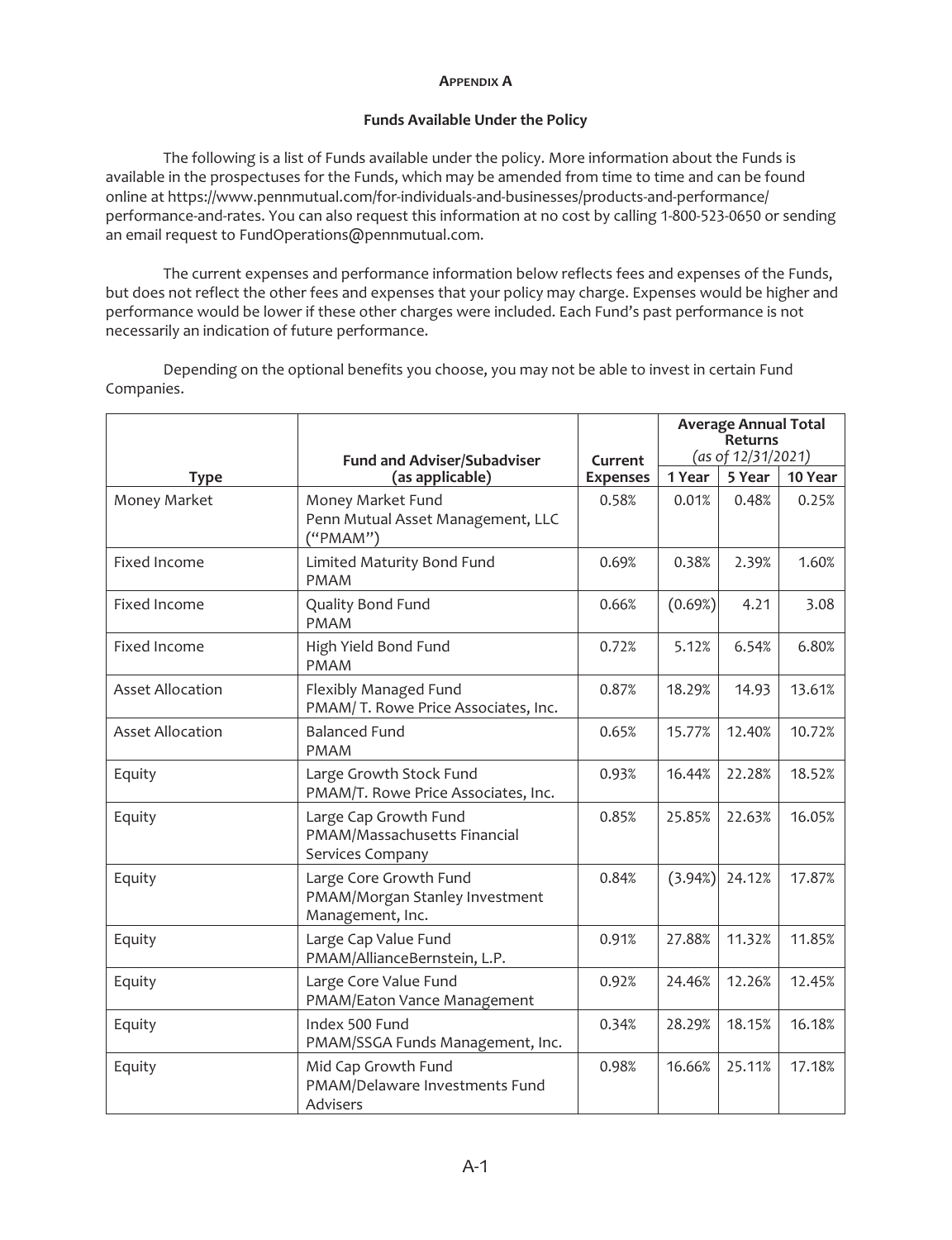|                         | <b>Fund and Adviser/Subadviser</b>                                             | Current         | <b>Average Annual Total</b><br>Returns<br>(as of 12/31/2021) |        |         |  |
|-------------------------|--------------------------------------------------------------------------------|-----------------|--------------------------------------------------------------|--------|---------|--|
| <b>Type</b>             | (as applicable)                                                                | <b>Expenses</b> | 1 Year                                                       | 5 Year | 10 Year |  |
| Equity                  | Mid Cap Value Fund<br>PMAM/Janus Henderson Investors US<br><b>LLC</b>          | 0.82%           | 19.27%                                                       | 4.05%  | 8.90%   |  |
| Equity                  | Mid Core Value Fund<br>PMAM/American Century Investment<br>Management, Inc.    | 1.00%           | 23.13%                                                       | 9.33%  | 12.51%  |  |
| Equity                  | SMID Cap Growth Fund<br>PMAM/Goldman Sachs Asset<br>Management, L.P.           | 1.02%           | 7.73%                                                        | 22.23% | 16.82%  |  |
| Equity                  | SMID Cap Value Fund<br>PMAM/ AllianceBernstein L.P.                            | 1.15%           | 35.58%                                                       | 9.59%  | 12.84%  |  |
| Equity                  | Small Cap Growth Fund<br>PMAM/Janus Henderson Investors US<br>LLC              | 0.99%           | 8.70%                                                        | 16.99% | 14.13%  |  |
| Equity                  | Small Cap Value Fund<br>PMAM/Goldman Sachs Asset<br>Management, L.P.           | 0.98%           | 26.67%                                                       | 9.04%  | 12.14%  |  |
| Equity                  | Small Cap Index Fund<br>PMAM/SSGA Funds Management, Inc.                       | 0.70%           | 14.35%                                                       | 11.37% | 12.52%  |  |
| Equity                  | Developed International Index Fund<br>PMAM/SSGA Funds Management, Inc.         | 0.85%           | 10.54%                                                       | 9.06%  | 7.45%   |  |
| Equity                  | International Equity Fund<br>PMAM/Vontobel Asset Management,<br>Inc.           | 1.03%           | 12.23%                                                       | 13.76% | 9.48%   |  |
| Equity                  | Emerging Markets Equity Fund<br>PMAM/Vontobel Asset Management,<br>Inc.        | 1.25%           | (5.69%)                                                      | 6.62%  | 3.86%   |  |
| Equity                  | Real Estate Securities Fund<br>PMAM/Cohen & Steers Capital<br>Management, Inc. | 0.95%           | 42.70%                                                       | 13.49% | 12.53%  |  |
| <b>Asset Allocation</b> | Aggressive Allocation Fund<br><b>PMAM</b>                                      | 1.18%           | 16.42%                                                       | 11.23% | 10.53%  |  |
| <b>Asset Allocation</b> | Moderately Aggressive Allocation Fund<br><b>PMAM</b>                           | 1.12%           | 15.33%                                                       | 10.74% | 9.80%   |  |
| <b>Asset Allocation</b> | Moderate Allocation Fund<br><b>PMAM</b>                                        | 1.08%           | 11.32%                                                       | 9.24%  | 8.26%   |  |
| <b>Asset Allocation</b> | Moderately Conservative Allocation<br>Fund<br>PMAM                             | 1.06%           | 8.58%                                                        | 7.41%  | 6.52%   |  |
| <b>Asset Allocation</b> | Conservative Allocation Fund<br><b>PMAM</b>                                    | 1.03%           | 4.52%                                                        | 5.41%  | 4.54%   |  |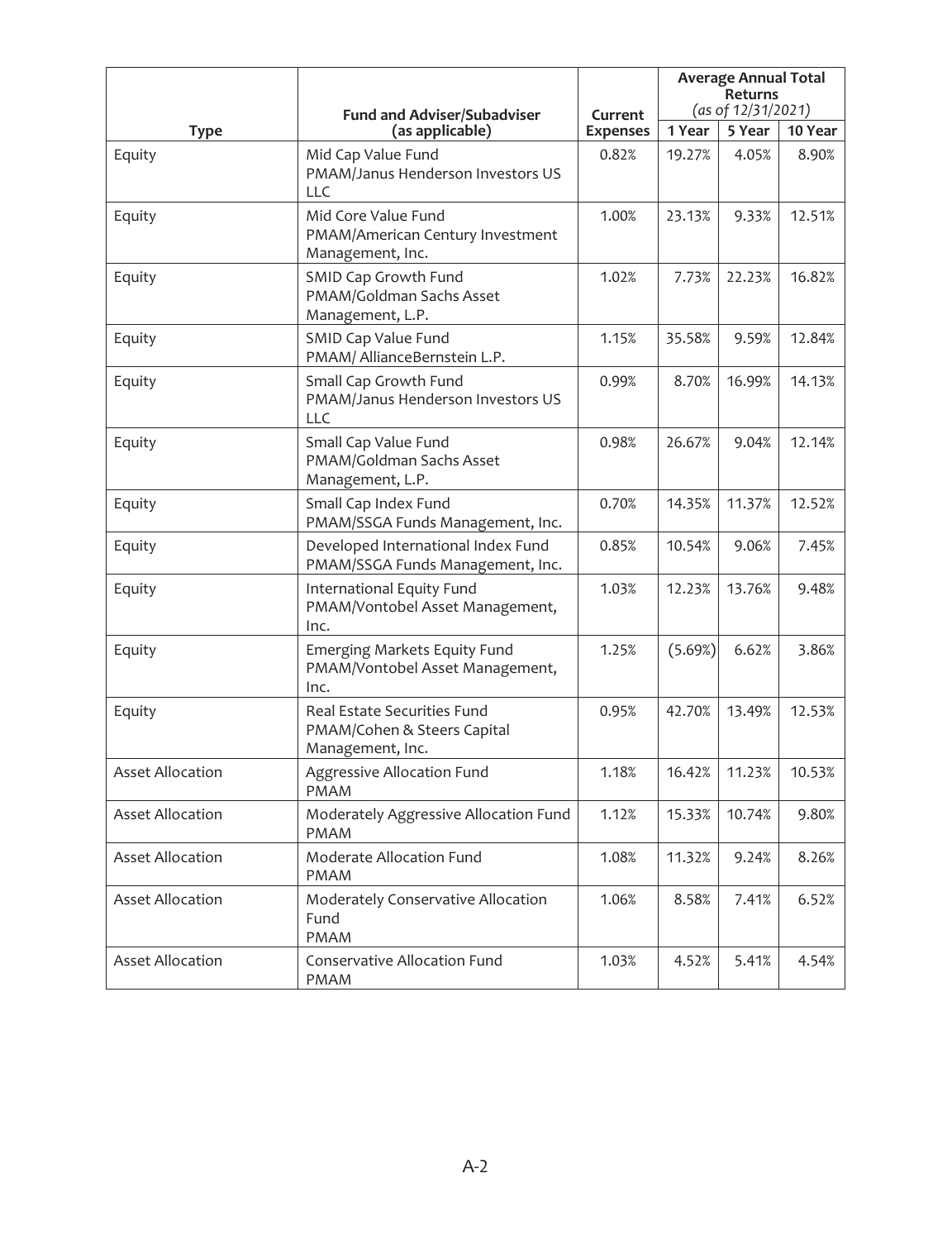#### **APPENDIX B**

#### **Fixed Account Options and Indexed Loans**

**Premium payments allocated and policy value transferred to the Fixed Account become part of Penn Mutual's general account. Interests in the general account have not been registered under the Securities Act of 1933, nor is the general account registered as an investment company under the 1940 Act. Accordingly, neither the general account nor any interests therein are generally subject to the provisions of the 1933 and 1940 Acts. Disclosures regarding the fixed accounts, however, are subject generally to applicable provisions of federal securities laws relating to the accuracy and completeness of statements made in the Prospectus.**

**Penn Mutual believes that the Indexed Fixed Accounts are in substantial compliance with the conditions set forth in Section 989J(a)(1)-(3) of the Dodd-Frank Wall Street Reform and Consumer Protection Act. The Indexed Fixed Accounts qualify for an exemption from registration under the federal securities laws because, as a Penn Mutual general account option, the value does not vary according to the performance of a separate account. In addition, the products in which the Indexed Fixed Accounts are offered satisfy standard nonforfeiture laws applicable to life insurance. Accordingly, Penn Mutual has a reasonable basis for concluding that the indexed interest options provide sufficient guarantees of principal and interest through Penn Mutual's general account to qualify under Section 3(a)(8) of the Securities Act of 1933.**

The Policy allows you to allocate your policy value to the Fixed Account, which is comprised of four distinct accounts consisting of the Traditional Fixed Account, the Indexed Fixed Accounts, the Holding Fixed Accounts, and the Fixed Dollar Cost Averaging Account. As described in the relevant sections of the prospectus, policy value allocated to the Fixed Account in most respects is treated in the same manner as policy value allocated to the Variable Investment Options.

Amounts that you allocate to the Traditional Fixed Account will earn interest at a rate we declare from time to time. We guarantee that this rate will be at least 2.00%. Amounts intended to be allocated to the Indexed Fixed Accounts on dates other than a monthly policy anniversary will be allocated to a Holding Fixed Account which will earn interest at a rate that we declare from time to time. We guarantee that this rate will be at least 1.00%. On the subsequent monthly policy anniversary after the allocation to the Holding Fixed Account, amounts in this account will be allocated to the Indexed Fixed Accounts.

You may allocate premium payments and policy value to each of three Indexed Fixed Accounts:

- Classic 1% Floor S&P 500 Indexed Account
- Enhanced S&P 500 Indexed Account
- Uncapped S&P 500 Indexed Account

Each of the Indexed Fixed Accounts is comprised of different Segments, generally of one year in duration. Segments created on the Policy's first monthly anniversary, however, will have a Segment Duration of eleven months and will mature on the first policy anniversary. During a Segment, amounts held in an Indexed Fixed Account earn Index Credits based on the performance of the S&P 500 Index. Each Segment is subject to a guaranteed minimum interest rate.

The Classic 1% Floor and Enhanced S&P 500 Indexed Accounts are subject to a cap (maximum percentage) on the interest they can earn. The cap is the highest percentage which will be used in the index credit calculation, even if the change in value of the S&P 500 Index is higher. The Uncapped S&P 500 Indexed Account has no guaranteed cap percentage, meaning that there will be no limit on the amount of interest credited based on the performance of the S&P 500 Index. Instead it is subject to a Participation Rate which may limit or enhance the index performance credited to the segment.

The current caps and participation rates are subject to change at the Company's discretion, but will never be less than the guaranteed cap and participation percentages shown in the table below. The current caps and participation rates will not change for a particular segment once the segment begins. The initial caps and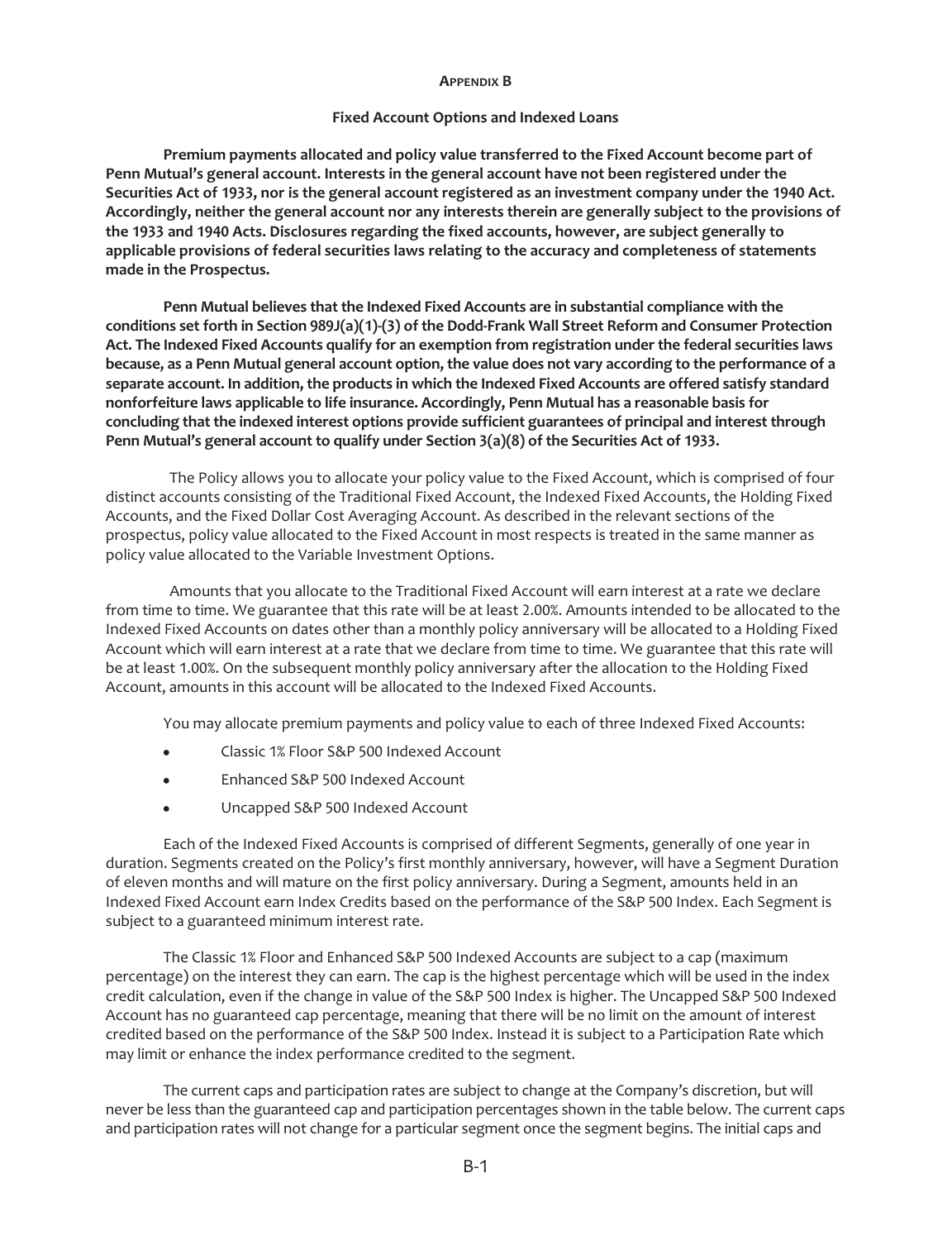participation rates can be found in your policy illustration. You can obtain information on changes in the current caps and participation rates by contacting your Penn Mutual financial professional or by contacting our office.

The Enhanced S&P 500 Indexed Account also provides an Index Credit Enhancement. At the maturity date of a Segment, the Index Credit Enhancement is equal to the Monthly Average Segment Value multiplied by the index performance, multiplied by the Index Credit Enhancement Percentage. The Index Performance is the point to point growth in the S&P 500 Index during the segment with a floor at the Segment Minimum Interest Rate and a ceiling at the Cap Percentage. The Index Credit Enhancement is then paid and added to the policy value.

| <b>Indexed Fixed Account</b> | Guaranteed<br>Participation<br>Percentage | Guaranteed<br>Cap<br>Percentage | Guaranteed<br>Segment<br><b>Minimum</b><br><b>Interest Rate</b> | Guaranteed<br><b>Index Credit</b><br>Enhancement | Guaranteed<br><b>Monthly Asset</b><br>Charge<br>Percentage |
|------------------------------|-------------------------------------------|---------------------------------|-----------------------------------------------------------------|--------------------------------------------------|------------------------------------------------------------|
| Classic 1% Floor S&P 500     |                                           |                                 |                                                                 |                                                  |                                                            |
| Indexed Account              | 100%                                      | 3.00%                           | 1.00%                                                           | N/A                                              | N/A                                                        |
|                              |                                           |                                 |                                                                 |                                                  | 0.20833%                                                   |
| Enhanced S&P 500 Indexed     |                                           |                                 |                                                                 |                                                  | (annual rate                                               |
| Account                      | 100%                                      | 3.00%                           | 0.00%                                                           | 50%                                              | 2.50%)                                                     |
|                              |                                           |                                 |                                                                 |                                                  | 0.20833%                                                   |
| Uncapped S&P 500 Indexed     |                                           |                                 |                                                                 |                                                  | (annual rate                                               |
| Account                      | 50%                                       | N/A                             | 0.00%                                                           | N/A                                              | $2.50\%)$                                                  |

An asset charge will be deducted monthly from the Segment Value of the Enhanced and Uncapped S&P 500 Indexed Accounts. The asset charge is based on the policy value of the applicable segment (the Segment Value). This charge is assessed to help cover administrative and other expenses, including but not limited to the cost of hedging, associated with making available these fixed accounts that have a potential for higher interest credits through the index parameters (caps, participation rates and the index credit enhancement). The asset charge could cause the policy value to decrease, even if the S&P 500 experiences positive growth.

Segments can be funded by premium payments, transfers from another account, or amounts retained from prior Segments due to a Segment Maturity. Segments are created on Segment Dates, which are monthly policy anniversaries. We will allocate funds from a maturing segment according to any instructions you have provided. If we have no instructions on file, all maturing funds will move to a new segment within the same Indexed Fixed Account. If the policy is within one year of the policy's maturity date, no new segments will be created and funds will move to the traditional fixed account.

Amounts intended for an Indexed Fixed Account can only be allocated into these accounts on a monthly policy anniversary. Premiums paid on a date other than a monthly policy anniversary will be placed into a Holding Fixed Account, where interest will be credited until the next monthly policy anniversary. At that time, the amounts in this account will be automatically transferred into the Indexed Fixed Accounts. When amounts are allocated to an Indexed Fixed Account, a Segment is created for that allocation (generally with a Segment Duration equal to one year).

Amounts may be transferred out of the Indexed Fixed Account only on a segment maturity date, which as described above, is generally the one year anniversary of the segment creation. In allocating amounts to the Indexed Fixed Accounts, you should understand that you will be unable to re-allocate your assets and transfer out of the Indexed Fixed Account for a one-year period.

The "Index Performance" is equal to the growth in the S&P 500 Index (without dividends) during the Segment multiplied by the participation percentage with a floor equal to the guaranteed Segment minimum interest rate and, if applicable, a ceiling at the cap percentage. On the segment maturity date, an Index Credit is calculated and applied to the policy value of the segment.

Below are examples of how the Index Credits works. Initial Segment Value = \$1,000 (no deductions assumed)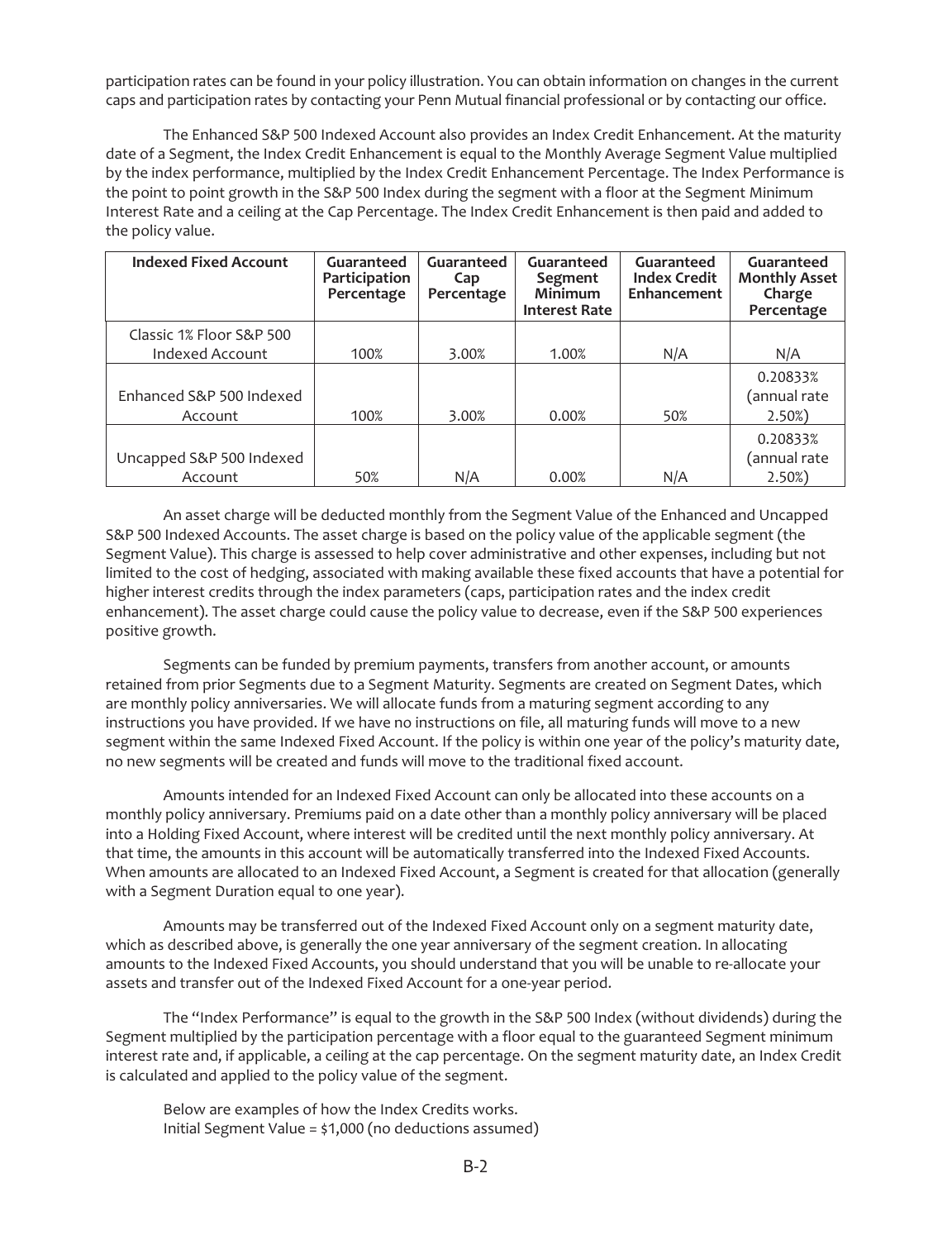#### **Classic 1% Floor S&P 500 Indexed Account**

|                                                 | Year 1 | Year 2    | Year 3     | Year 4              | Year 5    | Total<br>Growth |
|-------------------------------------------------|--------|-----------|------------|---------------------|-----------|-----------------|
| Index Return                                    | 21.00% | $-10.00%$ | 8.00%      | 14.00%              | $-7.00\%$ | 24.70%          |
| Cap Percentage                                  | 10.00% | 9.50%     | 9.50%      | 10.00%              | 10.00%    |                 |
| Index Performance                               | 10.00% | 1.00%     | 8.00%      | 10.00%              | 1.00%     |                 |
| Annual Index Credits  \$ 100 \$                 |        | - 11      | - 89<br>Ś. | 120<br>\$           | - \$      |                 |
| Ending Segment Value  \$ 1,100 \$ 1,111 \$1,200 |        |           |            | $\frac{1}{2}$ 1.320 | \$1,333   | 33.30%          |

**Enhanced S&P 500 Indexed Account (Indexed Credit Enhancement = 50%, Annualized Asset Charge = 2.5%)**

|                                                        | Year 1 | Year 2    | Year 3 |               | Year 4  |          | Year 5  | Total<br>Growth |
|--------------------------------------------------------|--------|-----------|--------|---------------|---------|----------|---------|-----------------|
| Index Return                                           | 21.00% | $-10.00%$ | 8.00%  |               | 14.00%  |          | -7.00%  | 24.70%          |
|                                                        |        | 12.00%    | 12.00% |               | 12.50%  |          | 12.50%  |                 |
| Index Performance $\ldots \ldots \ldots \ldots$ 12.50% |        | 0.00%     | 8.00%  |               | 12.50%  |          | 0.00%   |                 |
| Annual Index Credits \$ 125 \$                         |        | $0 \leq$  | 91     | \$            | -155    | - \$     |         |                 |
| lndex Credit Enhancement  \$ 63 \$ 0 \$                |        |           | 45\$   |               | 78      | - \$     |         |                 |
| Asset Charge  \$ 25 \$                                 |        | 29 \$     | 28     | $\frac{1}{2}$ | 31      | $\sim$ 5 | 36      |                 |
| Ending Segment Value  \$ 1,163 \$ 1,133 \$ 1,241       |        |           |        |               | \$1,443 |          | \$1,407 | 40.70%          |

## **Uncapped S&P 500 Indexed Account (Annualized Asset Charge = 2.5%)**

|                                                             | Year 1 | Year 2    | Year 3     | Year 4             | Year 5      | Total<br>Growth |
|-------------------------------------------------------------|--------|-----------|------------|--------------------|-------------|-----------------|
| $1$ ndex Return $\ldots \ldots \ldots \ldots \ldots$ 21.00% |        | $-10.00%$ | 8.00%      | 14.00%             | $-7.00%$    | 24.70%          |
| Participation Percentage                                    | 105%   | 100%      | 100%       | 105%               | 105.00%     |                 |
| Index Performance $\ldots \ldots \ldots \ldots$ 22.10%      |        | 0.00%     | 8.00%      | 14.70%             | 0.00%       |                 |
| Annual Index Credits  \$ 221 \$ 0                           |        |           | \$ 93      | 181 \$<br>$\sim$ 5 |             |                 |
| Asset Charge  \$ 25 \$                                      |        | 30        | - 29<br>S. | $\cdot$ \$<br>-31  | 34          |                 |
| Ending Segment Value  \$ 1,196 \$ 1,166 \$1,230 \$ 1,380    |        |           |            |                    | 1.345<br>\$ | 34.50%          |

Partial withdrawals and loans will be credited the guaranteed Segment minimum interest rate for the part of the year the amount is in the account before it is withdrawn. Index credits and index credit enhancements (if applicable) are applied to the average of the monthly segment values for the full segment and therefore partial withdrawals and loans will receive a proportional amount of index credits and index credit enhancements for the time the amount is in the account before it is withdrawn.

Below is an example of how partial withdrawals and loans work.

Starting segment value: 10,000 Guaranteed Segment Minimum Interest Rate: 1% Index Performance: 10% Partial withdrawal of 500.00 at the beginning of month 6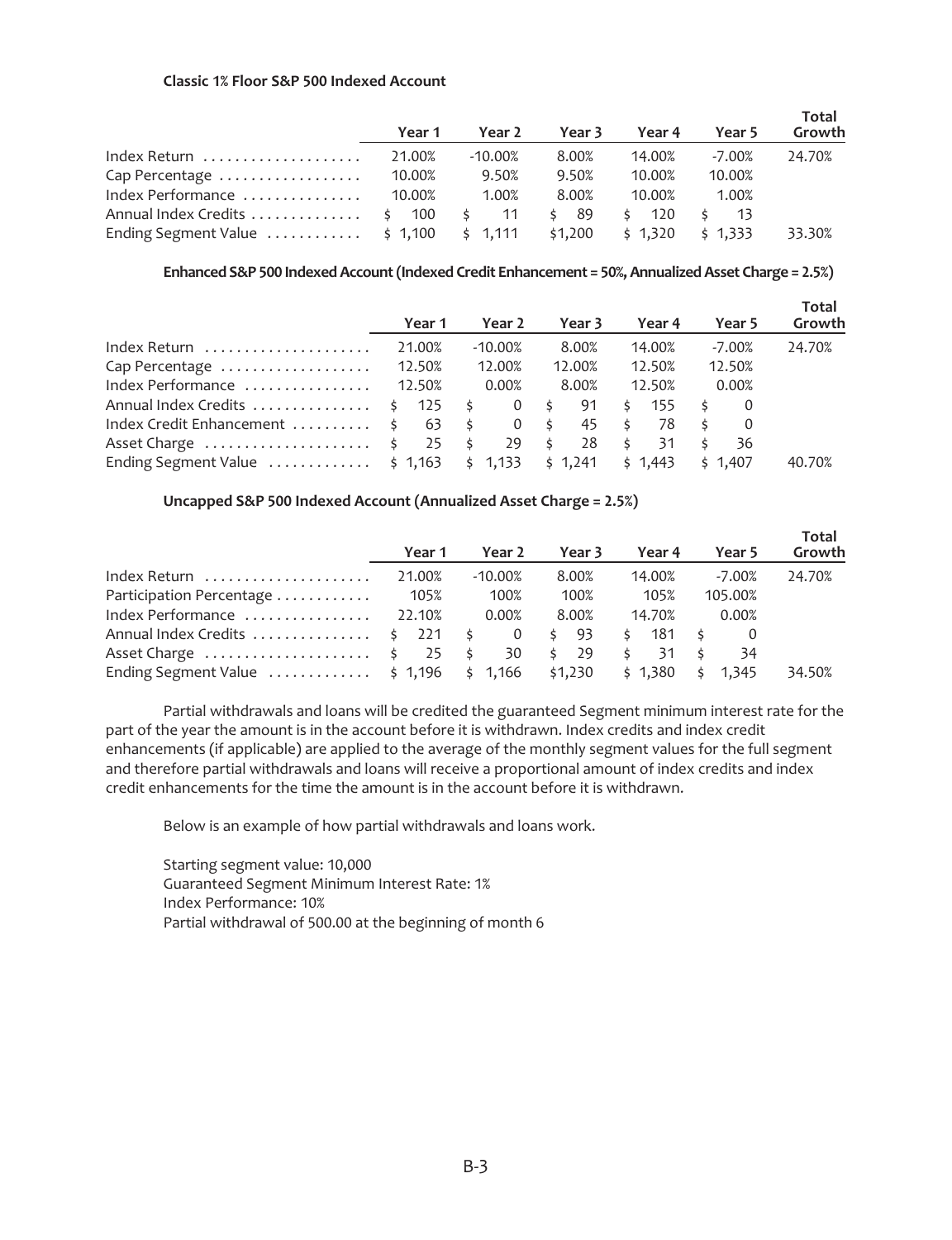| <b>Policy</b><br>Month | Withdrawals | Monthly<br><b>Deductions</b> | <b>Monthly Anniversary</b><br><b>Segment Value</b> | <b>Interest</b><br>Credited* | <b>End of Month</b><br><b>Segment Value</b> |
|------------------------|-------------|------------------------------|----------------------------------------------------|------------------------------|---------------------------------------------|
| $\Omega$               |             |                              |                                                    |                              | 10,000.00**                                 |
|                        |             | 9.77                         | 9,990.23                                           | 8.29                         | 9,998.52                                    |
|                        |             | 9.77                         | 9,988.75                                           | 8.29                         | 9,997.03                                    |
|                        |             | 9.78                         | 9,987.25                                           | 8.28                         | 9,995.54                                    |
| 4                      |             | 9.78                         | 9,985.76                                           | 8.28                         | 9,994.04                                    |
| 5                      |             | 9.78                         | 9,984.26                                           | 8.28                         | 9,992.54                                    |
| 6                      | 500         | 9.82                         | 9,482.72                                           | 7.87                         | 9,490.59                                    |
|                        |             | 9.82                         | 9,480.77                                           | 7.86                         | 9,488.63                                    |
| 8                      |             | 9.82                         | 9,478.81                                           | 7.86                         | 9,486.68                                    |
| 9                      |             | 9.83                         | 9,476.85                                           | 7.86                         | 9,484.71                                    |
| 10                     |             | 9.83                         | 9,474.88                                           | 7.86                         | 9,482.74                                    |
| 11                     |             | 9.83                         | 9,472.91                                           | 7.86                         | 9,480.77                                    |
| 12                     |             | 9.84                         | 9,470.93                                           | 7.86                         | 9,478.78                                    |

\* Interest paid at the monthly equivalent of the segment minimum interest rate of 1.00%. \*\* \$10,000 is the value at the start of the segment. Total Interest Credited = \$96.45 Monthly average segment value = \$9,689.51 S&P 500 Value at the start of the Segment = 2,500.00

S&P 500 Value at the end of the Segment = 2,750.00 Index Performance = 2750/2500 -1 = 10.00%

Index credit =  $(10.00\% - 1.00\%)$  x \$9,689.51 = \$872.06 Total interest credited at end of segment = \$968.51 (Interest credited at minimum rate + Index credit)

If the S&P 500 Index substantially changes the manner in which it is calculated we may adjust the formula that is used when determining the Index Credit, if any, to be consistent with the original calculation methodology. If the publication of the Index is discontinued, or if in our sole discretion we determine that the Index should no longer be used, a similar Index may be substituted. You will be notified of any change of Index.

The manner in which the interest earnings are calculated on policy value allocated to an Indexed Fixed Account is very different from the manner in which appreciation or depreciation is calculated on policy value which is allocated to the subaccount of the Separate Account which invests in shares of the Index 500 Fund. Policy values allocated to the Index 500 Fund subaccount are valued daily based on the net asset value of the Index 500 Fund. The change in the Fund's net asset value is fully reflected in the performance of the Index 500 Fund subaccount. The Company does not guarantee any minimum level of performance for the subaccount nor does it set a cap on the performance of the subaccount. The owner of the Policy bears all of the investment risk of allocating policy value into the Index 500 Fund subaccount.

In contrast, an Indexed Fixed Account is part of the Company's general account. Subject to applicable law and regulation, investment of general account assets is at the sole discretion of the Company. The crediting strategy of an Indexed Fixed Account is linked to the performance of the S&P 500 Index (without dividends). It is a one-year point-to-point crediting strategy that will credit interest based on the one-year performance of the S&P 500 (without dividends) between two points in time, with an annual floor and, if applicable, a cap or participation percentage, as described above in detail. You should be aware that, because the Company relies on a single point in time to calculate index interest, an owner might not receive any index credits or may receive the minimum rate, even if the S&P 500 Index has experienced gains throughout most or some of the Segment term.

As long as you do not have a Traditional Loan outstanding, you may take an Indexed Loan. You may borrow up to 99% of your cash surrender value and the minimum amount you may borrow is \$250.00.

When an Indexed Loan is taken, an amount equal to the amount of the loan will be withdrawn from the Variable Investment Options, Traditional Fixed Account, Holding Fixed Accounts, and Indexed Fixed Accounts on a pro-rata basis. Amounts withdrawn from the investment options cease to participate in the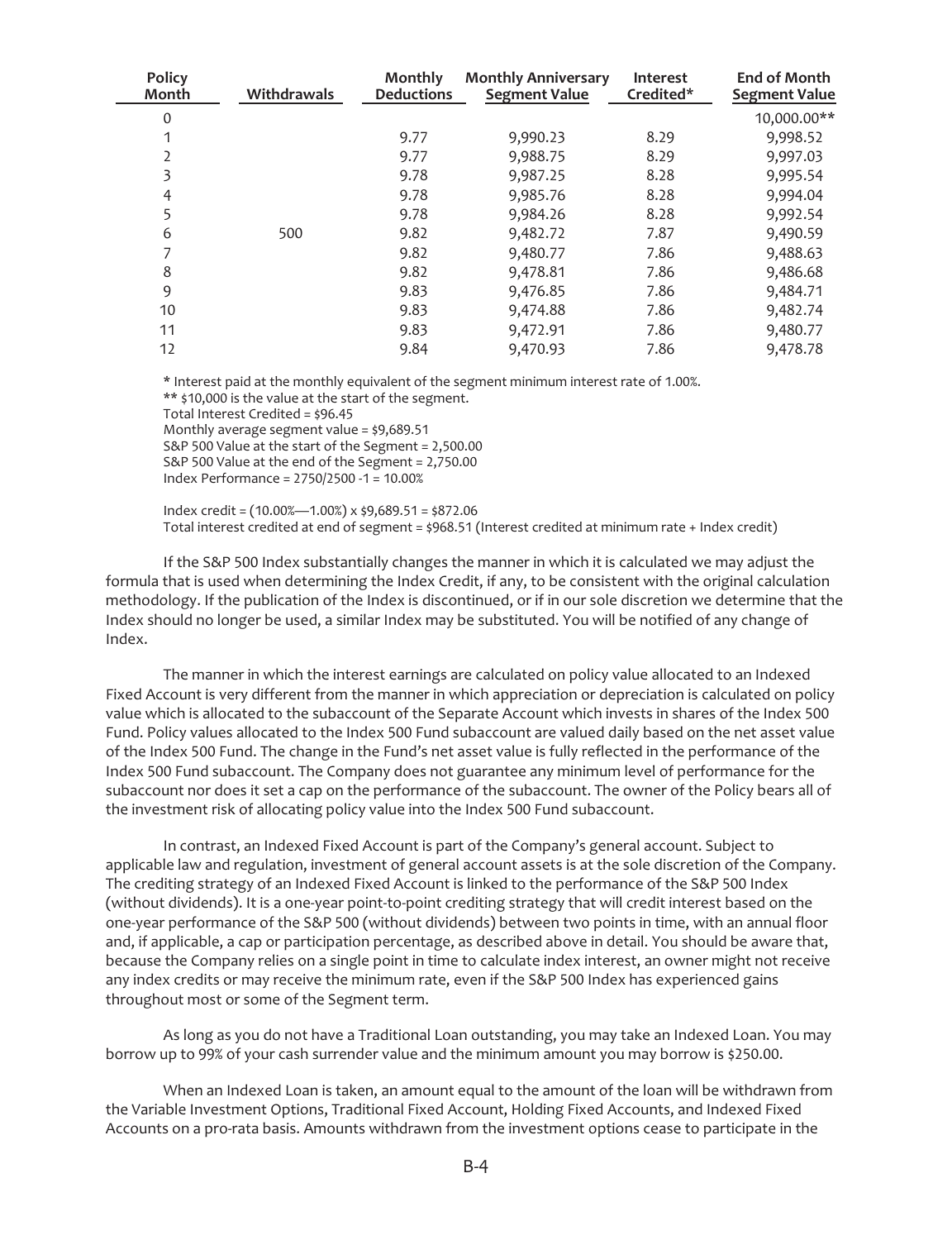investment experience of the Variable Investment Options. Amounts withdrawn from the Fixed Account Options cease to participate in the crediting strategies offered in the Fixed Account. The amount is placed in the Holding Fixed Account and then will be transferred to the Indexed Loan Account on the next monthly policy anniversary. Interest on Indexed Loans will be charged at a rate of 6.00% and is payable at the end of each policy year. If interest is not paid when due, it is added to the loan. The collateral under the Indexed Loan option remains in the Segment of the Indexed Loan Account and is credited interest. The credited interest rate during any Segment will be between 1.00% (the guaranteed Segment minimum interest rate) and the cap percentage on the Indexed Loan Account for a particular year. The guaranteed cap percentage for the Indexed Loan Account is 3.00%. The Indexed Loan Account is separate from the indexed fixed accounts but the interest is calculated in the same manner. You may contact your Penn Mutual financial professional or contact our office for information regarding the current Cap Percentage applicable to the Indexed Loan Account. You might choose an Indexed Loan if you prefer that the collateral for your loan earn interest at a rate based on the performance of the S&P 500, with a minimum rate guaranteed if held for the full Segment Duration, instead of the fixed rate earned on the collateral held for a Traditional Loan. However, please note that amounts in the traditional loan account will never be charged a net interest charge more than 1%, but amounts in the indexed loan account may be charged a net interest charge up to 5.00%.

You may repay all or part of a loan at any time. Any repayment of Policy Debt will be allocated pro-rata across all Indexed Loan Account Segments. The repayment amount in each Indexed Loan Account Segment is part of the Indexed Loan Account Segment Value. Therefore, a loan repayment will not affect the index credit calculation of the Loan Account segment. On Segment Maturity this amount of the Indexed Loan Account Segment Value is allocated to the subaccounts of the Separate Account, the Traditional Fixed Account and Indexed Fixed Accounts on a pro-rata basis in proportion to the current value of each account.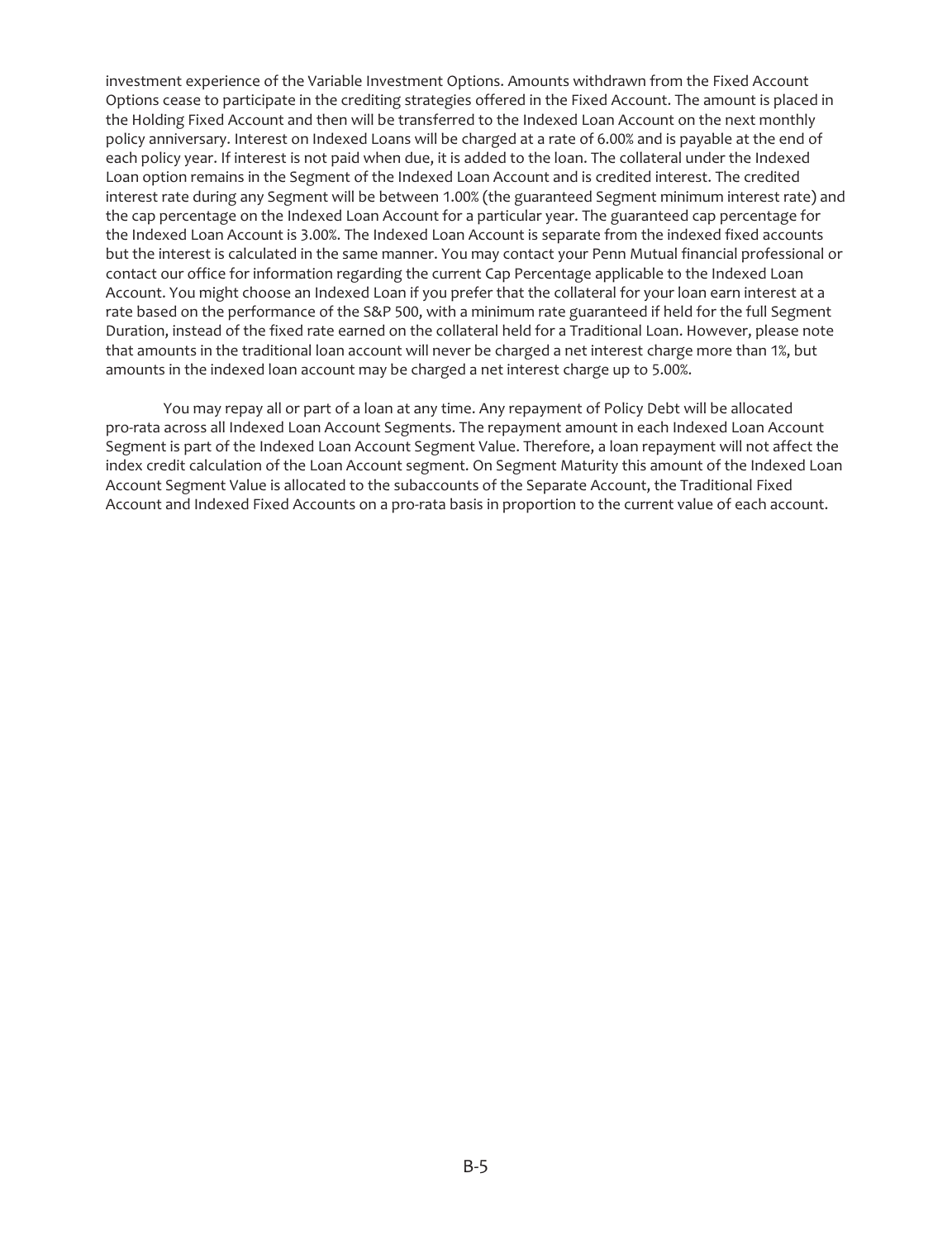The Statement of Additional Information ("SAI") contains additional information about the Diversified Advantage Variable Universal Life Insurance Policy, including financial statements of The Penn Mutual Life Insurance Company, and additional information on The Penn Mutual Life Insurance Company, the Separate Account and the Policy. The SAI is available without charge upon request from The Penn Mutual Life Insurance Company, Attn: SAI Request, PO Box 178, Philadelphia, Pennsylvania, 19105. Or you can call us tollfree at 1-800-523-0650 or visit our website at www.pennmutual.com. The SAI is incorporated by reference into this prospectus and, therefore, legally forms a part of this Prospectus.

Reports and other information about the Penn Mutual Variable Life Account I, including the SAI, may be obtained from the EDGAR Database on the Commission's Internet site at http://www.sec.gov, and copies of this information also may be obtained, after paying a duplicating fee, by emailing the Commission at publicinfo@sec.gov.